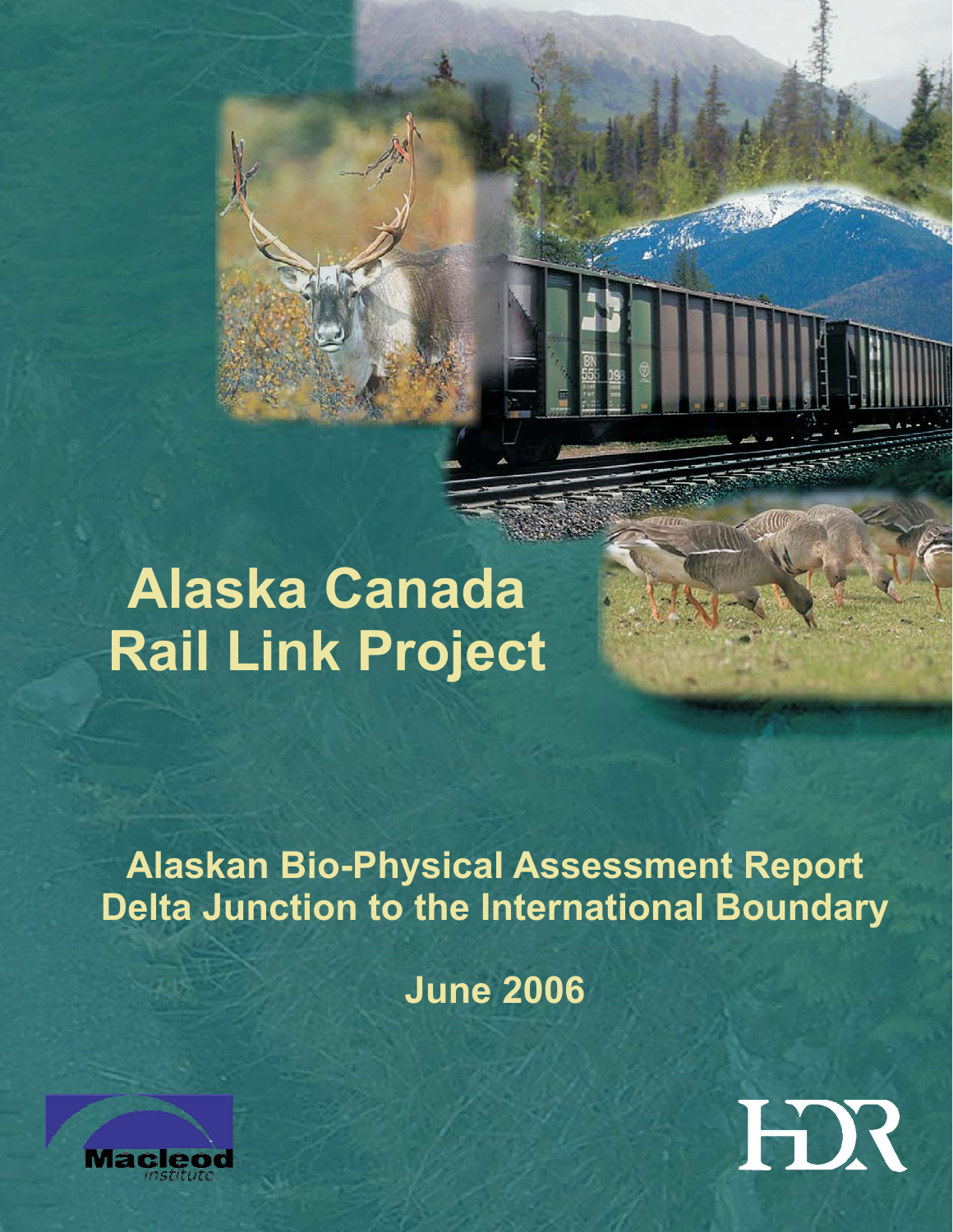# ALASKAN BIO-PHYSICAL ASSESSMENT FOR THE ALASKA CANADA RAIL LINK PROJECT DELTA JUNCTION TO THE INTERNATIONAL BOUNDARY

Prepared by HDR

For MacLeod Institute

June 2006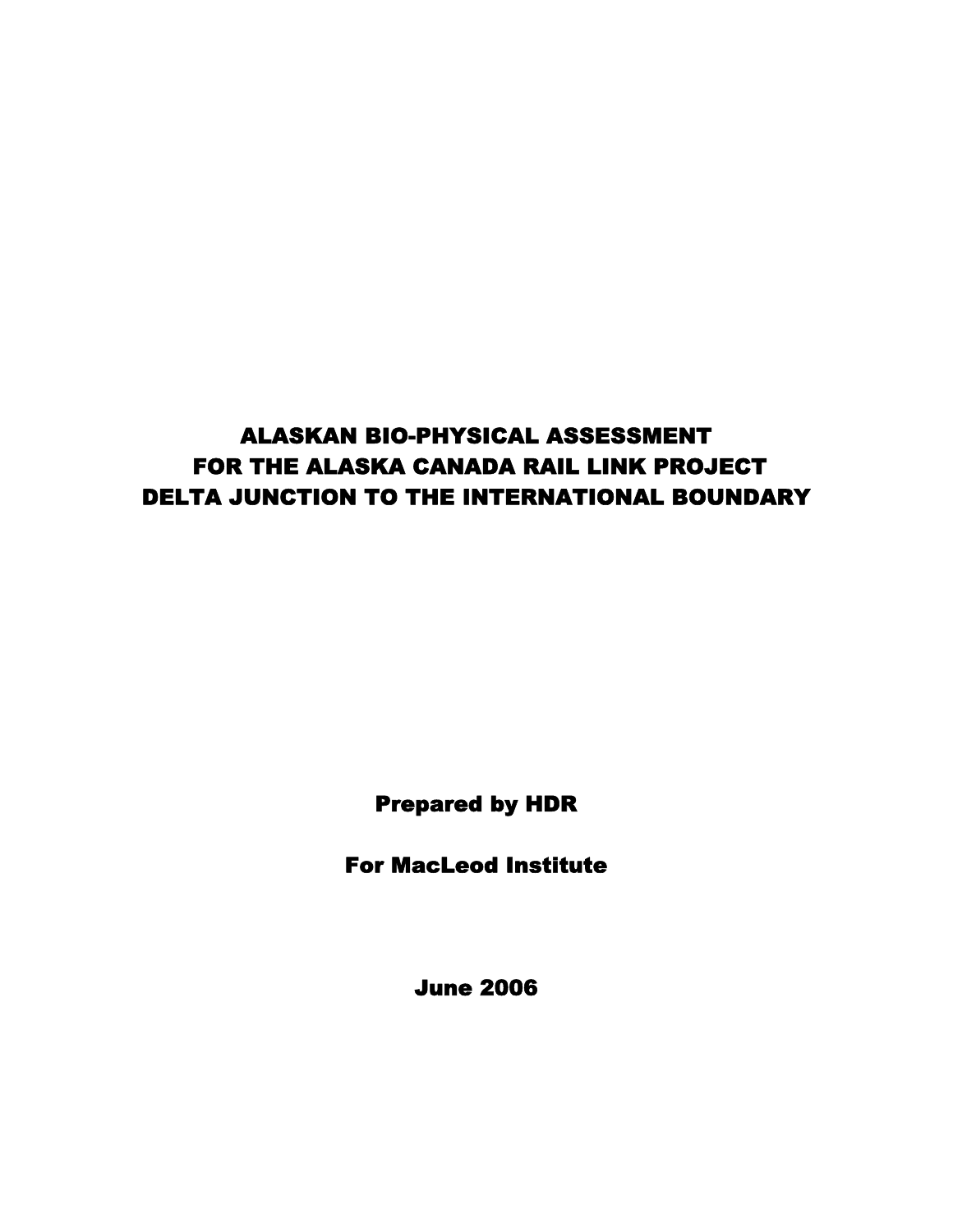# **ALASKAN BIO-PHYSICAL ASSESSMENT** FOR THE ALASKA CANADA RAIL LINK PROJECT **DELTA JUNCTION TO INTERNATIONAL BOUNDARY**

| 1.   |                                             |  |
|------|---------------------------------------------|--|
| 2.   |                                             |  |
| 2.1  |                                             |  |
| 2.2  |                                             |  |
| 2.3  |                                             |  |
| 3.   |                                             |  |
| 3.1  |                                             |  |
| 3.2  |                                             |  |
| 3.3  |                                             |  |
| 3.4  |                                             |  |
| 3.5  |                                             |  |
| 3.6  |                                             |  |
| 3.7  |                                             |  |
| 3.8  |                                             |  |
| 3.9  |                                             |  |
| 3.10 |                                             |  |
| 3.11 |                                             |  |
| 3.12 |                                             |  |
| 3.13 |                                             |  |
| 3.14 |                                             |  |
| 3.15 |                                             |  |
| 3.16 |                                             |  |
| 4.   |                                             |  |
| 5.   | SUMMARY MATRIX (NET POTENTIAL ENVIRONMENTAL |  |
|      |                                             |  |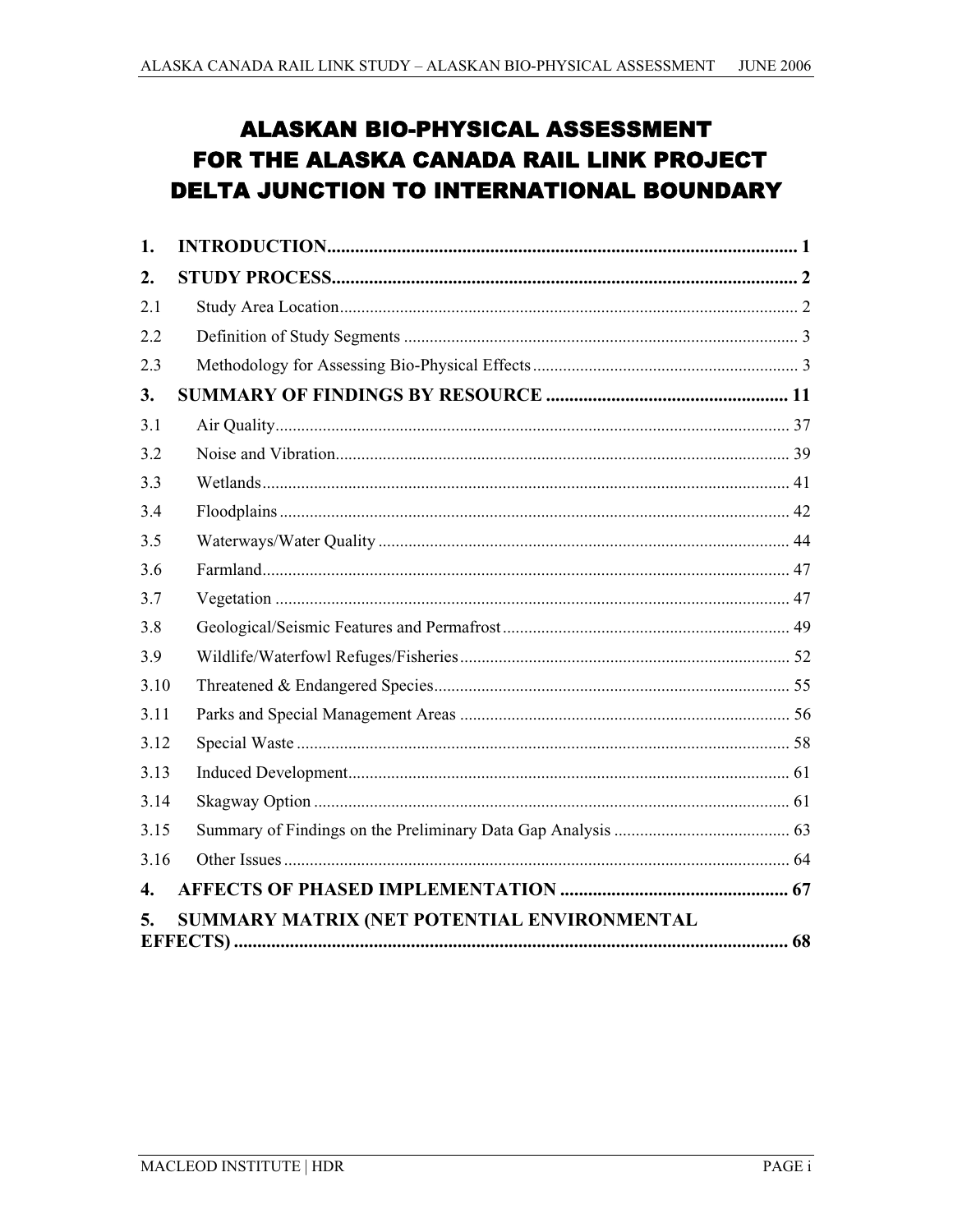### **LIST OF TABLES**

| Table 15. Summary of Permits and Approvals Potentially Required for the ACRL Project  64 |  |
|------------------------------------------------------------------------------------------|--|
|                                                                                          |  |

### **LIST OF FIGURES**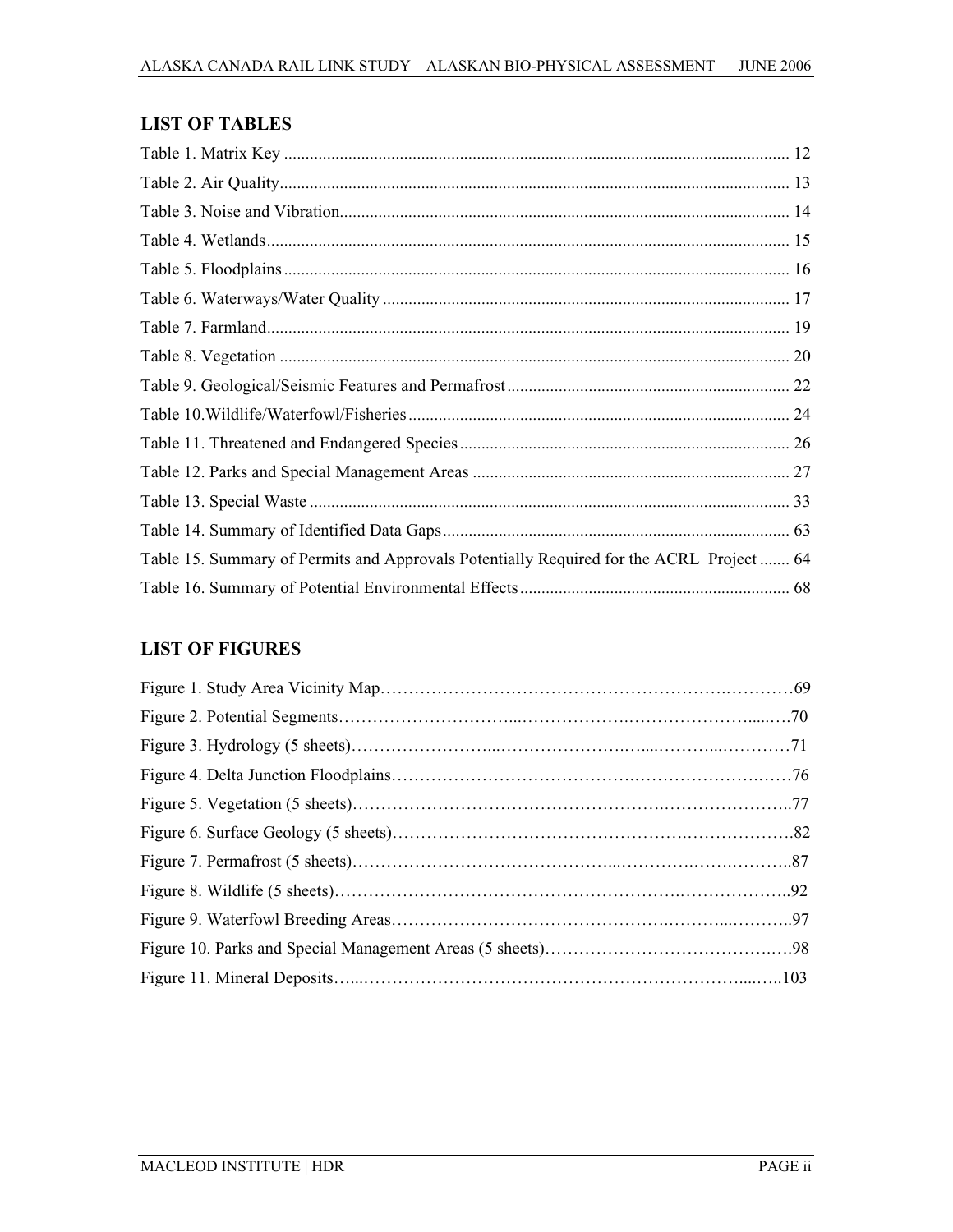### *Acronym Definition*  **A**<br>AAC Alaska Administrative Code ACOE (U.S.) Army Corps of Engineers ACRL Alaska Canada Rail Link Study ADEC Alaska Department of Environmental Conservation ADFG Alaska Department of Fish and Game ADNR Alaska Department of Natural Resources<br>ADOT&PF Alaska Department of Transportation & P ADOT&PF Alaska Department of Transportation & Public Facilities<br>ARRC Alaska Railroad Corporation Alaska Railroad Corporation **B** (U.S.) Bureau of Land Management  $\mathbb{C}$ CERCLA Comprehensive Environmental Response, Compensation and Liability Act CERCLIS Comprehensive Environmental Response, Compensation and Liability Information System CIS (Alaska) Community Database Community Information Systems CO Carbon monoxide CWA Clean Water Act **D** dB(A) Decibels, A-weighted scale<br>DFAIT (Canadian) Department of F (Canadian) Department of Foreign Affairs  $&$  International Trade DOI (U.S.) Department of Interior **E** Executive Order Number EPA (U.S.) Environmental Protection Agency  $\mathbf{F}$ <br>**FAA** Federal Aviation Administration FAO Food and Agriculture Organization FEMA Federal Emergency Management Agency<br>FIRM Flood Insurance Rate Man FIRM Flood Insurance Rate Map<br>FRA Federal Railroad Administr Federal Railroad Administration **G** GIS Geographic Information Systems<br>
GMU Game Management Unit Game Management Unit **H**<br>HDDVs Heavy-duty diesel vehicles **L** Lower 48 Continental U.S. including 48 states and the federal capital of the U.S., the District of Columbia (it excludes Alaska and Hawaii) LUST leaking underground storage tank **M**<br>M.P. Mile post or marker

#### **ACRONYMS AND ABREVIATIONS**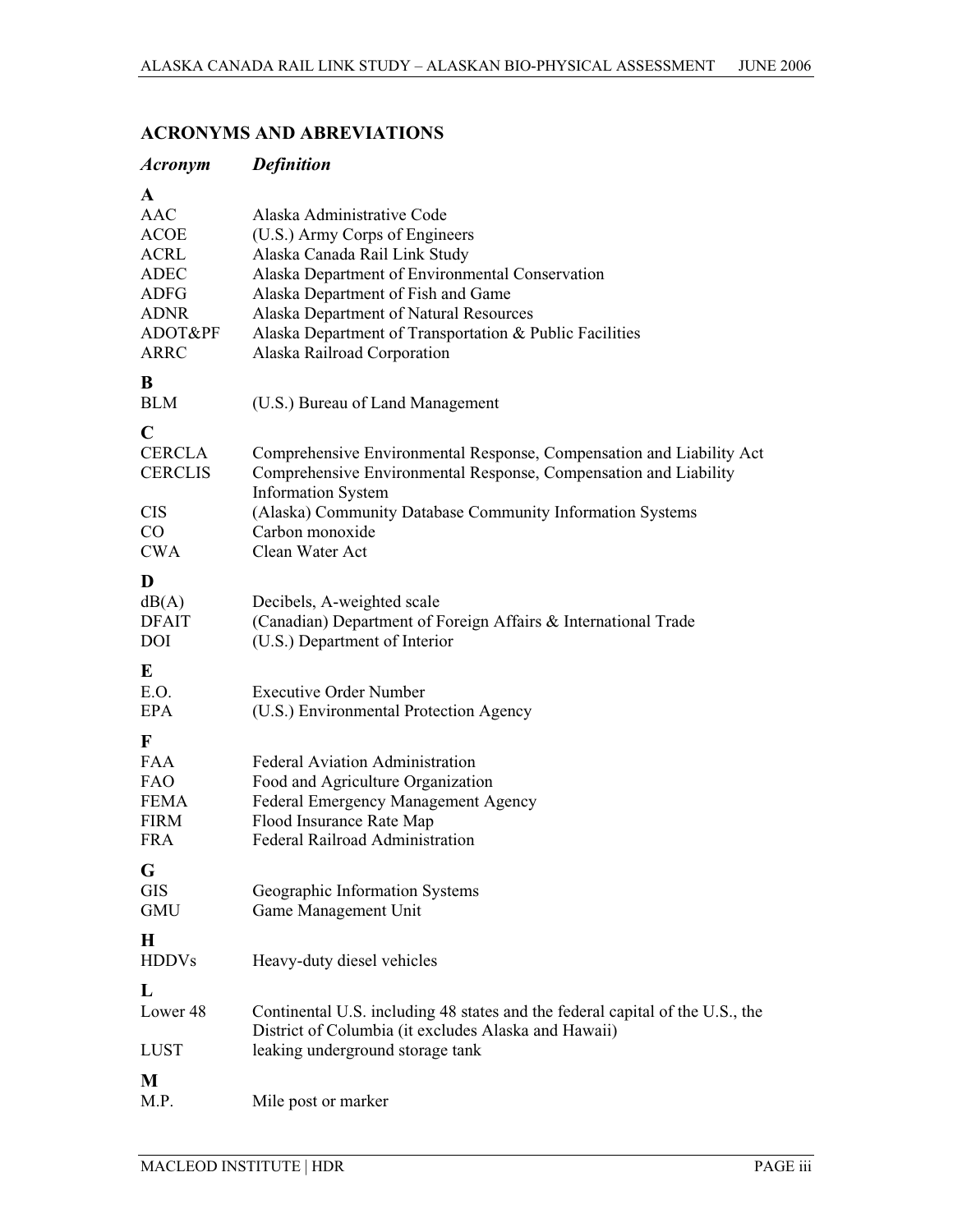| National Ambient Air Quality Standards       |
|----------------------------------------------|
| <b>National Air Monitoring Stations</b>      |
| National Economic Council                    |
| National Environmental Policy Act            |
| Nitrogen oxides                              |
| <b>National Park Service</b>                 |
| <b>Natural Resource Conservation Service</b> |
| National Wetlands Inventory                  |
|                                              |
| Particulate matter up to x microns in size   |
|                                              |
| Resource Conservation & Recovery Act         |
| Record of Decision                           |
|                                              |
| State and Local Air Monitoring Stations      |
| Sulfur dioxide                               |
| <b>Supplemental Safety Measures</b>          |
|                                              |
| Threatened and endangered                    |
| Total Maximum Daily Load Plan                |
|                                              |
| <b>United States</b>                         |
| U.S. Coast Guard                             |
| U.S. Department of Agriculture               |
| U.S. Fish and Wildlife Service               |
| U.S. Geological Survey                       |
| Underground storage tank                     |
|                                              |
|                                              |
|                                              |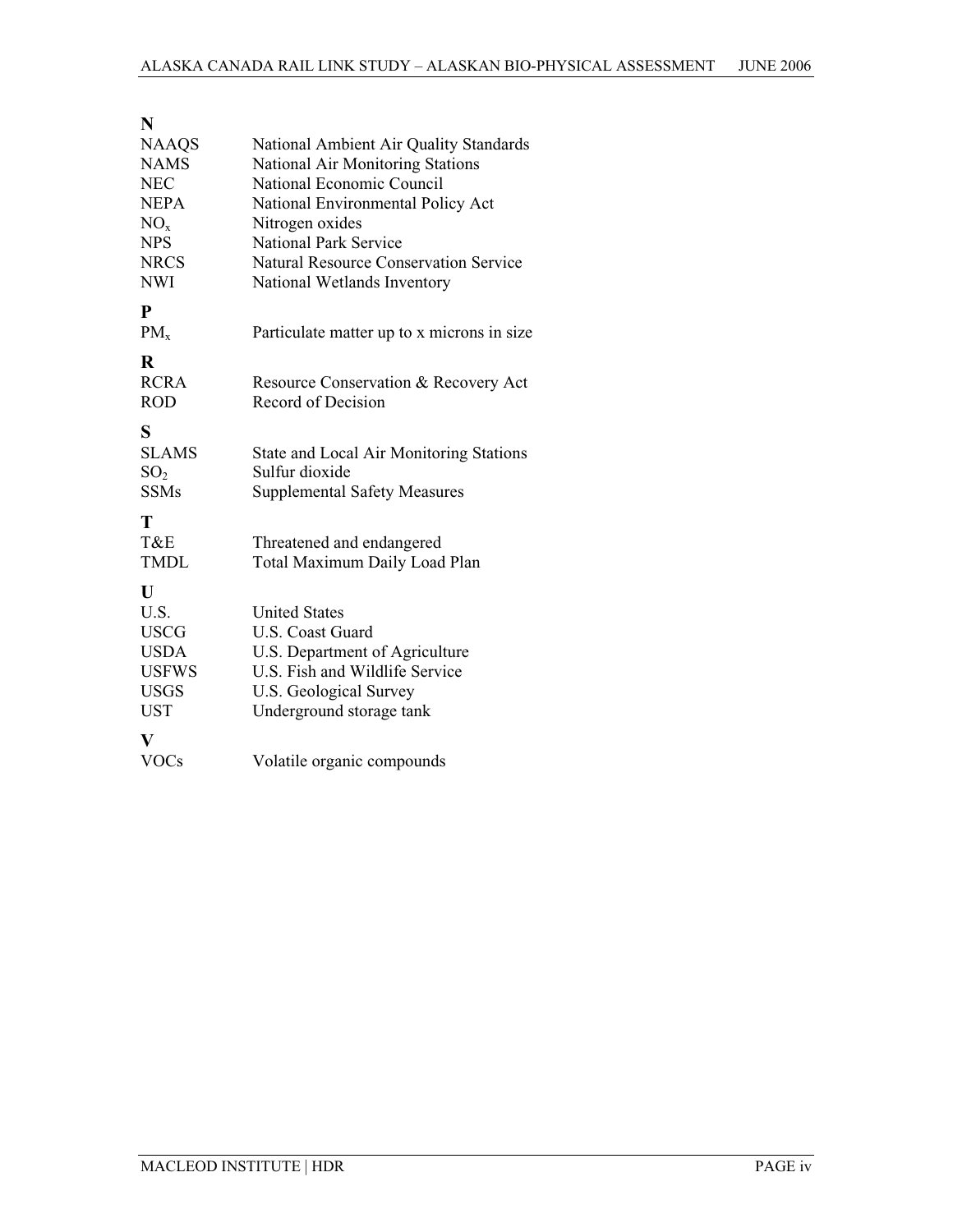### **1. Introduction**

The Alaska Canada Rail Link Study (ACRL) is being conducted to review the feasibility of providing a rail link between Alaska and the North American rail network through Yukon and northern British Columbia. The timeliness of this project has been spurred by the signing of the Rails to Resources Bill into law in 2002 by United States (U.S.) President George W. Bush, authorizing U.S. involvement in a joint Canada-U.S. Feasibility Study to address the rail link. Ultimately, this proposed project would allow an alternative mode of access from Fairbanks, Yukon and northern British Columbia to tidewater and the Lower 48. This link would enable the transport of a variety of minerals, refined petroleum products and petrochemicals, agricultural products, commodities and heavy equipment, thus enhancing economic development opportunities for the region, while meeting the demands of changing world markets and supply chains. Currently the only means of transporting goods between Alaska and the Lower 48 is by truck or water. In addition, construction of the proposed rail line would complement development of the natural gas pipeline, as well as fiber optic communications lines through the same corridor. The rail link would also provide tourism opportunities through potential passenger rail service in the corridor.

The current stage of the ACRL Project (Stage 2) is a year-long study being conducted by the State of Alaska and Yukon Territory. Following the Stage 1 Marketing and Engineering Assessments phase, Stage 2 consists of a Financial and Public Interest Analysis which will address the long-term social and economic impacts of the rail line. The goal of the study is to produce an end product which will provide decision makers with a tool for making informed decisions on future implementation of the ACRL.

The portion of the Stage 2 analysis included herein addresses specifically the bio-physical aspects of constructing the rail link from the end of the proposed extension of the Alaska Railroad Corporation (ARRC) from Eielson Air Force Base (just southeast of Fairbanks) to Delta Junction, Alaska to the Alaska-Canada International Boundary. This biophysical assessment will identify project risks and opportunities from an environmental standpoint in order to determine the viability of the project. More precisely, this assessment will serve as a precursor to the future environmental clearance process, which for the Alaska portion of the project must be completed in accordance with (U.S.) Federal regulations, namely the National Environmental Policy Act (NEPA) of 1969. Based on the magnitude of the proposed project, an Environmental Impact Statement will most likely be the required level of environmental documentation, followed by the issuance of a Record of Decision (ROD).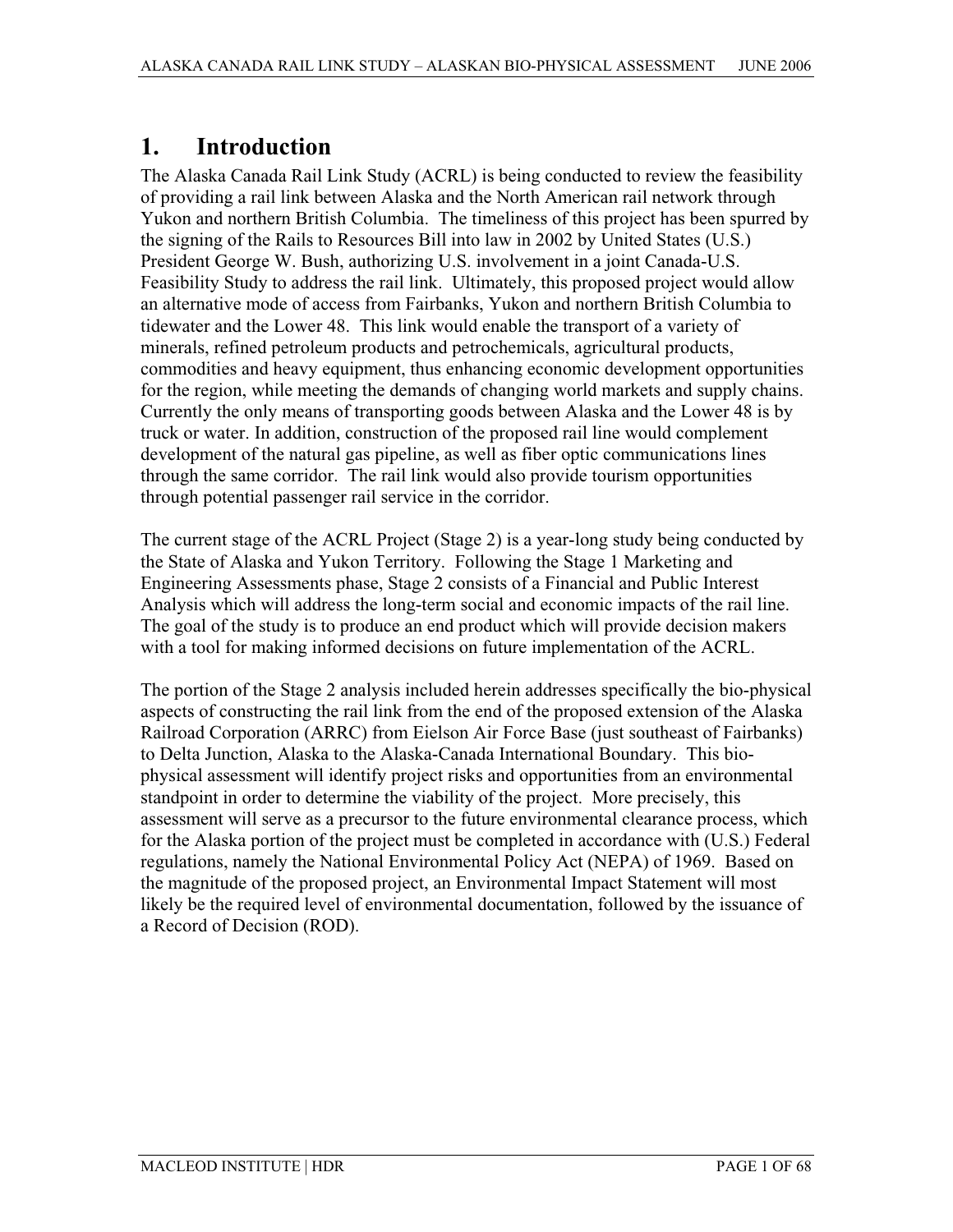### **2. Study Process**

The study process for the ACRL Bio-physical Assessment included identifying the study area, defining the study segments within the study area, and developing and using methodology to identify and assess bio-physical risks and benefits associated with the development of a rail line. The results of the evaluation are documented in this report and will be used to determine the feasibility of the project.

### *2.1 Study Area Location*

The Study Area is primarily located in the South Central portion of the State of Alaska. This region is known as the Alaska Interior Region. The Alaska Interior Region makes up most of the state that is largely unpopulated and undeveloped. Within this Region, the study area lies within the Southeast Fairbanks Census Area. Southeast Fairbanks is located within what is called the Unorganized Borough, which encompasses over half of Alaska's land. Southeast Fairbanks has a total land area of 25,100 square miles (64,300 square kilometers) and a total water coverage of 250 square miles (640 square kilometers). The eastern boundary of the study area coincides with the eastern boundary of Southeast Fairbanks, which is also the International Boundary with Yukon Territory, Canada.

The existing ARRC terminates approximately 20 miles (32 kilometers) southeast of Fairbanks at Eielson Air Force Base. The proposed ACRL study area would tie into the proposed extension of the ARRC from Eielson to Delta Junction (Fort Greeley). Delta Junction is located a short distance south of the confluence of the Delta River with the Tanana River, both of which serve as major waterbodies within the project study area.

Beginning at Delta Junction, the study corridor extends southeastward, following the Alaska Highway (Route 2) approximately 98 miles (157 kilometers) to Tanacross. Two alternative routes then continue from Tanacross to the Alaska – Canada International Boundary. The southernmost alternative (referred to as the Highway Route) continues in a southeasterly direction approximately 100 miles (160 kilometers) along the Alaska Highway, while the northernmost alternative (referred to as the Ladue Route) continues in an easterly direction approximately 92 miles (147 kilometers) along the Ladue River. The study area vicinity is shown in Figure 1. Beyond the Canadian border, these two alternatives split into a complex network of segments which would carry the proposed line through Yukon and northern British Columbia to various tie in points with existing rail lines.

### **2.1.1 Skagway Option**

This study also includes analysis of the existing Whitepass and Yukon Railroad from Skagway, Alaska to Whitehorse in Yukon, Canada. Within Alaska, the alignment extends approximately 25 miles (40 kilometers) from the Taiya Inlet in Skagway, Alaska to the International Boundary with Canada. The Alaska portion of the alignment is situated in the Upper Lynn Canal of southeastern Alaska. Skagway, Alaska is a historic town as it was the first incorporated city in Alaska and is considered the gateway to the 1898 Gold Rush. The study area for the Skagway Option is not as large as the study area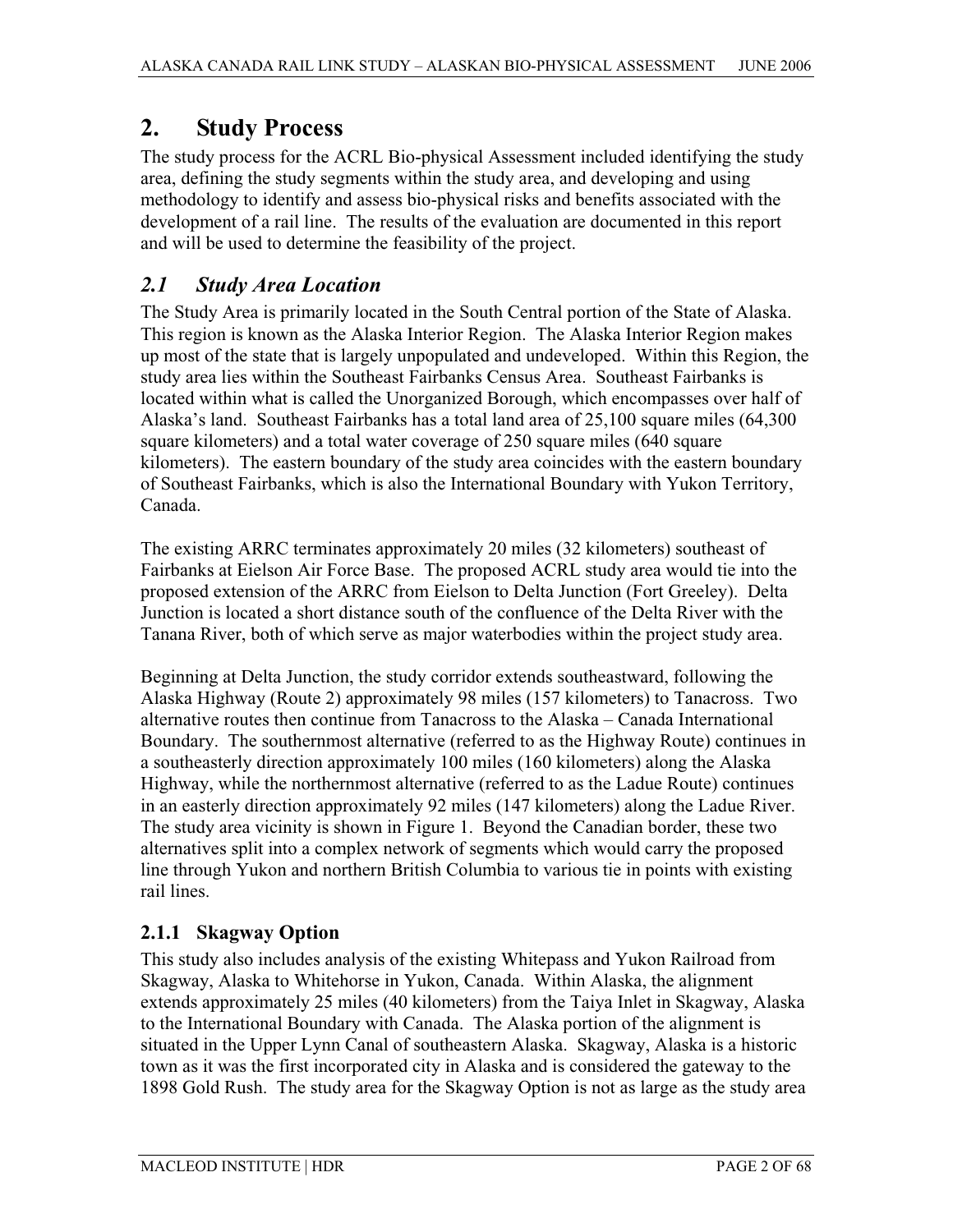defined in Alaska's Interior Region because a narrow gauge rail alignment already exists and improvements would likely be minor. Since the Skagway Option proposed improvements would cause minimal disruption to the surrounding environment, the option is not analyzed to the same level of detail as the remaining study area in Interior Alaska. Potential bio-physical effects of the improvements are summarized in Section 3.14.

### *2.2 Definition of Study Segments*

The study corridor for the bio-physical assessment which is addressed herein has been defined as a 25-mile (40-kilometer) wide band which is centered on the previously identified conceptual track alignment options. (As future phases of the project proceed, the study corridor will be narrowed, until ultimately a locally preferred alignment and associated project footprint will be identified.)

For analysis purposes, the 25-mile (40-kilometer) wide study corridor has been divided into the following three segments:

- Segment 1 Delta Junction to Tanacross (approximately 98 miles [158] kilometers])
- Segment 2L Tanacross to Canadian Boundary via Ladue River route (approximately 92 miles [148 kilometers])
- Segment 2H Tanacross to Canadian Boundary via Alaska Highway route (approximately 100 miles [161 kilometers])

These corridor segments are delineated in Figure 2. As shown in the figure, the 25-mile (40-kilometer) wide corridors for segments 2H and 2L overlap in certain portions of the study area. In the analyses which follow, it should be noted that each of these segments was evaluated independently, in order to identify all impacts within each of the corridor options. Specifically, the features within the area shown in Figure 2 which is common to Segments 2H and 2L have been identified in the Environmental Bio-Physical Assessment Matrices for both.

### *2.3 Methodology for Assessing Bio-Physical Effects*

Potential environmental resources were evaluated in order to identify and assess biophysical risks and benefits associated with the development of a rail line within the study corridor. The evaluation was based on established methodology and available data for the following resources as described in subsequent sections of this report.

- $\bullet$  Air Quality
- Noise and Vibration
- Wetlands
- Floodplains
- Waterways/Water Quality
- Farmland
- Vegetation
- Geological/Seismic Features and Permafrost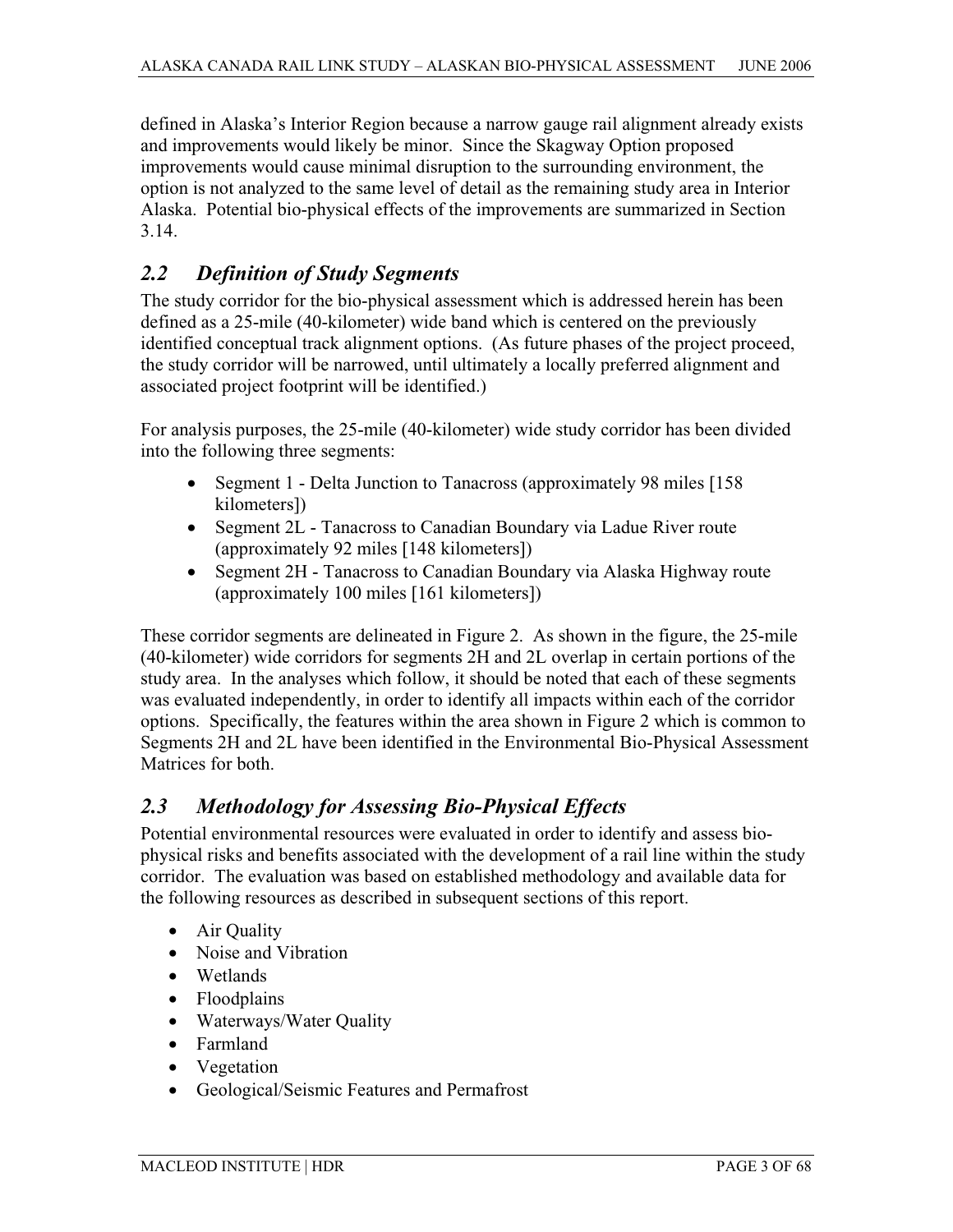- Wildlife/Waterfowl Refuges/Fisheries
- Threatened and Endangered Species
- Parklands/Special Management Areas
- Special Waste

### **2.3.1 Air Quality**

The following process was used to evaluate air quality effects of the ACRL within the study area.

- 1. Collect data on estimated annual gross tonnage to be transported on the ACRL. Determine number of trucks required to transport equivalent tonnage along highway routes.
- 2. Run Air Quality model for ACRL and truck options to determine emissions estimates to be used for comparison purposes.
- 3. Identify data gaps or shortcomings in the currently available data that will require further research in subsequent phases of the project.
- 4. Identify Agencies with responsibility. The following agencies have jurisdictional responsibility for air quality within the study area: U.S. Environmental Protection Agency (EPA) and the Alaska Department of Environmental Conservation (ADEC).

#### **2.3.2 Noise and Vibration**

The following process was used to evaluate noise and vibration within the study area.

- 1. Determine noise and vibration sensitive areas within the study corridors. Sensitive areas were identified through a review of maps and atlases in addition to internet research.
- 2. Identify data gaps or shortcomings in the currently available data that will require further research in subsequent phases of the project.
- 3. Identify potential avoidance and minimization measures which would reduce the impacts to sensitive receptors by the proposed improvements.

### **2.3.3 Wetlands**

The following process was used to evaluate wetlands within the study area.

- 1. Determine the presence and extent of wetland resources within the study area. To evaluate the existing wetland conditions and potential impacts of the corridor alternatives on wetlands, available U.S. Fish and Wildlife Service (USFWS)-- National Wetlands Inventory (NWI) data were downloaded and reviewed. These data show graphic representations of the type, size and location of the wetlands and deepwater habitats.
- 2. Identify data gaps in the currently available data that will require further research in subsequent phases of the project.
- 3. Assess potential effects by comparing the study corridor with available wetlands data.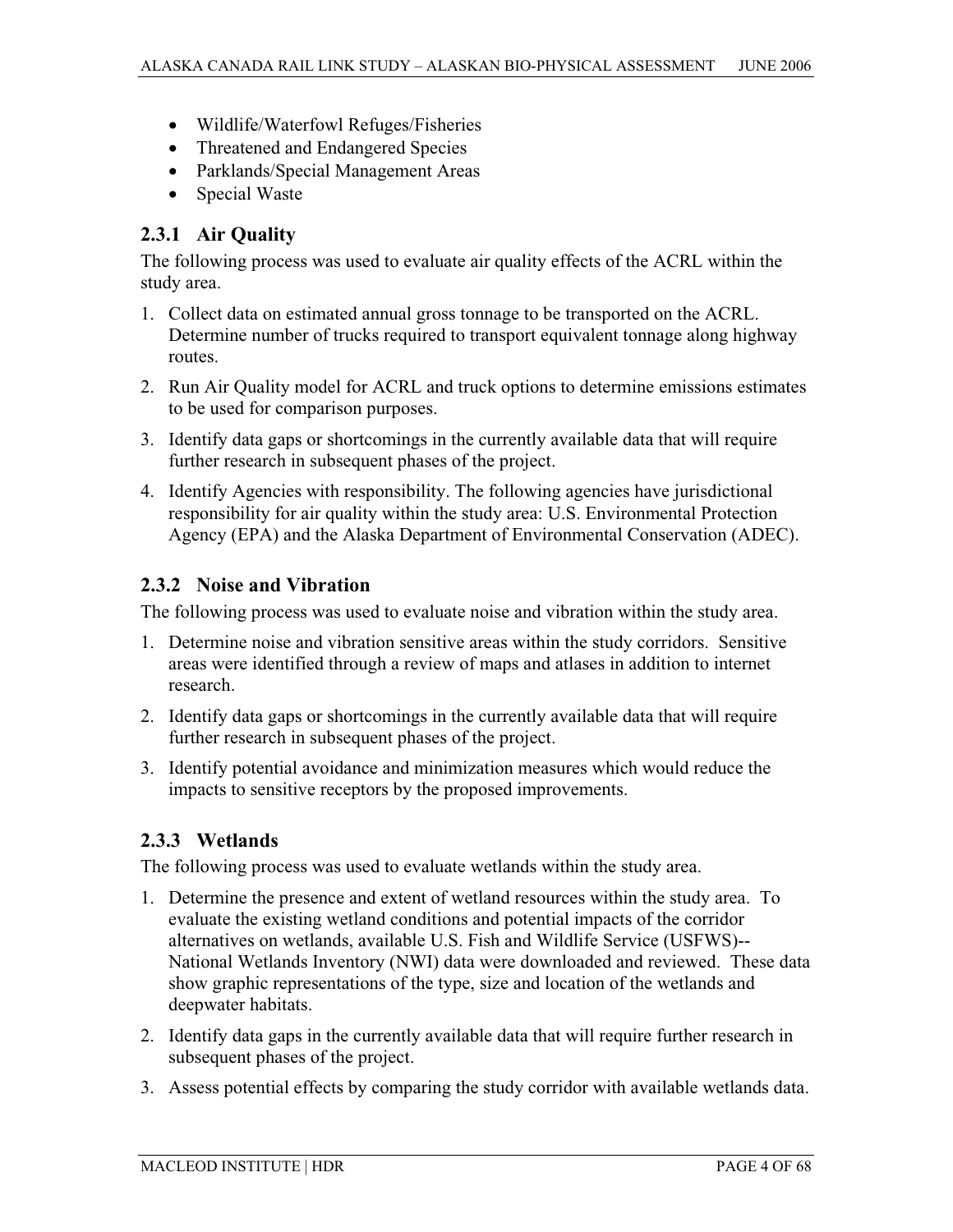- 4. Identify potential avoidance and minimization measures which would reduce the impacts to wetlands by the proposed improvements.
- 5. Identify Agencies with responsibility. The following agencies have jurisdictional responsibility for wetlands within the study area: U.S. Army Corps of Engineers (ACOE) and USFWS.

### **2.3.4 Floodplains**

The following process was used to evaluate floodplains within the study area.

- 1. Determine the presence and extent of floodplains within the study corridors through the analysis of available Federal Emergency Management Agency (FEMA) documents, U.S. Geological Survey (USGS) Topographic Maps, and the Alaska Geographic Information Systems (GIS) database.
- 2. Identify data gaps that will require further research in subsequent phases of the project.
- 3. Assess potential effects by comparing the study corridor with the locations of mapped floodplains.
- 4. Identify potential avoidance and minimization measures that would reduce the impacts to floodplains by the proposed improvements.
- 5. Identify agencies with responsibility. The ACOE has jurisdictional responsibility for floodplains within the study area.

### **2.3.5 Waterways/Water Quality**

The following process was used to evaluate waterways and water quality within the study area.

- 1. Determine the presence and function of waterways within the study area, including streams, rivers, creeks, lakes, sloughs, rapids and flats, through a review of maps and atlases in addition to internet research.
- 2. Determine if identified waterways are navigable or classified as Wild and Scenic Rivers. The list of waterways was compared to the National Park Service's (NPS) list of Wild and Scenic Rivers and the ACOE list of navigable waterways.
- 3. Determine the water quality status of the waterways located within the study area. The State's Water Quality Report was reviewed to obtain water quality information on waterways within the study area.
- 4. Identify data gaps in the currently available data that will require further research in subsequent phases of the project.
- 5. Assess potential effects by comparing the study corridor with the locations of the known hydraulic features. In order to identify which water bodies included aquatic farming, the Alaska Department of Natural Resources' (ADNR) Interactive Map tool was utilized. By comparing the aquatic farming water bodies with the study area's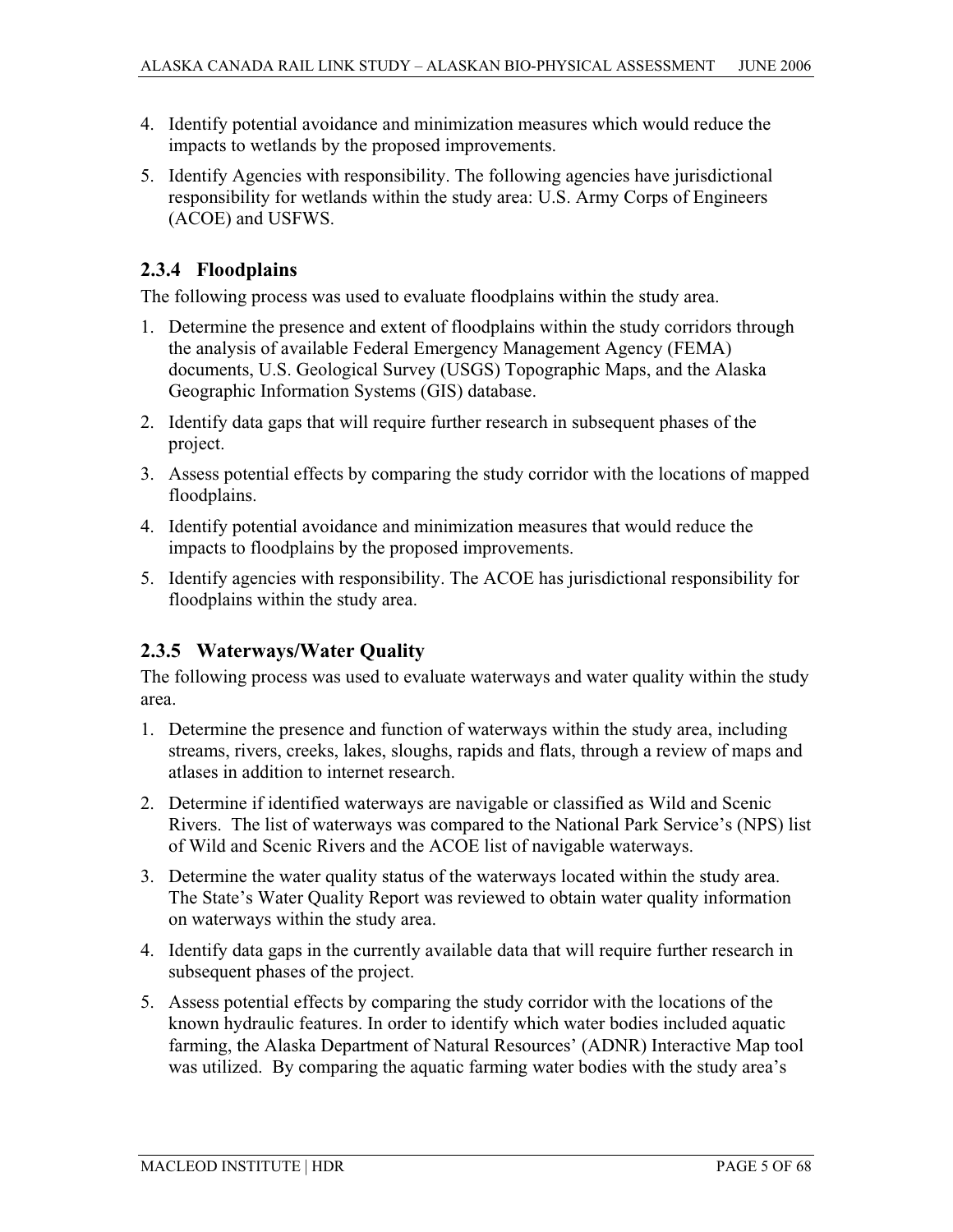water bodies, the total number of aquatic farming areas within the study area was determined.

- 6. Identify potential avoidance and minimization measures which would reduce the impacts to waterways and/or water quality by the proposed improvements.
- 7. Identify agencies with responsibility. The ACOE and EPA have jurisdictional responsibility for waterways and water quality within the study area. The Aquatic Farming Program is managed by the ADNR - Division of Mining, Land and Water - Division of Agriculture.

### **2.3.6 Farmland**

The following process was used to evaluate farmlands within the study area.

- 1. Determine presence and extent of farmland within the study area through coordination with the local Natural Resource Conservation Service (NRCS) in Delta Junction, the review of aerial maps, and internet research of the U.S. Department of Agriculture's (USDA) National Agriculture Statistics website and Alaska Statutes.
- 2. Identify data gaps or shortcomings in the currently available data that will require further research in subsequent phases of the project.
- 3. Assess potential effects by comparing the study corridor with the boundaries of area farmlands.
- 4. Identify potential avoidance and minimization measures which would reduce the impacts to farmland by the proposed improvements.
- 5. Identify Agencies with responsibility. Agricultural land is managed by the ADNR Division of Mining, Land and Water - Division of Agriculture. The USDA is the federal authority for farmland.

### **2.3.7 Vegetation**

The following process was used to evaluate vegetation within the study area.

- 1. Determine types and extent of vegetation types within the study area through analysis of available GIS information and internet research.
- 2. Identify the beneficial uses of the vegetation in the study area through internet research and review of other studies.
- 3. Identify data gaps in the currently available data that will require further research in subsequent phases of the project.
- 4. Assess potential effects by comparing the study corridor with vegetation type maps of the study area.
- 5. Identify potential avoidance and minimization measures that would reduce the impacts to vegetation by the proposed improvements.
- 6. Identify Agencies with responsibility. Study area vegetation is under jurisdiction of the various property owners that covers a number of different agencies.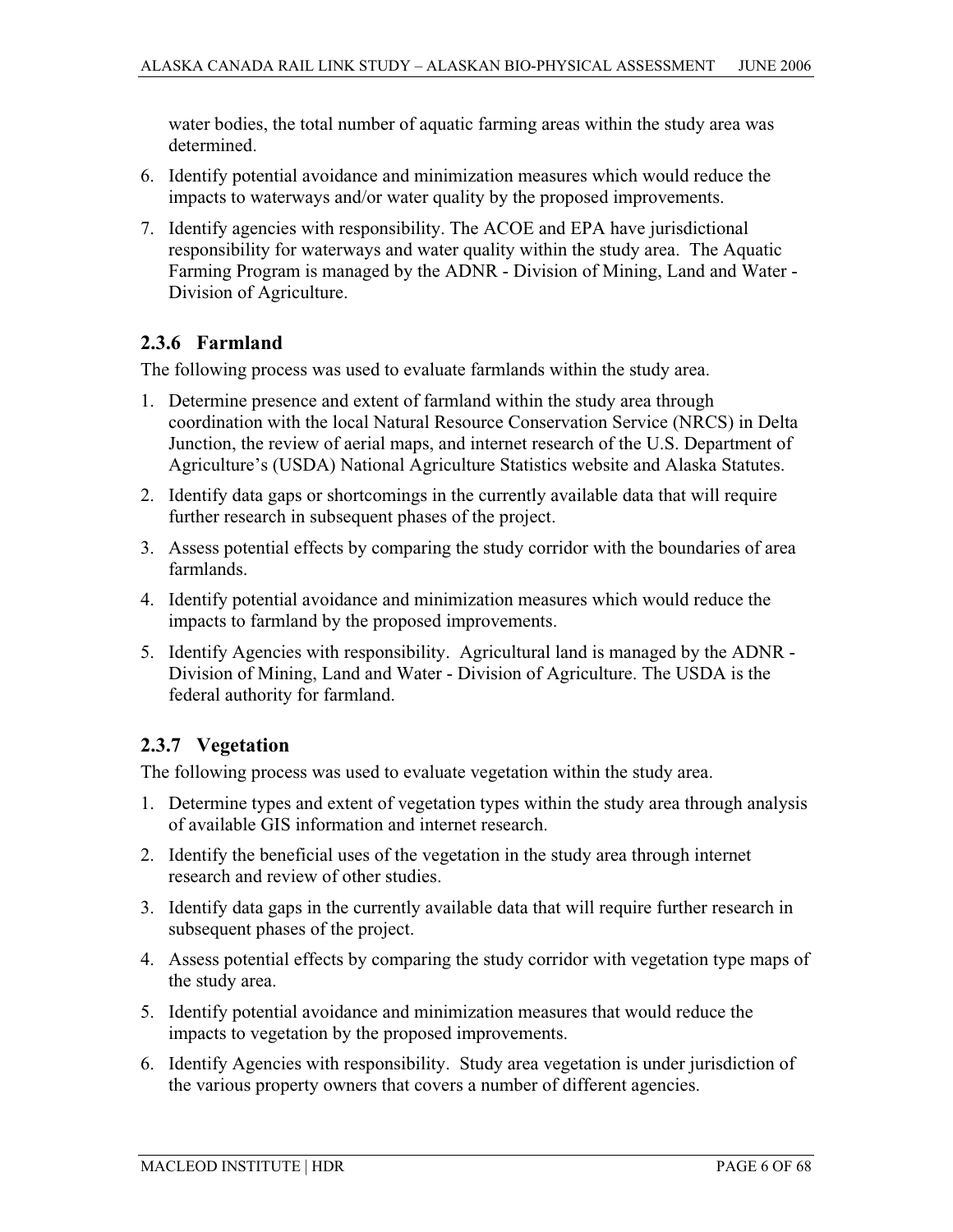### **2.3.8 Geological/Seismic Features and Permafrost**

The following process was used to evaluate geological/seismic features and permafrost within the study area.

- 1. Identify the physiographic provinces that are located within the study area.
- 2. Determine the presence and extent of geologic/seismic features and permafrost within the study area through a review of maps and atlases in addition to internet research.
- 3. Identify data gaps or shortcomings in the currently available data that will require further research in subsequent phases of the project.
- 4. Assess potential effects by comparing the study corridor with the locations of the features.
- 5. Identify potential avoidance and minimization measures that would reduce the impacts to geologic/seismic features and permafrost by the proposed improvements.
- 6. Identify agencies with responsibility. U.S. Department of Interior (DOI), U.S. Bureau of Land Management (BLM), USGS, and the ADEC have jurisdiction over geologic/seismic features and permafrost in the study area.

### **2.3.9 Wildlife/Waterfowl Refuges/Fisheries**

The following process was used to evaluate wildlife, waterfowl refuges, and fisheries within the study area.

- 1. Determine the presence and extent of wildlife habitat, waterfowl refuges, migration patterns and fisheries within the study area through a review of maps and atlases in addition to internet research.
- 2. Identify data gaps or shortcomings in the currently available data that will require further research in subsequent phases of the project.
- 3. Assess potential effects by comparing the study corridor with resource maps of the study area.
- 4. Identify potential avoidance and minimization measures which would reduce the impacts to wildlife habitat, waterfowl refuges and fisheries by the proposed improvements.
- 5. Identify agencies with responsibility. In general, the following agencies have responsibilities associated with wildlife, waterfowl refuges, and fisheries: USFWS, Alaska Department of Fish and Game (ADFG), ADEC, BLM, and NPS.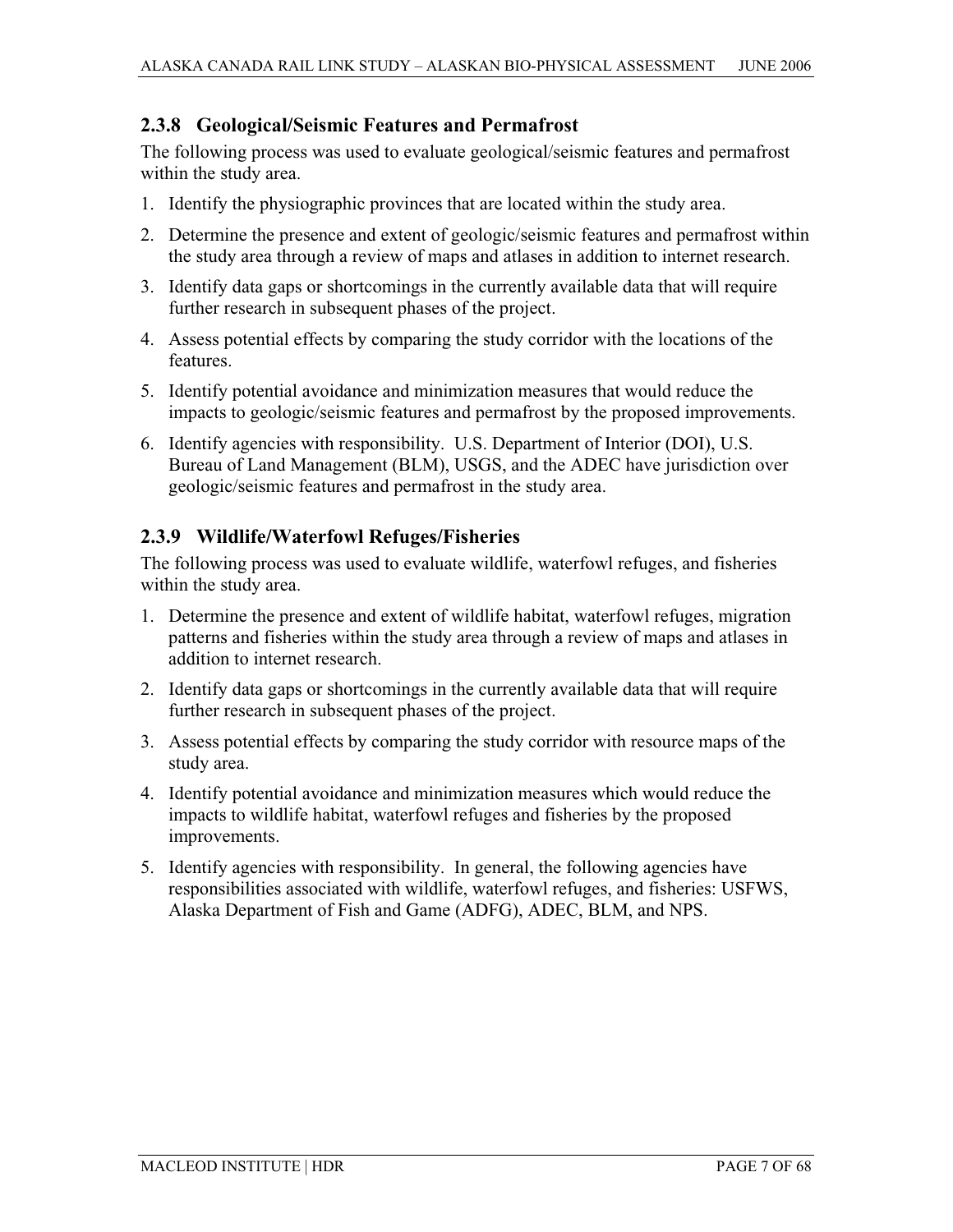### **2.3.10 Threatened and Endangered (T&E) Species**

The following process was used to evaluate  $T \& E$  species within the study area.

- 1. Determine presence of T&E resources within the study area through a review of federal and state T&E listings and listings of species proposed for the federal and state T&E lists.
- 2. Identify data gaps or shortcomings in the currently available data that will require further research in subsequent phases of the project.
- 3. Assess potential effects, by listing activities that would impact T&E species.
- 4. Identify potential avoidance and minimization measures that would reduce the impacts to T&E species by the proposed improvements.
- 5. Identify agencies with responsibility. USFWS and National Marine Fisheries Service manage federally listed species. State listed species are managed by the ADFG.

#### **2.3.11 Parks and Special Management Areas**

The following process was used to evaluate parks and special management areas within the study area.

1. Determine the presence and extent of parks and special management areas located within the study area. For this project special management areas include recreational areas owned and managed by state and/or federal agencies, including: refuges, sanctuaries, critical habitat areas, ranges, special management areas, forests, parks, preserves, public use areas, recreational rivers, and recreational mining areas. The regulations and plans that govern the use within the area's boundaries have been considered. For the purpose of this study, a "park" is defined as a recreational area that is locally managed. These areas were identified through a review of maps, atlases, and ADNR research. No parks at this time have been identified through our cursory review of maps and atlases.

The following Special Management Areas have been investigated to determine whether they exist within the study area.

- National/State Forests
- State Management Areas
- Game Management Units (GMU)
- Controlled Use Areas
- Alaska Native Management Areas/Villages
- State Preserves
- State Refuges
- State/National Refuges
- State Critical Habitat Areas
- State Sanctuaries
- State Range Areas
- State Parks (Recreational Areas)
- State Resource Management Areas
- State Scenic Byways
- National Trails
- Recreational Mining Areas
- Military Management Areas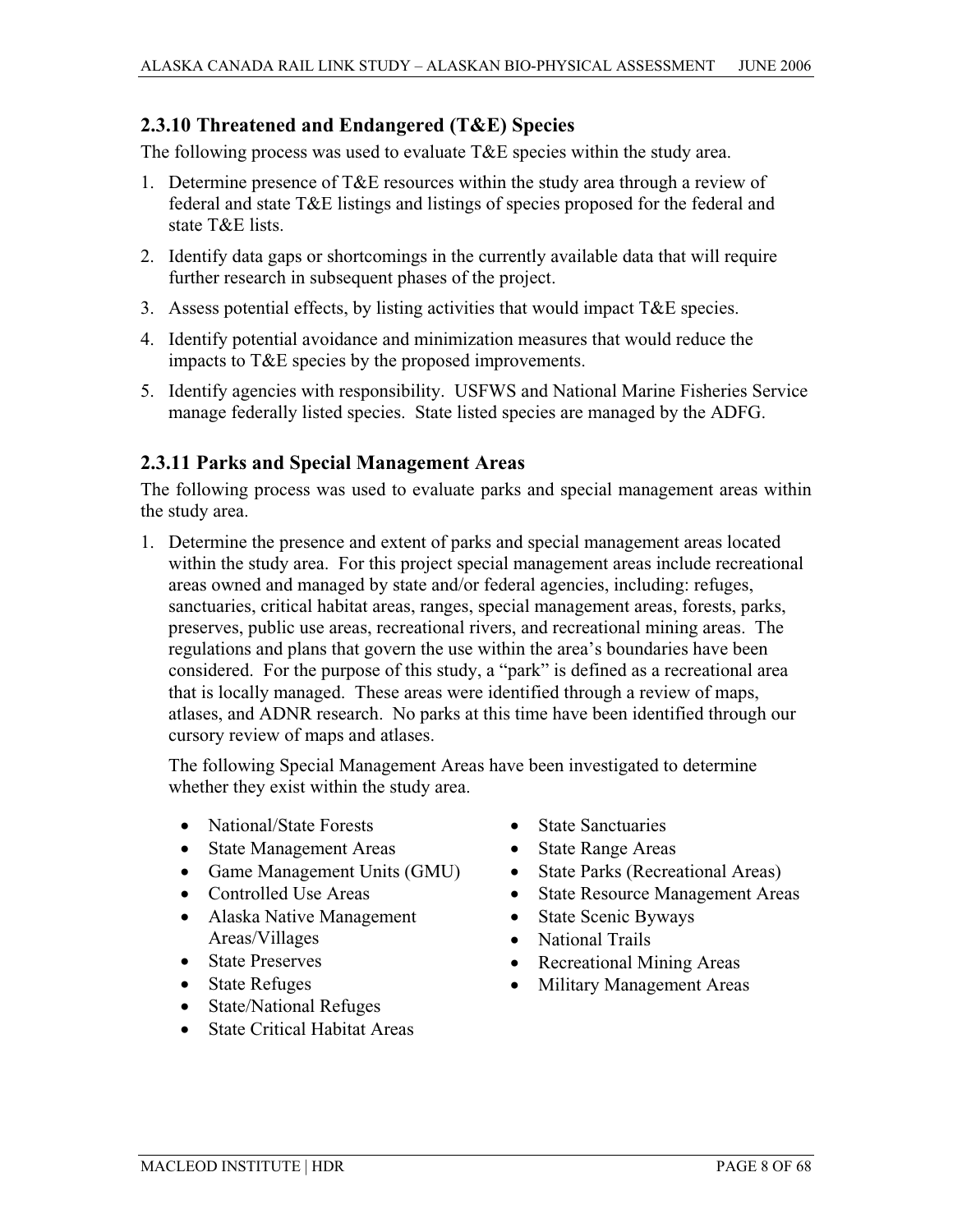- 2. Identify impact restrictions for each of the special management area categories, through a review of Alaska statutes and other Alaska State Reports, including Interior Alaska Subarea Contingency Plan (June 2000) and the ADNR, Fact Sheet: State of Alaska Legislatively Designated Areas (August 1997).
- 3. Identify data gaps or shortcomings in the currently available data that will require further research in subsequent phases of the project.
- 4. Assess potential effects by comparing the study corridor with the boundaries of each special management area. The State of Alaska has developed criteria for measuring levels of concern when special management areas are impacted. According to the Interior Alaska Subarea Contingency Plan (June 2000), State Refuges and High Recreational Use Areas are considered Areas of Major Concern, whereas National Parks, National Wildlife Refuges, and other Recreational Use Areas are considered Areas of Moderate Concern.
- 5. Identify potential avoidance and minimization measures which would limit the infringement on any park and/or special management area by the proposed rail alignment.
- 6. Identify agencies with responsibility. The following agencies manage these special management areas.
	- The ADFG manages the State Sanctuaries, State Range Areas, Critical Habitat Areas, State Refuges, and State/National Refuges.
	- The ADNR, Division of Parks and Outdoor Recreation manages the State Park Areas, Marine Parks, State Recreational Areas, and State Preserves.
	- The ADNR, Division of Forestry manages the State Forest and the Resource Management Areas.
	- The ADNR and ADFG manage Recreational Mining Areas.

### **2.3.12 Special Waste**

The following process was used to evaluate special waste within the study area.

1. Identify special waste sites that are known to exist or have the potential to exist within the study area. Two methods were used to identify potential special waste sites within the study area: 1) review special waste databases and 2) identify other potential sources of waste products, such as service stations, auto repair facilities, bulk fuel facilities, agricultural chemical warehouses and distribution facilities.

The databases reviewed for this study are maintained by the Resources Management and State Programs Unit of the EPA. The databases from which data was obtained for this analysis include Comprehensive Environmental Response, Compensation and Liability Information System (CERCLIS), Underground Storage Tank (UST), Resource Conservation & Recovery Act (RCRA), Leaking Underground Storage Tank (LUST), and Contaminated Sites.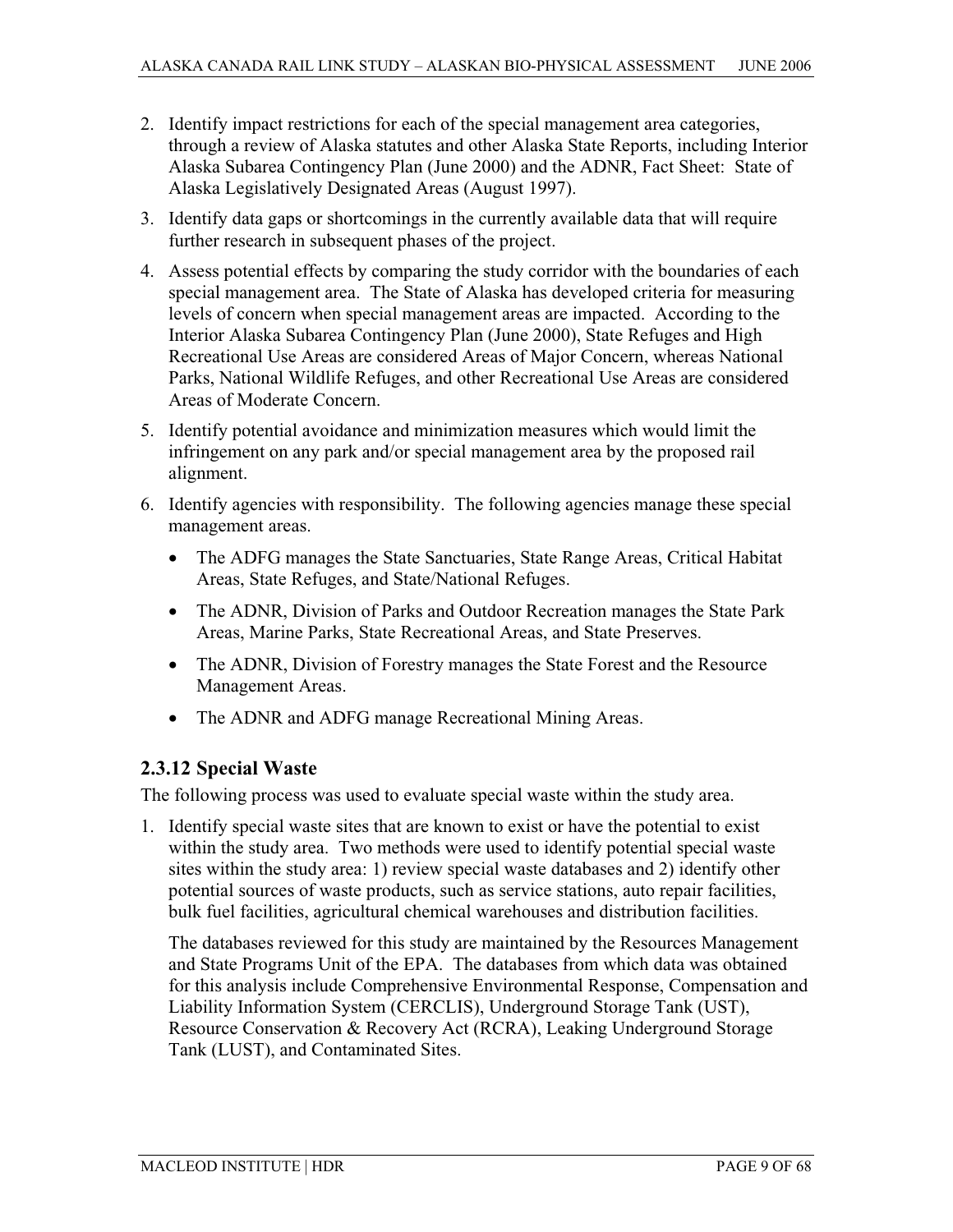- 2. Identify special waste risks associated with the implementation of a new rail line through the study area. Risks associated with the construction of a new rail line were identified through web research and discussions with rail authorities.
- 3. Identify data gaps or shortcomings in the currently available data that will require further research in subsequent phases of the project.
- 4. Assess potential effects by comparing the study corridor with the listing of special waste sites. Review potential areas at high risk for being impacted by potential hazardous waste incidences associated with the new rail line.
- 5. Identify potential avoidance and minimization measures that would reduce the impacts to known special waste sites and sensitive resources by the proposed improvements.
- 6. Identify agencies with responsibility. In general, the Resources Management & State Programs Unit of the EPA has responsibilities associated with special waste and special waste sites.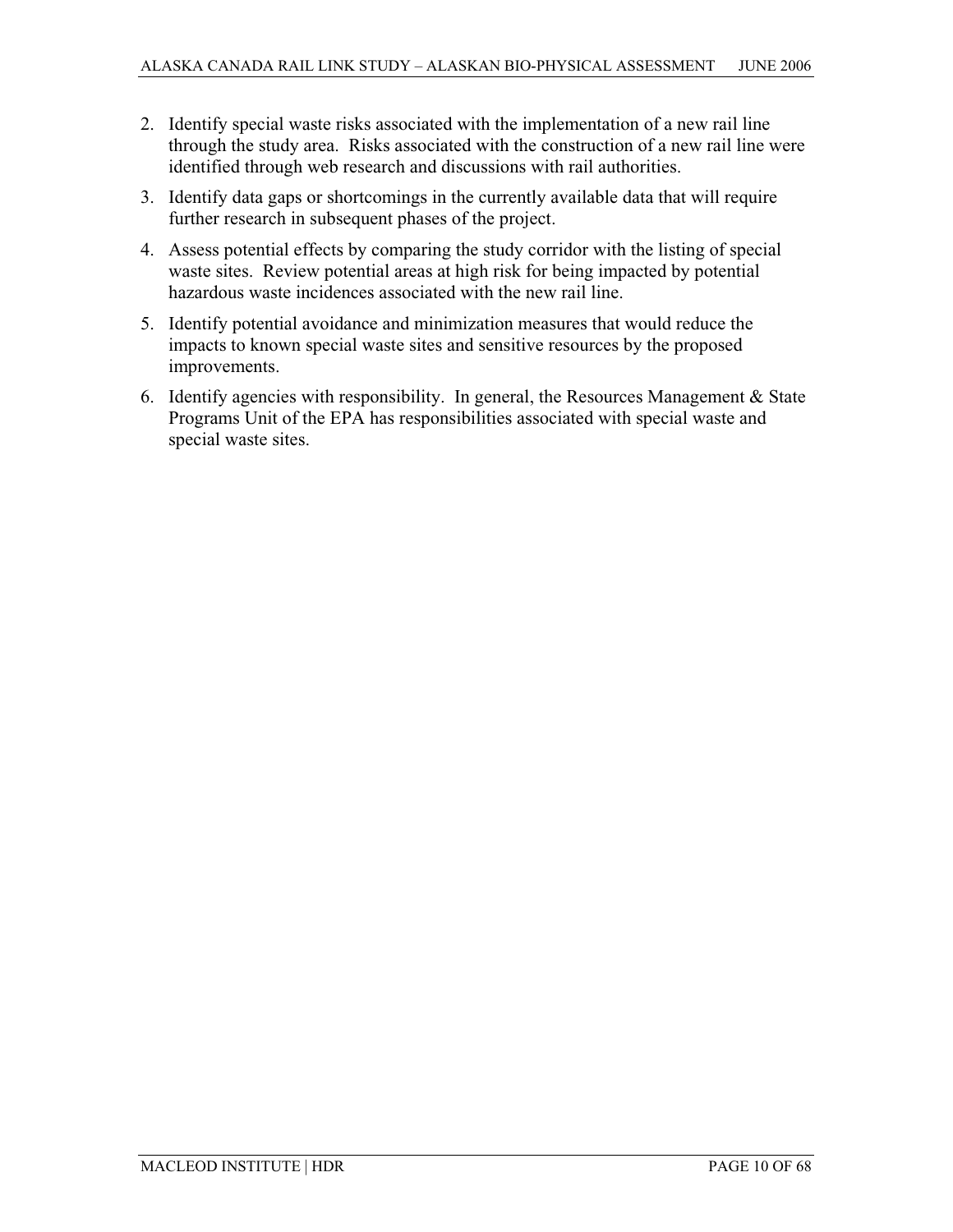# **3. Summary of Findings by Resource**

A summary of findings from the bio-physical assessment which addresses each of the resource areas described above (by Study Corridor Segment) is provided in Tables 2 through 13 on the following pages. These tables are preceded by the Matrix Key in Table 1 which describes the organization of data within the matrices. Following the matrices is a discussion/interpretation of the findings, broken down into resource areas.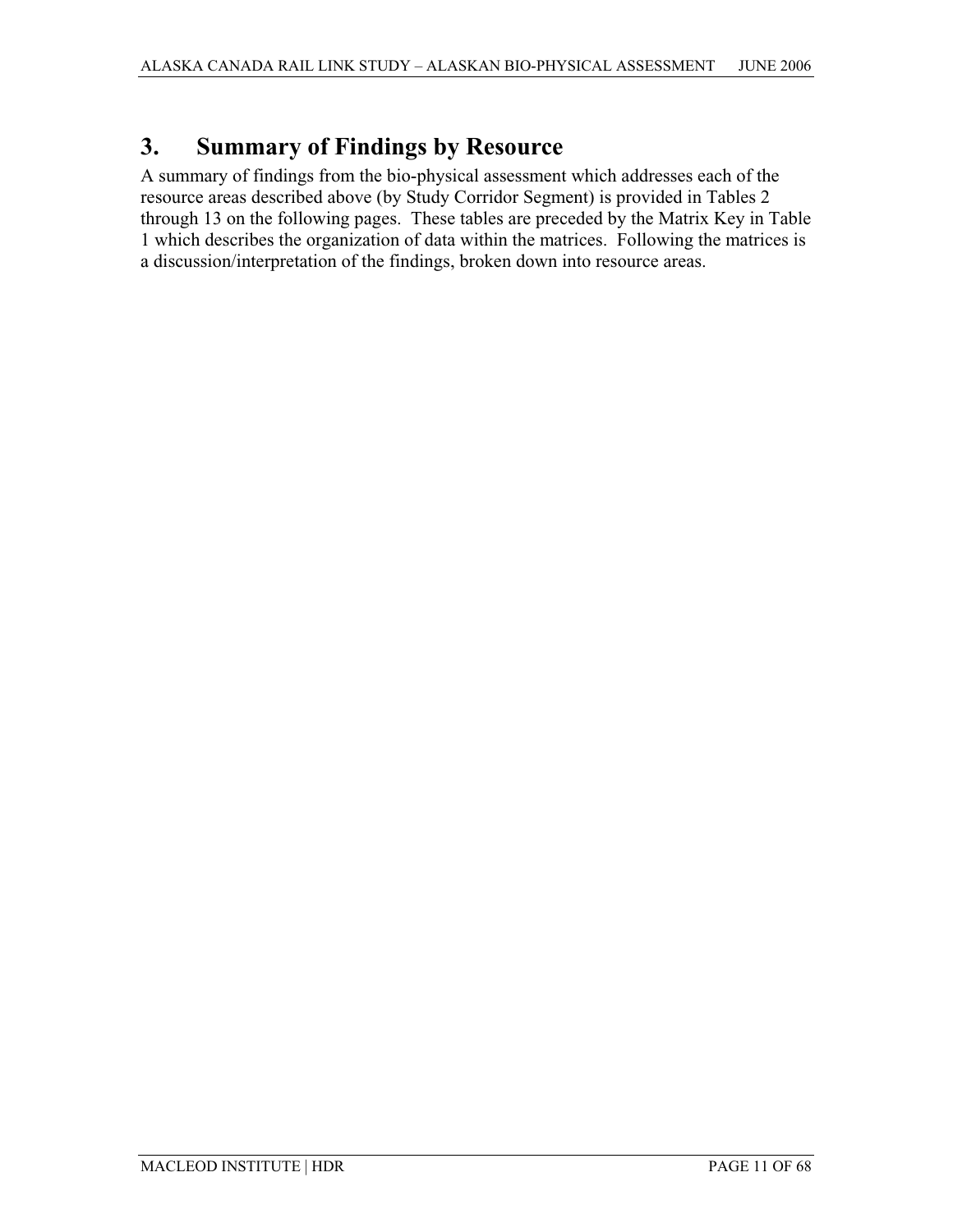# **Table 1. Matrix Key**

### **Potential Environmental Effects**

Potential environmental effects of the proposed rail alignment on the study area are provided for each of the study segments (Segment 1, 2L, and 2H). The following resources were included in the analysis:

- Air Quality
- Noise/Vibration
- Wetlands
- **Floodplains**
- Waterways/Water Quality
- Farmland
- **Vegetation**
- Geological/Seismic Features and Permafrost
- x Wildlife/Waterfowl/Fisheries
- T&E Species
- Parks and Special Management Areas
- Special Waste

| <b>Railroad Corridor</b><br><b>Segment Description:</b> Approximately 98-mile (158-kilometer) segment that follows the<br>alignment of the Alaska Highway Route 2 from Delta Junction to Tanacross.<br><b>Segment ID:</b> |                                                                                                                                                                          |  |
|---------------------------------------------------------------------------------------------------------------------------------------------------------------------------------------------------------------------------|--------------------------------------------------------------------------------------------------------------------------------------------------------------------------|--|
| Segment 1                                                                                                                                                                                                                 | <b>Segment Terminus Points:</b> Approximately mile post (M.P.) 0 (Delta Junction) to M.P. 98<br>(Tanacross).                                                             |  |
| <b>Railroad Corridor</b><br><b>Segment ID:</b>                                                                                                                                                                            | Segment Description: Approximately 92-mile (148-kilometer) segment along the Ladue River<br>from Tanacross to the Alaska - Canada International Boundary.                |  |
| Segment 2L                                                                                                                                                                                                                | Segment Terminus Points: Approximately M.P. 98 (Tanacross) to M.P. 190 (Alaska – Canada<br>International Boundary)                                                       |  |
| <b>Railroad Corridor</b><br><b>Segment ID:</b>                                                                                                                                                                            | <b>Segment Description:</b> Approximately 100-mile (161-kilometer) segment along Alaska Highway<br>Route 2 from Tanacross to the Alaska - Canada International Boundary. |  |
| <b>Segment 2H</b>                                                                                                                                                                                                         | Segment Terminus Points: Approximately M.P. 98 (Tanacross) to M.P. 198 (Alaska – Canada<br>International Boundary)                                                       |  |

### **Data Gaps**

Data that is not available for the current phase of study and will be required for subsequent phases.

# **Data Source(s)**

Listing of sources used for the study.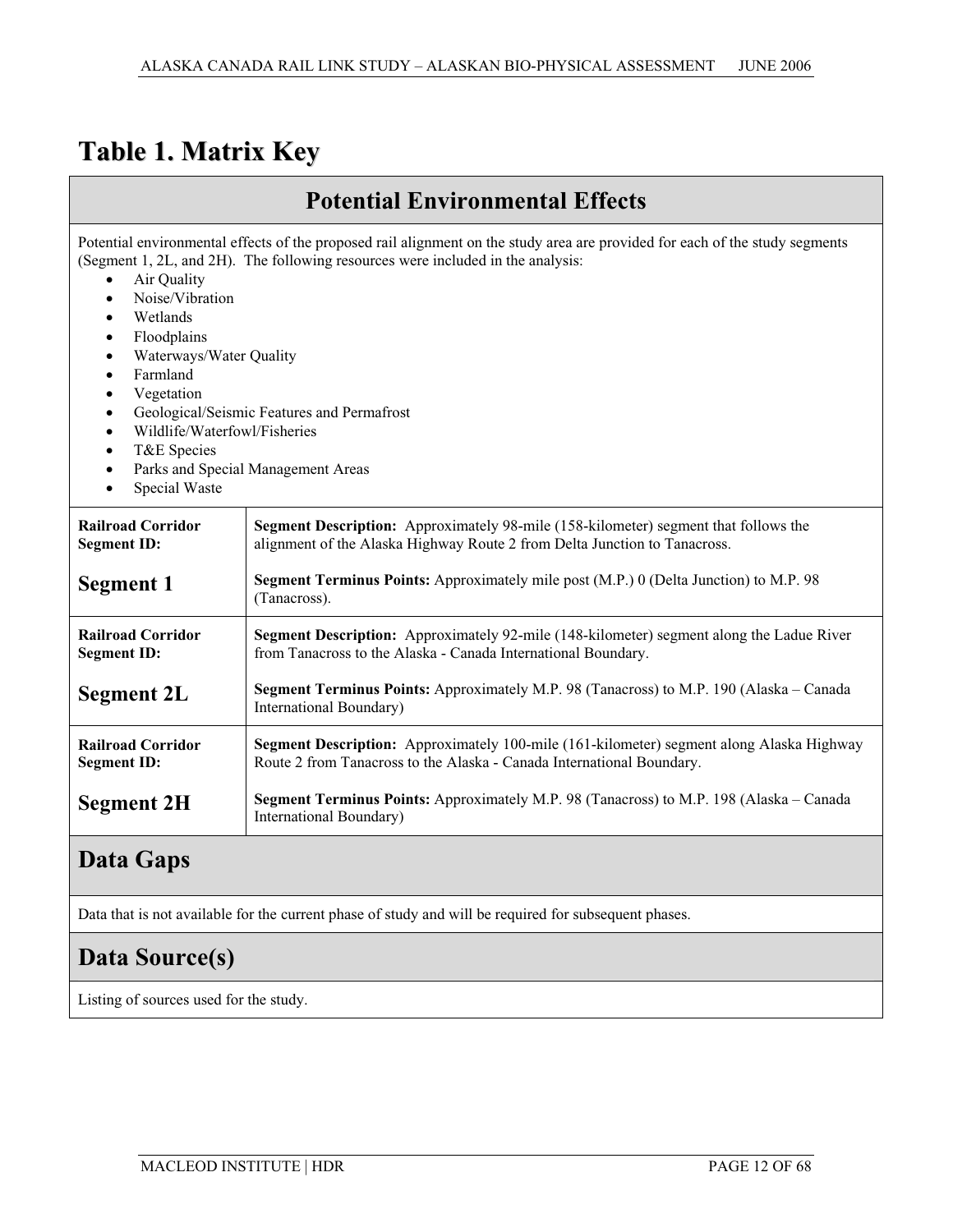# **Table 2. Air Quality**

### **Potential Environmental Effects**

### **All Segments (1, 2L, & 2H):**

Based upon estimated gross ton-miles of freight to be carried during the first full year of operation, a comparison of the rail alternative with the truck alternative was performed, in terms of emission factors in tons per year for Nitrogen Oxides  $(NO<sub>x</sub>)$ , Carbon Monoxide (CO), Particulate Matter (PM), Volatile Organic Compounds (VOCs), and Sulfur Dioxide (SO<sub>2</sub>). These air pollutant emissions comparisons are shown below.

| <b>Pollutant</b> | <b>Rail Alternative (tons/year)</b> | <b>Truck Alternative (tons/year)</b> |
|------------------|-------------------------------------|--------------------------------------|
| $NO_{x}$         | 38.00                               | 288.00                               |
| <sub>CO</sub>    | 83.00                               | 39.00                                |
| $PM*$            | 2.10                                | 7.00                                 |
| <b>VOCs</b>      | 31.00                               | 13.00                                |
| SO <sub>2</sub>  | 0.30                                | 0.86                                 |
|                  |                                     |                                      |

Note: \* Includes both  $PM_{2.5}$  and  $PM_{10}$ , however, all are expected to be in the  $PM_{10}$  size range

# **Data Gaps**

- Agency coordination
- More detailed air quality modeling
- Existing and future air quality reports

### **Data Source(s)**

- $\bullet$  Mobile6.2 (air quality model)
- x ADEC– Division of Air Quality
- x Alaska's State and Local Air Monitoring Stations (SLAMS)/National Air Monitoring Stations (NAMS) Monitoring Network Assessment 2001 Annual Report, ADEC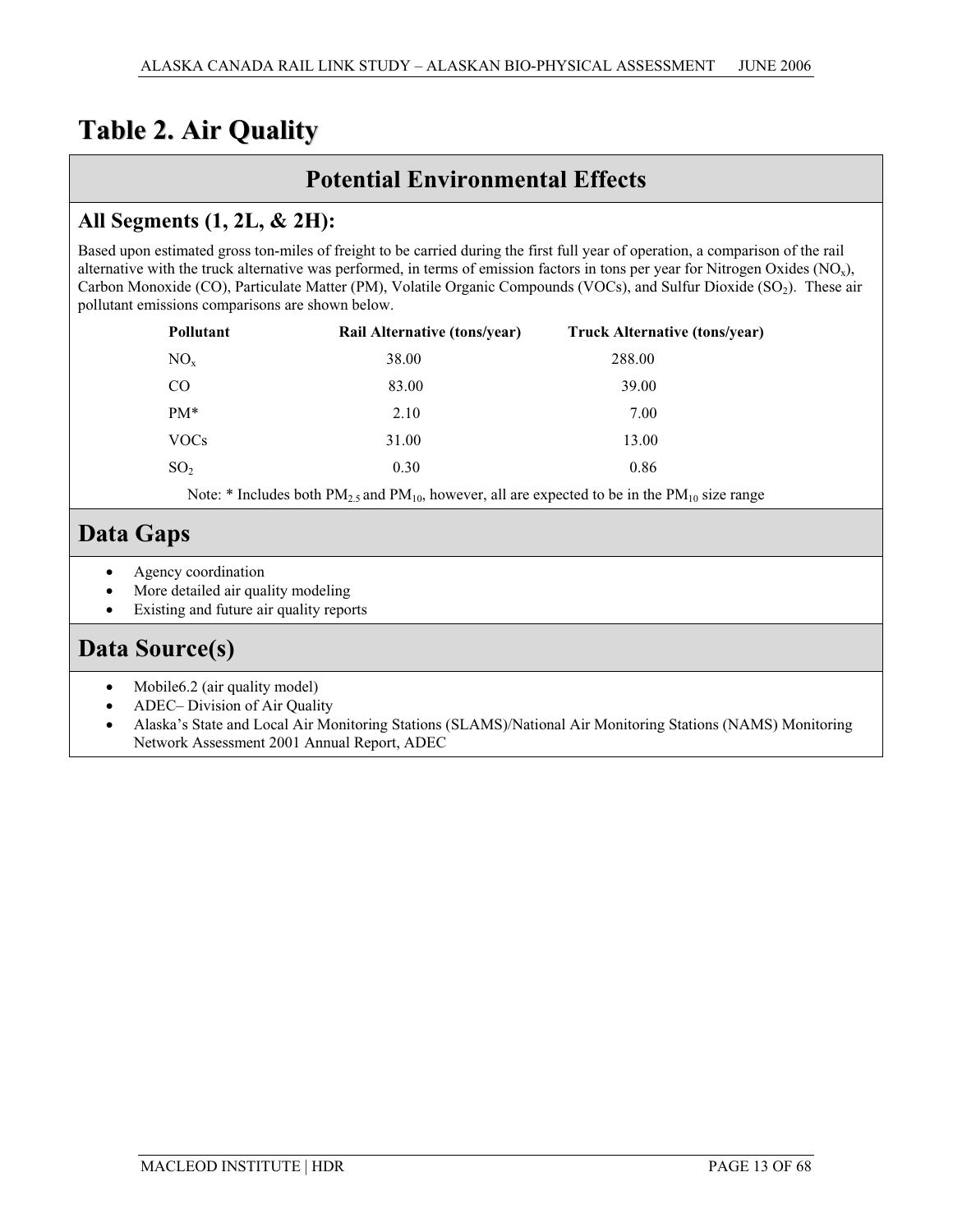# **Table 3. Noise and Vibration**

### **Potential Environmental Effects**

### **All Segments (1, 2L, & 2H)**

With respect to freight rail projects, vibration-sensitive receptors typically include buildings where medical procedures are performed, high-tech printing operations, and other vibration-sensitive industrial facilities. Residences and other facilities where overnight sleep occurs can also be both noise and vibration sensitive. At this time, the most likely noise and vibrationsensitive locations have been identified in the study area. These locations include the census-designated areas and villages that are located within Segments 1, 2L, and 2H, as shown below.

### **Segment 1**

Census-designated Areas:

- Delta Junction
- Deltana
- Fort Greely
- Dry Creek

### **Segment 2L**

Census-designated Areas:

- Tanacross
- Tok
- **Tetlin**

The potential presence of smaller and unidentified or unincorporated developed areas in this segment exists.

### **Segment 2H**

Census-designated Areas:

- Tanacross
- Tok
- **Tetlin**
- x Northway Junction
- Northway Village
- High Cache

### **Data Gaps**

- Agency Coordination
- Individual Receptors

### **Data Source(s)**

- Google Earth Pro (Aerial Program)
- $\bullet$  Encyclopedias
- State of Alaska Atlas
- Northway
- Nabesna Village

Dot Lake • Dot Lake Village **Tanacross** 

- x Kathakne
- Charlieskin Village

The potential presence of smaller and unidentified or unincorporated developed areas t in this segment exists.

The potential presence of smaller and unidentified or unincorporated developed areas in this segment exist.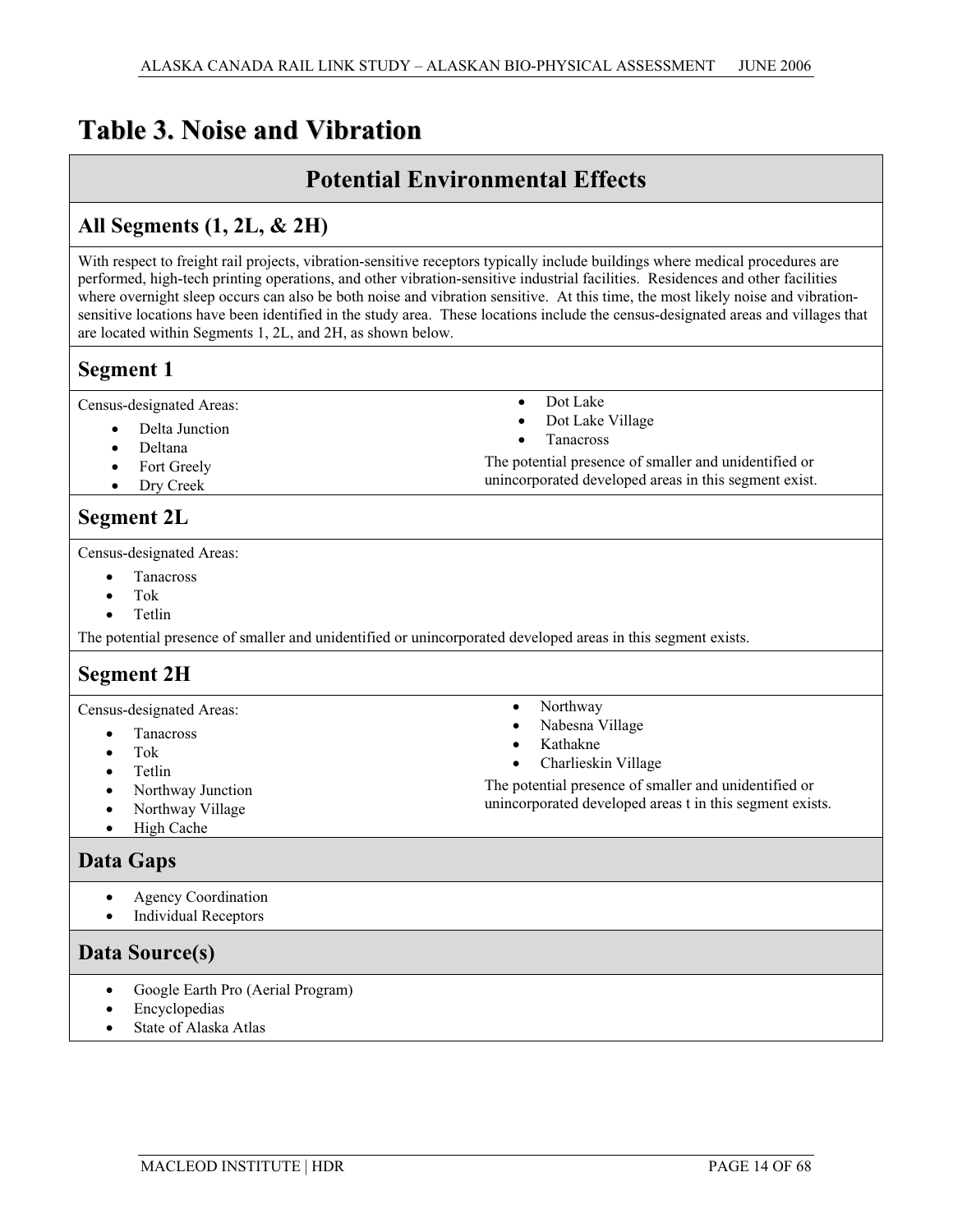# **Table 4. Wetlands**

| <b>Potential Environmental Effects:</b>                                                                                                                                                                                                                                                                                                                                                                            |                                                                                                                                                                                                                                                                                                    |  |  |
|--------------------------------------------------------------------------------------------------------------------------------------------------------------------------------------------------------------------------------------------------------------------------------------------------------------------------------------------------------------------------------------------------------------------|----------------------------------------------------------------------------------------------------------------------------------------------------------------------------------------------------------------------------------------------------------------------------------------------------|--|--|
| All Segments $(1, 2L, \& 2H)$                                                                                                                                                                                                                                                                                                                                                                                      |                                                                                                                                                                                                                                                                                                    |  |  |
| Alaska Wetlands:<br>$\bullet$<br>Make up 63% of the nation's wetland ecosystems<br>Interior Region wetlands are classified as Flats<br>(majority).<br>Alaska wetland use require approval/permit from<br><b>ACOE</b>                                                                                                                                                                                               | Regulated under federal and state law, and local<br>ordinances.<br>Follow water quality standards, no specific standards<br>for wetlands.<br>Mitigation measures include preservation,<br>restoration, enhancement, or creation of wetlands or<br>funding of studies to improve wetland management |  |  |
| <b>Segment 1</b>                                                                                                                                                                                                                                                                                                                                                                                                   |                                                                                                                                                                                                                                                                                                    |  |  |
| NWI data indicated approximately 58% of the segment consists of wetlands. Types of wetlands:<br>Freshwater Emergent Wetland<br>$\bullet$<br>Freshwater Forested/Shrub Wetland<br>Lake<br>Riverine<br>$\bullet$                                                                                                                                                                                                     |                                                                                                                                                                                                                                                                                                    |  |  |
| <b>Segment 2L</b>                                                                                                                                                                                                                                                                                                                                                                                                  |                                                                                                                                                                                                                                                                                                    |  |  |
| NWI data is insufficient for evaluating entire segment. Types of wetlands:<br>Freshwater Forested/Shrub Wetland<br>Riverine<br>$\bullet$                                                                                                                                                                                                                                                                           |                                                                                                                                                                                                                                                                                                    |  |  |
| <b>Segment 2H</b>                                                                                                                                                                                                                                                                                                                                                                                                  |                                                                                                                                                                                                                                                                                                    |  |  |
| $\bullet$<br>NWI data indicated that 80% of the segment consists of<br>wetlands. Types of wetlands:<br>Freshwater Emergent Wetland<br>Freshwater Forested/Shrub Wetland                                                                                                                                                                                                                                            | Estuarine and Marine Wetland and Freshwater Pond<br>Lake<br>Riverine                                                                                                                                                                                                                               |  |  |
| Data Gaps                                                                                                                                                                                                                                                                                                                                                                                                          |                                                                                                                                                                                                                                                                                                    |  |  |
| <b>Agency Coordination</b><br>٠<br>Wetland Delineations including jurisdictional determinations<br>Wetland quality assessments<br>$\bullet$<br>NWI wetland maps along Ladue River Route<br>٠<br>NWI wetland maps along Alaska Highway Route<br>NRCS Farmed Wetland Maps<br>Field verification of available NWI wetland information<br>$\bullet$                                                                    |                                                                                                                                                                                                                                                                                                    |  |  |
| Data Source(s)                                                                                                                                                                                                                                                                                                                                                                                                     |                                                                                                                                                                                                                                                                                                    |  |  |
| EPA - Alaska State Water Quality Report<br>$\bullet$<br>USFWS, NWI, Alaska Wetland Polygons 2004 GIS Data<br>٠<br>Cowardin, Lewis. Classification of Wetlands and Deepwater Habitats of the United States. USFWS, December 1979.<br>٠<br>ACOE Release No. PA-00-14, Sept. 8, 2000<br>Alaska Geospatial Data Clearinghouse: USGS Forest Health Monitoring Clearinghouse: Land Use/Land Cover GIS<br>٠<br>Data. 1991 |                                                                                                                                                                                                                                                                                                    |  |  |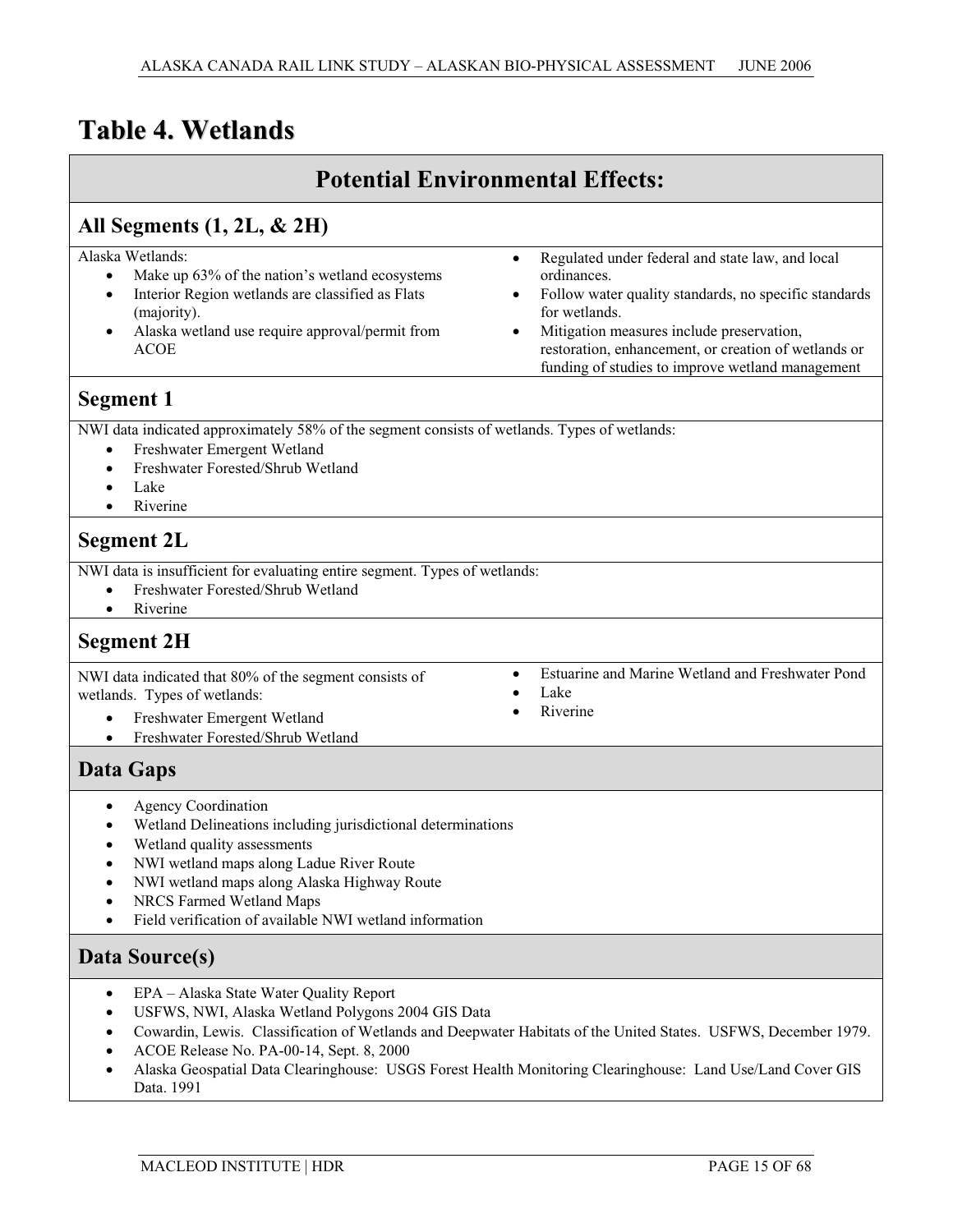# **Table 5. Floodplains**

### **Potential Environmental Effects**

### **All Segments (1, 2L, & 2H)**

Digital data verified that floodplain formations exist throughout the study area. Refer to Figure 6 and Section 3.4. The largest percentage of floodplain in the study area is associated with the Tanana River. The Tanana River with its associated floodplain crosses all three segments.

If impacts to the floodway and 100-year floodplains cannot be avoided then mitigation measures should be developed. In accordance with the Clean Water Act (CWA), mitigation is required at a 1:1 ratio for areas within the FEMA floodway and 100-year floodplain that will be impacted.

### **Segment 1**

Floodplains are associated with water bodies in this segment according to available digital data. Refer to Section 3.4.2.1.

FEMA delineated floodplains:

According to the FEMA Flood Insurance Rate Map (FIRM) for the City of Delta Junction within the Southeast Fairbanks Division, 100-year floodplain is located within Segment 1. It is associated with the Delta River and Jarvis Creek. Refer to Figure 4. FEMA floodplain information was not available for the remainder of the study area.

### **Segment 2L and Segment 2H**

Floodplains are associated with water bodies within these segments according to available digital data. Refer to Section 3.4.2.2 and Section 3.4.2.3. FEMA floodplain information was not available within these two segments.

### **Data Gaps**

- Agency Coordination
- FEMA FIRMs indicating floodplain delineations for study area east of Delta Junction
- Limits of the floodway and 100-year floodplains
- Field investigations needed to complete analysis

### **Data Source(s)**

- $\bullet$  FEMA
- x NPS, Alaska Support USGS Office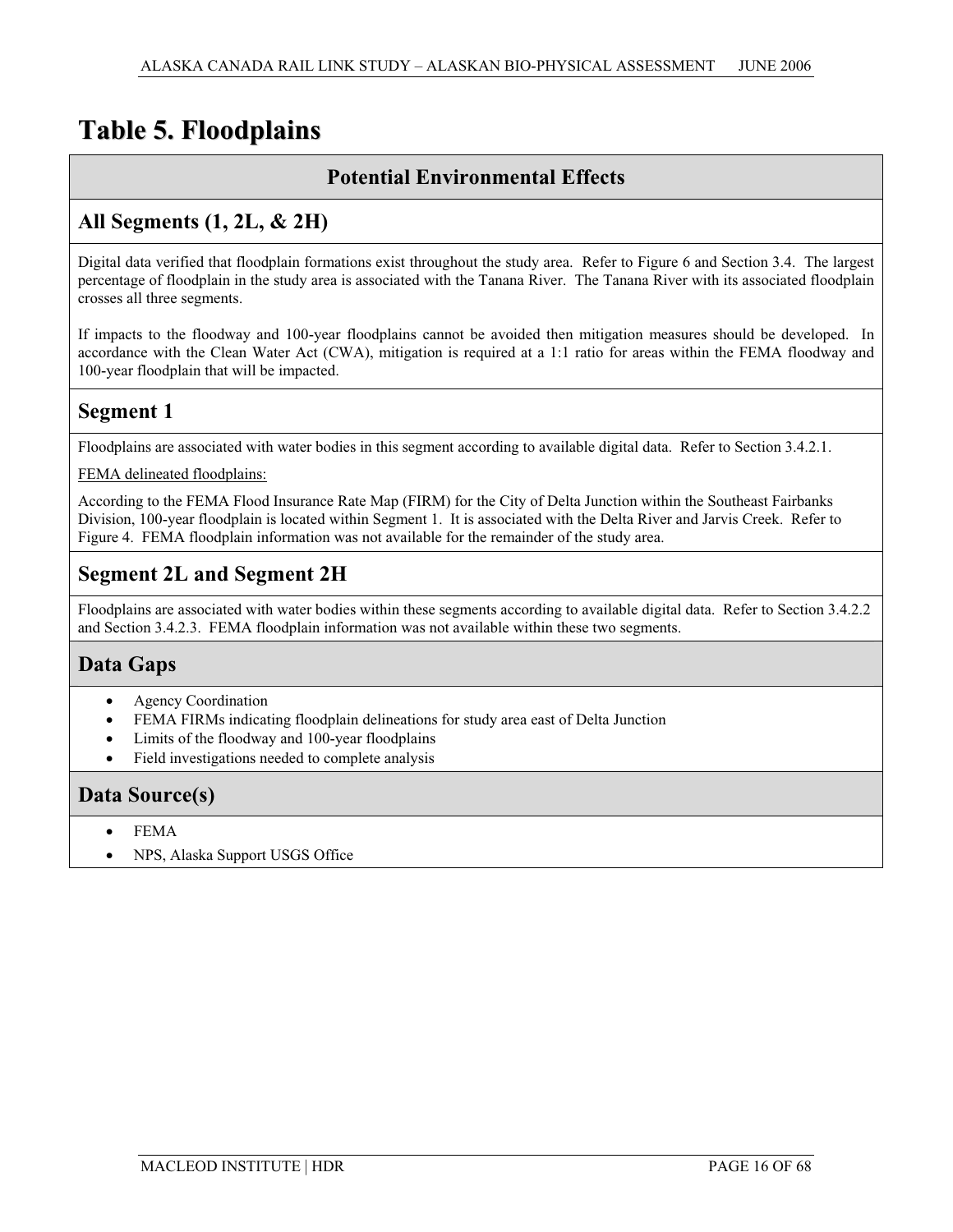# **Table 6. Waterways/Water Quality**

| <b>Potential Environmental Effects</b>                                                                                                                                                                                                                                                                                 |                                                                                                                                                                                                                                                                                                                 |                                                                                                                                                                                                                                                                                                       |                                                                                                                                                                                                                                                                          |
|------------------------------------------------------------------------------------------------------------------------------------------------------------------------------------------------------------------------------------------------------------------------------------------------------------------------|-----------------------------------------------------------------------------------------------------------------------------------------------------------------------------------------------------------------------------------------------------------------------------------------------------------------|-------------------------------------------------------------------------------------------------------------------------------------------------------------------------------------------------------------------------------------------------------------------------------------------------------|--------------------------------------------------------------------------------------------------------------------------------------------------------------------------------------------------------------------------------------------------------------------------|
| All Segments (1, 2L, & 2H)                                                                                                                                                                                                                                                                                             |                                                                                                                                                                                                                                                                                                                 |                                                                                                                                                                                                                                                                                                       |                                                                                                                                                                                                                                                                          |
| <b>RIVERS:</b>                                                                                                                                                                                                                                                                                                         | Robertson River <sup>1</sup><br>$\bullet$                                                                                                                                                                                                                                                                       | Tanana River <sup>1</sup> (Navigable water of the U.S.)<br>$\bullet$                                                                                                                                                                                                                                  |                                                                                                                                                                                                                                                                          |
| There are no Wild and Scenic Rivers within the study area.                                                                                                                                                                                                                                                             |                                                                                                                                                                                                                                                                                                                 |                                                                                                                                                                                                                                                                                                       |                                                                                                                                                                                                                                                                          |
| <b>LAKES:</b>                                                                                                                                                                                                                                                                                                          | Grass Lake <sup>1</sup><br>$\bullet$                                                                                                                                                                                                                                                                            | Midway Lake <sup>1</sup><br>$\bullet$                                                                                                                                                                                                                                                                 | Silchin Lake <sup>1</sup><br>$\bullet$                                                                                                                                                                                                                                   |
| <b>Segment 1</b>                                                                                                                                                                                                                                                                                                       |                                                                                                                                                                                                                                                                                                                 |                                                                                                                                                                                                                                                                                                       |                                                                                                                                                                                                                                                                          |
| <b>RIVERS:</b><br>Delta River <sup>1</sup><br>$\bullet$<br>Gerstle River <sup>1</sup><br>$\bullet$<br><b>CREEKS:</b>                                                                                                                                                                                                   | Healy River<br>Johnson River <sup>1</sup><br><b>Elting Creek</b><br>$\bullet$                                                                                                                                                                                                                                   | South Fork Goodpaster<br>$\bullet$<br>River<br>MJ Creek<br>$\bullet$                                                                                                                                                                                                                                  | Little Gerstle River<br>Volkmar River<br>Sawmill Creek<br>$\bullet$                                                                                                                                                                                                      |
| <b>Arrow Creek</b><br>$\bullet$<br><b>Berry Creek</b><br>$\bullet$<br><b>Billy Creek</b><br>$\bullet$<br><b>Bradford Creek</b><br>$\bullet$<br><b>Chief Creek</b><br>$\bullet$<br>Clearwater Creek <sup>2</sup><br>$\bullet$<br>Cockscomb Creek<br>$\bullet$<br>Dry Creek<br>$\bullet$<br>Dougherty Creek<br>$\bullet$ | <b>Fish Creek</b><br>$\bullet$<br>George Creek<br>$\bullet$<br><b>Granite Creek</b><br>$\bullet$<br>Jarvis Creek <sup>2</sup><br>$\bullet$<br><b>July Creek</b><br>$\bullet$<br>Hajdukovich Creek<br>$\bullet$<br>Little Fish Creek<br>$\bullet$<br>Mansfield Creek<br>$\bullet$<br>McCumber Creek<br>$\bullet$ | Natohona Creek<br>$\bullet$<br>Ober Creek<br>$\bullet$<br>Panoramic Creek<br>$\bullet$<br>Pegmatite Creek <sup>1</sup><br>$\bullet$<br>Prospect Creek<br>$\bullet$<br><b>Rhoads Creek</b><br>$\bullet$<br>Rumble Creek<br>$\bullet$<br>Sam Creek<br>$\bullet$<br>Sand Creek <sup>1</sup><br>$\bullet$ | <b>Sears Creek</b><br>$\bullet$<br>Sheep Creek<br>٠<br><b>Shelf Creek</b><br>$\bullet$<br>Shindata Creek<br>$\bullet$<br><b>Stibnite Creek</b><br>$\bullet$<br>White Creek<br>$\bullet$<br>Yerrick Creek<br>$\bullet$                                                    |
| <b>LAKES:</b><br>• Big Lake<br>Black Lake<br>$\bullet$ Bolio Lake <sup>2</sup><br>• Butch Lake<br>• Clearwater Lake <sup>2</sup><br><b>SLOUGHS:</b><br><b>RAPIDS:</b><br><b>FLATS:</b>                                                                                                                                 | Craig Lake <sup>1</sup><br>$\bullet$<br>Dot Lake<br>$\bullet$<br>Fish Lake <sup>1</sup><br>$\bullet$<br>Glaman Lake<br>$\bullet$<br>Healy Lake <sup>1</sup><br>$\bullet$<br>Jan Lake<br>$\bullet$<br>Liscum Slough<br>$\bullet$<br>Cathedral Rapids No.1<br>$\bullet$<br><b>Goodpaster Flats</b><br>$\bullet$   | Lake George <sup>1</sup><br>$\bullet$<br>Lake Mansfield <sup>1</sup><br>$\bullet$<br>Lisa Lake<br>$\bullet$<br>Monte Lake<br>$\bullet$<br>Moon Lake<br>$\bullet$<br>Moose Lake <sup>1</sup><br>$\bullet$<br>Little Tanana Slough<br>$\bullet$<br>Cathedral Rapids No. 2<br>$\bullet$                  | Moosehead Lake <sup>1</sup><br>$\bullet$<br>Plateau Lake<br>$\bullet$<br>Round Lake<br>$\bullet$<br>Sand Lake<br>$\bullet$<br>T Lake<br>$\bullet$<br>Twelve Mile Lake <sup>1</sup><br>$\bullet$<br>Johnson Slough<br>$\bullet$<br><b>Tower Bluff Rapids</b><br>$\bullet$ |
| <b>Segment 2L</b>                                                                                                                                                                                                                                                                                                      |                                                                                                                                                                                                                                                                                                                 |                                                                                                                                                                                                                                                                                                       |                                                                                                                                                                                                                                                                          |
| <b>RIVERS:</b>                                                                                                                                                                                                                                                                                                         | Kalutna River<br>$\bullet$<br>Ladue River<br>$\bullet$                                                                                                                                                                                                                                                          | <b>Tetlin River</b><br>$\bullet$<br>Tok River<br>$\bullet$                                                                                                                                                                                                                                            |                                                                                                                                                                                                                                                                          |
| <b>LAKES:</b><br>Big Lake <sup>2</sup><br>Fish Lake <sup>1</sup><br>Fish Camp Lake                                                                                                                                                                                                                                     | Leaf Lake<br>$\bullet$<br>Long Lake<br>Porcupine Grass Lake<br>Round Lake<br>$\bullet$                                                                                                                                                                                                                          | Swan Lake<br>$\bullet$<br>Tetlin Lake <sup>1</sup><br>$\bullet$<br>Tlechegn Lake<br>$\bullet$<br>Tlocogn Lake<br>$\bullet$                                                                                                                                                                            | Willow Lake<br>Wolf Lake                                                                                                                                                                                                                                                 |
| <b>CREEKS:</b><br><b>Big Creek</b><br>$\bullet$<br><b>Bitters Creek</b>                                                                                                                                                                                                                                                | Chicken Creek<br>$\bullet$<br>Clearwater Creek <sup>2</sup><br>$\bullet$<br>Deep $Creek2$<br>$\bullet$                                                                                                                                                                                                          | Dennison Creek<br>$\bullet$<br>East Fork<br>$\bullet$<br>McArthur Creek<br>$\bullet$                                                                                                                                                                                                                  | Porcupine Creek<br>$\bullet$<br><b>Yellow Water Creek</b>                                                                                                                                                                                                                |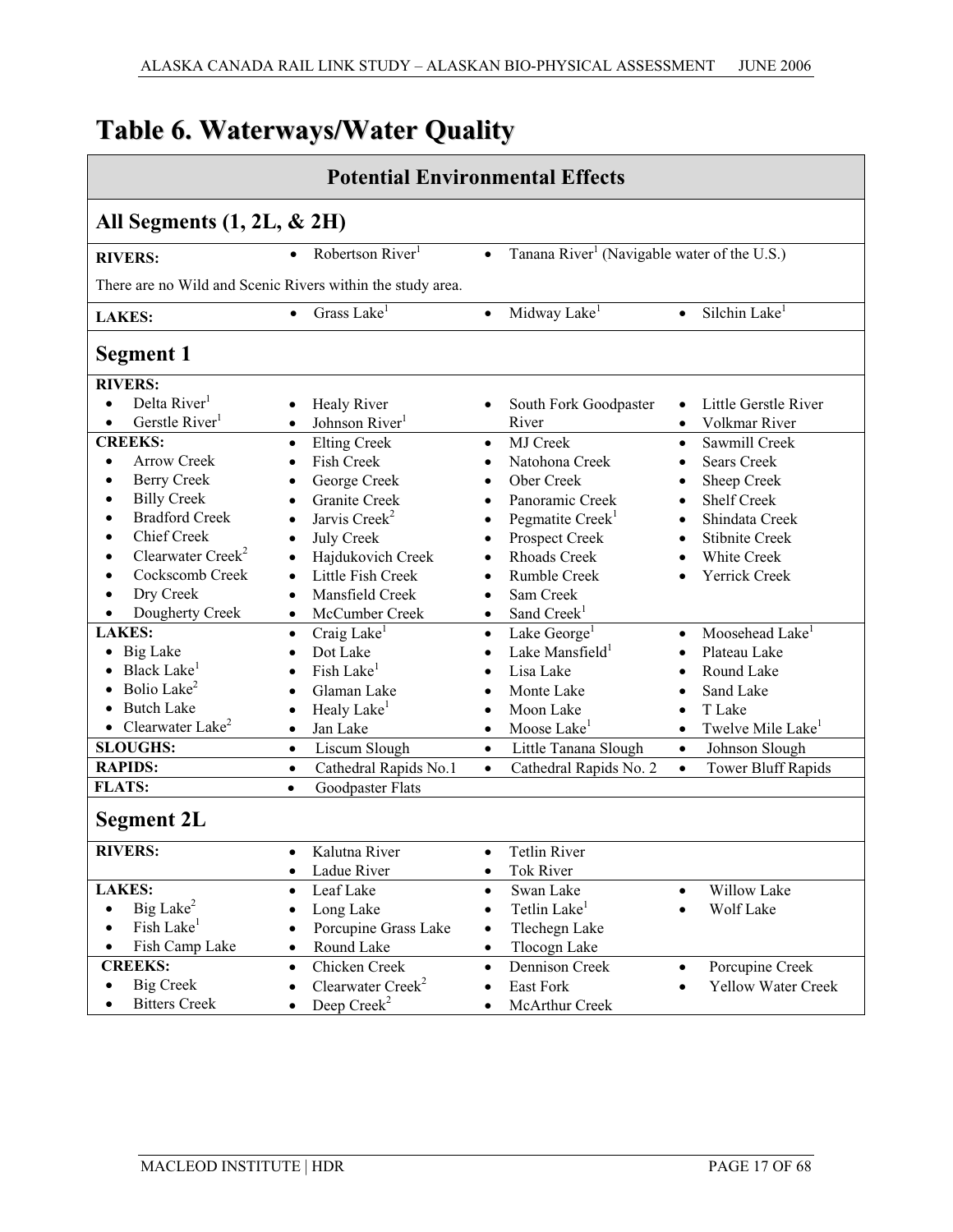| <b>Segment 2H:</b>                             |                               |                                   |                           |
|------------------------------------------------|-------------------------------|-----------------------------------|---------------------------|
| <b>RIVERS:</b>                                 |                               |                                   |                           |
| Chisana River                                  | Kalutna River                 | Nabesna River                     | <b>Tok River</b>          |
|                                                | $\bullet$                     | $\bullet$                         | $\bullet$                 |
| Kalukna River                                  | Little Tok River<br>$\bullet$ | <b>Tetlin River</b><br>$\bullet$  |                           |
| <b>CREEKS:</b>                                 | Clearwater Creek <sup>2</sup> | Moose Creek <sup>2</sup>          | <b>Stuver Creek</b>       |
|                                                | $\bullet$                     | $\bullet$                         | $\bullet$                 |
| Beaver Creek <sup>2</sup>                      | Desper Creek                  | Mirror Creek                      | <b>Silver Creek</b>       |
|                                                | $\bullet$                     | $\bullet$                         | $\bullet$                 |
| <b>Bitters Creek</b>                           | <b>Gardiner Creek</b>         | Open Creek                        | Tenmile Creek             |
| $\bullet$                                      | $\bullet$                     | $\bullet$                         | $\bullet$                 |
| Charlieskin Creek                              | Little Scottie Creek          | Porcupine Creek                   | <b>Yellow Water Creek</b> |
| $\bullet$                                      | $\bullet$                     | $\bullet$                         | $\bullet$                 |
| Chindaglekne Creek                             | Mark Creek                    | <b>Scottie Creek</b><br>$\bullet$ |                           |
| <b>LAKES:</b>                                  | Dog Lake                      | Louie Lake                        | Tenmile Lake              |
|                                                | $\bullet$                     | $\bullet$                         | $\bullet$                 |
| Andrew Lake                                    | Eliza Lake                    | Mundcho Lake                      | Tetlin Lake <sup>1</sup>  |
|                                                | $\bullet$                     | $\bullet$                         | $\bullet$                 |
| Big John Lake                                  | Fish Camp Lake                | Nuziamundcho Lake                 | Thadthamund Lake          |
|                                                | $\bullet$                     | $\bullet$                         | $\bullet$                 |
| Big Lake <sup>2</sup>                          | Fish Lake                     | Old Albert Lake                   | <b>Titus Lakes</b>        |
| $\bullet$                                      | $\bullet$                     | $\bullet$                         | $\bullet$                 |
| Birch Lake <sup>2</sup>                        | Gasoline Lake                 | Pauline Lakes                     | Tlechegn Lake             |
| $\bullet$                                      | $\bullet$                     | $\bullet$                         | $\bullet$                 |
| Cemetery Lake                                  | Halthmund Lake                | Porcupine Grass Lake              | Tlocogen Lake             |
| $\bullet$                                      | $\bullet$                     | $\bullet$                         | $\bullet$                 |
| Chidek Lake                                    | Hillside Lake                 | Pullin Lake                       | <b>Tontethaimund Lake</b> |
| $\bullet$                                      | $\bullet$                     | $\bullet$                         | $\bullet$                 |
| Chindagmund Lake                               | Hudeuc Lake                   | Round Lake                        | <b>Tsolmund Lake</b>      |
| $\bullet$                                      | $\bullet$                     | $\bullet$                         | $\bullet$                 |
| Clearwater Lake <sup>2</sup>                   | Island Lake                   | Sand Lake <sup>1</sup>            | Tushaday Lake             |
| $\bullet$                                      | $\bullet$                     | $\bullet$                         | $\bullet$                 |
| Close Lake                                     | Joe Lake                      | Shashamund Lake                   | <b>Tutkaimund Lake</b>    |
|                                                | $\bullet$                     | $\bullet$                         | $\bullet$                 |
| Damundtali Lake                                | Leaf Lake                     | <b>Skate Lake</b>                 | Tsilchin Lake             |
| $\bullet$                                      | $\bullet$                     | $\bullet$                         | $\bullet$                 |
| Dathlalmund Lake                               | Long Fred Lake                | <b>Steve Lake</b>                 | <b>Willow Lake</b>        |
| $\bullet$                                      | $\bullet$                     | $\bullet$                         | $\bullet$                 |
| Deadman Lake                                   | Long Lake                     | Sun Lake                          | Wolf Lake                 |
| $\bullet$                                      | $\bullet$                     | $\bullet$                         | $\bullet$                 |
| Deep Lake                                      | Logging Lake                  | Swan Lake<br>$\bullet$            | Yarger Lake               |
| <b>SLOUGHS:</b><br>Nabesna Slough<br>$\bullet$ |                               |                                   |                           |
| Data Gaps                                      |                               |                                   |                           |

# **Table 6. Waterways/Water Quality**

#### • Agency Coordination

- Verification of waterways
- Hydraulic/hydrologic surveys
- Hydraulic reports and drainage or watershed studies
- Jurisdictional determinations
- Information from previous studies
- Modeling effort
- Water quality determinations

### **Data Source (s)**

- EPA Alaska State Water Quality Report
- $\bullet$  NPS
- $\bullet$  ACOE Alaska District
- $\bullet$  BLM

#### *NOTE: 1) A function of the waterbody is aquatic farming*

*2) Designated Category 3 waterbody: See Section 3.5 for Category descriptions.*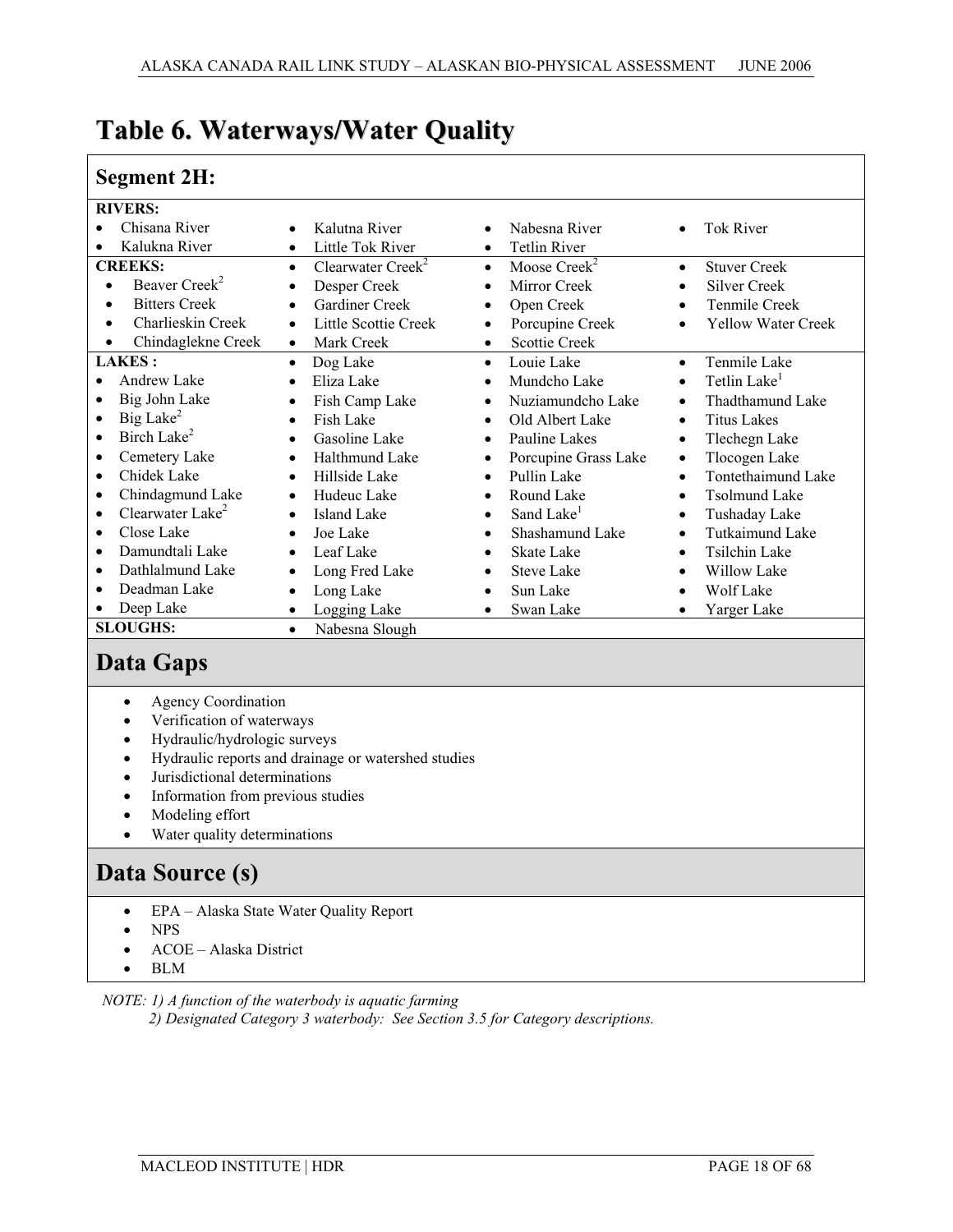# **Table 7. Farmland**

### **Potential Environmental Effects**

### **All Segments (1, 2L, & 2H):**

The USDA, National Agriculture Statistics Service states that the Upper Tanana Valley from Fairbanks to Delta Junction produces much of the state's barley and oats, as well as hay, potatoes, milk, greenhouse plants and vegetables. However, according to the USDA – Farm Service Agency, Delta Junction Service Center, the study area does not encompass prime farmland, unique farmland, or farmland of statewide significance.

# **Data Gaps**

- Agency Coordination
- $\bullet$  Field investigations
- Soil analyses
- Farmland evaluations (if found to be present)

# **Data Source(s)**

- USDA, Farm Service Agency, Delta Junction Service Center
- USDA National Agriculture Statistics Service
- $\bullet$  ADNR Division of Mining, Land and Water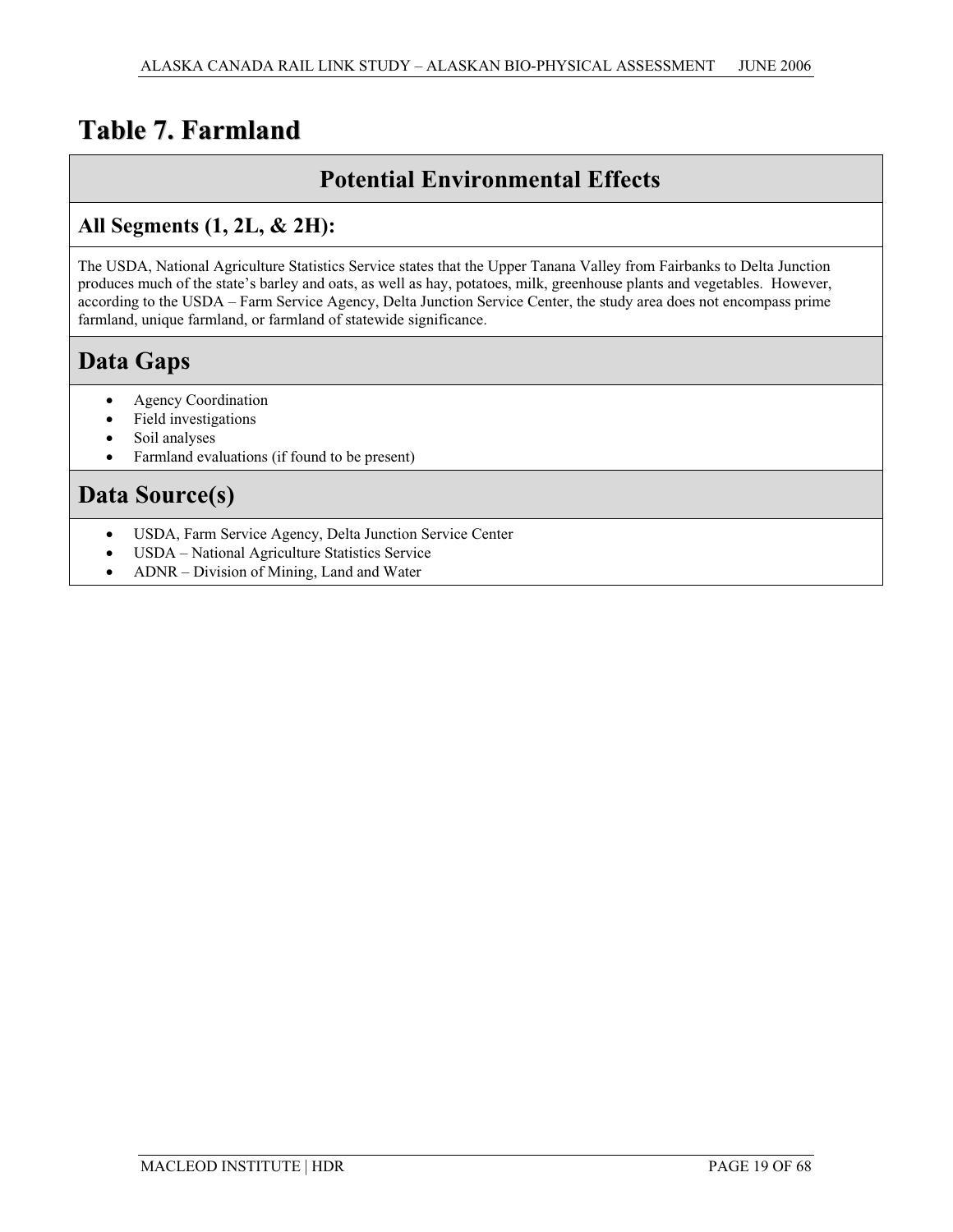# **Table 8. Vegetation**

### **Potential Environmental Effects**

### **All Segments (1, 2L, & 2H):**

#### **VEGETATION TYPE COVER:**

Vegetation cover types in the study area include the following as shown in Figure 5, sheets 1 through 5:

- x Alpine Tundra Alpine Tundra are the treeless region above the treeline of high mountains, characterized by cold winters and short, cool summers and having permafrost below a surface layer that may melt in summer. Vegetation consists of perennial forbs, grasses, sedges, and short woody shrubs.
- Forests Forests (boreal forests) are floristically simple with only nine tree species dominating. These species are composed of black spruce or white spruce and several early and mid-succession deciduous broadleaf forests, including alder, paper birch, aspen, and balsalm poplar. The forests are structurally simple, typically composed of a single-layer closed-canopy or an open-canopy stand.
- Shrub Shrubs include woody vegetation less than 20 feet tall.
- Dwarf Shrub Tundra Dwarf Shrub Tundra are locations where soils tend to be thin, well drained and stony but may be more poorly drained peat.
- x TussockSegde/Dwarf Shrub Tundra Tussock Sedge/Dwarf Shrub Tundra is a combination of Tussock Sedge and Dwarf Shrub Tundra. The Tussock Sedge is one of many grass-like plants called sedges. Sedges are often hard to tell apart, because they all have long, green, triangular (shaped like a triangle) stems with rough edges.Moist Herbaceous/Shrub Tundra - Moist Herbaceous/Shrub Tundra describes a Shrub Tundra region that includes plants with stems that are non-woody and die back to the ground every year. Some hebaceous plants include marigold, zinnias, grass, tomatoes, green beans and geraniums.
- Glacier/Snow A glacier is a large, long-lasting river of ice that is formed on land and moves in response to gravity. A glacier is formed by multi-year ice accretion in mountainous or sloping terrain. The glacier fringe is the area where the glacier has recently melted. There are two main types of glaciers: alpine glaciers, which are found in mountain terrains, and continental glaciers, which are associated with ice ages and can cover large areas of continents
- x 1990 Fires & Gravel Bars and 1991 Fires This cover type has been affected by the 1990 and 1991 fires. Gravel bars are natural and manmade features in the water that change the elevation.

The greatest percentages of land cover within the study area are Alpine tundra, forests, and shrubs. The remaining surface area is covered by the remaining vegetation cover types. The geology around and south of the Tanana River contrasts sharply, as the floodplain was formed by Pleistocene glaciers that left broad outwash plains and gravel moraines. The meandering Tanana River floodplain consists of erosional cut banks and deposition silt bars that create a mosaic of successional forests. Permafrost is discontinuous within these stands. In the lowlands, both white and black spruce occupy the same topographic zone, as do alder, balsam poplar, and paper birch.

The construction of a rail alignment could potentially affect the five primary functions of vegetation through fragmentation and land conversion for the rail (which may not serve the same functions). The largest impacts will be to wildlife and on subsistence and developments that depend on subsistence.

# **Data Gaps**

- Agency Coordination
- Field investigations
- Additional studies and information about the cover types, soils, and cover types functions/species supported therein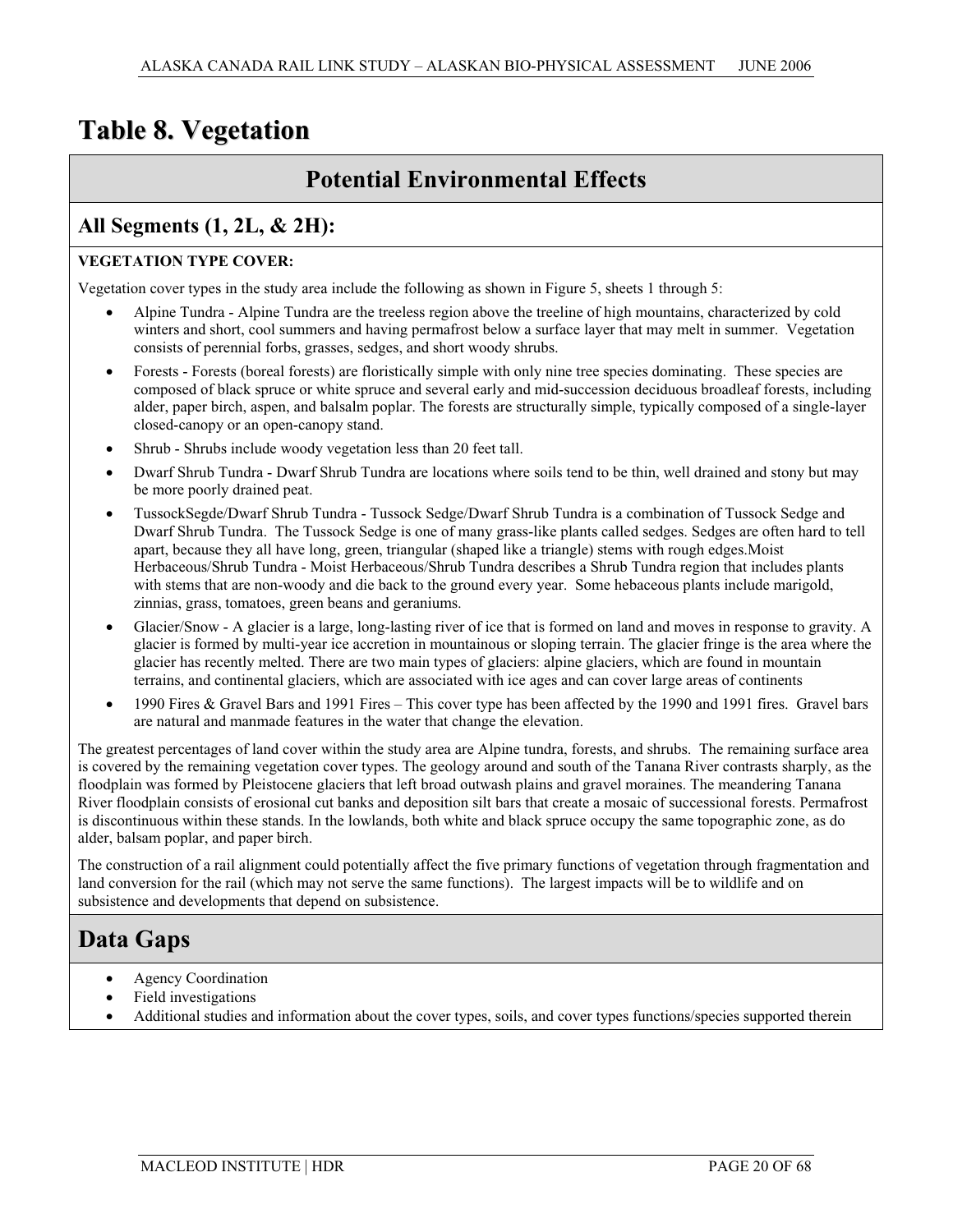# **Table 8. Vegetation**

### **Data Source(s)**

- x USDA, Forest Service, Pacific Northwest Research Publication: The Alaska Vegetation Classification, by Viereck, 1992
- USGS: EROS Alaska Field Office
- TAPS Environmental Impact Study (Viereck et. al 1992)
- ADNR Division of Mining, Land and Water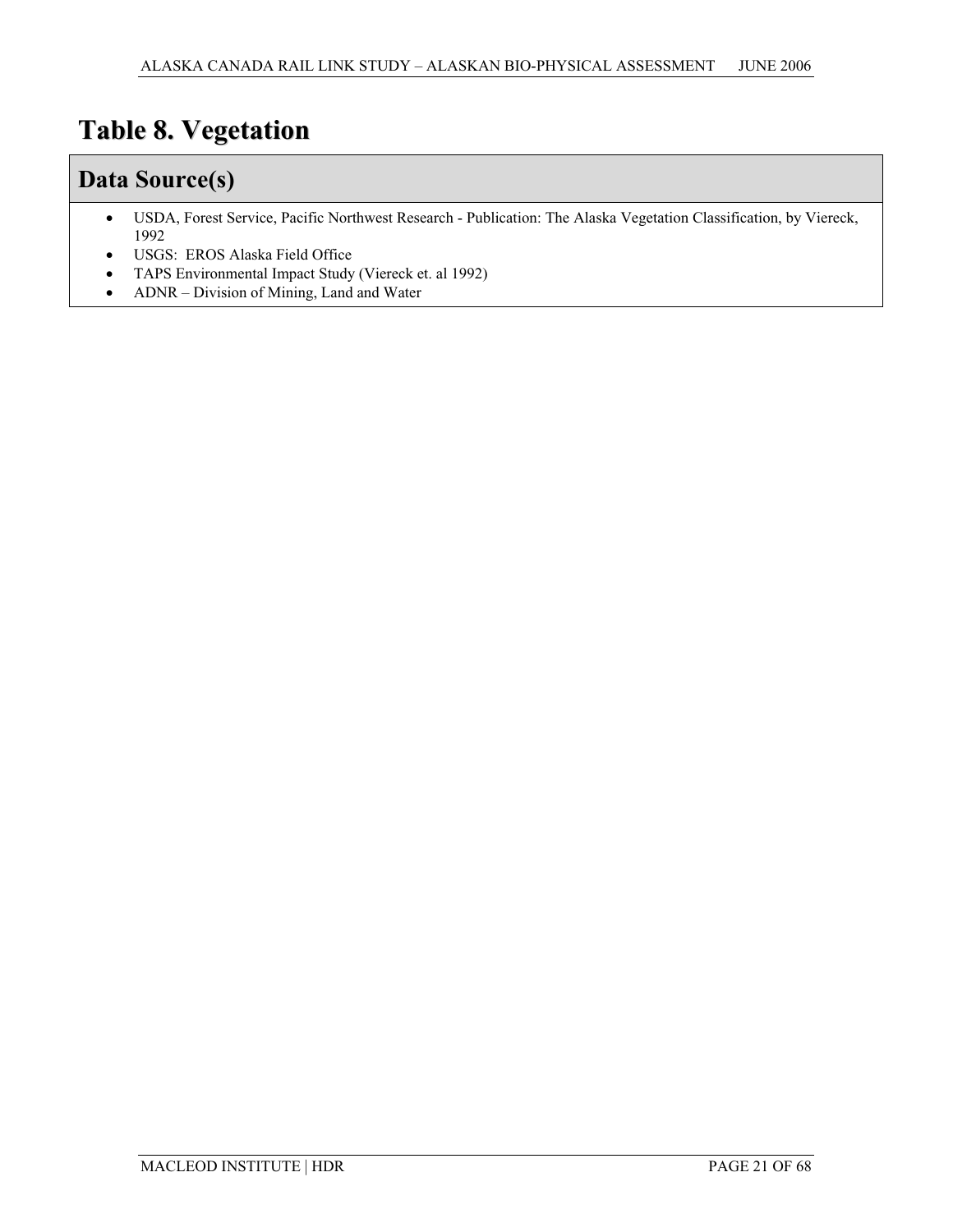# **Table 9. Geological/Seismic Features and Permafrost**

| <b>Potential Environmental Effects</b>                                                                                                                                                                                               |                                                                                                                                                                                              |  |  |
|--------------------------------------------------------------------------------------------------------------------------------------------------------------------------------------------------------------------------------------|----------------------------------------------------------------------------------------------------------------------------------------------------------------------------------------------|--|--|
| All Segments (1, 2L, & 2H):                                                                                                                                                                                                          |                                                                                                                                                                                              |  |  |
| <b>BEDROCK GEOLOGY:</b> (from greatest area coverage to<br>least area coverage in study area)<br>Paleozoic/Precambrian metamorphic<br>$\bullet$<br>Quaternary sedimentary<br>$\bullet$<br>Paleozoic metamorphic<br>$\bullet$         | GLACIERS: In the Alaskan Interior-5,367 square miles (8,637<br>square kilometers) of Alaska Range Glaciers.<br>MINING: There are no large active mining facilities within the<br>study area. |  |  |
| Mesozoic plutonic<br>$\bullet$<br>Paleozoic sedimentary<br>$\bullet$<br>Tertiary/Mesozoic sedimentary<br>$\bullet$<br>Tertiary volcanic<br>$\bullet$<br>Tertiary/Mesozoic plutonic<br>$\bullet$<br>Tertiary sedimentary<br>$\bullet$ |                                                                                                                                                                                              |  |  |
| <b>Segment 1:</b>                                                                                                                                                                                                                    |                                                                                                                                                                                              |  |  |
| <b>CONSERVATION DISTRICT:</b><br>District $1 - Alaska$                                                                                                                                                                               | <b>SEISMIC ACTIVITY:</b> (# and approximate location of fault<br>lines present within study corridor)                                                                                        |  |  |
| District 10 - Salcha-Big Delta                                                                                                                                                                                                       | 1 fault line (Donnelly Dome Fault), South of Delta Junction,<br>at Richardson Highway                                                                                                        |  |  |
| SURFICIAL GEOLOGY: The proposed segment corridor<br>generally follows the Tanana River floodplain.                                                                                                                                   | 2 fault lines, South of Alaska Highway, east of Richardson<br>$\bullet$<br>Highway                                                                                                           |  |  |
| Lower elevations in the project area are underlain by various<br>glacial outwash, alluvial deposits and floodplain formations.                                                                                                       | 3 fault lines, North of Alaska Highway, at Sheep Creek<br>$\bullet$                                                                                                                          |  |  |
| Higher elevations in the project area consist of mountainous<br>bedrock and coarse and fine rubble.                                                                                                                                  | <b>VOLCANOES:</b> Segment 1 is located approximately 62 miles<br>(100 kilometers) southwest of the dormant Prindle volcano and                                                               |  |  |
| PERMAFROST: The entire study area is underlain by<br>permafrost. Permafrost is found in isolated masses in both<br>lowland and upland areas. Permafrost depth varies from<br>moderately thick to thin.                               | 62 miles (100 kilometes) north of the volcanoes in the Wrangell<br>range. The Wrangell range contains nine volcanoes, some of<br>which are considered active.                                |  |  |
| <b>Segment 2L:</b>                                                                                                                                                                                                                   |                                                                                                                                                                                              |  |  |
| <b>CONSERVATION DISTRICT:</b>                                                                                                                                                                                                        | <b>SEISMIC ACTIVITY:</b> (# and approximate location of fault<br>lines present within study corridor)                                                                                        |  |  |
| District $1 - Alaska$<br>SURFICIAL GEOLOGY: The western portion of this<br>segment generally follows the Tanana River floodplain.<br>Lower elevations in this area are underlain by various glacial                                  | 1 fault line, South of Alaska Highway, south of Tok, along<br>Tok Creek Cut-Off<br>1 fault line. North of Alaska Highway, at Tetlin Junction<br>$\bullet$                                    |  |  |

• 1 fault line, North of Alaska Highway, at Tetlin Junction

**PERMAFROST:** The entire study area is underlain by permafrost. In lower elevation areas, permafrost is found in isolated masses in both lowland and upland areas. Permafrost is discontinuous in mountainous, higher elevation areas.

**VOLCANOES:** Prindle Volcano is located approximately 17 miles (28 km) north of segment 2L. This volcano is considered dormant.

outwash, alluvial deposits and floodplain formations. At higher elevations, the project area contains mountainous

The eastern portion of this segment follows the Ladue River to the Canadian Border. This area contains mountain alluvium and coluvium, coarse and fine rubble.

bedrock and coarse and fine rubble.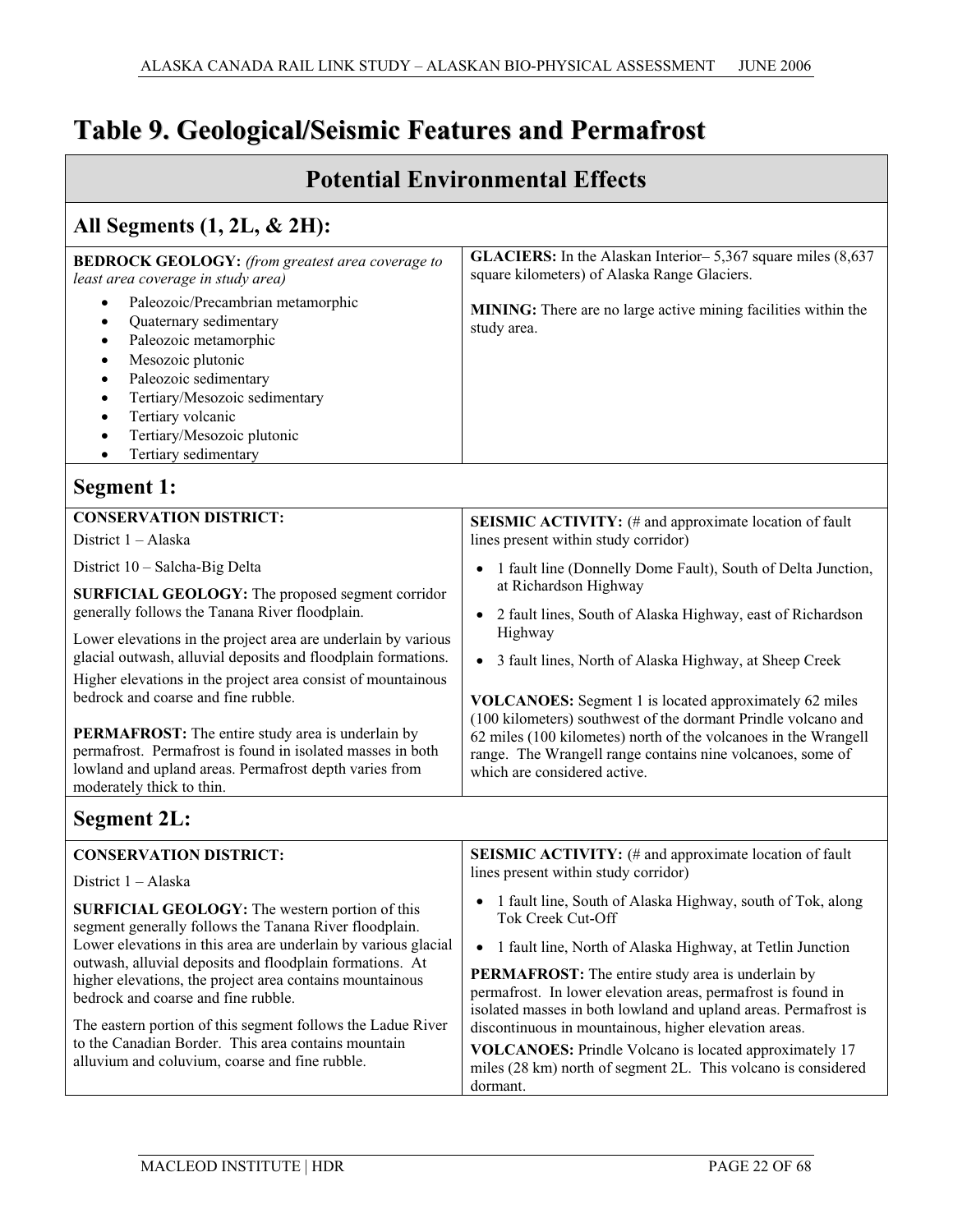# **Table 9. Geological/Seismic Features and Permafrost**

### **Segment 2H:**

|                                                                                                                                                                                                                                               | sverment 211.                                                                                                                                                                                                             |  |  |  |
|-----------------------------------------------------------------------------------------------------------------------------------------------------------------------------------------------------------------------------------------------|---------------------------------------------------------------------------------------------------------------------------------------------------------------------------------------------------------------------------|--|--|--|
| <b>CONSERVATION DISTRICT:</b>                                                                                                                                                                                                                 | PERMAFROST: The entire study area is underlain by                                                                                                                                                                         |  |  |  |
| District 1 - Alaska                                                                                                                                                                                                                           | permafrost. Permafrost is found in isolated masses in both                                                                                                                                                                |  |  |  |
| SURFICIAL GEOLOGY: The western portion of the                                                                                                                                                                                                 | lowland and upland areas. Permafrost depth varies from<br>moderately thick to thin.                                                                                                                                       |  |  |  |
| segment generally follows the Tanana River floodplain. At                                                                                                                                                                                     |                                                                                                                                                                                                                           |  |  |  |
| lower elevations, this area is underlain by various glacial                                                                                                                                                                                   | SEISMIC ACTIVITY: (#and approximate location of fault<br>lines present within study corridor)                                                                                                                             |  |  |  |
| outwash, alluvial deposits and floodplain formations. At                                                                                                                                                                                      |                                                                                                                                                                                                                           |  |  |  |
| higher elevations, the project area contains mountainous<br>bedrock and coarse and fine rubble.                                                                                                                                               | 1 fault line, South of Alaska Highway, south of Tok, along<br><b>Tok Creek Cut-Off</b>                                                                                                                                    |  |  |  |
| The eastern portion of this segment (east of Northway                                                                                                                                                                                         | 1 fault line, North of Alaska Highway, at Tetlin Junction                                                                                                                                                                 |  |  |  |
| Junction) encounters floodplain deposits and an eloian sand<br>dune formation at lower elevations. Mountain alluvium and<br>coluvium, coarse and fine rubble and the floodplain<br>formation of the Chisana River are found near the Canadian | <b>VOLCANOES:</b> Segment 2 is located approximately 75 miles<br>(120 kilometers) northeast of the volcanoes in the Wrangell<br>range. The Wrangell range contains nine volcanoes, two of<br>which are considered active. |  |  |  |
| border.                                                                                                                                                                                                                                       |                                                                                                                                                                                                                           |  |  |  |
| Data Gaps                                                                                                                                                                                                                                     |                                                                                                                                                                                                                           |  |  |  |
| <b>Agency Coordination</b><br>$\bullet$                                                                                                                                                                                                       |                                                                                                                                                                                                                           |  |  |  |
| Field investigations                                                                                                                                                                                                                          |                                                                                                                                                                                                                           |  |  |  |
| <b>Additional studies</b>                                                                                                                                                                                                                     |                                                                                                                                                                                                                           |  |  |  |
| Data Source(s)                                                                                                                                                                                                                                |                                                                                                                                                                                                                           |  |  |  |
|                                                                                                                                                                                                                                               |                                                                                                                                                                                                                           |  |  |  |
| ADNR - Division of Mining, Land & Water and<br>$\bullet$                                                                                                                                                                                      | TAPS Environmental Impact Statement - TAPS<br>$\bullet$                                                                                                                                                                   |  |  |  |
| Division of Geologic & Geophysical Surveys                                                                                                                                                                                                    | Owners 2001a                                                                                                                                                                                                              |  |  |  |
| Alaska Soil & Water Conservation Districts<br>$\bullet$                                                                                                                                                                                       | National Marine Fisheries Service - Alaska Regional<br>$\bullet$                                                                                                                                                          |  |  |  |
| ADFG - Division of Wildlife Conservation and<br>$\bullet$                                                                                                                                                                                     | Office                                                                                                                                                                                                                    |  |  |  |
| Division of Commercial Fisheries                                                                                                                                                                                                              | Carrara, P. 2004. "Surficial Geologic Map of the<br>$\bullet$                                                                                                                                                             |  |  |  |
| <b>USFWS</b><br>$\bullet$                                                                                                                                                                                                                     | Tanacross B-6 Quadrangle, East-Central Alaska."                                                                                                                                                                           |  |  |  |
| USGS Permafrost Map of Alaska<br>$\bullet$                                                                                                                                                                                                    | Scientific Investigations Map 2850. DOI.                                                                                                                                                                                  |  |  |  |
| University of Alaska - Fairbanks GIS Data<br>$\bullet$                                                                                                                                                                                        | Siefert, R. 1994. "Permafrost: A Building Problems in<br>$\bullet$                                                                                                                                                        |  |  |  |
| NPS, Alaska Support Office GIS Team<br>$\bullet$<br>Alaska Volcano Observatory<br>$\bullet$                                                                                                                                                   | Alaska." University of Alaska Fairbanks - College of<br>Rural Alaska. Cooperative Extension Service. HCM-                                                                                                                 |  |  |  |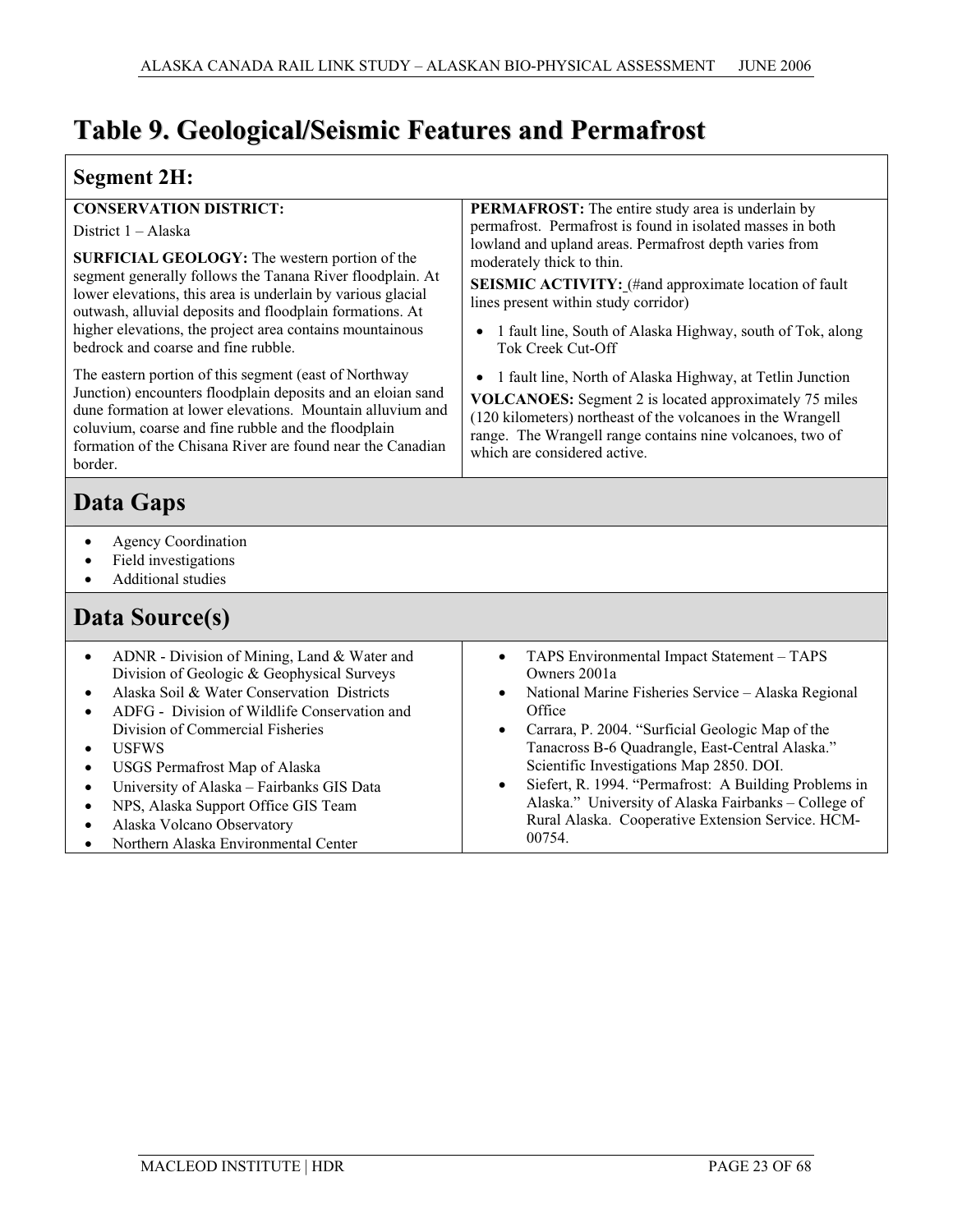# **Table 10.Wildlife/Waterfowl/Fisheries**

### **Potential Environmental Effects**

that time.

Noon

species remain.

Four seasons: Based on bird movements and activities during

1. Spring: Birds arrive, only 3 species in early March 2. Summer: Nesting and brood rearing, majority still nest in June and most young have hatched by July. 3. Fall: Birds depart. By end of October, only resident

4. Winter: Only the hardiest species remain until the

first migrants return in March.

**FISHERIES:** Upper Yukon Salmon District – Yukon Northern Area (District 6); Along Tanana River, from Fairbanks to the Alaska-Canada International Boundary.

Fishing Schedule (2006): Two 42-hour periods/week, Monday 6pm to Wednesday Noon & Friday 6pm to Sunday

Aquatic farms also existing within all three segments.

### **All Segments (1, 2L, & 2H):**

### **WILDLIFE SPECIES:**

- Caribou
- **Moose**
- **Bison**
- Dall Sheep
- Duck/Goose

#### **WATERFOWL:**

- Region: Tanana/Kuskokwim Lowlands (Stratum 3)
- Major species: Pintails, mallards, wigeon, and scaup
- Highest concentration: Tetlin wetlands (containing 23 species of waterbirds)
- Total species: 32

#### **ANADROMOUS FISH STREAMS:** Tanana River

**MIGRATORY PATTERNS:** A total of 186 bird species are known to inhabit the Game Management Unit (GMU) 12, which is located in Tok. *(See PARKS & SPECIAL MANAGEMENT AREAS Section for further reference GMU 12)*

### **Segment 1:**

| <b>CARIBOU HERD LOCATIONS:</b><br>Macomb Caribou Herd: Dot Lake, Dry Creek, Dot<br>$\bullet$<br>Lake Village (part) | Mentasta Caribou Herd: Tanacross, Dot Lake<br>$\bullet$<br>Village (part)<br>Forty Mile Caribou Herd: Healy Lake<br>$\bullet$ |
|---------------------------------------------------------------------------------------------------------------------|-------------------------------------------------------------------------------------------------------------------------------|
| <b>Segment 2L:</b>                                                                                                  |                                                                                                                               |
| <b>CARIBOU HERD LOCATIONS: Mentasta Caribou Herd:</b>                                                               | Main purpose for designation: to preserve fish and                                                                            |
| Tanacross, Tok, Tetlin                                                                                              | wildlife populations and habitats in their natural<br>diversity.                                                              |
| <b>NATIONAL WILDLIFE REFUGES: Tetlin National</b>                                                                   | Quiet hours in campgrounds: 10:00 pm to 6:30 am                                                                               |
| Wildlife Refuge                                                                                                     | Managed by: USFWS<br>$\bullet$                                                                                                |
| Located at M.P. 1314 Alaska Highway in Tok<br>$\bullet$                                                             |                                                                                                                               |
| 730,000 acres (295,420 hectares) of the Upper<br>$\bullet$                                                          |                                                                                                                               |
| Tanana River Basin, west of the Alaska-Canada                                                                       |                                                                                                                               |
| border, between Alaska Highway and Wrangell-St.                                                                     |                                                                                                                               |
| Elias National Park and Preserve.                                                                                   |                                                                                                                               |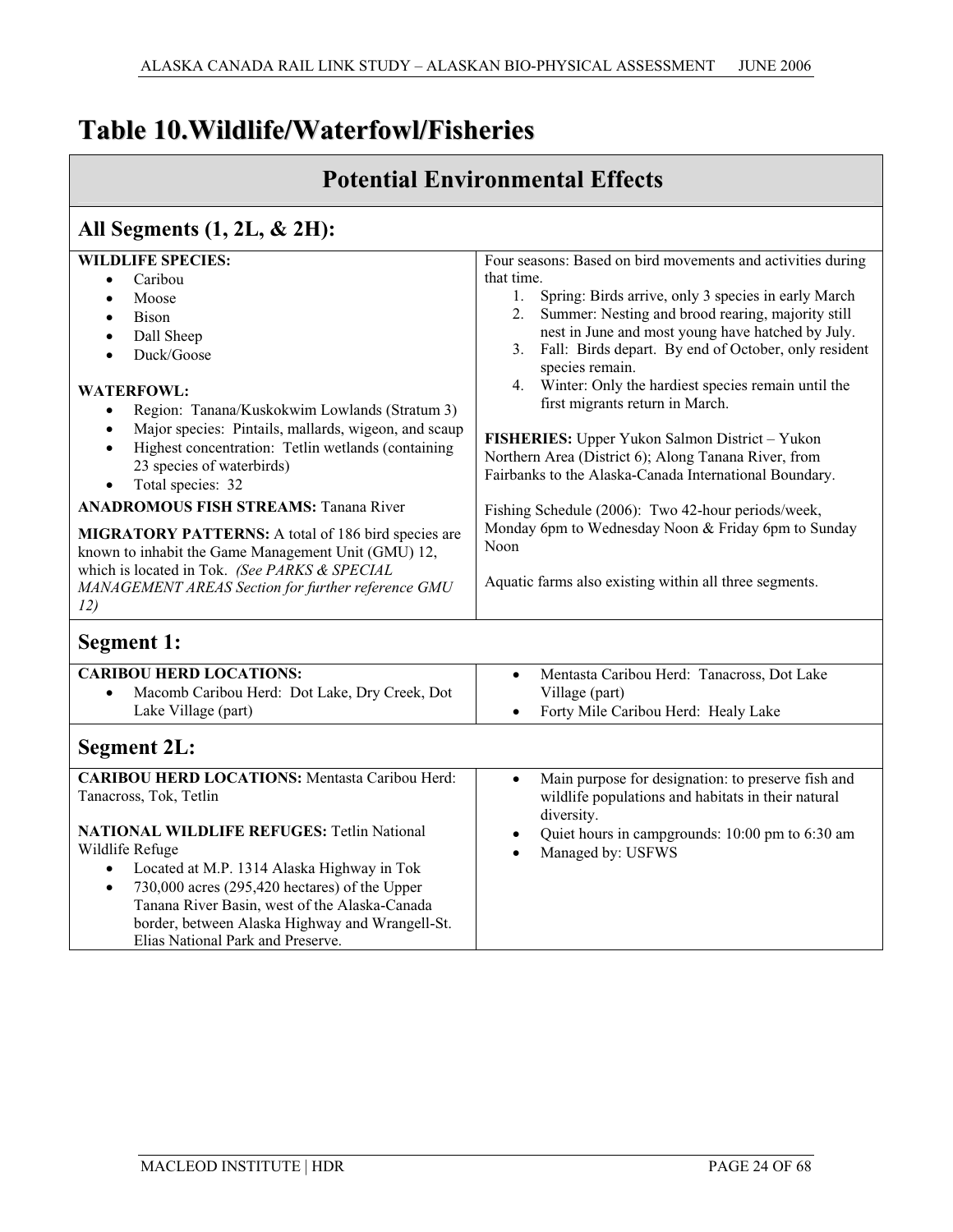# **Table 10.Wildlife/Waterfowl/Fisheries**

### **Segment 2H:**

| <b>CARIBOU HERD LOCATIONS: Mentasta Caribou Herd:</b><br>Tanacross, Tok, Tetlin<br><b>NATIONAL WILDLIFE REFUGES: Tetlin National</b><br>Wildlife Refuge<br>Located at M.P. 1314 Alaska Highway in Tok<br>$\bullet$<br>$730,000$ acres $(295,420$ hectares) of the Upper<br>$\bullet$<br>Tanana River Basin, west of the Alaska-Canada<br>border, between Alaska Highway and Wrangell-St.<br>Elias National Park and Preserve. | Main purpose for designation: to preserve fish and<br>wildlife populations and habitats in their natural<br>diversity.<br>Quiet hours in campgrounds: 10pm to 6:30am<br>Managed by: USFWS |
|-------------------------------------------------------------------------------------------------------------------------------------------------------------------------------------------------------------------------------------------------------------------------------------------------------------------------------------------------------------------------------------------------------------------------------|-------------------------------------------------------------------------------------------------------------------------------------------------------------------------------------------|
| Data Gaps                                                                                                                                                                                                                                                                                                                                                                                                                     |                                                                                                                                                                                           |
| <b>Agency Coordination</b><br>$\bullet$<br>Field investigations<br>٠<br><b>Additional studies</b><br>$\bullet$                                                                                                                                                                                                                                                                                                                |                                                                                                                                                                                           |
| Data Source(s)                                                                                                                                                                                                                                                                                                                                                                                                                |                                                                                                                                                                                           |
| TAPS Environmental Assessment Report (Viereck<br>$\bullet$<br>et. al 1992)<br>ADFG – Division of Wildlife Conservation<br>$\bullet$<br><b>USFWS</b><br>$\bullet$                                                                                                                                                                                                                                                              | USGS: Northern Prairie Wildlife Research Center<br>ADFG - Division of Commercial Fisheries<br>National Marine Fisheries Service - Alaska Regional<br>Office                               |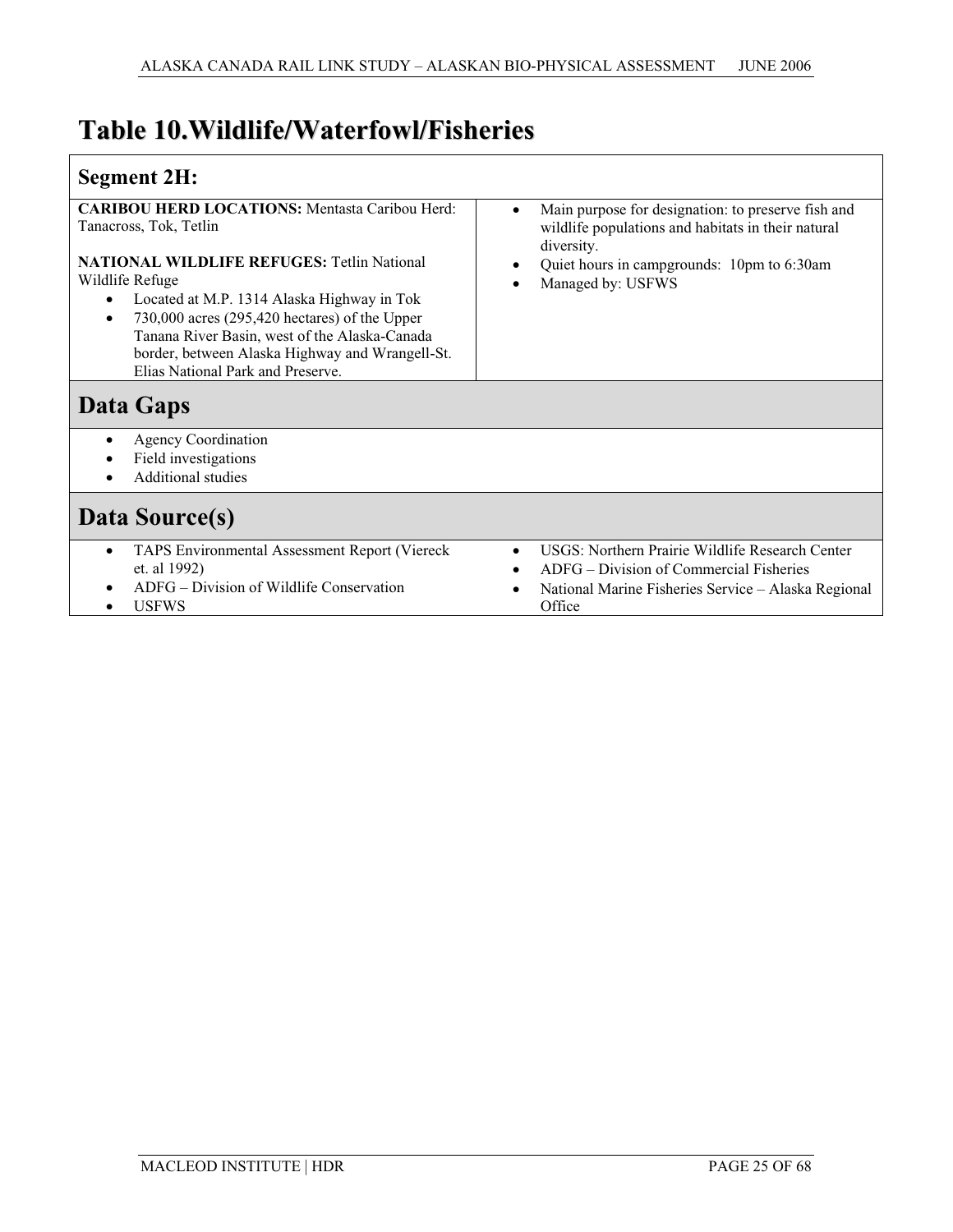# **Table 11. Threatened and Endangered Species**

### **Potential Environmental Effects**

### **All Segments (1, 2L, & 2H):**

According to the USFWS, there are 13 federally-listed T&E species that occur in the State of Alaska. There is also one listed Candidate for the Threatened and Endangered Species list. According to the ADFG, there are 5 state-listed endangered species and 17 species of special concern. A total of eight species are potentially located in the study area. One of the species is a federally-listed threatened species and the remaining are on the state's species of special concern list.

- x Lynx, Canada lower 48 States DPS (*Lynx Canadensis*), Federally-threatened species
- x Northern Goshawk (*Accipiter gentiles laingi*), Species of special concern
- x American peregrine falcon (*Falco peregrinus anatum*), Species of special concern, USFWS de-listed
- x Arctic peregrine falcon (*Falco peregrinus tundrius*), Species of special concern, USFWS de-listed
- x Olive-sided flycatcher (*Contopus cooperi*), Species of special concern
- Gray-cheeked thrush (*Catharus minimus*), Species of special concern
- x Townsend's warbler (*Dendroica townsendi*), Species of special concern
- x Blackpoll warbler (*Dendroica striata*), Species of special concern

### **Data Gaps**

• Agency Coordination

Field investigations

Recorded T&E species locations

- $\bullet$  Federal Register listed T&E species
- Additional studies on T&E species' habitat

# **Data Source(s)**

- USFWS
- x ADFG Division of Wildlife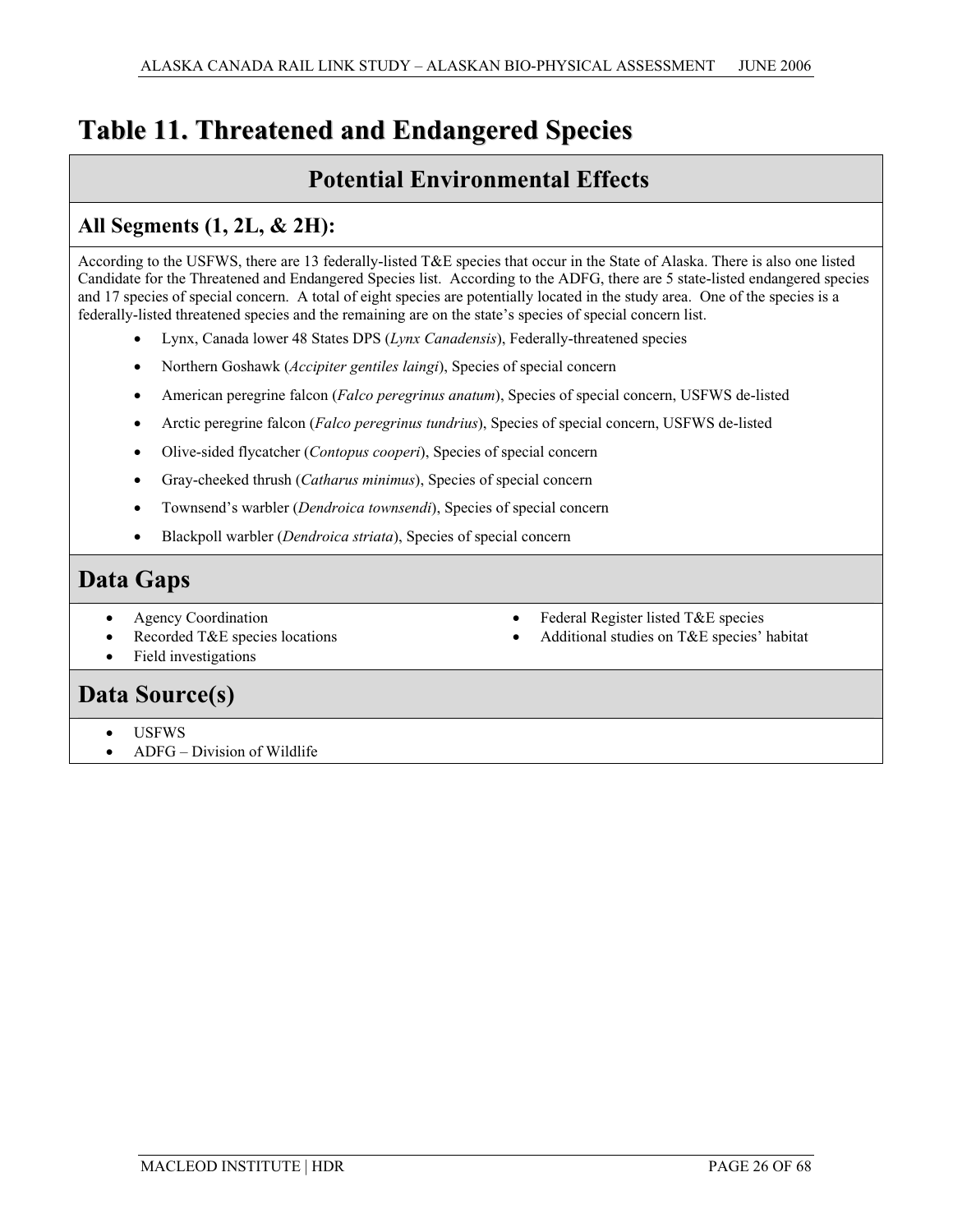| <b>Potential Environmental Effects</b>                                                                                                                                                                                                                                               |                                                                                                                                                                                                                                                                                                                                                                                                            |
|--------------------------------------------------------------------------------------------------------------------------------------------------------------------------------------------------------------------------------------------------------------------------------------|------------------------------------------------------------------------------------------------------------------------------------------------------------------------------------------------------------------------------------------------------------------------------------------------------------------------------------------------------------------------------------------------------------|
| All Segments $(1, 2L, \& 2H)$ :<br><b>NATIVE CULTURES:</b> The study area falls within the<br>Doyon, Limited National Regional Corporation.<br><b>NATIVE CULTURE AREAS: Native Village of Tanacross:</b><br>Culture: Athabascan (semi-nomadic)                                       | <b>STATE FORESTS:</b> Tanana Valley State Forest<br>1.81 million acres (0.73 million hectares) (almost all<br>within Tanana River Basin, stretches from Manley to<br>Tok)<br>Located along north side of Alaska Highway from<br>$\bullet$<br>Delta River to east of Tok<br>Open to mining, although very little is done<br>Controlling Agency: ADNR<br>Primary Purpose of Management: Timber<br>Management |
| Location: bank of the Tanana River, approx. 12<br>miles (19 kilometers) from Tok and 90 miles (145<br>kilometers) from the Alaska-Canada Border.<br><b>NATIONAL FORESTS:</b> There are no National Forests<br>within the study area.<br><b>STATE REFUGES:</b> None within study area |                                                                                                                                                                                                                                                                                                                                                                                                            |
| <b>STATE CRITICAL HABITAT AREAS:</b> None within study<br>area<br><b>STATE SANCTUARIES:</b> None within study area                                                                                                                                                                   |                                                                                                                                                                                                                                                                                                                                                                                                            |

### **Segment 1:**

**NATIVE CULTURE AREAS:** American Native Claims Settlement Act land exists west, south, and north (and within) Tanacross, Healy Lake and surroundings, southeast of Dry Creek, and west of Lake George.

Native Village of Dot Lake:

- Culture: Athabascan (semi-nomadic)
- Location: Just off the Alaska Highway, 50 miles (80 kilometers) northwest of Tok, 155 miles (249 kilometers) southeast of Fairbanks, south of Tanana River
- x Communities: Two Native Village of Dot Lake and a highway community (name unknown)

Healy Lake Village (Healy Lake Village Council):

- Culture: Mixed Athabascan
- Location: Just northwest of Dry Creek, lies along course of the Healy River, 29 miles (47 kilometers) east of Delta Junction.

#### **GAME MANAGEMENT UNITS (GMU):**

GMU 12:

- Along Yukon, Canada border in eastern Interior Alaska
- Northern and westerly boundaries-Tanana River, southern boundary-crest of Wrangell-St.Elias Mountain Range
- State Management Area (Tok Management Area) south of Alaska Highway to Tok, National Wildlife Refuge south of Alaska Highway from Tetlin east to border
- Controlling Agency: ADFG
- Land ownership: 80% of the land is NPS (Wrangell St. Elias National Park and Preserve), USFWS (Tetlin National Wildlife Refuge), or privately owned by several native corporations and villages
- No controlled use within
- 2,000 people live within Unit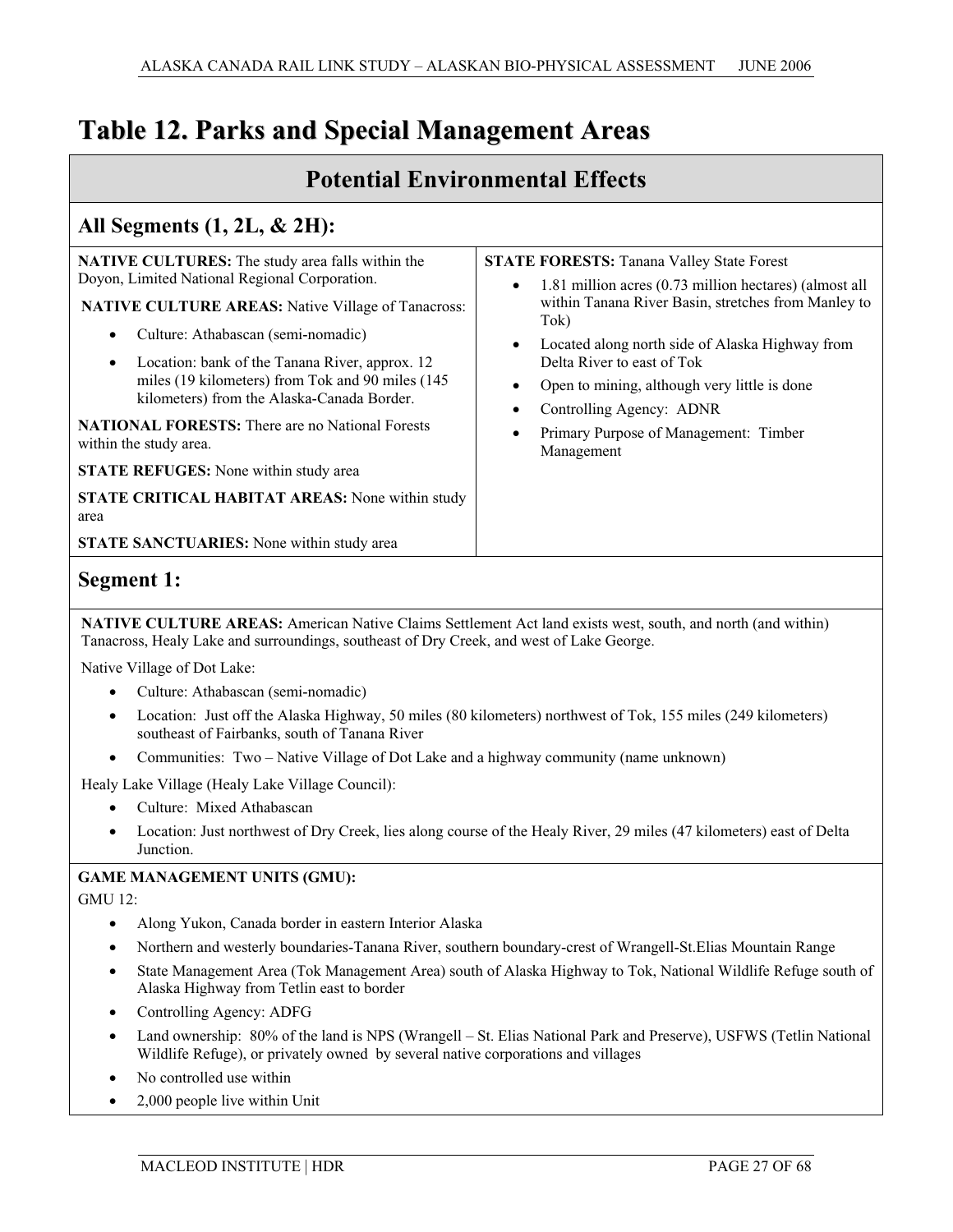#### GMU 20E:

- North of GMU 12 along Yukon Canada border.
- x Northern boundary is Yukon River; Westerly boundary is the Forty Mile and Charley River drainages
- State Management Area (Ladue River and Glacier Mountain Controlled Use Areas).
- Controlling Agency: 50% State, 30% Native Corporation
- Controlled use within State Management Areas (Ladue River and Glacier Mountain)
- 220 people live within Unit

Delta Junction GMU (Unit 20D):

- Western boundary is Delta River, Eastern boundary is the confluence of Clearwater Creek and Tanana River, southern boundary is M.P. 238 Richardson Highway, easterly boundary M.P. 1348 Alaska Highway
- Restrictions: open to moose hunting by permit only.
- Controlling Agency: ADFG

Bison Range Youth Hunt Management Area (Unit 20D):

- Panoramic Field hunting area- located 0.75 miles (1.2 kilometers) south of the Alaska Highway between M.P. 1404 and M.P. 1407
- Gerstle Field hunting area located 0.75 miles (1.2 kilometers) south of the Alaska Highway between M.P. 1394 and M.P. 1396
- Restrictions: Open to moose hunting by permit only.

#### • Controlling Agency: ADFG

#### **CONTROLLED USE AREAS:**

Delta Controlled Use Area (Unit 20D):

- x Northern boundary is Delta Junction, Eastern boundary is west edge of Johnson River, Western boundary is the Delta River, Southern boundary is past project study area
- Restrictions: Closed to any motorized vehicle for big game hunting from 8/5 to 8/25.
- Controlling Agency: ADFG

Clearwater Creek Controlled Use Area (Unit 13B):

- x Northern boundary is M.P. 227 Richardson Highway, Southern Boundary is just south of Pump Station 10 of Fort Greely
- Restrictions: Closed to any motorized vehicle for hunting from 3/15 to 4/30, No Pack animals for hunting.
- Controlling Agency: ADFG

Macomb Plateau Controlled Use Area (Unit 20D):

- x Portion of Unit 20D south of the Alaska Highway, between the east bank of the Johnson River upstream to Prospect Creek, and the east bank of Bear Creek at Alaska Highway M.P. 1357.3
- Size: 304 square miles (787 square kilometers) in area
- Restrictions: Closed to any motorized vehicle for hunting from 8/10 to 9/30
- Controlling Agency: ADFG
- Protects habitats and provides hunting opportunities to the Macomb Caribou Herd.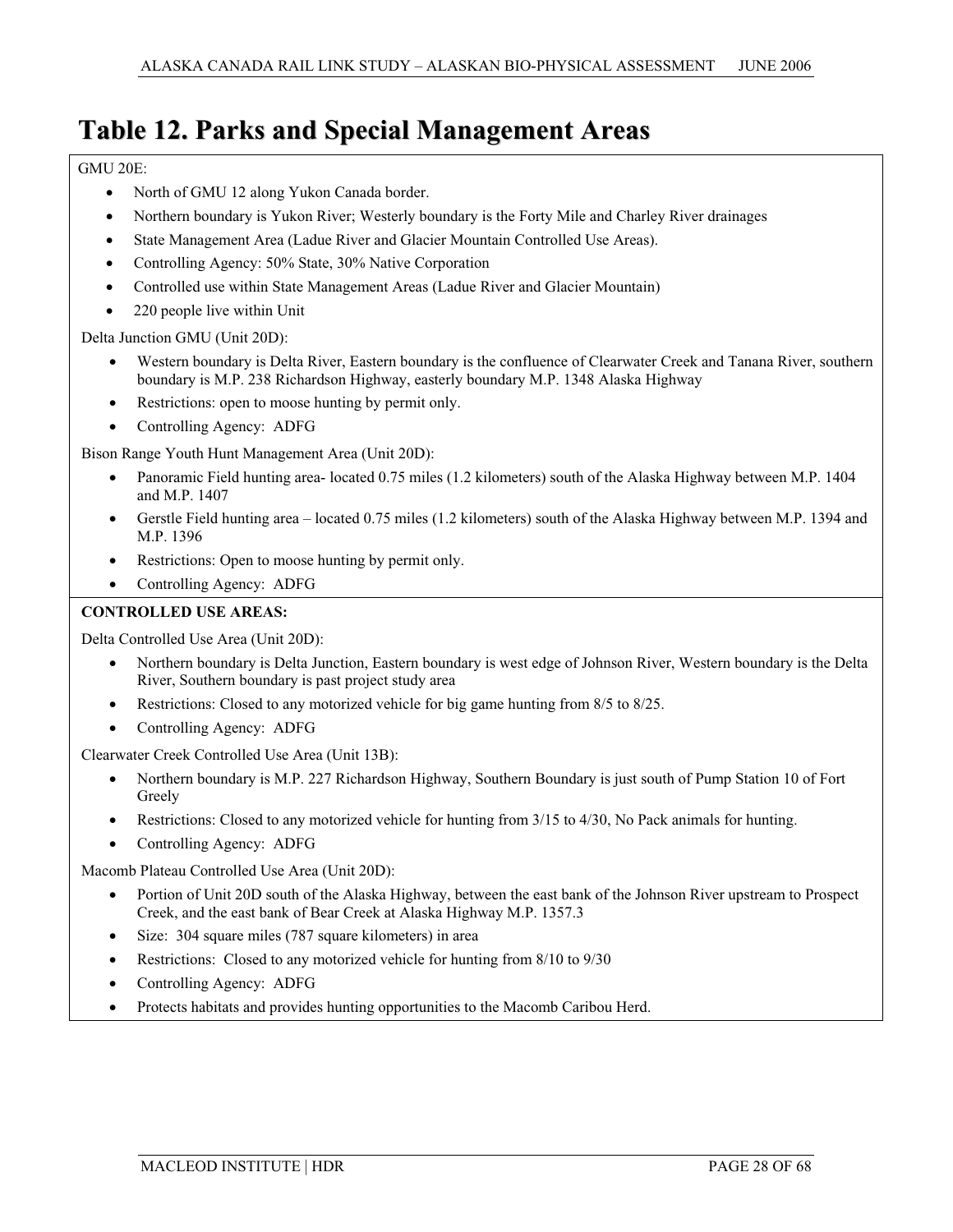**TRAILS:** There are no State operated trails within the study area.

According to the ADNR Recreational Trails Plan, October 2000, there are no trails within the study area on the NPS Register of National Recreational Trails.

Recreational trails in Segment 1:

- **1.** Tanana Crossing Trail (runs parallel to Alaska Highway north side).
- **2.** Eagle Trail (runs from Mansfield Village, crossing Alaska Highway, to Tetlin Lake).
- **3.** Clearwater Creek Trail (south of Alaska Highway at Tanacross to Clearwater Camp along Tok Cut Off).

#### **STATE PARKS (RECREATIONAL AREAS):**

Clearwater State Recreation Site

- Located on M.P. 1415 Alaska Highway
- Controlling Agency: ADNR

Moon Lake Recreation Site

- Located on M.P. 1332 Alaska Highway
- Controlling Agency: ADNR

#### Delta River Recreation Site

• Controlling Agency: ADNR

Tok River Recreation Site

- Located on M.P. 1309 Alaska Highway
- Controlling Agency: ADNR

**SCENIC BYWAYS:** *Steese Highway Scenic Byway*; Delta Junction south along Richardson Highway

#### **STATE RANGES:** Delta Junction Bison Range

- 12 miles (19 kilometers) south of Delta Junction along Richardson Highway north to Alaska Highway
- Controlling Agency: ADFG

**MILITARY:** Fort Greely is a military reservation located within Segment 1 at the western study area boundary, operated by the U.S. Army.

#### **Segment 2L:**

#### **NATIVE CULTURE AREAS:**

Athabascan Native Villages Trading Center: Tok, Alaska

American Native Claims Settlement Act land exists:

- West, South, and North of Tanacross (and within)
- South of Tok
- Northeast of Tok through Tetlin Junction

Tetlin Native Indian Village:

- Culture: Athabascan (semi-nomadic)
- Location: north of Tetlin River, west of Kalutna River and is bordered to the north, south, and west by Foot Trail Road (Sec. 29, T018N, R015E, Copper River Meridian.)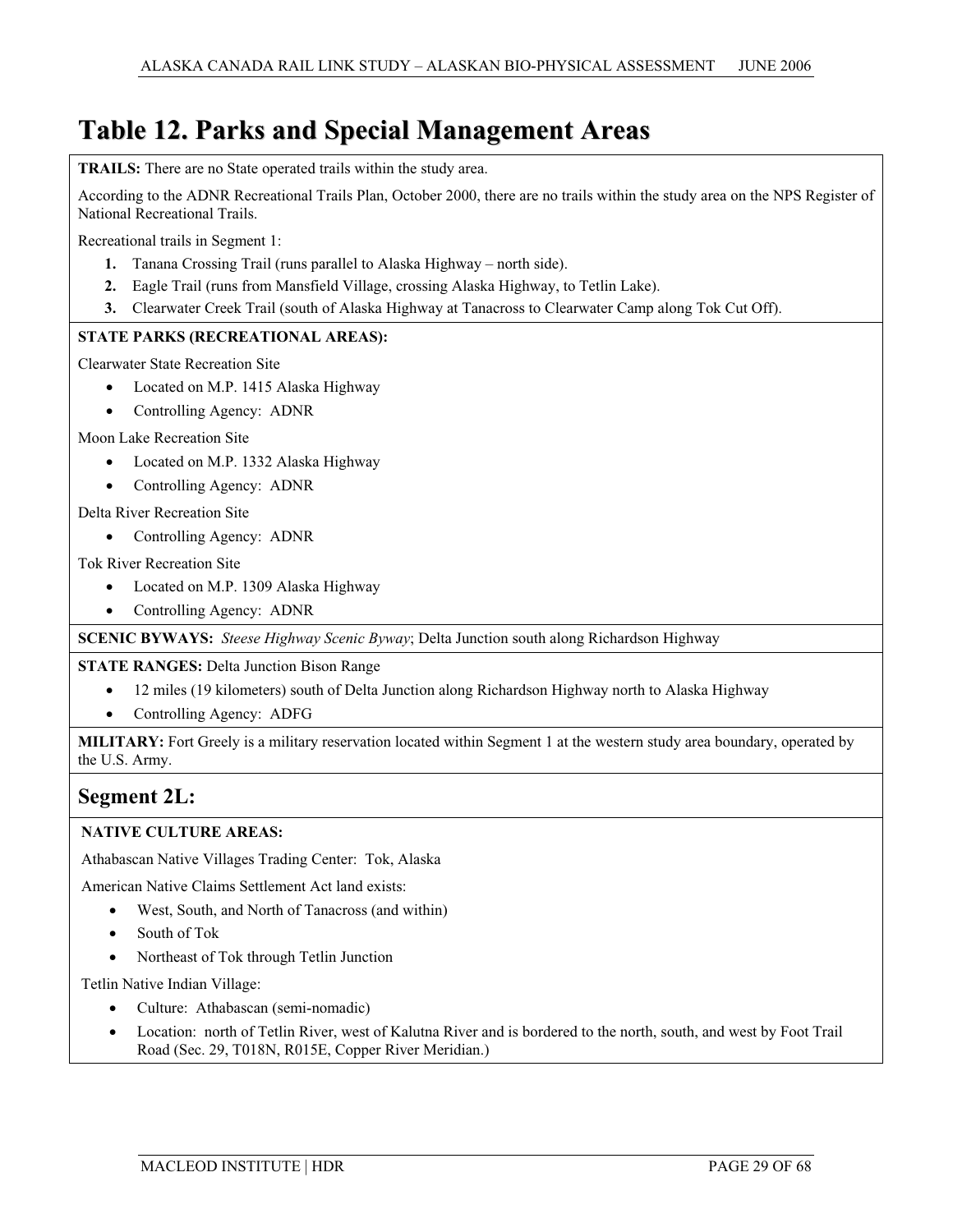#### **GMUs:**

GMU 20E:

- North of GMU 12 along Alaska-Canada International Boundary
- x Northern boundary is Yukon River; Westerly boundary is the Forty Mile and Charley River drainages
- x State Management Area (Ladue River and Glacier Mountain Controlled Use Areas)
- Controlling Agencies: 50% State, 30% Native Corporation
- Controlled use within State Management Areas (Ladue River and Glacier Mountain)
- $\bullet$  220 people live within Unit

#### **STATE MANAGEMENT AREAS:**

Ladue River Controlled Use Area (Unit 20E):

- x Northern Boundary is the Taylor Highway, Western Boundary is the Dennison Fork Forty Mile River, Southern Boundary is the Ladue River, Eastern Boundary is the Alaska-Canada border
- Exercitions: Closed to any motorized vehicle for hunting from  $9/1$  to  $9/3$

#### **TRAILS:**

There are no State operated trails within the study area. According to the ADNR Recreational Trails Plan, October 2000, there are no trails within the study area that are on the NPS Register of National Recreational Trails.

Recreational trails within Segment 2L:

- **1.** Foot Trail (located south of Tetlin Junction, west of Alaska Highway)
- **2.** Hidden Lake Trail (approximately 20 miles (32 kilometers) northwest of the Alaska-Canada border, north of the Alaska Highway)
- **3.** Tanana Crossing Trail (runs parallel to Alaska Highway north side)
- **4.** Eagle Trail (runs from Mansfield Village, crossing Alaska Highway, to Tetlin Lake)
- **5.** Clearwater Creek Trail (south of Alaska Highway at Tanacross to Clearwater Camp along Tok Cut Off)
- **6.** Dennison Fork Trail (along Dennison Fork of Forty Mile River)
- **7.** Winter Trail (starting at Nabesna Village and extending south)

#### **STATE PARKS (RECREATIONAL AREAS):**

Tok River Recreation Site

- Located on M.P. 1309 Alaska Highway
- Controlling Agency: ADNR

**STATE RANGES:** There are no State Ranges within Segment 2L.

**MILITARY:** The Loran Coast Guard Station is located between Tok and Tetlin.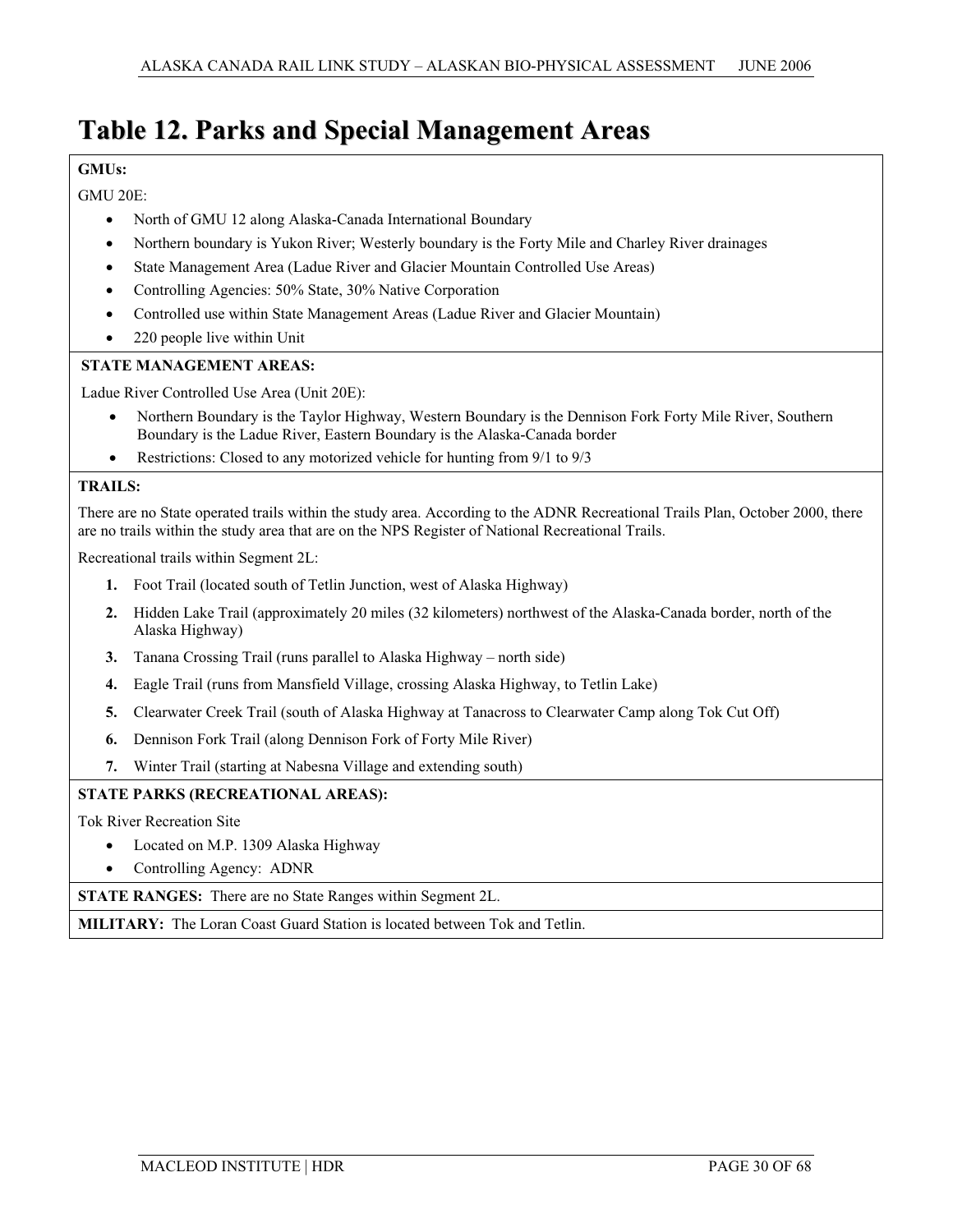# **Table 12. Parks and Special Management Areas**

#### **Segment 2H:**

#### **NATIVE CULTURE AREAS:**

Athabascan Native Villages Trading Center: Tok, Alaska American Native Claims Settlement Act land exists:

- West, South, and North of Tanacross (and within)
- South of Tok
- Northeast of Tok through Tetlin Junction
- West of Lake George
- x Extending South past Tetlin Lake
- Surrounding Tetlin Junction (majority of native land), continuing to follow the Alaska Highway, past Northway Junction.

Northway Indian Village:

- Culture: Athabascan
- Location: North of Skate Lake, East of Nabesna River, West of Cemetery Lake

Native Village of Tanacross:

- Culture: Athabascan
- Location: bank of the Tanana River, approx. 12 miles (19 kilometers) from Tok and 90 miles (145 kilometers) from the Alaska-Canada International Boundary.

Tetlin Native Indian Village:

- Culture: Athabascan (semi-nomadic)
- Location: north of Tetlin River, west of Kalutna River and is bordered to the north, south, and west by Foot Trail Road (Sec. 29, T018N, R015E, Copper River Meridian.)

#### **GMUs:**

- x GMU 12: Along Alaska-Canada International Boundary in eastern Interior Alaska
- x Northern and westerly boundaries-Tanana River, southern boundary-crest of Wrangell-St.Elias Mountain Range
- State Management Area (Tok Management Area) south of Alaska Highway to Tok, National Wildlife Refuge south of Alaska Highway from Tetlin east to the Alaska-Canada International Boundary
- Controlling Agencies: FWS and USFWS
- No controlled use within
- $\bullet$  2,000 people live within Unit

**TRAILS:** There are no national trails within the study area. According to the ADNR Recreational Trails Plan, October 2000, there are no trails within the study area that are on the NPS Register of National Recreational Trails.

Recreational trails within Segment 2H:

- **1.** Foot Trail (located south of Tetlin Junction, west of Alaska Highway)
- **2.** Hidden Lake Trail (approximately 20 miles (32 kilometers) northwest of the Alaska-Canada International Boundary, north of the Alaska Highway)
- **3.** Tanana Crossing Trail (runs parallel to Alaska Highway north side)
- **4.** Eagle Trail (runs from Mansfield Village, crossing Alaska Highway, to Tetlin Lake).
- **5.** Clearwater Creek Trail (south of Alaska Highway at Tanacross to Clearwater Camp along Tok Cut Off).
- **6.** Dennison Fork Trail (along Dennison Fork of Forty Mile River)
- **7.** Winter Trail (starting at Nabesna Village and extending south)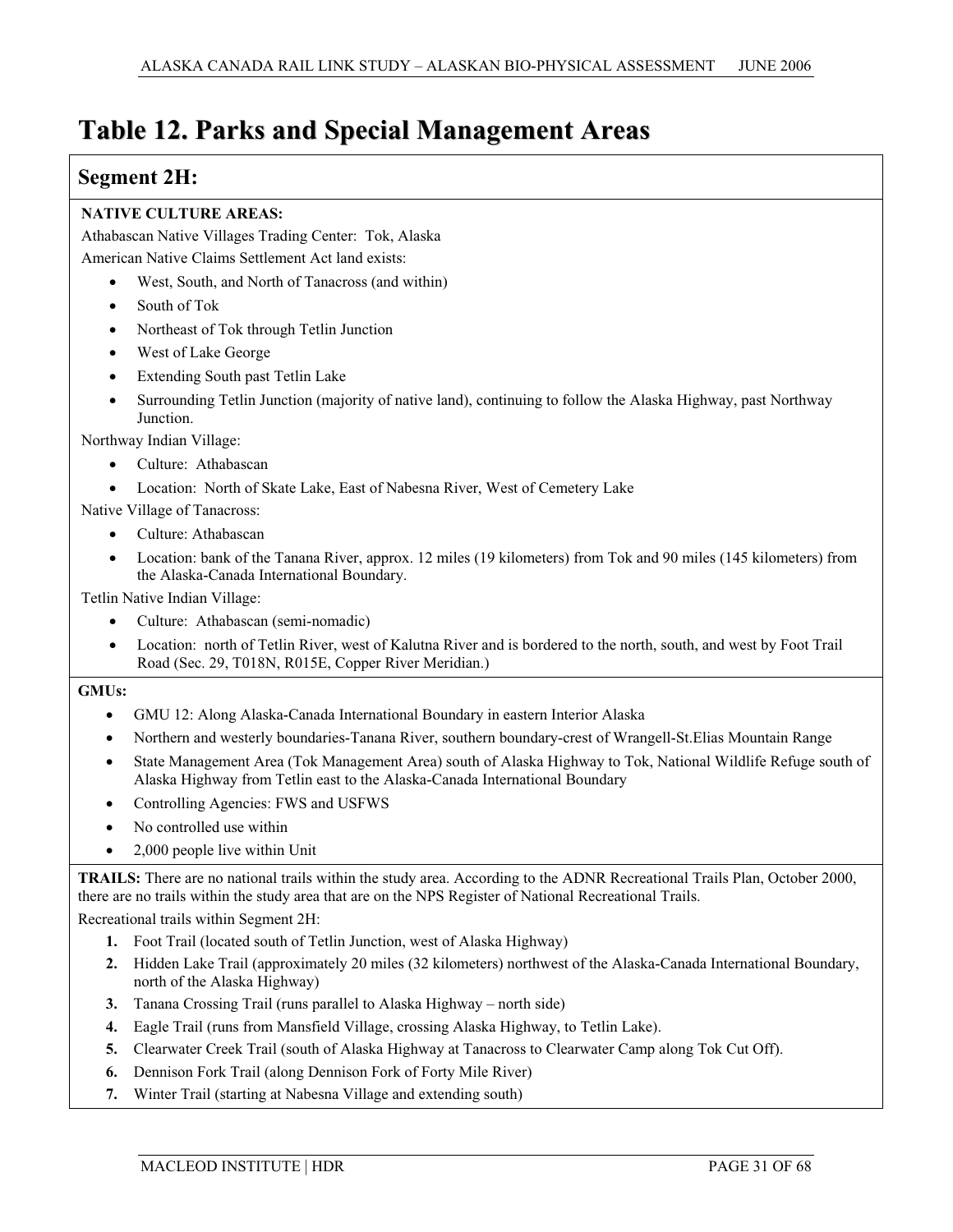# **Table 12. Parks and Special Management Areas**

#### **STATE PARKS (RECREATIONAL AREAS):**

Tok River State Recreation Site

- Located on M.P. 1309 Alaska Highway
- Controlling Agency: ADNR

**STATE RANGES:** There are no State Ranges within Segment 2H.

**MILITARY:** The Loran Coast Guard Station is located between Tok and Tetlin.

## **Data Gaps**

- Agency Coordination
- Number of visitors to these areas per year
- Field investigations
- Survey and additional studies

## **Data Source(s)**

- $\bullet$  ADFG Division of Wildlife Conservation
- ADNR Division of Parks and Outdoor Recreation and Division of Forestry
- x Alaska Department of Transportation & Public Facilities (ADOT&PF)
- x Alaska Community Database Community Information Systems (CIS)
- Native Village of Tanacross (website)
- Information on designated uses and ownership for permit approval
- Documentation requirement determinations (including Section 4(f) and Section 6(f))
- $\bullet$  NPS
- Alaska Department of Commerce, Community, and Economic Development – Division of Community Advocacy
- U.S. Bureau of the Census 2001
- x Alaska Army National Guard
- Arctic Circle Forum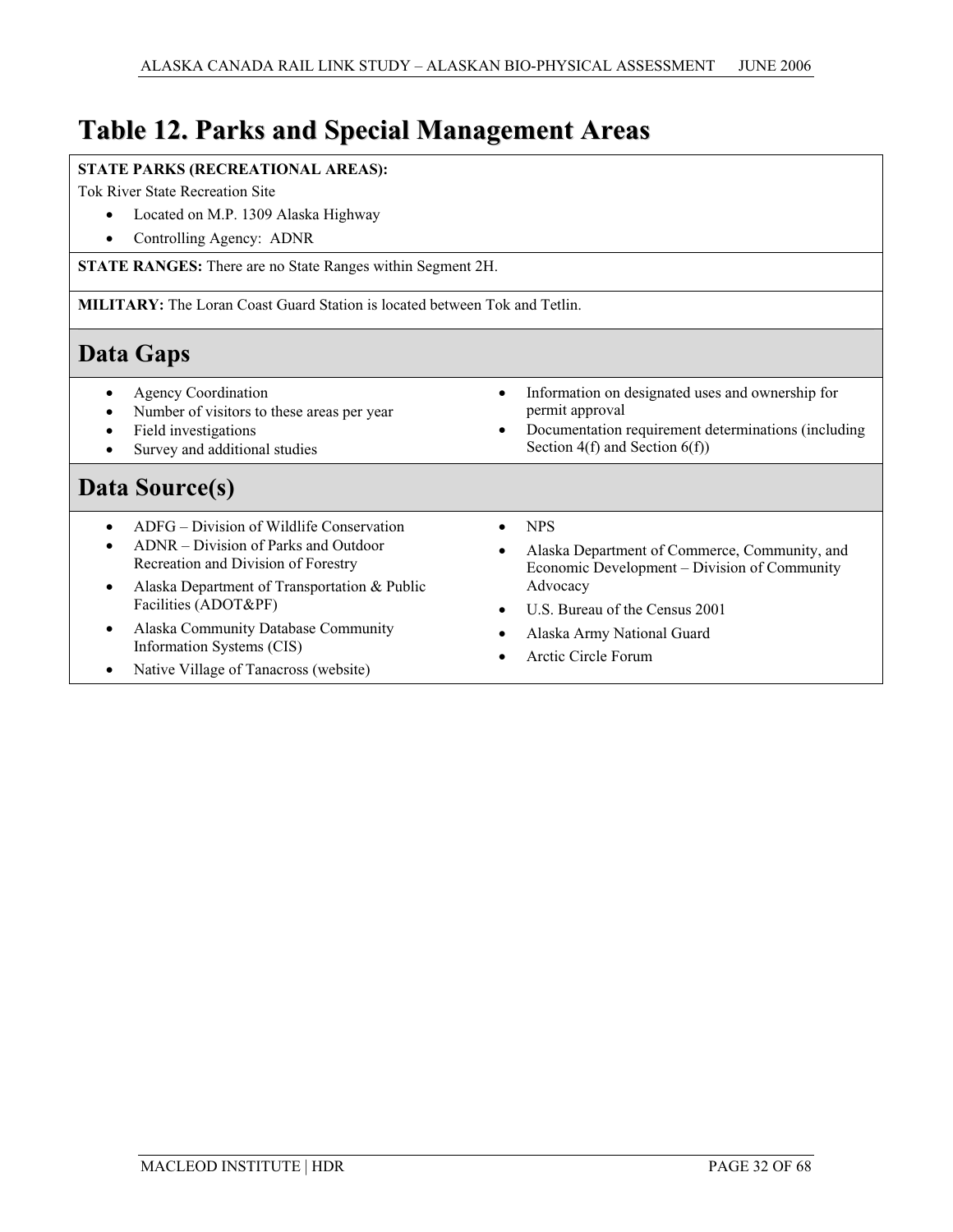| <b>Potential Environmental Effects</b>                                                                                                                                                                                                       |                                                                                                                                                                                                                  |  |
|----------------------------------------------------------------------------------------------------------------------------------------------------------------------------------------------------------------------------------------------|------------------------------------------------------------------------------------------------------------------------------------------------------------------------------------------------------------------|--|
| All Segments $(1, 2L, \& 2H)$ :                                                                                                                                                                                                              |                                                                                                                                                                                                                  |  |
| <b>CERCLA Sites</b> (Site Name, City, County, NPL Status,<br>EPAID#)<br><b>US DOI BLM Tanacross Airfield</b> , Tanacross, Southeast<br>Fairbanks, No, AK7141190085<br>Tanacross Air Field, Tanacross, Southeast Fairbanks, No<br>AKSFN102144 | <b>LUSTs and Contaminated Sites</b><br>Tanacross: There are 0 LUST sites and 4 contaminated sites.                                                                                                               |  |
| <b>Segment 1:</b>                                                                                                                                                                                                                            |                                                                                                                                                                                                                  |  |
| <b>CERCLA Sites</b> (Site Name, City, County, NPL Status,<br>EPAID#)<br>Delta Junction ACS, Delta Junction, Southeast Fairbanks, No,<br>AKN001002285                                                                                         | US Army Fort Greely, Fort Greely, Southeast Fairbanks, No,<br>AK8214522155                                                                                                                                       |  |
| <b>UST Sites</b> (Facility Name, Facility Type, Facility Owner,<br>Facility Address, City, Zip, FacID)                                                                                                                                       | OK Fuel Company, Gas Station, Albert W. Gartz, M.P. 266<br>Richardson Highway, Delta Junction, 99737,1594                                                                                                        |  |
| Fort Greely, Federal Military, US Army Greely Garrison, PO<br>Box 31310, Fort Greely, 99731, 2                                                                                                                                               | <b>Buffalo Service Station, Gas Station, George &amp; Angeline</b><br>Norton Trust, M.P. 266 Richardson Highway, Delta Junction,<br>99737, 1599                                                                  |  |
| Delta Motors, Commercial, Neda Holbert, M.P. 266<br>Richardson Highway, Delta Junction, 99737, 192<br>Delta Junction Fire Station, Commercial, City of Delta<br>Junction, M.P. 265 Richardson Highway, Delta Junction,<br>99737, 212         | Glacier State Telco, Commercial, PTI Communications, 2361<br>Tanana, Delta Junction, 99737, 1629<br>Black Rapids Microwave Repeater, Commercial, Robert N.<br>Hall, M.P. 225 Richardson Highway, Delta Junction, |  |
| J-L Ventures, Contractor, Nistler Entrerprises, M.P. 1420.5<br>Alaska Highway, Delta Junction, 99737, 594<br>Craig Taylor Equipment Company, Commercial, Craig Taylor<br>Equipment Company, M.P. 1413.5 Alaska Highway, Delta                | 99737,1693<br>Donnelly Dome Microwave Repeater, Utilities, AT&T<br>Alascom Inc., M.P. 245 Richardson Highway, Delta Junction,<br>99737, 1695                                                                     |  |
| Junction, 99737, 844<br>Alaska Farmers Cooperative, Inc., Gas Station, Alaska<br>Farmers Cooperative Inc., M.P. 265.5 Richardson Highway,<br>Delta Junction, 99737, 1076                                                                     | Gerstle River Microwave Repeater, Utilities, AT&T Alascom<br>Inc., Delta Junction, 99737, 1699<br>Delta Junction, Utilities, AT&T Alascom Inc., M.P. 1422<br>Alaska Highway, Delta Junction, 99737, 1712         |  |
| Pump Station #9, Commercial, Alyeska Pipeline Service Co.,<br>Trans-Alaska Pipeline System, Delta Junction, 99737, 1282                                                                                                                      | Paxson Annex, Utilities, AT&T Alascom Inc., M.P. 185<br>Richardson Highway, Delta Junction, 99737, 1716                                                                                                          |  |
| <i>Pump Station #10, Commercial, Alyeska Pipeline Service Co.,</i><br>Trans-Alaska Pipeline System, Delta Junction, 99737, 1285                                                                                                              | George Lake Lodge Site, State Government, ADFG, M.P.<br>1385 Alaska Highway, Delta Junction, 99737, 1917                                                                                                         |  |
| Delta Fuel Inc., Petroleum Distributor, Delta Fuel Inc,. M.P.<br>267.5 Richardson Highway, Delta Junction, 99737, 1527                                                                                                                       | Silver Fox Roadhouse, Commercial, Daniel Splain, M.P. 1404<br>Alaska Highway HC 62 Box 5740, Delta Junction, 99737,<br>2295                                                                                      |  |
| ADOT&PF - Delta Junction Maintenance Station, State<br>Government, State of Alaska - ADOT&PF Maintenance &<br>Operations, M.P. 266 Richardson Highway, Delta Junction,<br>99737, 1557                                                        | Agricultural/forestry Experiment, Farm, University of Alaska<br>- Fairbanks, Research Facility - Farm 1408 Alaska Highway,<br>Delta Junction, 99737, 2897                                                        |  |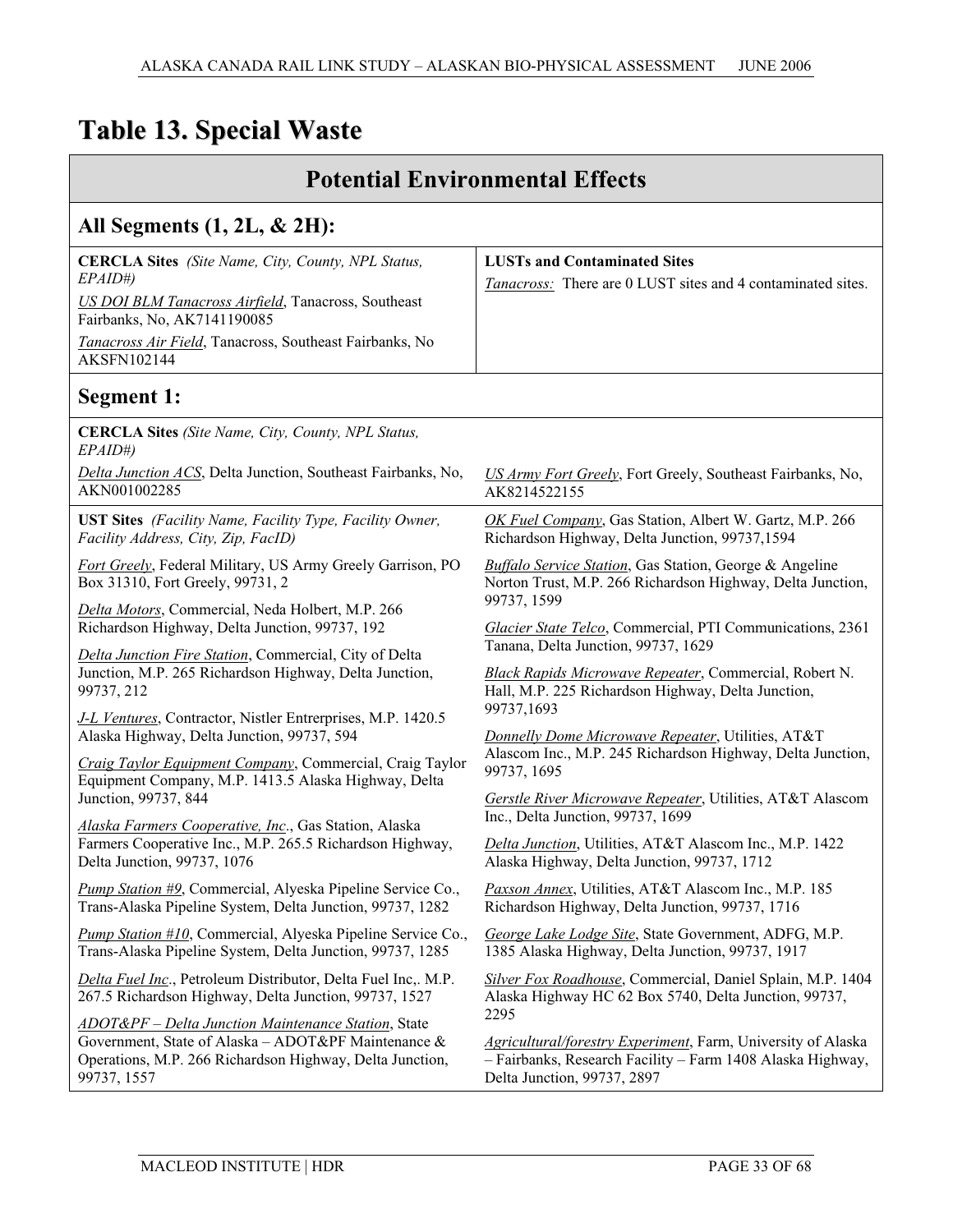| <b>RCRA sites (Handler Name, Street, City, Zip)</b>                                                                                          | <b>Arctic Fox Safety &amp; Supply, 1591 Quartz Avenue, Delta</b><br>Junction, 99737                                                                           |  |  |
|----------------------------------------------------------------------------------------------------------------------------------------------|---------------------------------------------------------------------------------------------------------------------------------------------------------------|--|--|
| ADOT&PF Delta M & O Facility, Junction of Alaska<br>Highway and Richard Highway, Delta Junction, 99737                                       | Services Inc., 1229 Richardson Highway, Delta Junction,                                                                                                       |  |  |
| ADOT&PF Johnson River Bridge, M.P. 1380.4 Alaska<br>Highway SE, Delta Junction, 99737                                                        | 99737<br>U.S. Army Fort Greely, Richardson Highway, Delta Junction,                                                                                           |  |  |
| <b>ADNR Gerstle River Expansion Area, 20 miles (32</b><br>kilometers) east of Delta Junction, Delta Junction, 99737                          | 99737<br><b>U.S. DOT Federal Aviation Administration (FAA) Big Delta,</b>                                                                                     |  |  |
| Alyeska Pipeline SE Taps Pump Station #9, M.P. 258                                                                                           | Center of Town, Delta Junction, 99737                                                                                                                         |  |  |
| Richardson Highway, Delta Junction, 99737                                                                                                    | U.S. DOT FAA Delta Junction, Fort Greely Air Force Naval<br>Aids, Delta Junction, 99737                                                                       |  |  |
| <b>LUSTs and Contaminated Sites</b>                                                                                                          | Dot Lake: There are no LUST sites or contaminated sites<br>within Dot Lake.                                                                                   |  |  |
| Delta Junction: There are 0 LUST sites and 23 contaminated<br>sites within Delta Junction.                                                   | <b>Fort Greely:</b> There are 0 LUST sites and 67 contaminated<br>sites within Fort Greely.                                                                   |  |  |
| <b>Segment 2L:</b>                                                                                                                           |                                                                                                                                                               |  |  |
| <b>CERCLA Sites</b> (Site Name, City, County, NPL Status,<br>EPAID#)                                                                         | U.S. Army Alaska Tok Fuel Terminal, Tok, Southeast<br>Fairbanks, No, AKN001002302                                                                             |  |  |
| <b>UST Sites</b> (Facility Name, Facility Type, Facility Owner,<br>Facility Address, City, Zip, FacID)                                       | U.S. Coast Guard (USCG) - Loran Station Tok, Federal<br>Military, Commanding Officer USCG Civil Engineering Unit,                                             |  |  |
| 40-Mile Road House, Gas Station, Howard Williams, M.P.<br>1302 Alaska Highway, Tetlin, 99779, 1972                                           | M.P. 1308.5 Alaska Highway, Tok, 99780, 820<br>Carson Turbo Helicopters, Air Taxi (Airline), Ron Warbelow,                                                    |  |  |
| USFWS - Tetlin NWF Visitor Center, Federal Non-Military,                                                                                     | Tanacross Airport, P.O. Box 401, Tok, 99780, 1022                                                                                                             |  |  |
| USFWS, M.P. 1229 Alaska Highway, Tetlin, 99779, 2968                                                                                         | U.S. Border Station Tok, Federal Non-Military, GSA General<br>Services Administration, M.P. 1221 Alaska Highway, Tok,                                         |  |  |
| Knob Ridge Microwave Repeater, Utilities, AT&T Alascom<br>Inc., M.P. 1264 Alaska Highway, Tok, 99780,193                                     | 99780, 1128                                                                                                                                                   |  |  |
| Cathedral Microwave Repeater, Utilities, AT&T Alascom<br>Inc., M.P. 1239 Alaska Highway, Tok, 99780, 198                                     | <b>ADOT&amp;PF</b> – South Fork Maintenance, State Government,<br>State of Alaska – ADOT&PF Maintenance & Operations,                                         |  |  |
| Beaver Creek Microwave Repeater, Utilities, AT&T Alascom<br>Inc., M.P. 1275 Alaska Highway, Tok, 99780, 200                                  | M.P. 1235 Alaska Highway, Tok, 99780, 1783<br>Williard's Auto, Elec. & Gas, Gas Station, Willard F.<br>Grammont, M.P. 1313.2 Alaska Highway, Tok, 99780, 2484 |  |  |
| 40-Mile Air Ltd., Commercial, 40-Mile Air Ltd., 1-mile (1.6)<br>kilometer) E of Junction, Tok, 99780, 242                                    | Camper City Super Service, Gas Station, Norma A.<br>Wadsworth, M.P. 1313.5 Alaska Highway, Tok, 99780, 2530                                                   |  |  |
| Northern Energy Corporation, Gas Station, Northern Energy<br>Corporation, M.P. 1314.5 Alaska Highway, Tok, 99780, 284                        | Northstar – PCA Truckstop & Café, Gas Station, Alaska                                                                                                         |  |  |
| Former Veteran's Air Service Inc., Air Taxi (Airline), Tetlin<br>native Corporation, Tok Airport, Tok, 99780, 346                            | Yukon Investments, M.P. 1313.3 Alaska Highway, Tok,<br>99780, 2564                                                                                            |  |  |
| USCG - Loran Station Tok, Federal Military, Commanding<br>Office USCG Civil Engineering Unit, M.P. 1313.5 Alaska<br>Highway, Tok, 99780, 441 | Crozier Investments, Truck/Transporter, Crozier Investments,<br>Tok Transportation-School Buses M.P. 1311 Alaskan<br>Highway, Tok, 99780, 2574                |  |  |
| ADFG, State Government, ADFG, M.P. 1314, Tok, 99780,<br>495                                                                                  | Former Tok TESORO, Gas Station, Alaska Department of<br>Commerce and Economic Development, M.P. 1313.5 Alaska<br>Highway, Tok, 99780, 2830                    |  |  |
| Young's Chevron, Gas Station, Young's Partnership, M.P.<br>1314 Alaska Highway, Tok, 99780, 599                                              | Tanacross Administrative Site, Federal Non-Military, BLM,<br>M.P. 1322 Alaska Highway, Tok, 99780, 3100                                                       |  |  |
| Westmark Inn (Tundra Lodge), Commercial, Mr. and Mrs.<br>Don Abbott, M.P. 1315 Alaska Highway, Tok, 99780, 687                               | Tanacross Airfield, Federal Non-Military, BLM, M.P. 1322<br>Alaska Highway, Tok, 99780, 3101                                                                  |  |  |
| Tok Power Plant, Utilities, Alaska Power & Telephone Co.,<br>M.P. 1314.8 Alaska Highway, Tok, 99780, 749                                     |                                                                                                                                                               |  |  |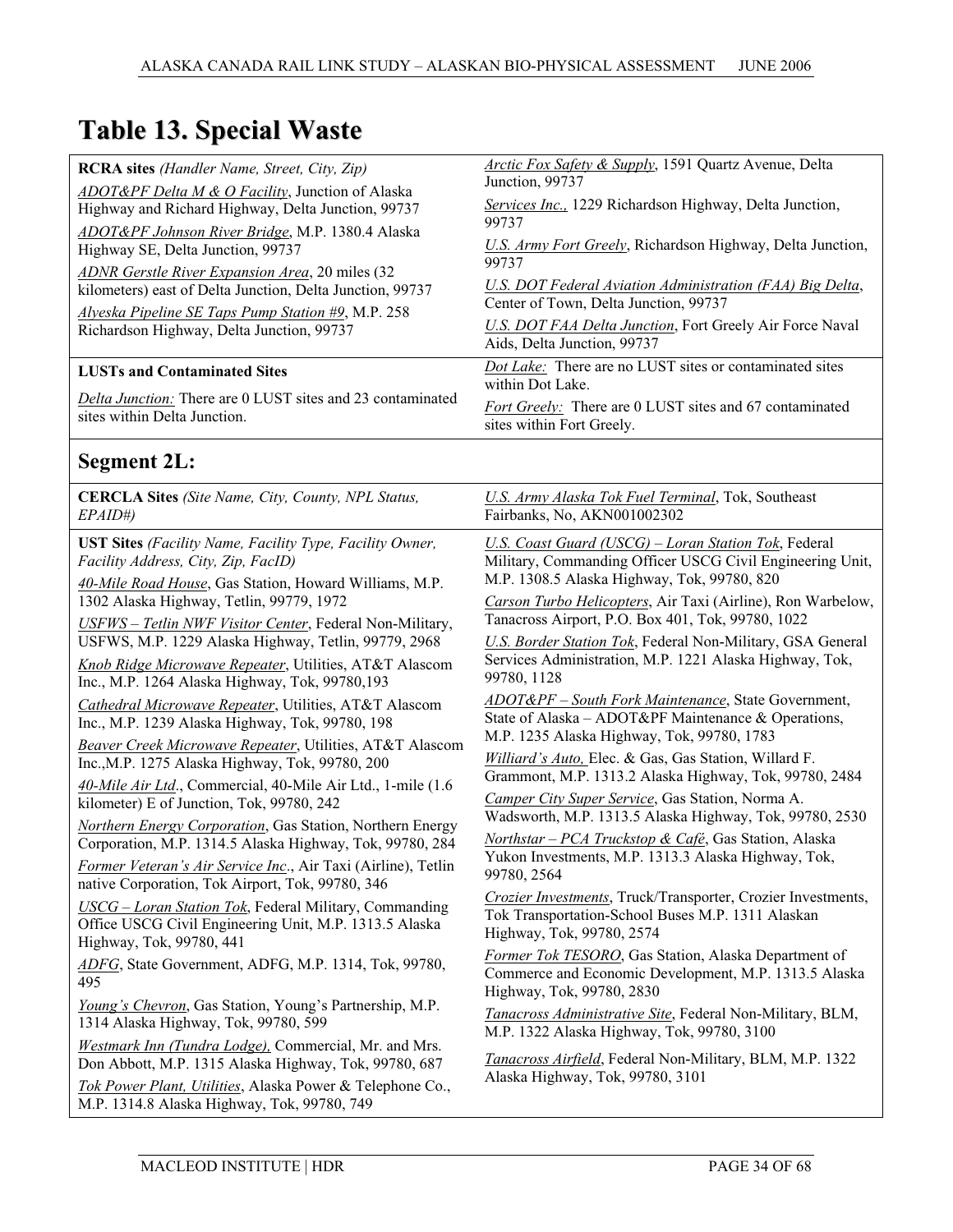| <b>RCRA sites</b> (Handler Name, Street, City, Zip)                                                              | U.S. Army Alaska Tok Fuel Terminal, 7 miles (11 kilometers)<br>west of Tok, Alaska Highway 2, Tok, 99780                                                                                                                                                                    |  |  |
|------------------------------------------------------------------------------------------------------------------|-----------------------------------------------------------------------------------------------------------------------------------------------------------------------------------------------------------------------------------------------------------------------------|--|--|
| ADOT&PF Alaska Highway EQ Perm Repairs, M.P. 1303.3<br>Alaska Highway, Tok, 99780                                | USCG Loran Station, M.P. 1308 Alaska Highway, Tok,<br>99780                                                                                                                                                                                                                 |  |  |
| <b>LUSTs and Contaminated Sites</b>                                                                              |                                                                                                                                                                                                                                                                             |  |  |
| Tetlin: There are 0 LUST sites and 2 contaminated sites.                                                         | Tok: There are 20 LUST sites and 13 contaminated sites.                                                                                                                                                                                                                     |  |  |
| <b>Open LUSTs in Tok:</b>                                                                                        | <b>Northern Energy Tesoro, Northern Energy Corporation, M.P.</b>                                                                                                                                                                                                            |  |  |
| Chevron-Youngs Service, Young's Partnership, M.P. 1314                                                           | 1314.5 Alaska Highway, Tok, Remediation Initiated: 12/1999                                                                                                                                                                                                                  |  |  |
| Alaska Highway, Tok, Remediation Initiated: 9/1996                                                               | <b>ADOT&amp;PF-TOK Maintenance and Operation Station, State</b><br>of Alaska – ADOTPF Maintenance and Operations, M.P. 122<br>Tok Cut Off, Tok, Remediation Initiated: 5/2006                                                                                               |  |  |
| ADFG - Center Street, ADFG, Center Street, Tok,<br>Remediation Initiated: 10/1997                                |                                                                                                                                                                                                                                                                             |  |  |
| BLM Tanacross Airport, BLM, M.P. 1322 Alaska Highway,<br>Tok, Remediation Initiated: 9/1997                      | Tok Tesoro, Alaska Department of Commerce and Economic<br>Development, M.P. 1313.5 Alaska Highway, Tok,<br>Remediation Initiated: 2/2005                                                                                                                                    |  |  |
| BLM Tanacross Administrative Buildings, BLM, M.P. 1322<br>Alaska Highway, Tok, Remediation Initiated: 5/1997     |                                                                                                                                                                                                                                                                             |  |  |
| <b>Segment 2H:</b>                                                                                               |                                                                                                                                                                                                                                                                             |  |  |
| <b>CERCLA Sites (Site Name, City, County, NPL Status,</b><br>EPAID#)                                             |                                                                                                                                                                                                                                                                             |  |  |
| U.S. Army Alaska Tok Fuel Terminal, Tok, Southeast<br>Fairbanks, No, AKN001002302                                | <b>Northway Village Staging Area, Northway Village, Southeast</b><br>Fairbanks, No, AKD983076530                                                                                                                                                                            |  |  |
| <b>UST Sites</b> (Facility Name, Facility Type, Facility Owner,<br>Facility Address, City, Zip, FacID)           | Carson Turbo Helicopters, Air Taxi (Airline), Ron Warbelow,<br>Tanacross Airport, P.O. Box 401, Tok, 99780, 1022                                                                                                                                                            |  |  |
| 40-Mile Road House, Gas Station, Howard Williams, M.P.<br>1302 Alaska Highway, Tetlin, 99779, 1972               | U.S. Border Station Tok, Federal Non-Military, GSA General<br>Services Administration, M.P. 1221 Alaska Highway, Tok,<br>99780, 1128                                                                                                                                        |  |  |
| USFWS - Tetlin NWF Visitor Center, Federal Non-Military,<br>USFWS, M.P. 1229 Alaska Highway, Tetlin, 99779, 2968 | ADOT&PF - South Fork Maintenance, State Government,<br>State of Alaska - ADOTPF Maintenance & Operations, M.P.<br>1235 Alaska Highway, Tok, 99780, 1783<br>Williard's Auto, Elec., & Gas, Gas Station, Willard F.<br>Grammont, M.P. 1313.2 Alaska Highway, Tok, 99780, 2484 |  |  |
| Knob Ridge Microwave Repeater, Utilities, AT&T Alascom<br>Inc., M.P. 1264 Alaska Highway, Tok, 99780,193         |                                                                                                                                                                                                                                                                             |  |  |
| Cathedral Microwave Repeater, Utilities, AT&T Alascom<br>Inc., M.P. 1239 Alaska Highway, Tok, 99780, 198         |                                                                                                                                                                                                                                                                             |  |  |
| Beaver Creek Microwave Repeater, Utilities, AT&T Alascom                                                         | Camper City Super Service, Gas Station, Norma A.<br>Wadsworth, M.P. 1313.5 Alaska Highway, Tok, 99780, 2530                                                                                                                                                                 |  |  |
| Inc., M.P. 1275 Alaska Highway, Tok, 99780, 200<br>40-Mile Air Ltd., Commercial, 40-Mile Air Ltd., 1 mile (1.6)  | Northstar - PCA Truckstop & Café, Gas Station, Alaska<br>Yukon Investments, M.P. 1313.3 Alaska Highway, Tok,                                                                                                                                                                |  |  |
| kilometer) E of Junction, Tok, 99780, 242<br>Northern Energy Corporation, Gas Station, Northern Energy           | 99780, 2564                                                                                                                                                                                                                                                                 |  |  |
| Corporation, M.P. 1314.5 Alaska Highway, Tok, 99780, 284                                                         | Crozier Investments, Truck/Transporter, Crozier Investments,<br>Tok Transportation-School Buses, M.P. 1311 Alaska                                                                                                                                                           |  |  |
| Former Veteran's Air Service Inc., Air Taxi (Airline), Tetlin                                                    | Highway, Tok, 99780, 2574                                                                                                                                                                                                                                                   |  |  |
| native Corporation, Tok Airport, Tok, 99780, 346<br>USCG – Loran Station Tok, Federal Military, Commanding       | Former Tok TESORO, Gas Station, Alaska Department of                                                                                                                                                                                                                        |  |  |
| Office USCG Civil Engineering Unit, M.P. 1313.5 Alaska<br>Highway, Tok, 99780, 441                               | Commerce and Economic Development, M.P. 1313.5 Alaska<br>Highway, Tok, 99780, 2830                                                                                                                                                                                          |  |  |
| ADFG, State Government, ADFG, M.P. 1314 Alaska<br>Highway, Tok, 99780, 495                                       | Tanacross Administrative Site, Federal Non-Military, BLM,<br>M.P. 1322 Alaska Highway, Tok, 99780, 3100                                                                                                                                                                     |  |  |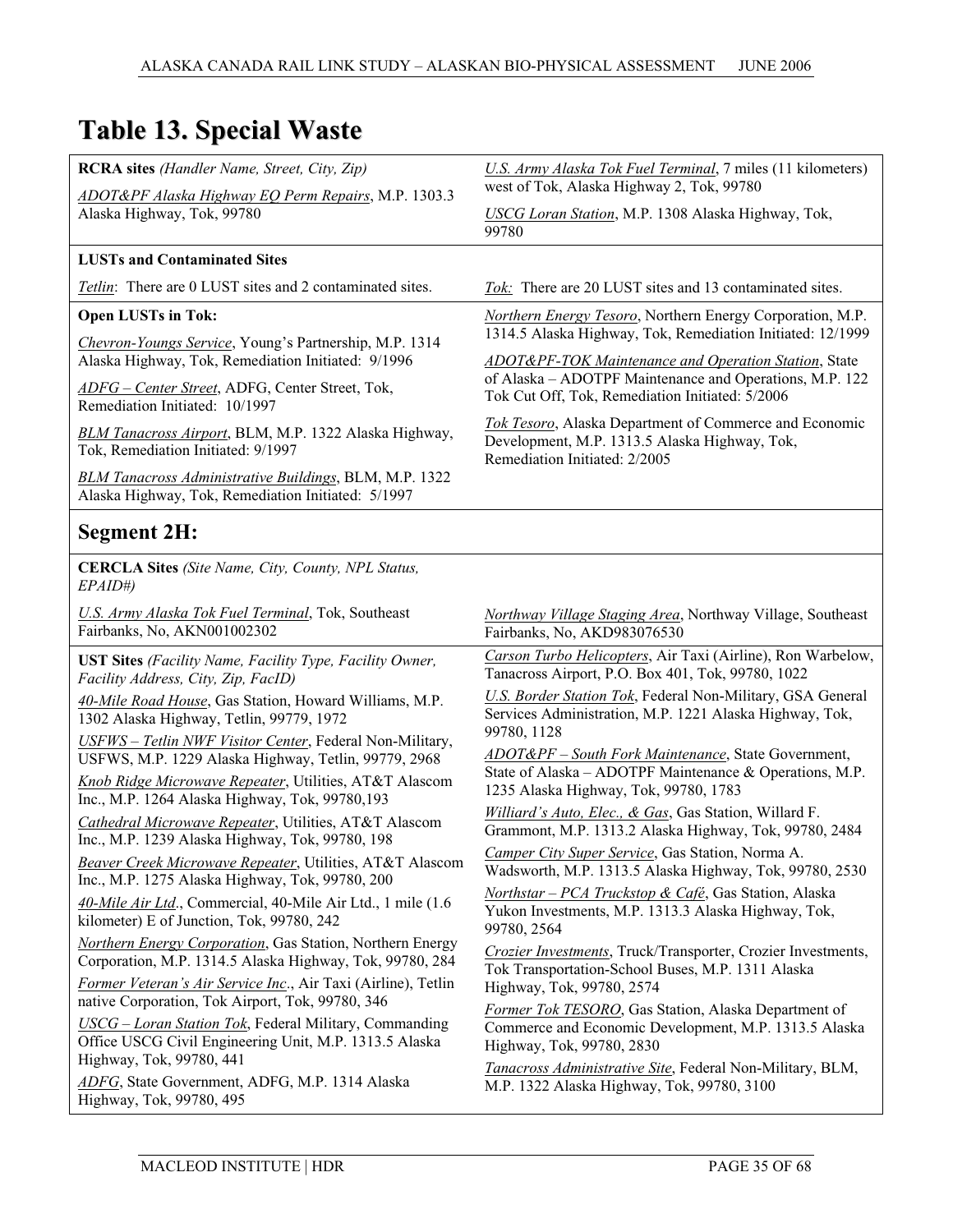| Young's Chevron, Gas Station, Young's Partnership, M.P.                                                                                       | Tanacross Airfield, Federal Non-Military, BLM, M.P. 1322                                                 |  |
|-----------------------------------------------------------------------------------------------------------------------------------------------|----------------------------------------------------------------------------------------------------------|--|
| 1314 Alaska Highway, Tok, 99780, 599                                                                                                          | Alaska Highway, Tok, 99780, 3101                                                                         |  |
| Westmark Inn (Tundra Lodge), Commercial, Mr. and Mrs.                                                                                         | Airport Store, Gas Station, Clarence L. Larson, Box 410 -                                                |  |
| Don Abbott, M.P. 1315 Alaska Highway, Tok, 99780, 687                                                                                         | Northway Airport, Northway, 99764, 693                                                                   |  |
| Tok Power Plant, Utilities, Alaska Power & Telephone Co.,                                                                                     | FAA Northway, Federal Non-Military, FAA, Northway                                                        |  |
| M.P. 1314.8 Alaska Highway, Tok, 99780, 749                                                                                                   | Airport, Northway, 99764, 1133                                                                           |  |
| USCG - Loran Station Tok, Federal Military, Commanding<br>Officer USCG Civil Engineering Unit, M.P. 1308.5 Alaska<br>Highway, Tok, 99780, 820 | Northway Alaska Command System, Federal Military,<br>Northway ACS, Alaska Highway, Northway, 99764, 3418 |  |
| RCRA sites (Handler Name, Street, City, Zip)                                                                                                  | U.S. Army ACOE FAA Northway Staging Field, 7 miles (11                                                   |  |
| ADOT&PF Alaska Highway EQ Perm Repairs, M.P. 1303.3                                                                                           | kilometers) West of Alaska Highway and 2 miles (3                                                        |  |
| Alaska Highway, Tok, 99780                                                                                                                    | kilometers) North of Northway, Northway, 99764                                                           |  |
| U.S. Army Alaska Tok Fuel Terminal, 7 miles (11 kilometers)                                                                                   | U.S. Army ACOE Northway ACS RRS, Northway Junction 9                                                     |  |
| west of Tok, Alaska Highway 2, Tok, 99780                                                                                                     | miles (14 kilometers) east, Northway, 99764                                                              |  |
| U.S. DOT CG Loran Station, M.P. 1308 Alaska Highway,                                                                                          | U.S. DOT FAA Northway STA, Northway Airfield Naval                                                       |  |
| Tok, 99780                                                                                                                                    | Aids, Northway, 99764                                                                                    |  |
| <b>LUSTs and Contaminated Sites</b>                                                                                                           | Tok: There are 20 LUST sites and 13 contaminated sites.                                                  |  |
|                                                                                                                                               | Northway: There are 6 LUST sites and 0 contaminated sites.                                               |  |
| Tetlin: There are 0 LUST sites and 2 contaminated sites.                                                                                      |                                                                                                          |  |
| <b>Open LUSTs in Tok:</b>                                                                                                                     |                                                                                                          |  |
| Chevron-Youngs Service, Young's Partnership, M.P. 1314                                                                                        | Northern Energy Tesoro, Northern Energy Corporation, M.P.                                                |  |
| Alaska Highway, Tok, Remediation Initiated: 9/1996                                                                                            | 1314.5 Alaska Highway, Tok, Remediation Initiated: 12/1999                                               |  |
| ADFG - Center Street, ADFG, Center Street, Tok,                                                                                               | ADOT&PF-TOK Maintenance and Operation Station, State                                                     |  |
| Remediation Initiated: 10/1997                                                                                                                | of Alaska – ADOT&PF Maintenance and Operations, M.P.                                                     |  |
| BLM Tanacross Airport, BLM, M.P. 1322 Alaska Highway,                                                                                         | 122 Tok Cut Off, Tok, Remediation Initiated: 5/2006                                                      |  |
| Tok, Remediation Initiated: 9/1997                                                                                                            | Tok Tesoro, Alaska Department of Commerce and Economic                                                   |  |
| <b>BLM Tanacross Administrative Buildings, BLM, M.P. 1322</b>                                                                                 | Development, M.P. 1313.5 Alaska Highway, Tok,                                                            |  |
| Alaska Highway, Tok, Remediation Initiated: 5/1997                                                                                            | Remediation Initiated: 2/2005                                                                            |  |
| <b>Open LUSTs in Northway:</b>                                                                                                                |                                                                                                          |  |
| Beaver Creek Microwave Repeater, AT & T Alascom, Inc.,                                                                                        | $FAA - Northway$ (B) 52-A-2-5 Tank Farm, FAA, No data,                                                   |  |
| M.P. 1267 Alaska Highway, Northway, 99764                                                                                                     | Northway, 99764                                                                                          |  |
| FAA - Northway (B) 52-A-16 Service Station, FAA, No data,                                                                                     | FAA – Northway Vortec Building UST# 5281, FAA, Alaska                                                    |  |
| Northway, 99764                                                                                                                               | Highway, Northway, 99764                                                                                 |  |
| FAA - Northway (B) 52-A-17 Basketball Court, FAA, No                                                                                          | ADOT&PF - Northway Maintenance Station, FAA, M.P.                                                        |  |
| data, Northway, 99764                                                                                                                         | 1256.5 Alaska Highway, Northway, 99764                                                                   |  |

## **Data Gaps:**

- Agency Coordination
- Street addresses for CERCLA sites
- Field investigations and records of known sites
- Additional studies including formal Phase I and potentially Phase II Environmental Site Assessments (ESAs)

## **Data Source(s):**

- EPA Resources Management & State Programs Unit
- ADEC Division of Spill Prevention and Response, Contaminated Sites Program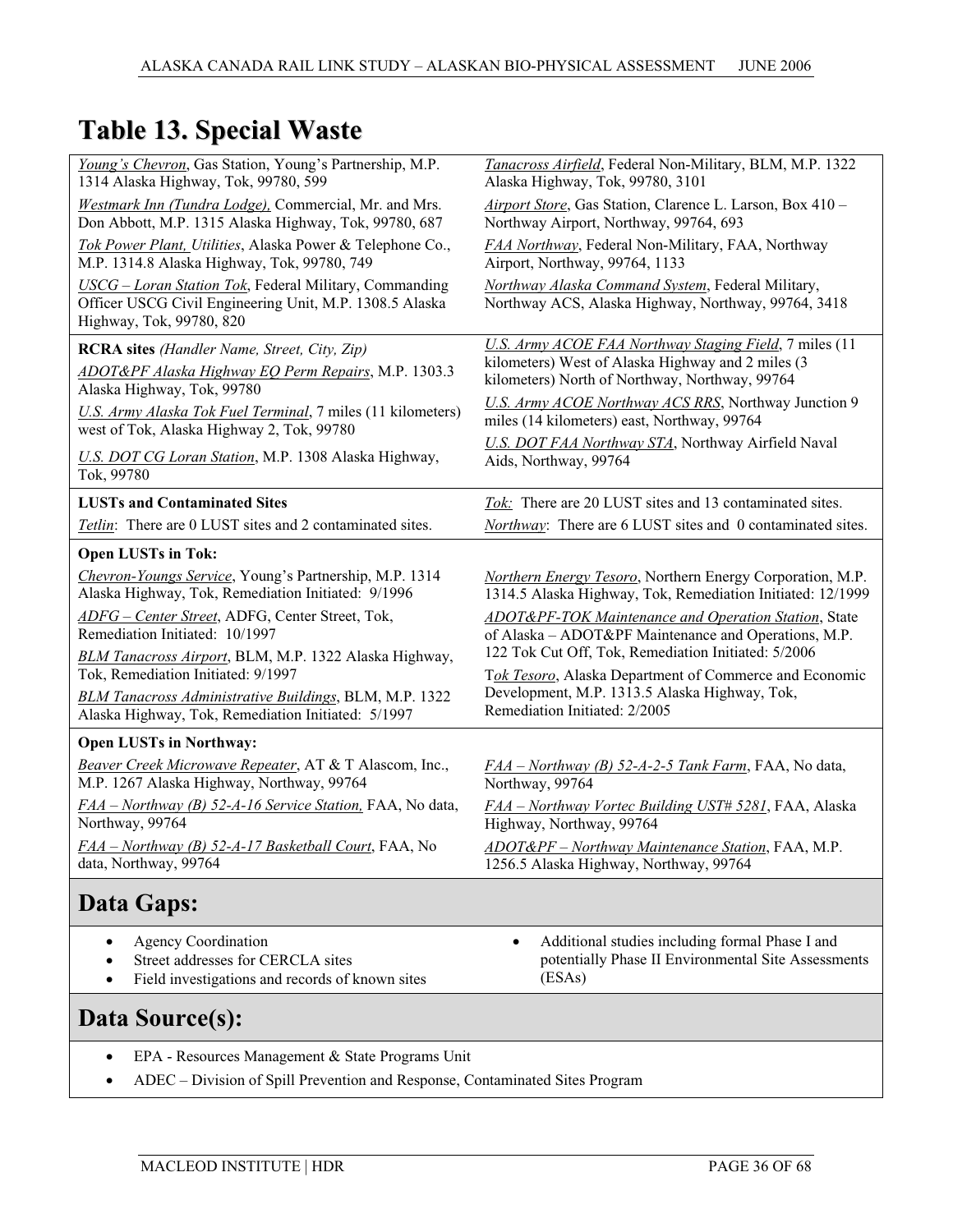## *3.1 Air Quality*

The EPA has established National Ambient Air Quality Standards (NAAQS) for six criteria pollutants to protect the public from health hazards associated with air pollution. These six criteria pollutants include: CO, ozone, nitrogen dioxide, sulfur dioxide, PM (including coarse -  $PM_{10}$  and fine particulate -  $PM_{2.5}$ ), and lead.

The Federal Clean Air Act and Alaska state law in Title 44, Chapter 46, and Title 46, Chapter 3 and Chapter 14 establish the duties of the Division of Air Quality for controlling and mitigating air pollution (for the six criteria pollutants) and for conserving the clean air within most locations of Alaska.

Alaskans periodically experience threatening air pollution from natural events including forest fires, volcanic eruptions, and high wind glacial dust storms. While no one can control these types of pollution, the Division of Air Quality provides health advisories and suggested protective actions to be taken during these events.

## **3.1.1 Affected Environment**

The Division of Air Quality focuses on monitoring larger communities (populations greater than 10,000) to cover the largest possible population exposure. Air quality is not currently monitored since the populations of the communities within the study area are less than the criteria. The nearest location to the study area that is monitored is Fairbanks, Alaska. Fairbanks' air quality is monitored for CO levels and  $PM_{2.5}$ . In addition to CO and  $PM_{2.5}$ , Alaska also monitors for  $PM_{10}$ . Air quality information for the state is reported annually.

## **3.1.2 Potential Affects**

In order to assess the potential impacts on air quality of the proposed ACRL, a preliminary evaluation was performed to estimate the amounts of air pollutant emissions that would be generated by locomotive traffic along either of the alternative rail routes from Delta Junction to the Alaska-Canada International Boundary. Because the trip distance for either alignment is approximately the same, it was assumed that locomotive emissions would be roughly the same with either alignment. To compare the locomotive emissions with those of a "no-action" alternative, emission estimates were also made for a scenario where no rail line is constructed, and freight would be transported by trucks. For all alternatives, emissions estimates were made for the first full year of operation, assumed to be 2015.

For the locomotive emissions analysis, the calculation methodology is based on the following:

- Sulfur dioxide emissions are based on mass-balance for diesel fuel containing 15 ppm of sulfur by weight (maximum allowed starting before 2015).
- CO and VOC emissions are based on current EPA Tier II emission standards, as listed in EPA Publication EPA420-F-97-051, December 1997 since the Tier III standards are not yet available.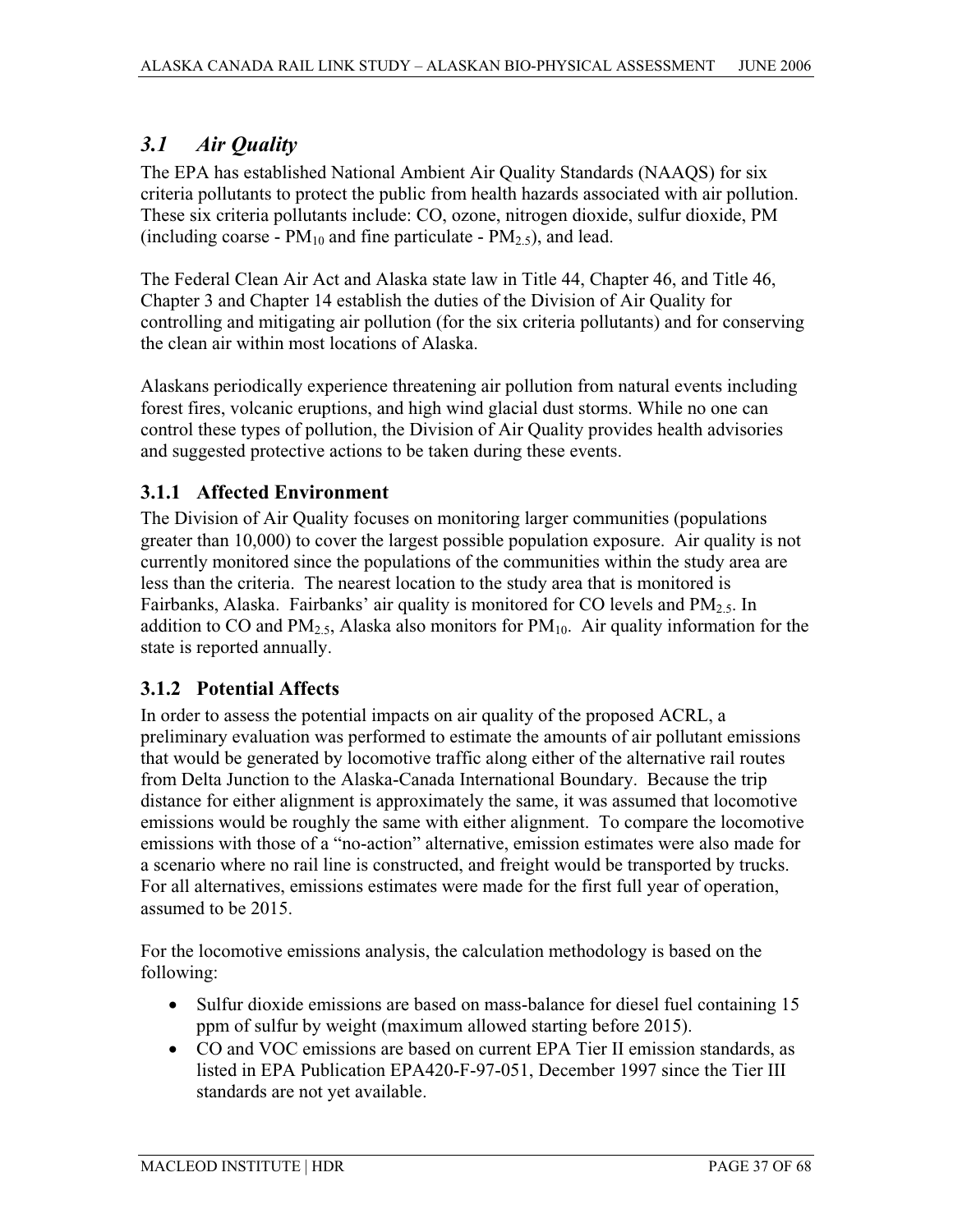• NOx and PM emissions factors are assumed to be 10 percent of the Tier II factors, based on EPA's stated intentions to reduce locomotive NOx and PM emissions for new (Tier III) locomotive emissions by 90 percent.

Locomotive emission factors in grams/gallon were multiplied by total estimated annual fuel use in gallons (5,661,115 gallons (21,429,651 liters) in 2015, based on an ongoing energy analysis) to calculate annual pollutant emissions from locomotives traveling along the proposed rail segment.

For the truck emissions analysis, the calculation methodology is based on the following:

- Emissions of the above listed pollutants were obtained using the EPA's MOBILE6.2 emissions model, for heavy-duty diesel vehicles (HDDVs) assumed to be traveling at 55 miles/hour (88 kilometers/hour).
- $\bullet$  Highway length was assumed to be the same as rail segment length (195.5 miles (314.6 kilometers)).
- The national default vehicle registration (age) distribution was used for MOBILE6.2 projections.
- Trucks were assumed to haul 45 tons (41 metric tons) per load, with 100 percent of the trucks full in one direction, and a 60 percent/40 percent full/empty split assumed in the other direction.
- Estimated rail freight movement of  $14.48$  million gross tons (13.14 million gross metric tons), and 75 percent freight proportion (10.86 million net tons (9.85 million net metric tons)), were converted, based on the above truck loading, to 301,686 truck trips per year.

Based on the above, the estimated 2015 emissions for the rail vs. truck (build vs. nobuild) alternatives are provided in Table 2.

For either of the proposed rail corridor routes, the ACRL would in general help to reduce emissions of NOx,  $PM_{10}$  and SO2, in comparison to transporting freight along the corridor by trucks. While somewhat higher emissions of CO and VOCs are shown for the rail alternative, the rail emissions estimates do not account for expected reductions in these pollutants due to anticipated Tier III emissions standards, which are not yet quantified by EPA.

## **3.1.3 Mitigation Statement**

Avoidance and minimization measures will be implemented where prudent and feasible. An Erosion Control Plan is recommended that outlines procedures for minimization of pollutants discharged during construction activities.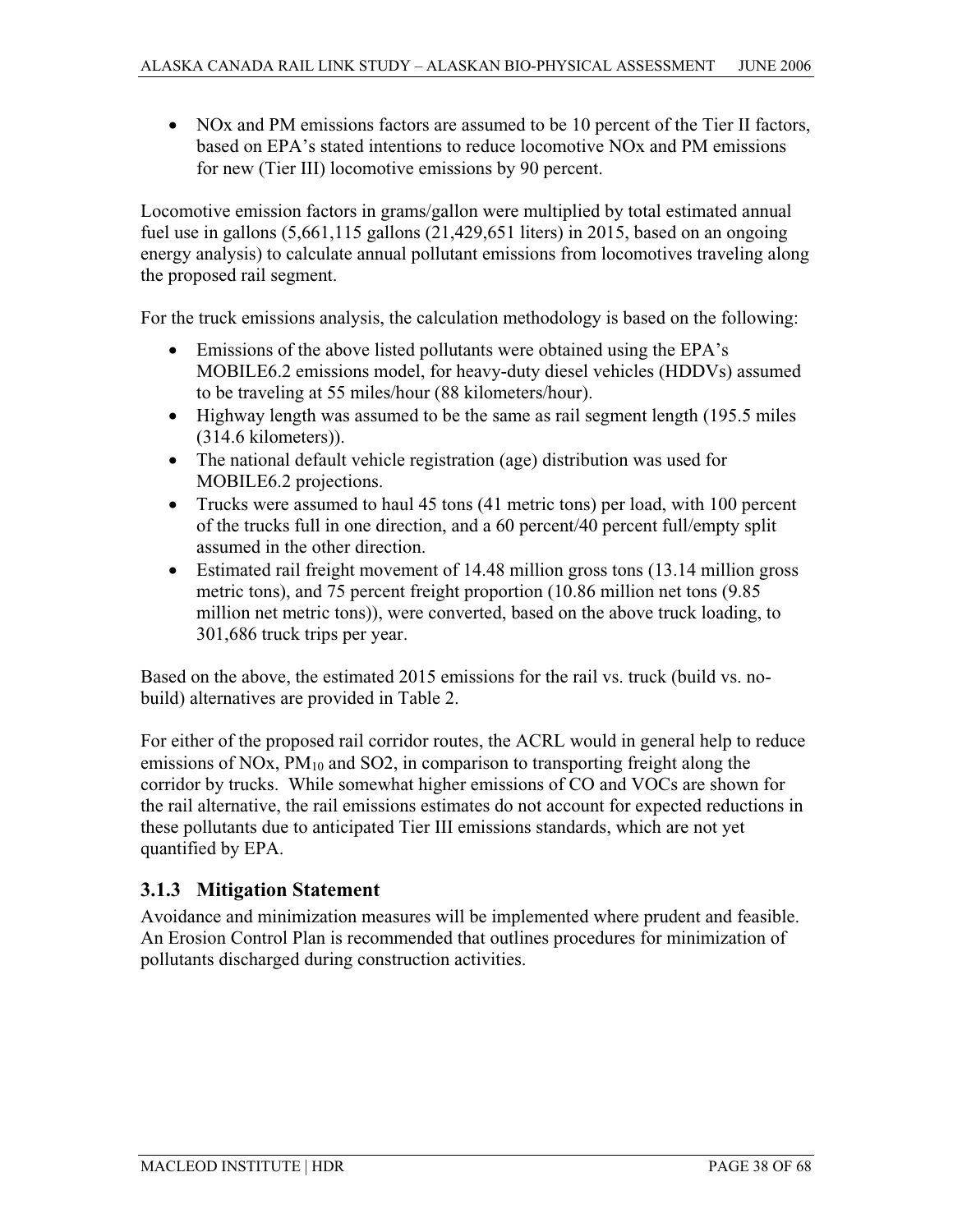## *3.2 Noise and Vibration*

The sources of railroad noise include the locomotive noise emissions (engine casing, air intake and exhaust areas), the wheel/rail interaction, and the rattling noise from empty cars. New locomotives must meet EPA noise emission performance standards; EPA does not inspect aged locomotives. There is no other regulatory mechanism for reducing noise emissions from locomotives.

Federal Railroad Administration (FRA) safety regulations address wheel and rail maintenance. Railroad operators are required to maintain tracks and wheels in accordance with these safety standards. Maintenance on tracks and wheels also reduces noise emissions, and improves fuel economy. As with locomotive noise emissions, there is no other regulatory mechanism for reducing noise emissions from wheel/rail interaction. Some work has been done evaluating the application of a lubricant to the rail, to reduce noise emissions. However use of this approach has been largely limited to sections of curved track where flange squeal is an issue. Safety concerns limit the use of this practice.

Empty freight cars tend to rattle when rolling down the track because the dampening effects of their cargo are absent. For obvious economic reasons, railroad operators like to minimize the number of empty cars they transport. However on occasion it is a necessity.

## **3.2.1 Affected Environment**

As explained in Table 3, noise and vibration-sensitive receptors are generally associated with residential areas and some types of industries that are sensitive to vibration. Potentially sensitive areas of this nature within the study corridors have been identified in the Table. While the Table indicates the Census-designated Areas within each of the segments, specific numbers of residential areas and vibration-sensitive industries will not be identified until subsequent more detailed studies are performed.

## **3.2.2 Potential Affects**

Noise from freight train passbys can be in the range of 90 and 100 decibels, A-weighted scale (dBA) at 100 feet (30 meters) from the tracks. When the locomotive horn is used at grade crossings, horn noise can reach 110 dBA at 100 feet (30 meters). These loud sounds can be audible far from the rail line if background noise levels are low. In urban areas, where background noise levels are higher, train noise does not stand out quite as much because the background noises mask train noise at distances far from the track. It is reasonable to assume that freight train passby noise will be audible for several hundred feet (meters) from the rail line in areas where background noise is low, which will be the case through the majority of the potential ACRL corridors.

Similarly, ground-borne vibration from freight train passbys may also be perceivable for a few hundred feet (meters) from the rail line. Certain soil conditions and shallow bedrock are two factors that affect how well ground-borne train-induced vibrations travel through the ground and; therefore, how ground-borne vibrations attenuate (weaken) with increasing distance from the rail line.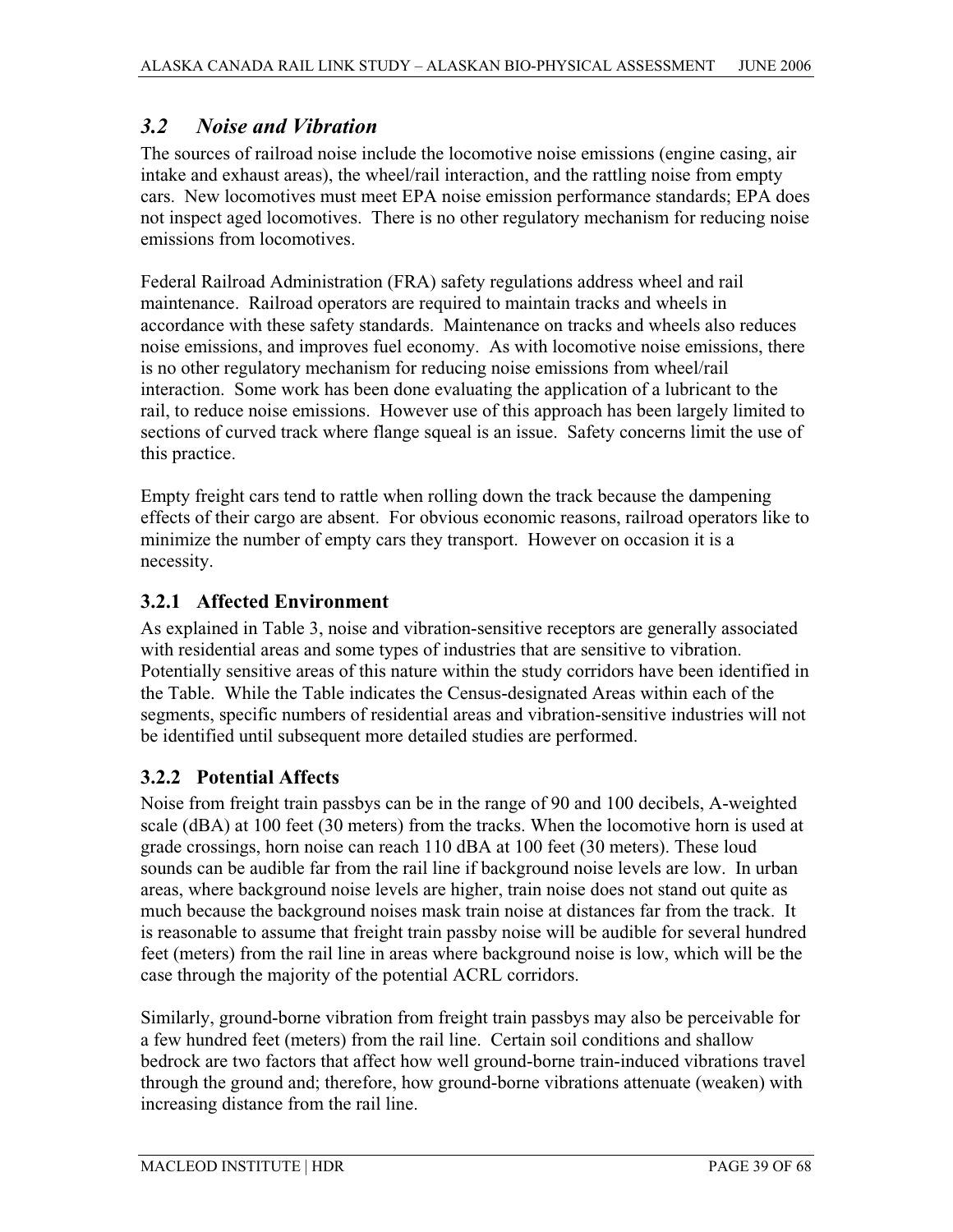For purposes of this bio-physical assessment, U.S. Census-designated Areas that could be potentially sensitive to noise and vibration from implementation of a new rail line have been identified for each of the study segments. As shown in Table 3, there are seven such areas in Segment 1, three in Segment 2L and nine in Segment 2H. During subsequent phases of the project (NEPA documentation), specific noise and vibration sensitive receptors would be identified, as well as the impacts on these receptors and potential mitigation.

## **3.2.3 Mitigation Statement**

Avoidance and minimization measures will be evaluated at locations where impacts occur. As part of the avoidance strategies, attempts may be made to locate the rail alignment away from sensitive receptors. Potential noise attenuation strategies are listed below:

#### **3.2.3.1 Path Treatments**

Placing a physical obstacle between the source and the noise sensitive area is a typical noise attenuation strategy for outdoor noise control. Earthen berms are often used, especially when construction projects have dirt leftover from excavation activities. However, they require wide footprints (due to their sloped sides) and often there is not adequate room for them.

The most common and practical method of outdoor noise control is through the construction of noise walls between the source and the noise sensitive area. Noise walls require less space to erect, due to their narrower footprint (compared with berms). Noise walls are also available in prefabricated sizes and lengths.

#### **3.2.3.2 Receiver Treatments**

It is possible to reduce noise levels by treating the noise sensitive area. This approach is a common mitigation strategy for airport noise, but not common for highway or railroad noise abatement. Common treatments include retrofitting homes with new acoustical windows, insulation in walls and attics, central air conditioning, or when possible, treating roof vents to reduce noise propagation inside the structure. Average costs are approximately \$40,000 per home to mitigate using receiver treatment strategies. For economic reasons, this approach is often not considered reasonable or feasible for mitigating highway and rail noise problems.

#### **3.2.3.3 Other Options**

Another potential treatment is a quiet zone. The FRA outlined the requirements for quiet zones, in which locomotive horns and whistles are not routinely sounded. To compensate for the absence of the horns, Supplemental Safety Measures (SSMs) must be implemented to warn on-coming pedestrians, cyclists, and motorists that a train is approaching the grade crossing. Potential SSMs include four- quadrant gate systems, gates with median barriers, conversion to one-way street, and temporary or permanent closure of the crossing.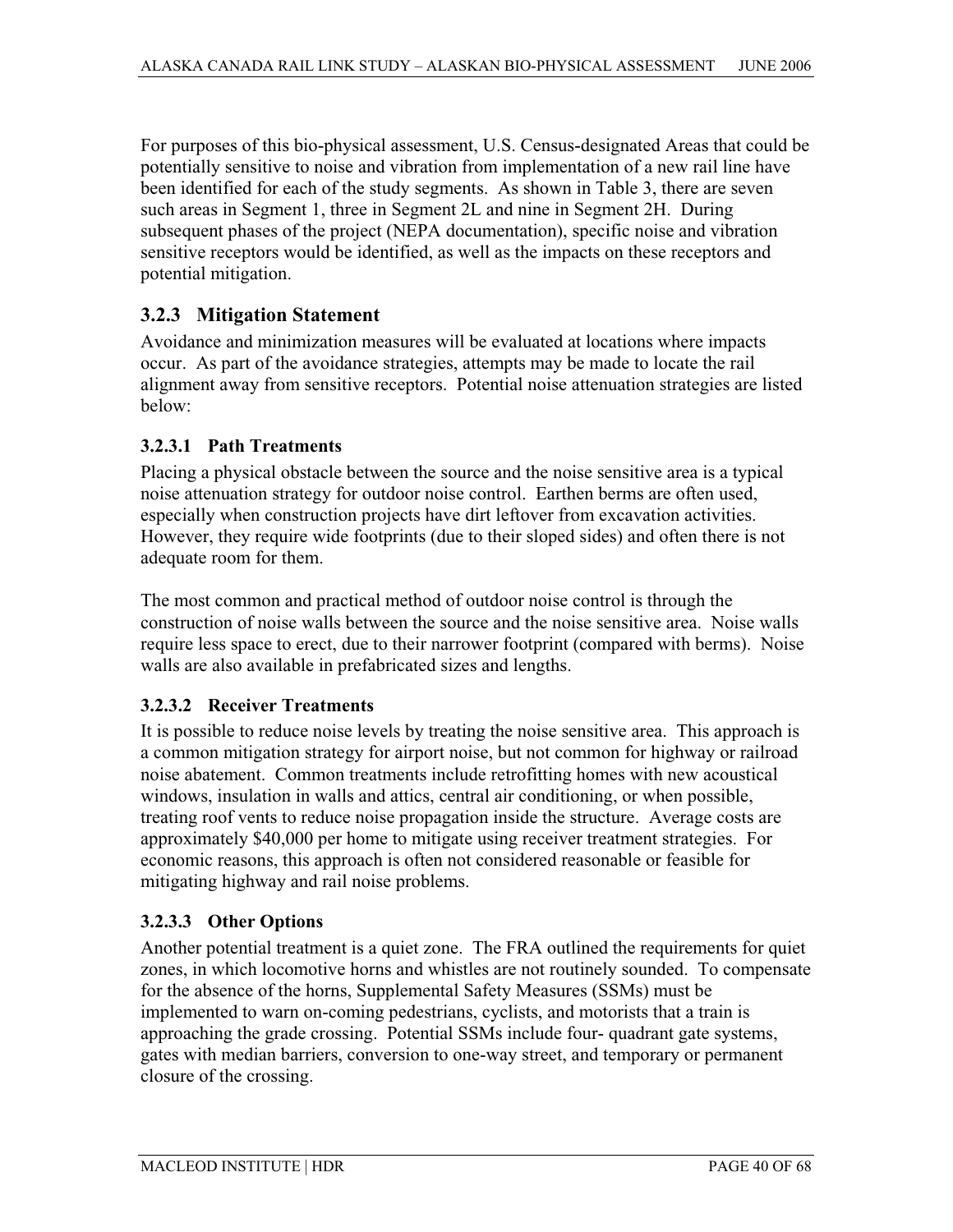## *3.3 Wetlands*

Wetlands are areas that are periodically or permanently inundated by surface or ground water and support vegetation adapted for life in saturated soil. Wetlands include swamps, marshes, bogs and similar areas. As a significant natural resource, wetlands serve important functions relating to fish and wildlife. Such functions include food chain production, habitat, nesting, spawning, rearing and resting sites for aquatic and land species. They also provide protection of other areas from wave action and erosion; storage areas for storm and flood waters; natural recharge areas where ground and surface water are interconnected; and natural water filtration and purification functions. Wetland determinations are made using three parameters - types of plants, soil conditions, and hydrology of the affected land. The Clean Water Act (CWA) Section 404 program requires approval, or permitting, of wetlands use from the ACOE. Wetlands are regulated under federal and state law and local ordinances.

## **3.3.1 Affected Environment**

The State of Alaska includes 63 percent of the nation's wetland ecosystems (Hall et al. 1994). Estimates place the total acreage (hectares) at approximately 130 million acres (53 million hectares) or about one-third of the State. These wetlands help maintain water quality by slowly filtering excess nutrients, sediments, and pollutants before water seeps into rivers, streams and underground aquifers. They also offer a breeding ground and/or habitat for fish, wildlife, and plants. A majority of Alaskan wetlands within the Interior Region are classified as Flats.

The USFWS- NWI maps were used to identify locations of potential wetlands within the study area. NWI maps are based on satellite photograph interpretation and have varying levels of accuracy. USFWS uses the Cowardin et al. (1979) definition of wetland. This definition is the standard for the agency, and is the national standard for wetland mapping, monitoring, and data reporting as determined by the Federal Geographic Data Committee on December 17, 1996. According to the NWI data, there is a significant amount of wetlands in the region and study corridors.

The list below provides general descriptions of the types of wetlands found in the study areas for all three segments:

- Freshwater Emergent Wetland- Freshwater, non-tidal wetlands dominated by persistent emergent plants or emergent mosses and lichens
- Freshwater Forested/Shrub Wetland- Freshwater, non-tidal wetlands dominated by shrub vegetation or by trees greater than 20 feet (6 meters) high
- Lake- Deepwater habitats greater than  $6.6$  feet (2 meters) deep associated with a lake or reservoir and lake fringe wetlands that are less than 6.6 feet (2 meters) deep and vegetated with aquatic plants or lake fringe wetlands that are less than 6.6 feet (2 meters) deep and vegetated with emergent plants
- Riverine- Wetlands of unknown hydrology
- Freshwater Pond- Freshwater wetland dominated by aquatic plants, permanentlyflooded
- Estuarine and Marine Wetland- Generally associated with salt water.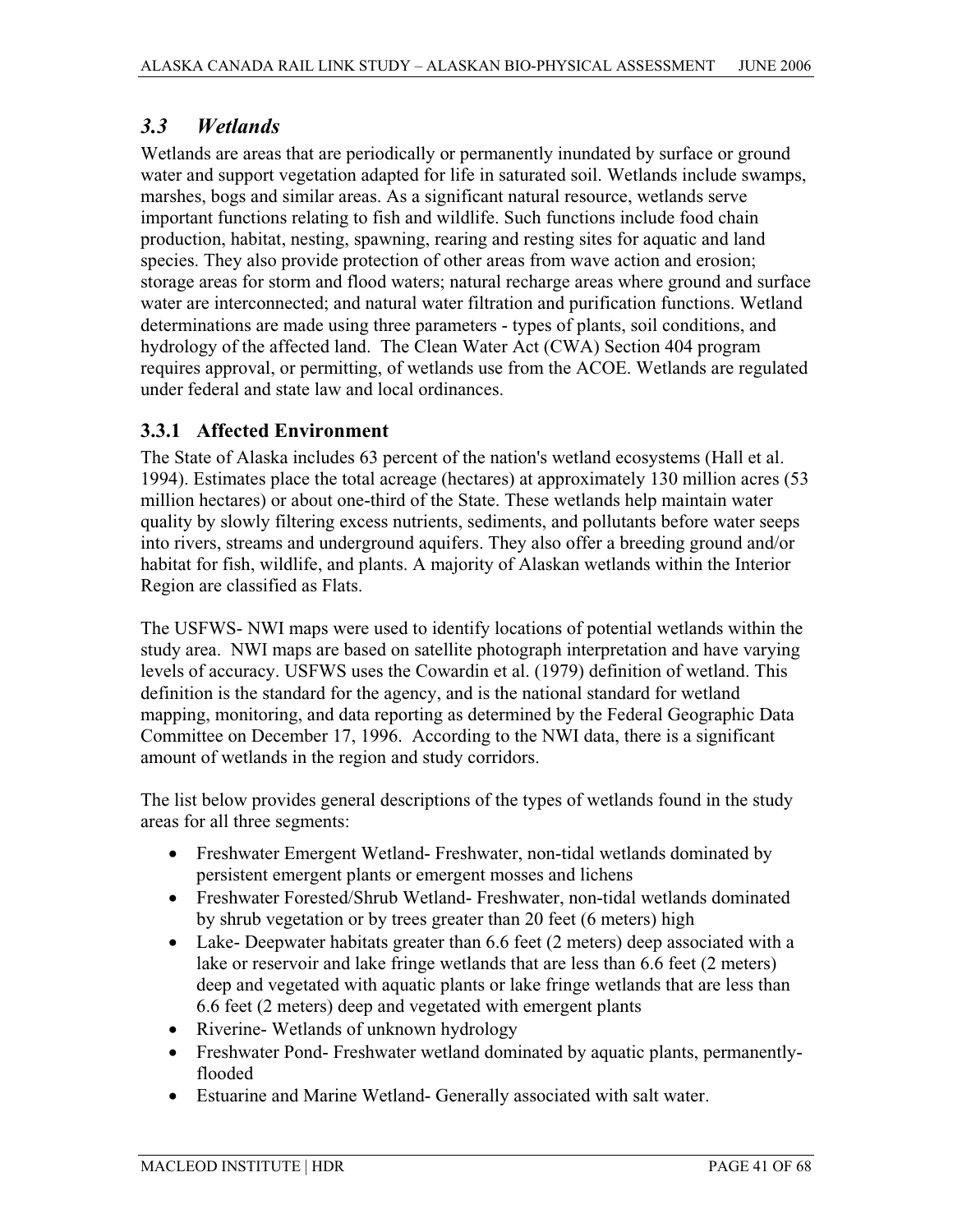USDA-NRCS farmed wetlands maps were not available for the study area. NWI and NRCS mapped areas should be reviewed in the field to verify locations and wetland characteristics. Wetland Delineations will be required for the preferred rail alignment.

## **3.3.2 Potential Affects**

Wetlands that were identified from the NWI maps available for the study area are shown in Figure 3, sheets 1 through 5. As can be seen from the maps, wetlands make up approximately 58 percent of the Segment 1 corridor and 80 percent of the Segment 2H corridor. Because only a small portion of the NWI data was available for the Segment 2L corridor, an assessment of the wetland coverage was not made.

## **3.3.3 Mitigation Statement**

The goal of the project is to avoid net loss of wetlands. State and Federal policies require avoidance and the minimization of loss of wetlands. The objective of the ADEC wetlands program is to maintain and minimize impacts to water quality associated with construction projects through the CWA Section 401 water quality certification process. The 401 certification provides "reasonable assurance" that a project will meet State Water Quality Standards, and may require Best Management Practices to be followed during construction concerning fill materials, erosion control, drainage control, and habitat protection. Any unavoidable wetland impacts will be compensated through an approved wetland bank, preservation, restoration, enhancement, or creation of wetlands, or funding of studies to improve future wetland management planning. In addition agency coordination will be required to confirm the quality and jurisdiction of wetlands and mitigation requirements. No standard ratio has been established for wetland acreage preserved or restored versus acreage lost. Each project is individually negotiated.

The CWA Section 404 program requires approval, or permitting, of wetlands use from the ACOE. Wetlands use applications are evaluated according to highly technical standards of the CWA.

## *3.4 Floodplains*

A floodplain is an area of relatively level land that is inundated from time to time. A floodplain may border a stream, lake or river, or may be a watercourse in its own right.

Regulated FEMA floodplains are identified by a FEMA investigation. A conceptuallevel floodplain investigation and evaluation was performed for the proposed ACRL alternative corridors, since a floodplain encroachment and mitigation plan is required for any federally-funded/regulated project that is within the limits of a FEMA base floodplain.

In order to determine if FEMA base floodplains are present within the study corridors, the presence and extent of the floodplains are determined according to the National Flood Insurance Program. As part of this Program, FIRMs are provided. Unfortunately, only one FIRM was provided within the Southeast Fairbanks FEMA designation Division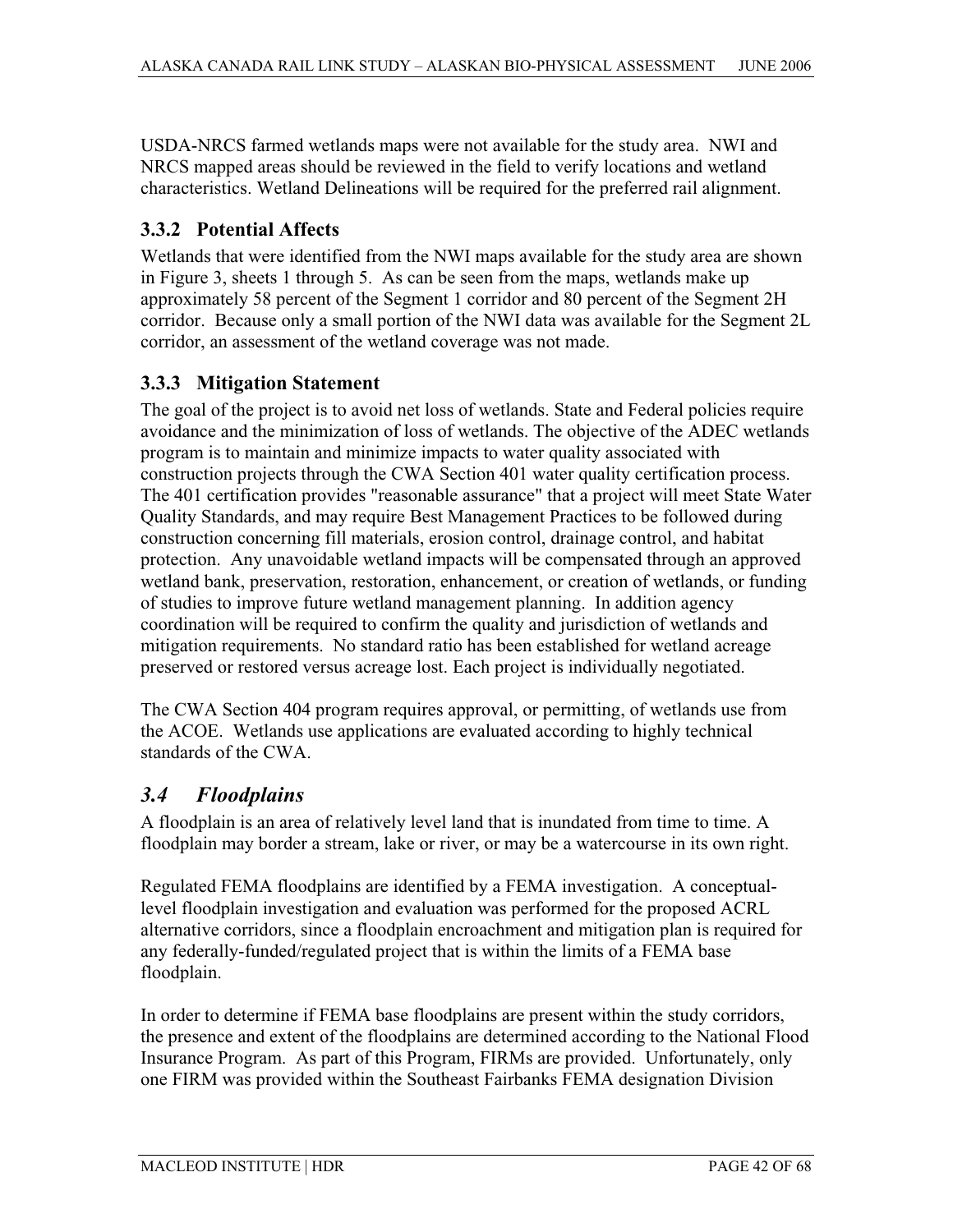within the State of Alaska. This single FIRM map covers the City of Delta Junction. This map is shown in Figure 4.

Due to a lack of FEMA FIRM data, further research was performed in order to confirm the existence of any other floodplains within the study area. As part of the geologic survey completed for the project, verification was made that floodplain formations are located within the study corridors. These are not actual FEMA delineated floodplains, but more so designated as a floodplain deposit type of earth according to the NPS.

## **3.4.1 Affected Environment**

According to information obtained from the ADNR's Geologic Mapping, floodplains are located within all three study area segments (Segment 1, Segment 2L, and Segment 2H). The estimated floodplain boundaries are shown on the Surface Geology maps in Figure 6, sheets 1 through 5. Coordination and additional field studies should be conducted to accurately define the floodplain boundaries.

## **3.4.2 Potential Affects**

Affects to the FEMA 100-year floodplain can occur in two forms: direct affects and indirect affects. Direct affects include changes to the volumetric capacity of the floodplain (e.g., filling, bridge piers). Indirect affects include increases in the total volume of water arriving at and being conveyed by the floodplain (e.g. increase of impervious surface area).

Direct affects to floodplains are typically estimated by calculating the amount of fill required for the area within the floodplain boundary. Indirect affects are typically estimated by calculating the increased impervious surface area.

## **3.4.2.1 Segment 1**

Of the waterways located within Segment 1, floodplains are associated with the Delta River, Tanana River, Gerstle Creek, Johnson River, Dry Creek, Berry Creek, Tower Bluff Rapids, Robertson River, and Cathedral Rapids.

## **3.4.2.2 Segment 2L**

Of the waterways located within Segment 2L, floodplains are likely associated with the Tanana River, Tok River, and Fork Forty Mile River. Small sections of the Ladue River may be located within a floodplain; however, available mapping did not show floodplain boundaries in this area.

## **3.4.2.3 Segment 2H**

Of the waterways located within Segment 2H, floodplains are likely associated with the Tanana River, Tok River, Chisana River, and Nabesna River.

## **3.4.3 Mitigation Statement**

As the alignments are developed within the corridors, affects to floodplains should be avoided where feasible. If avoidance is not feasible, minimization measures should be implemented. Measures may include: adjusting the back slope, ensuring that areas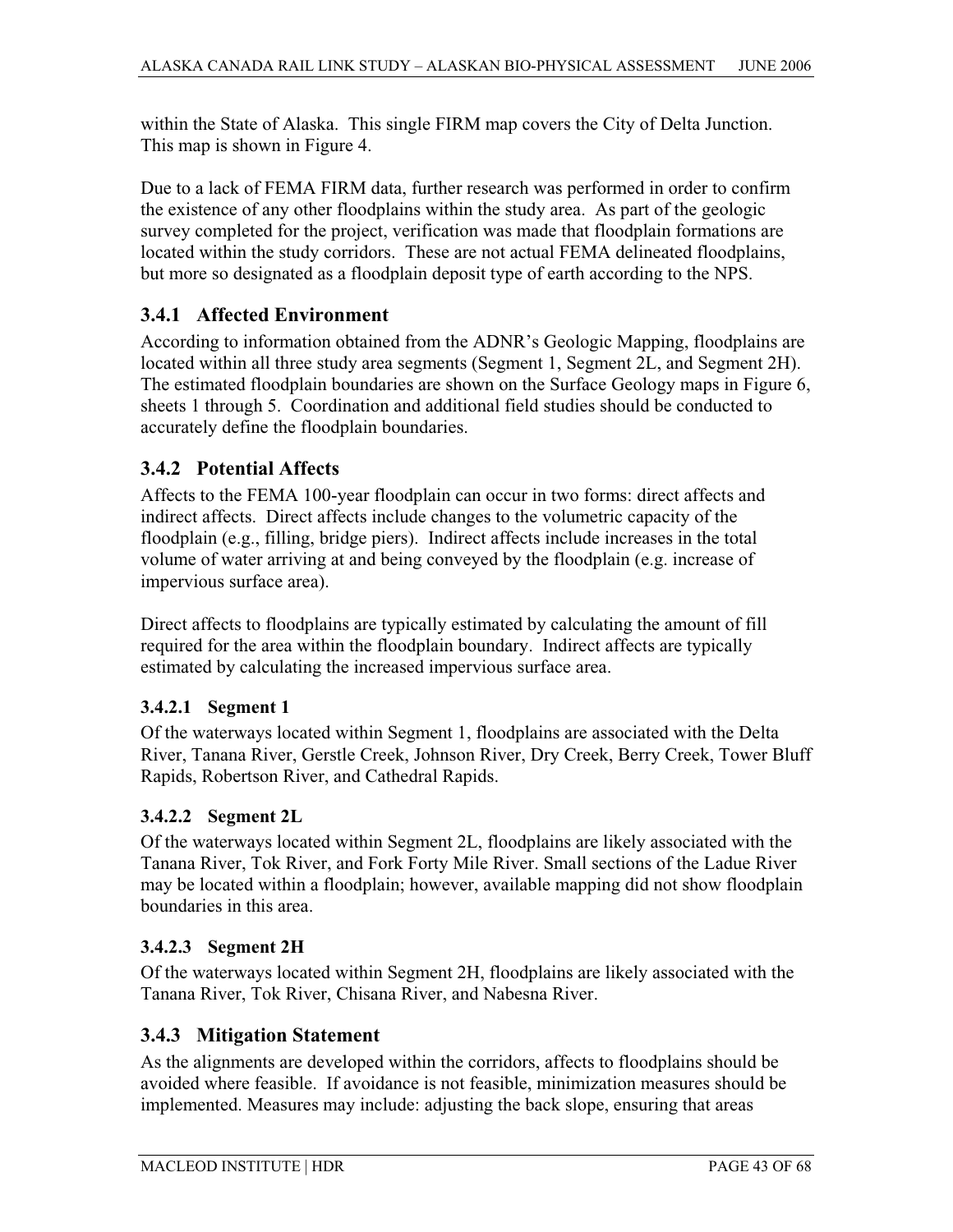temporarily disturbed by construction are restored to their original condition, use of detention basins and water quality basins, incorporation of native vegetation, a Sediment and Erosion Control Plan, and coordination during design and construction with the agencies that have jurisdiction over the resources. Best management practices should be used during the design and construction phases.

If impacts to the FEMA floodplains cannot be avoided, then mitigation measures must be developed. In accordance with the CWA, mitigation will be required at a 1:1 ratio for the area in the FEMA floodway and 100-year floodplain that will be impacted.

## *3.5 Waterways/Water Quality*

Water resources which were addressed for the bio-physical assessment include rivers (including Wild and Scenic Rivers), lakes, creeks, sloughs, rapids, and flats. Discussions of wetlands and floodplains are included in Section 3.3 and Section 3.4, respectively.

#### **3.5.1 Affected Environment**

Waterways located within each of the three study corridor segments are identified in Table 6.

Of the 25 designated Wild and Scenic Rivers in Alaska managed by ACOE, BLM, NPS, and USFWS, none are located within the study area. A main feature within the study area is the Tanana River. It is associated with the Tanana Watershed, the largest populated watershed in interior Alaska, and is a tributary of the Yukon River. It flows primarily along the Alaska Highway and is located within all three segments. The Tanana River is defined as navigable by the ACOE and also anadromous by Alaska Statute 41.17.950.

Navigable waters of the United States, as defined in 33 CFR Part 329, are those waters that are subject to the ebb and flow of the tide and/or are presently used, or have been used in the past, or may be susceptible for use to transport interstate or foreign commerce. A determination of navigability, once made, applies laterally over the entire surface of the waterbody, and is not extinguished by later actions or events which impede or destroy navigable capacity.

According to Alaska Statute 41.17.950, an "anadromous water body" refers to the portion of a fresh water body or estuarine area that is cataloged as important for anadromous fish or is not cataloged as important for anadromous fish but has been determined by the deputy commissioner to contain or exhibit evidence of anadromous fish in which event the anadromous portion of the stream or waterway extends up to the first point of physical blockage.

#### **3.5.1.1 Water Quality**

Alaska's Water Quality standards specify the degree of degradation that may not be exceeded in a waterbody as a result of human actions. The Alaska Integrated Water Quality Monitoring and Assessment Report (Integrated Report), addresses waterbodies and their current condition. The Integrated Report includes a list and narrative of Alaska's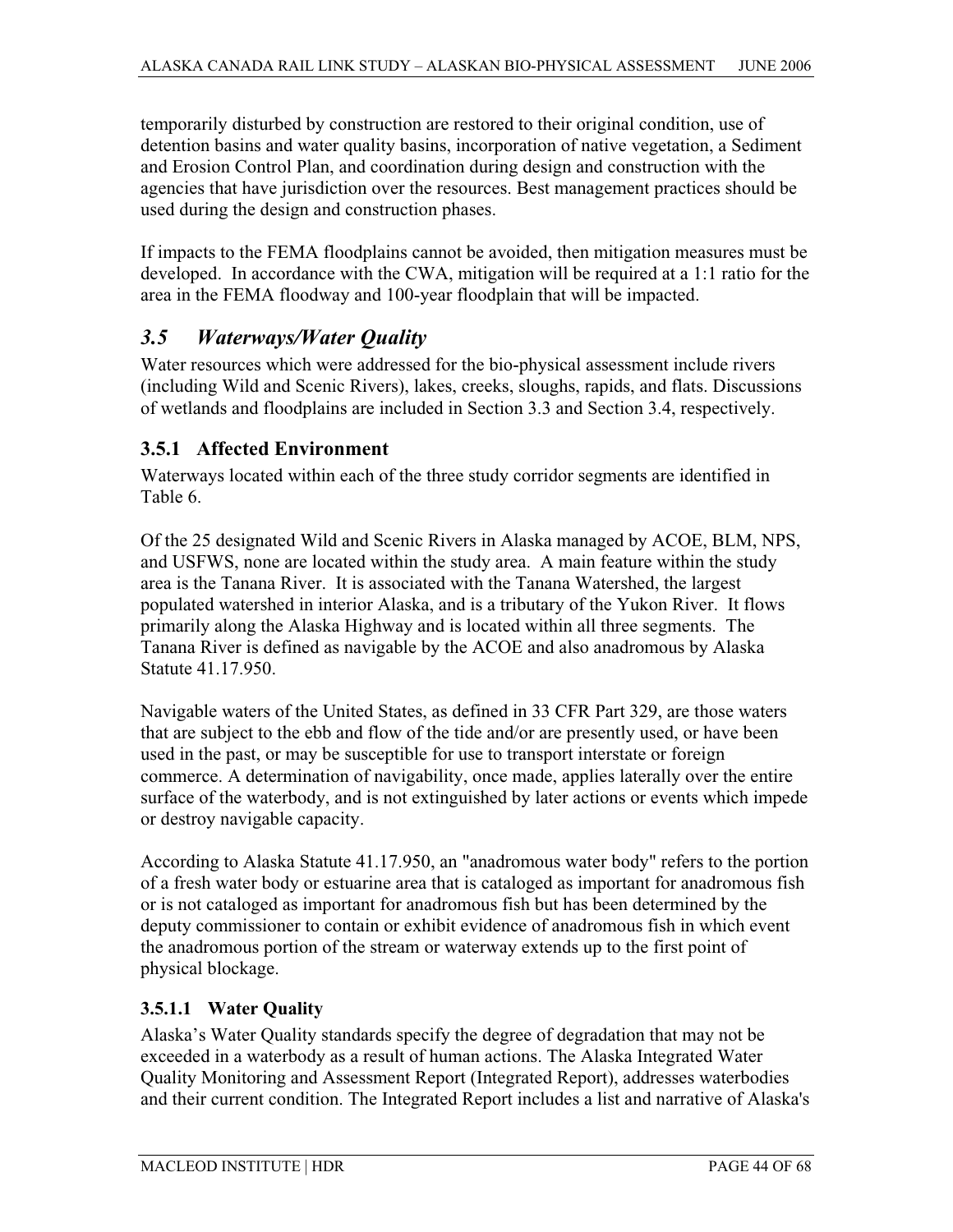impaired waterbodies. The information included in the Integrated Report satisfies EPA's 303(d) and 305(b) reporting requirements for the CWA.

Water quality conditions are assessed in terms of the degree to which waters attain "beneficial uses," also called "designated uses". There are 7 designated uses for fresh waters (drinking water, agriculture, aquaculture, industrial, contact recreation, no-contact recreation, growth, and propagation of fish, shellfish, other aquatic life and wildlife), and seven designated uses for marine waters (aquaculture, seafood processing, industrial, contact recreation, non-contact recreation, growth, and propagation of fish, shellfish, other aquatic life, and wildlife). All waterbodies in Alaska are protected for all designated uses. The assessment concludes for each waterbody one of five possible categories based on available information and the degree to which a waterbody attains water quality goals.

- Category 1: Waters that are attaining standards for all designated uses. There are no Category 1 waterbodies identified within the study area.
- Category 2: Waters that are attaining some designated uses or standards. There are no Category 2 waterbodies within the study area.
- Category 3: Waters where there is insufficient or no data or information to determine if any designated use is attained. There are eight listed water bodies under Category 3 within the study area including: Beaver Creek, Bear Creek, Birch Lake, Bolio Lake, Clearwater Creek, Clearwater Lake, Deep Creek, and Moose Creek.
- Category 4: Impaired for one or more designated uses but not needing a Total Maximum Daily Load (TMDL) Plan. There are no listed water bodies under Category 4 within the study area.
- Category 5: Impaired by pollutant(s) for one or more designated uses and requiring a TMDL Plan. These waters are also on the EPA's Federal CWA Section 303 (d) list of impaired waters. There are 48 Category 5 waterbodies within the state of Alaska, none of which are located within the study area.

Since water quality information is not available on a majority of the waterways within the study area and the State of Alaska, field studies and coordination with the ACOE, EPA, and ADEC is recommended in subsequent phases of the ACRL project to assess water quality and make designated use determinations of affected waterways.

#### **3.5.1.2 Aquatic Farming**

Aquatic farming, according to the Oceanic Institute, includes farming of aquatic organisms including fish, mollusks, crustaceans, and aquatic plants. According to Food and Agriculture Organization (FAO) of the United Nations' Code of Conduct for Responsible Fisheries, aquatic farming implies intervention in the rearing process to enhance production, such as regular stocking, feeding, or protection from predators.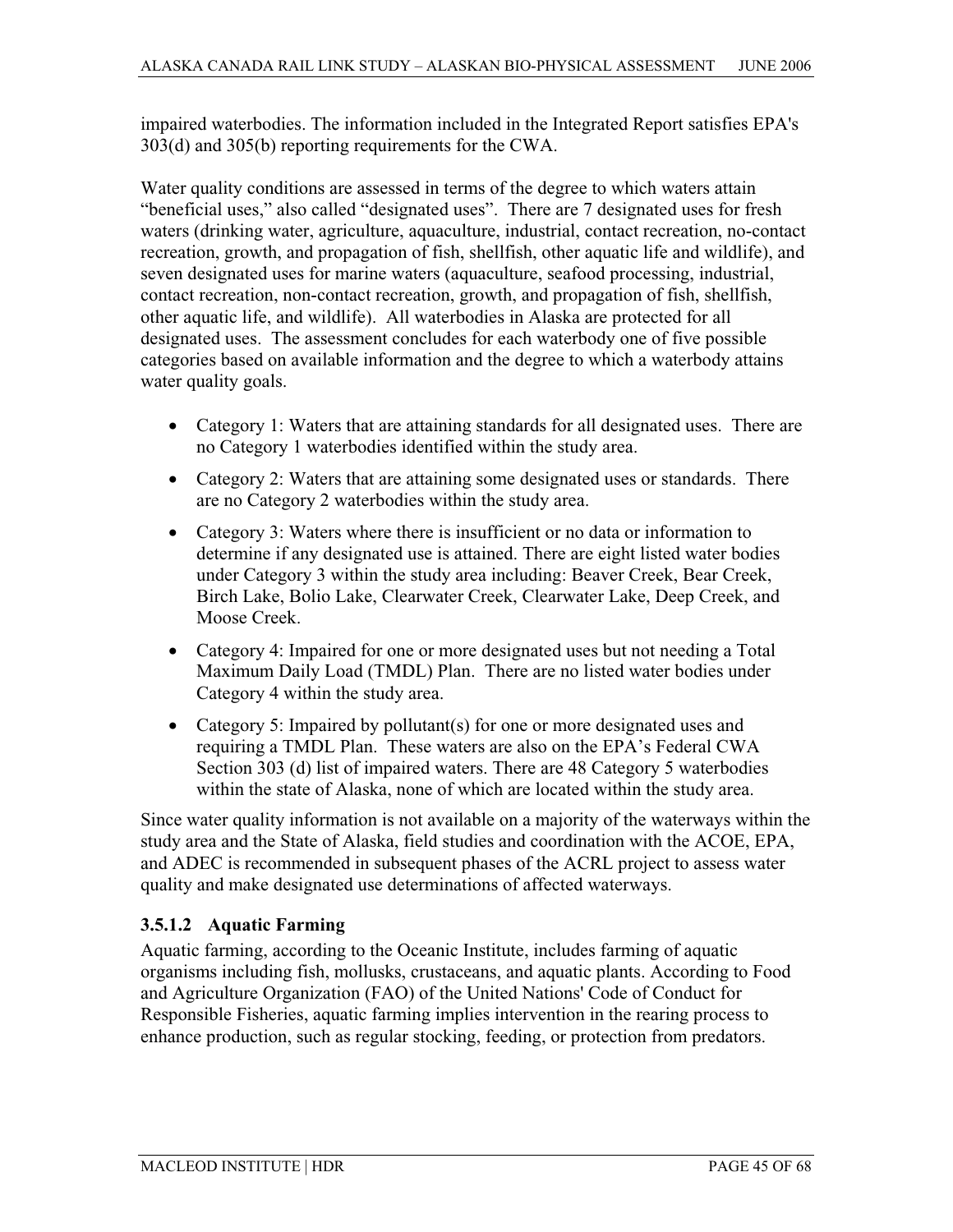According to the ADNR – Division of Mining, Land & Water's Aquatic Farming Program, there is aquatic farming within the Southcentral Region of their Program which includes all three segments of the study area.

#### **3.5.2 Potential Affects**

Affects to surface water quality are of primary concern within and adjacent to the study area. Potential affects to surface water resources and water quality may result from proposed construction activities, storm water run-off during construction and operation, increased impervious surface area, and other non-point source pollution, stream channel erosion, and human access.

If the potential affects are not identified and properly addressed, the results of the affects can include degradation of surface and groundwater, more rapid and higher discharge run-off patterns, an over draught of groundwater, impaired groundwater recharge rates, a disturbance of hydrology, diminished flood control capacity, sediment delivery and pollutant loading, deterioration of recreational water bodies, and litter and refuse deposits.

Potential affects to surface water resources and water quality may result from proposed construction activities and increased impervious surface area adjacent to a stream. Construction of drainage features adjacent to a stream will likely result in sediment discharges (i.e. concrete wash or saw water) and increased suspended solids and turbidity downstream from the construction sites.

## **3.5.3 Mitigation Statement**

As the alignments are developed within the corridors, affects to waterways should be avoided where feasible. If avoidance is not feasible, minimization measures should be implemented. Measures may include: adjusting the back slope, ensuring that areas temporarily disturbed by construction are restored to their original condition, detention basins, water quality basins, incorporation of native vegetation, a Sediment and Erosion Control Plan, and coordination of the design and construction with EPA, ADEC, and ACOE. Best management practices should be used during the design and construction phases. Permits and approvals will be required prior to construction of the rail corridor.

If a water body containing aquatic farming is located within the proposed rail alignment, coordination between the permit holder for the aquatic farming site and the ADFG, ADEC, and ADNR must take place, in order to replace and restore the environment of the farm.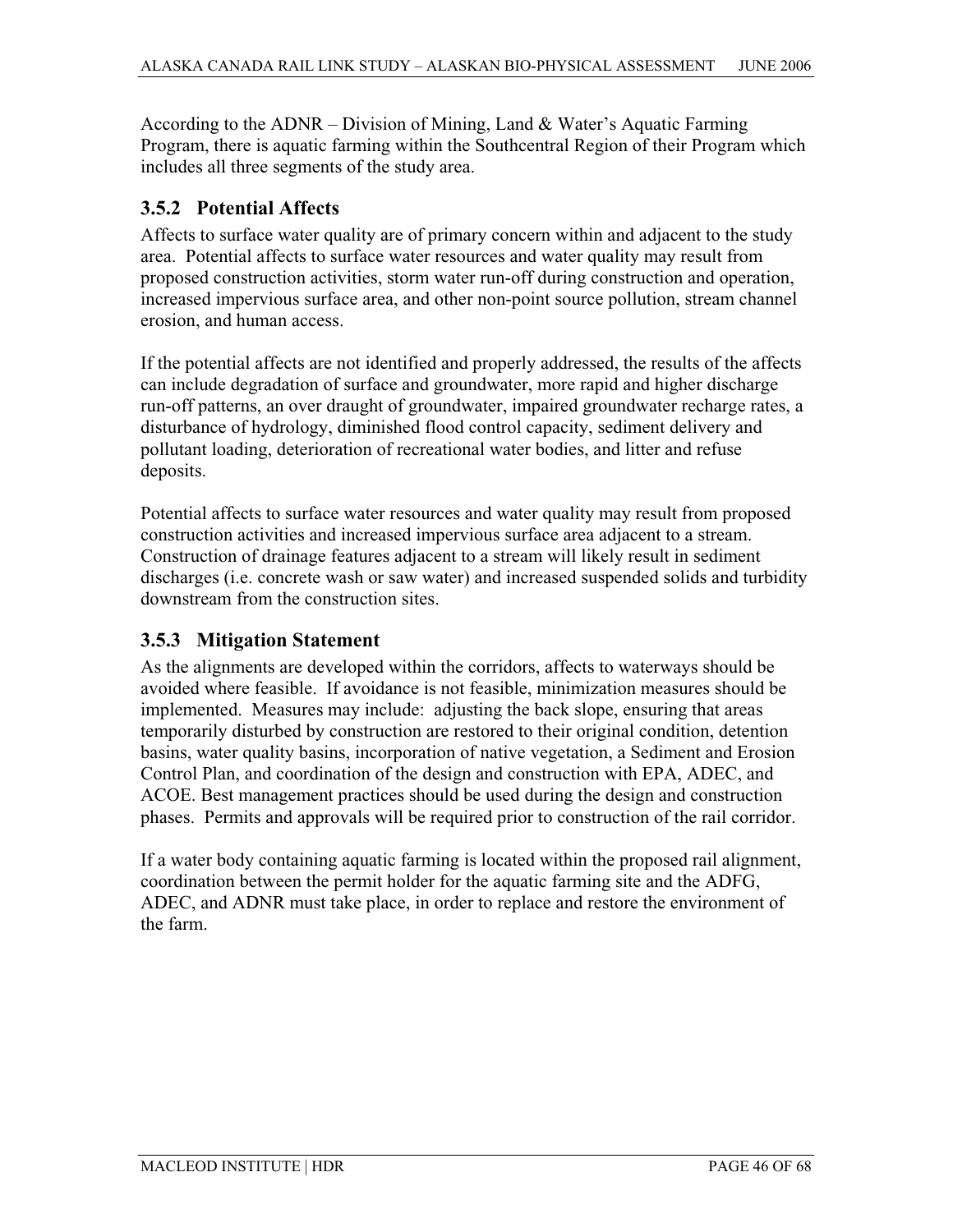## *3.6 Farmland*

## **3.6.1 Affected Environment**

The USDA, National Agriculture Statistics Service states that the Upper Tanana Valley from Fairbanks to Delta Junction produces much of the state's barley and oats, as well as hay, potatoes, milk, greenhouse plants and vegetables. However, according to the USDA - NRCS, Delta Junction Service Center, the study area does not encompass prime farmland, unique farmland, or farmland of statewide significance.

## **3.6.2 Potential Affects**

Potential affects to prime and unique farmland are not anticipated since protected farmland is not located within the study area. If future investigations or surveys identify protected farmland, additional analysis will be required.

## *3.7 Vegetation*

Vegetation is a general term for the plant life of a region. Vegetation serves several critical functions in the biosphere. First, vegetation regulates the flow of numerous cycles, most critically those of water, carbon, and nitrogen; it is also of great importance in local and global energy balances. Second, vegetation strongly affects soil characteristics, including soil volume, chemistry and texture, which feed back to affect various vegetational characteristics, including productivity and structure. Third, vegetation serves as wildlife habitat and the energy source for the vast array of animal species on the planet. Vegetation is also critically important to the world economy, particularly in the use of fossil fuels as an energy source, as well as in the global production of food, wood, fuel and other materials. Perhaps most importantly, and often overlooked, global vegetation has been the primary source of oxygen in the atmosphere. Lastly, vegetation is psychologically important to humans, who evolved in direct contact with, and dependence on, vegetation, for food, shelter, and medicines.

## **3.7.1 Affected Environment**

Vegetation cover types in the study area include the following as shown on the vegetation figure:

- Alpine Tundra Alpine Tundra encompass the treeless region above the treeline of high mountains, characterized by cold winters and short, cool summers and having permafrost below a surface layer that may melt in summer. Vegetation consists of perennial forbs, grasses, sedges, and short woody shrubs.
- Forests Forests (boreal forests) are floristically simple with only nine tree species dominating. These species are composed of black spruce or white spruce and several early and mid-succession deciduous broadleaf forests, including alder, paper birch, aspen, and balsam poplar. The forests are structurally simple, typically composed of a single-layer closed-canopy or an open-canopy stand.
- Shrub Shrubs include woody vegetation less than 20 feet (6 meters) tall.
- Dwarf Shrub Tundra Dwarf Shrub Tundra is found in locations where soils tend to be thin, well drained and stony but may be more poorly drained peat.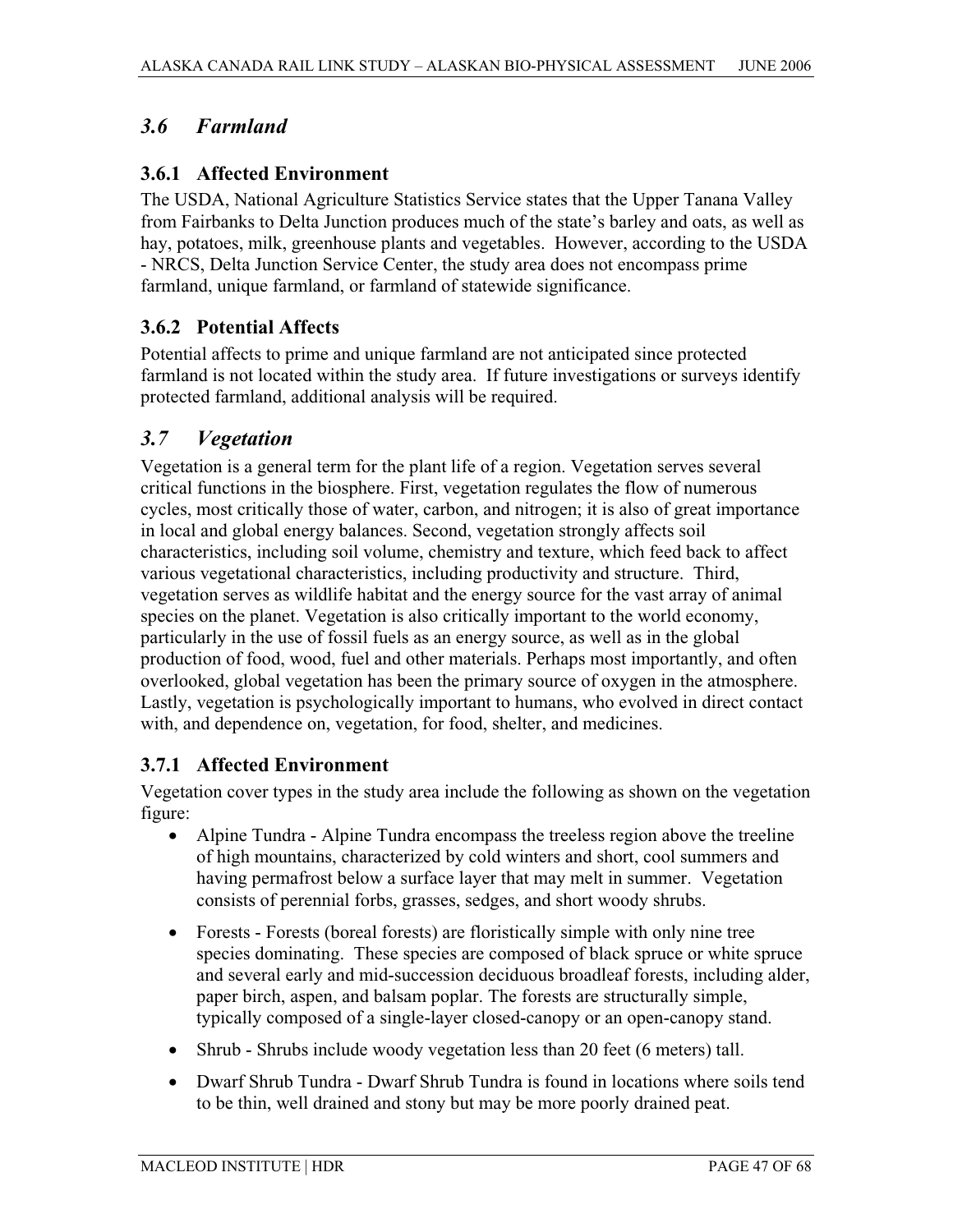- Tussock Sedge/Dwarf Shrub Tundra Tussock Sedge/Dwarf Shrub Tundra is a combination of Tussock Sedge and Dwarf Shrub Tundra. The Tussock Sedge is one of many grass-like plants called sedges. Sedges are often hard to tell apart, because they all have long, green, triangular (shaped like a triangle) stems with rough edges.
- Moist Herbaceous/Shrub Tundra Moist Herbaceous/Shrub Tundra describes a Shrub Tundra region that includes plants with stems that are non-woody and die back to the ground every year. Some hebaceous plants include marigold, zinnias, grass, tomatoes, green beans and geraniums.
- Glacier/Snow A glacier is a large, long-lasting river of ice that is formed on land and moves in response to gravity. A glacier is formed by multi-year ice accretion in mountainous or sloping terrain. The glacier fringe is the area where the glacier has recently melted. There are two main types of glaciers: alpine glaciers, which are found in mountain terrains, and continental glaciers, which are associated with ice ages and can cover large areas of continents
- 1990 Fires & Gravel Bars and 1991 Fires This cover type has been affected by the 1990 and 1991 fires. Gravel bars are natural and manmade features in the water that change the elevation.

Forest, Alpine Tundra, and Shrub occur most frequently in the study area for all of the segments. Table 8 summarizes additional information from the USDA and the USGS on the forests in the study area.

## **3.7.2 Potential Affects**

The construction of a rail alignment could potentially affect the five primary functions of vegetation. The loss of habitat would also result in adverse impacts to wildlife due to habitat fragmentation. Indirect effects associated with habitat fragmentation are also discussed in the Wildlife Potential Affects section.

There is also the possibility for the project, through landscaping and construction activities to introduce noxious weeds. Title 11 Chapter 34 of the Alaska Administrative Code (AAC) defines noxious weeds as "…any species of plants, annual, biennial, or perennial, reproduced by seed, root, underground stem, or bulb, which, when established, is or may become destructive and difficult to control by ordinary means of cultivation or other farm practices". Regulations regarding quarantines and inspections and the list of noxious weed species are all coded in AAC. Regulation and control of plant pests by the Division of Agriculture is authorized under Title 3 of the Alaska Statutes. The Division of Agriculture is charged with the protection of the agricultural industry and the public interest through preventing the importation and spread of these pests.

## **3.7.3 Mitigation Statement**

Avoidance and minimization measures will be implemented where prudent and feasible. To minimize impacts to sensitive vegetation located adjacent to construction areas, "No-Intrusion" fencing and appropriate sediment and erosion control methods should be used.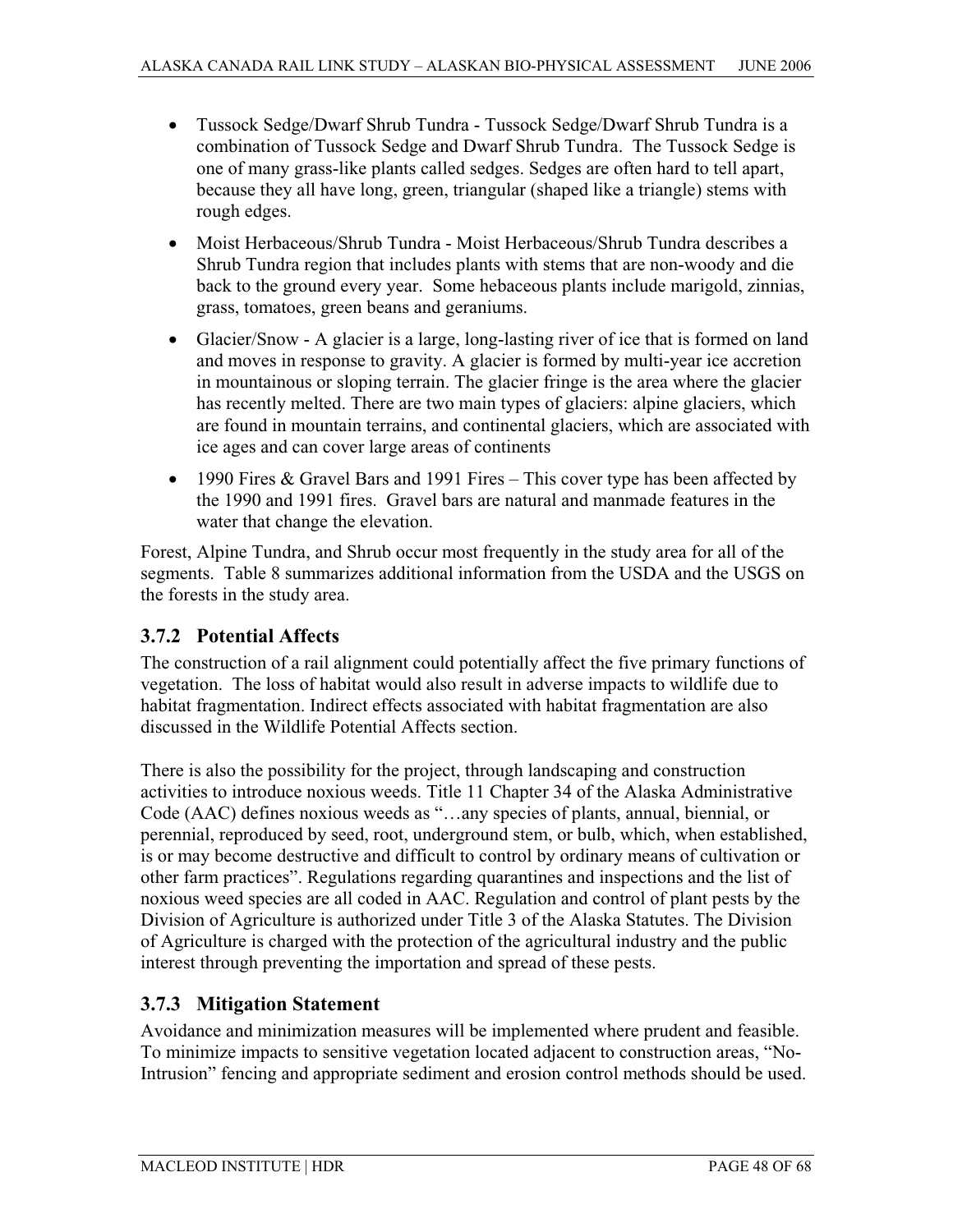The project should minimize impacts on vegetation by defining narrow clearing limits and using disturbed areas for staging where feasible. To protect the integrity of the natural plant communities, plant species indigenous to the area should be used for vegetating slopes where feasible. It may be possible to maximize avoidance and minimization measures using the highway alignment where some vegetation has been cleared. Indirect impacts to vegetation may also be minimized with an alignment closer to the highway since vegetation would then be cleared in one corridor rather than two as highway improvements are made and some growth occurs along that corridor.

## *3.8 Geological/Seismic Features and Permafrost*

The geologic features that were identified for the study area segments include bedrock geology and surficial geology. In addition, glaciers, mining, seismic activity, volcanoes and permafrost areas were addressed, and Conservation Districts identified.

#### **3.8.1 Affected Environment**

The project area is located at the convergence of three physiographic provinces: the Alaska Range to the south, the Yukon-Tanana upland to the north, and the Northway-Tanana lowland in the middle. The proposed segments generally follow the Tanana River and the Ladue River to the Canadian Border. Geologic features are displayed in Figure 6, sheets 1 through 5, while permafrost conditions are shown in Figure 7, sheets 1 through 5.

#### **3.8.1.1 Segment 1**

The Segment 1 corridor is located in the Northway-Tanana lowland, which contains the northeasterly flowing Tanana River. The corridor generally follows the Tanana River floodplain. At lower elevations near the Tanana River, the project area is underlain by various glacial outwash, alluvial deposits and floodplain formations. At higher elevations, the project area contains mountainous bedrock and coarse and fine rubble. The entire area is also underlain by permafrost. At lower elevations, both lowland and upland areas contain permafrost. Permafrost in these areas varies in thickness. Higher elevations contain mountainous areas underlain by discontinuous permafrost. The occurrence of permafrost should be investigated in detail during the design process.

Segment 1 is also in the general vicinity of several active and dormant volcanoes. The dormant Prindle volcano is located approximately 62 miles (100 kilometers) to the northeast and the Wrangell range volcanoes are located approximately 62 miles (100 kilometers) to the south. The Wrangell range contains nine volcanoes, two of which are considered active. A number of earthquakes have occurred approximately 46 miles (75 kilometers) south of the project corridor area.

There are no large mining facilities in the project area; however, mineral deposits are located throughout the study area. Refer to Figure 11. It is unknown how many of those deposits will be extracted through mining operations if the rail alignment is constructed or is not constructed.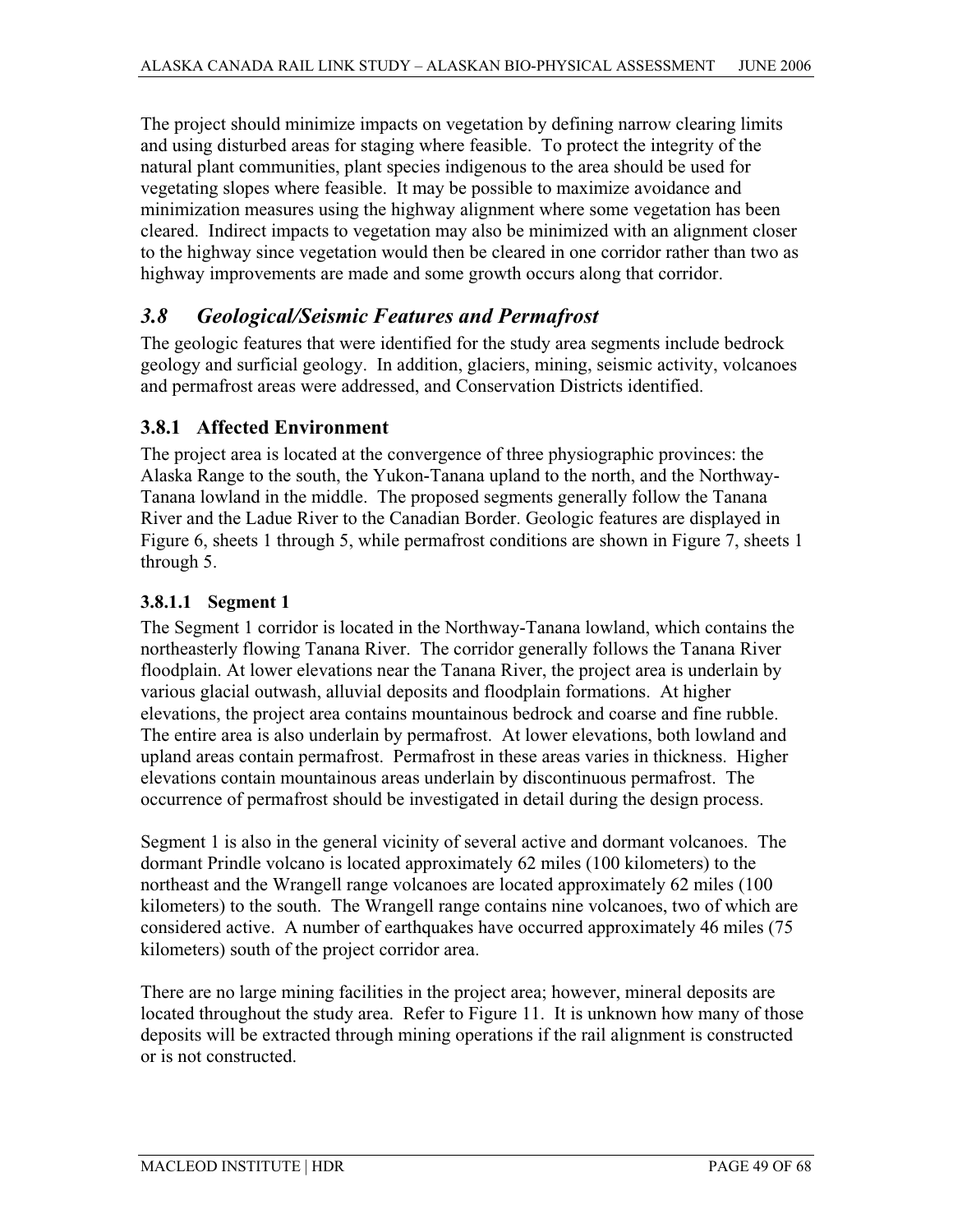No active glaciers are located in the proposed corridor. However, glaciers are located at higher elevations that are the source of several tributaries to the Tanana River.

#### **3.8.1.2 Segment 2L**

The western portion of this segment generally follows the Tanana River floodplain. Lower elevations in this area are underlain by various glacial outwash, alluvial deposits and floodplain formations. At higher elevations, the project area contains mountainous bedrock and coarse and fine rubble. The eastern portion of this segment follows the Ladue River to the International Boundary. This area contains mountain alluvium and coluvium, coarse and fine rubble. The entire area contains permafrost. At lower elevations, both lowland and upland areas contain permafrost. Permafrost in these areas varies in thickness. Higher elevations contain mountainous areas underlain by discontinuous permafrost. The occurrence of permafrost should be investigated in detail during the design process.

Segment 2L is also in the vicinity of several active and dormant volcanoes. Prindle Volcano is located approximately 17 miles (28 kilometers) north of the potential alignment. A number of earthquakes have occurred approximately 37 to 74 miles (60 to120 kilometers) south of the project corridor area.

There are no large mining facilities in the project area; however, mineral deposits are located throughout the study area. Refer to Figure 11. It is unknown how many of those deposits will be extracted through mining operations if the rail alignment is constructed or is not constructed.

No active glaciers are located in the proposed corridor. However, glaciers are located at higher elevations that are the source of several tributaries to the Tanana River.

#### **3.8.1.3 Segment 2H**

The western portion of Segment 2H generally follows the Tanana River floodplain. At lower elevations, the proposed alignment is underlain by various glacial outwash, alluvial deposits and floodplain formations. The eastern portion of Segment 2H (east of Northway Junction) encounters floodplain deposits and an eloian sand dune formation. The last 14 miles (22 kilometers) of the corridor follow Chisana River to the Canadian border. Geology in this area ranges from mountain alluvium and coluvium to coarse and fine rubble in the floodplain formation of the Chisana River. At higher elevations, the project area contains mountainous bedrock and coarse and fine rubble. The entire area contains permafrost. At lower elevations, both lowland and upland areas contain permafrost of varying thickness. Higher elevations contain mountainous areas underlain by discontinuous permafrost. The occurrence of permafrost should be investigated in detail during the design process.

Segment 2H is also in the vicinity of several active and dormant volcanoes. Segment 2H is located approximately 75 miles (120 kilometers) northeast of the Wrangell range volcanoes. The Wrangell range contains nine volcanoes, two of which are considered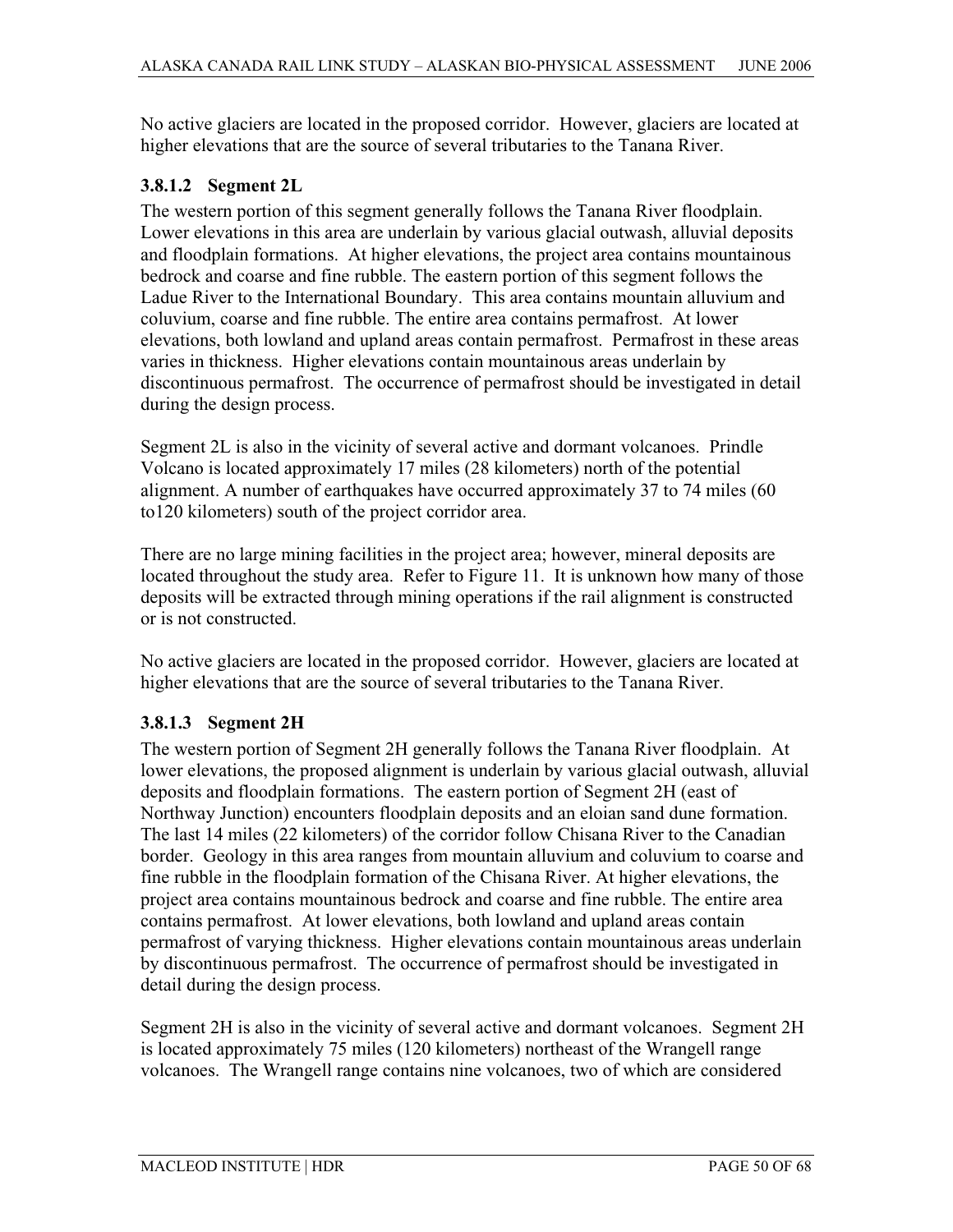active. A number of earthquakes have also occurred approximately 37 to 43 miles (60 to 70 kilometers) south of the project corridor area.

There are no large mining facilities in the project area; however, mineral deposits are located throughout the study area. Refer to Figure 11. It is unknown how many of those deposits will be extracted through mining operations if the rail alignment is constructed or is not constructed.

No active glaciers are located in the proposed corridor. However, glaciers are located at higher elevations that are the source of several tributaries to the Tanana River.

#### **3.8.2 Potential Affects**

Construction of the proposed ACRL would impact the existing topography and soils. The impacts will vary according to the placement of the proposed right-of-way. If the right-of-way is placed in the river valleys, the topography is relatively level and less earthwork would be necessary. If the proposed right-of-way is placed in the adjacent mountainous uplands, extensive cut and fill would be required.

Right-of-way adjacent to rivers may need extra stability if located in alluvial, permafrost soils. Extra stability may also be required if the right-of-way is located near fault lines. If the right-of-way is located in upland bedrock mountainous areas, blasting may be required.

A cumulative affect of the proposed ACRL is gradual warming or thawing of the permafrost layers. Frozen permafrost makes a good foundation as long as it remains frozen. When thawed, these soils can change into soft slurry with very little strength for supporting a structure and foundation failure can result (Siefert, 1994). As the soils become unstable from the thawing the ground sinks and there is potential for deep pits, sinkholes, and hummocks to form. Different soil types also react differently to permafrost. Solid rock, gravel and sand normally contain very little ice. Fine grain soils such as silt, clay or peat typically have high ice content. These soils are susceptible to settling when permafrost melts and heaving when moisture moves to a frozen layer. The rate at which permafrost thaws is dependent on several factors (soil types, global warming, other developments that lie on permafrost, etc.). Since several factors including global warming cannot be controlled, it needs to be considered in the project design.

## **3.8.3 Mitigation Statement**

#### **3.8.3.1 Permafrost**

Permafrost occurs in discontinuous patches throughout the project area. Local variation in climate, soils, vegetation, relief, snow cover, and slope aspect appear to control the occurrence and depth of permafrost. Permafrost can also be influenced by soil type, vegetation, topography, snow cover, and slope aspect.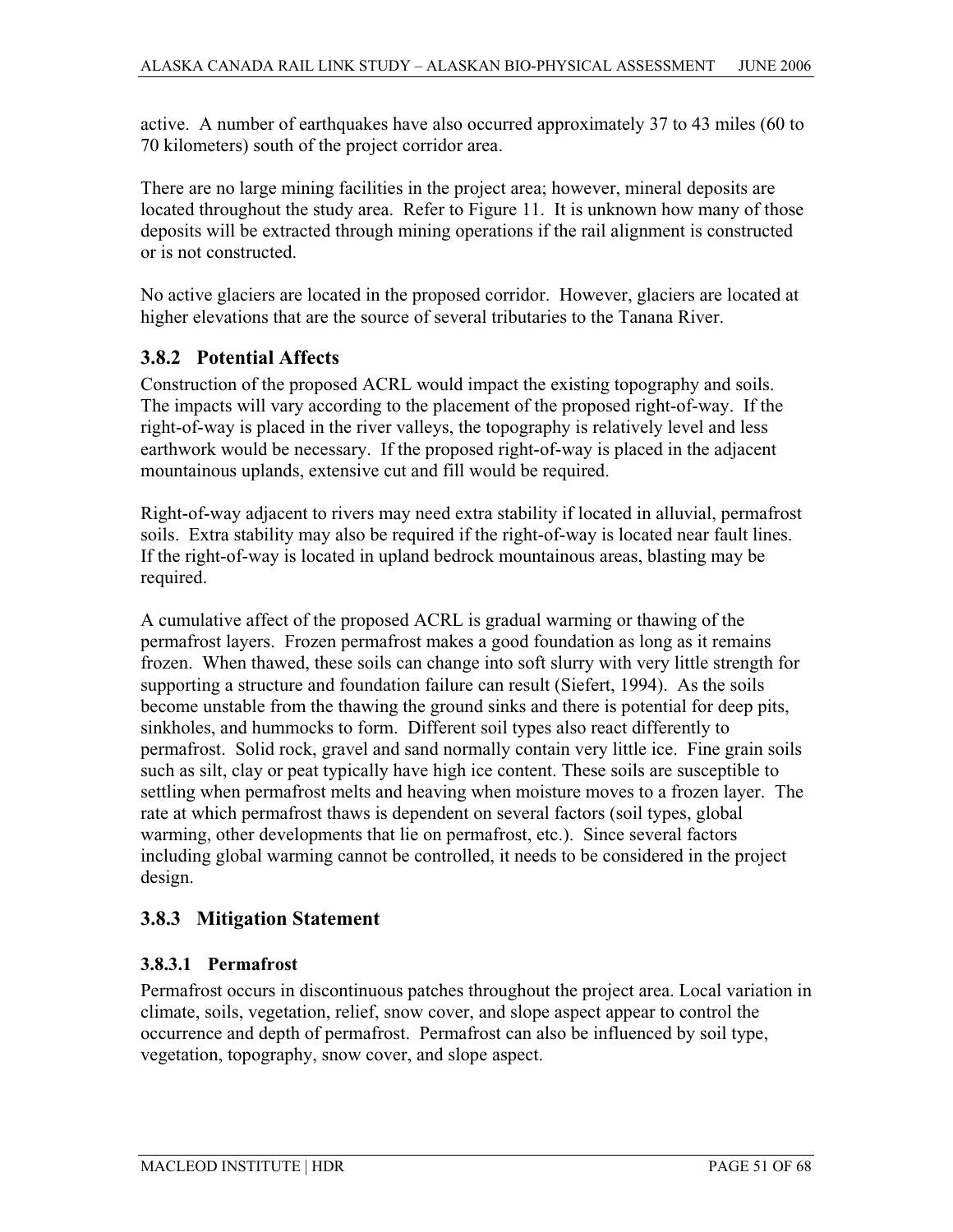Construction in these areas requires specific knowledge about permafrost and specialized building techniques (Siefert, 1994). The occurrence and depth of permafrost should be investigated in detail in the proposed corridors. The proposed design should take into account the depth and locations of permafrost. Engineers who are experienced with Arctic building issues should characterize and design the proposed corridor and account for permafrost areas in the design of the proposed railroad.

When frozen, permafrost is virtually impermeable (Siefert 1994). This can result in drainage difficulties because the amount of runoff is increased and the amount of water infiltrating into the ground is decreased. This phenomenon should be taken into account when designing site drainage for the proposed railroad.

#### **3.8.3.2 Seismic Risk**

Earthquake and volcano hazards should be identified in more detail during the design process. The rail line should be designed in accordance with the earthquake risk of the area.

## *3.9 Wildlife/Waterfowl Refuges/Fisheries*

The Alaska Department of Fish & Game - Division of Wildlife Conservation recognizes wildlife as a public trust belonging to all Alaskans. In understanding the importance of wildlife to the State, the proposed rail alignment must consider wildlife habitat and mitigation routes in choosing an alternative.

Vegetation within the study area includes but is not limited to forests, wetlands, sedges, shrubs, tundra, and barrens. The vegetation supplies wildlife with a wide variety of food resources, shelter, and nesting sites. These different habitats provide homes for a diversity of animals. Examples of Alaskan wildlife include beaver, bison, black bears, brown bears, caribou, coyote, deer, goat, moose, muskoxen, porcupine, red fox, river otter, dall sheep, squirrel, and wolf among other species.

According to the USFWS – Alaska Region, Alaska has more than 90 million acres (36 million hectares) of wetland habitat for use by breeding waterfowl among other wildlife. Within the study area there are designated breeding areas for waterfowl species.

According to the National Oceanic & Atmospheric Administration - National Marine Fisheries Service, Alaska Regional Office, there are many fisheries located within the State of Alaska.

## **3.9.1 Affected Environment**

#### **3.9.1.1 General for All Segments**

According to the USFWS – Alaska Region, Migratory Bird Management Studies, the study area falls into the Tanana/Kuskokwim lowlands. The migratory bird breeding areas that lie within the study area start at Delta Junction, continue southeast parallel to the Tanana River and continue towards the International Boundary along the Alaska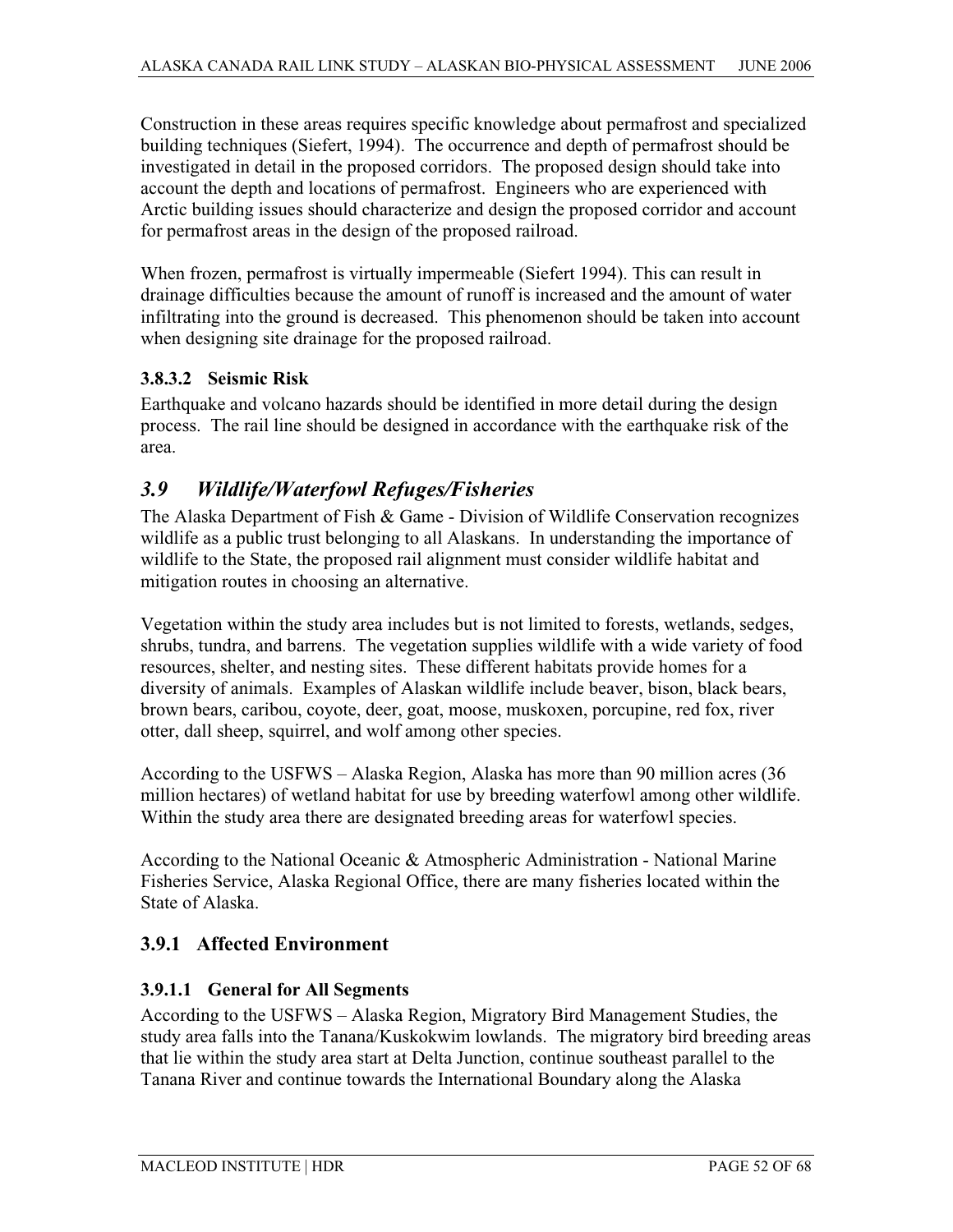Highway. Figure 8, sheets 1 through 5 illustrates the breeding areas that exist within the study area, while Figure 9, sheets 1 through 5 shows the waterfowl areas.

There is one commercial fishery district located within the study area, the Upper Yukon Salmon District (District 6). This District is along the Tanana River from Fairbanks continuing southeastward toward the International Boundary. The fishing schedule includes two 42-hour periods per week.

Two main ecosystems in Alaska and the study area include forests and tundra. The information provided for ecosystems is referenced from the ADFG website. Figure 8, sheets 1 through 5 show locations of caribou, moose, duck/goose, and dall sheep habitat. Information on other species was not available for this study.

## *3.9.1.1.1 Wildlife within the Forested Ecosystem*

Alaska's forests support a relatively low diversity of species, and a relatively low abundance of individual organisms. The plants and animals that live in the forests are adapted for the bitter cold, short summers, and frequent fires.

Migration. Many species of birds migrate to avoid the winter: they arrive in spring to nest and feed during the brief boreal summer, then depart in fall for milder climates. Waterfowl descend on the lakes for fish, aquatic plants, and insects. Forest birds such as warblers and thrushes feed on beetles, caterpillars, flies, spiders, and berries that inhibit the trees and thickets. Hawks, owls, and falcons thrive on the forests' watching for birds and small mammals.

Caribou also migrate but on a schedule opposite of birds. In summer, most caribou live on the tundra. In the winter, caribou head for the forest where they are protected from the cold and their staple winter food, lichen, is easier to access.

Hibernation. Some forest animals including brown bears, black bears, marmots, jumping mice, wood frogs, and various insects hibernate during the winter season.

## *3.9.1.1.2 Wildlife within the Tundra Ecosystem*

A variety of animals are supported by the artic tundra ecosystem. Some animals migrate in the winter and some animals are adapted to live in the tundra year-round.

Migration. While a few species-including ptarmigan, ravens, snowy owls, and redpollsremain year-round in the tundra, the bulk of arctic birds are migrants. Some of the migrant birds that spend springs and summers in the tundra include swans, terns, geese, ducks, loons, shorebirds, phalaropes, and songbirds. Migrant birds come from wintering areas in nearly every state in the United States, and elsewhere: snow geese from Mexico, Pacific golden plovers from Argentina, tundra swans from Maryland, arctic terns from the waters off Antarctica.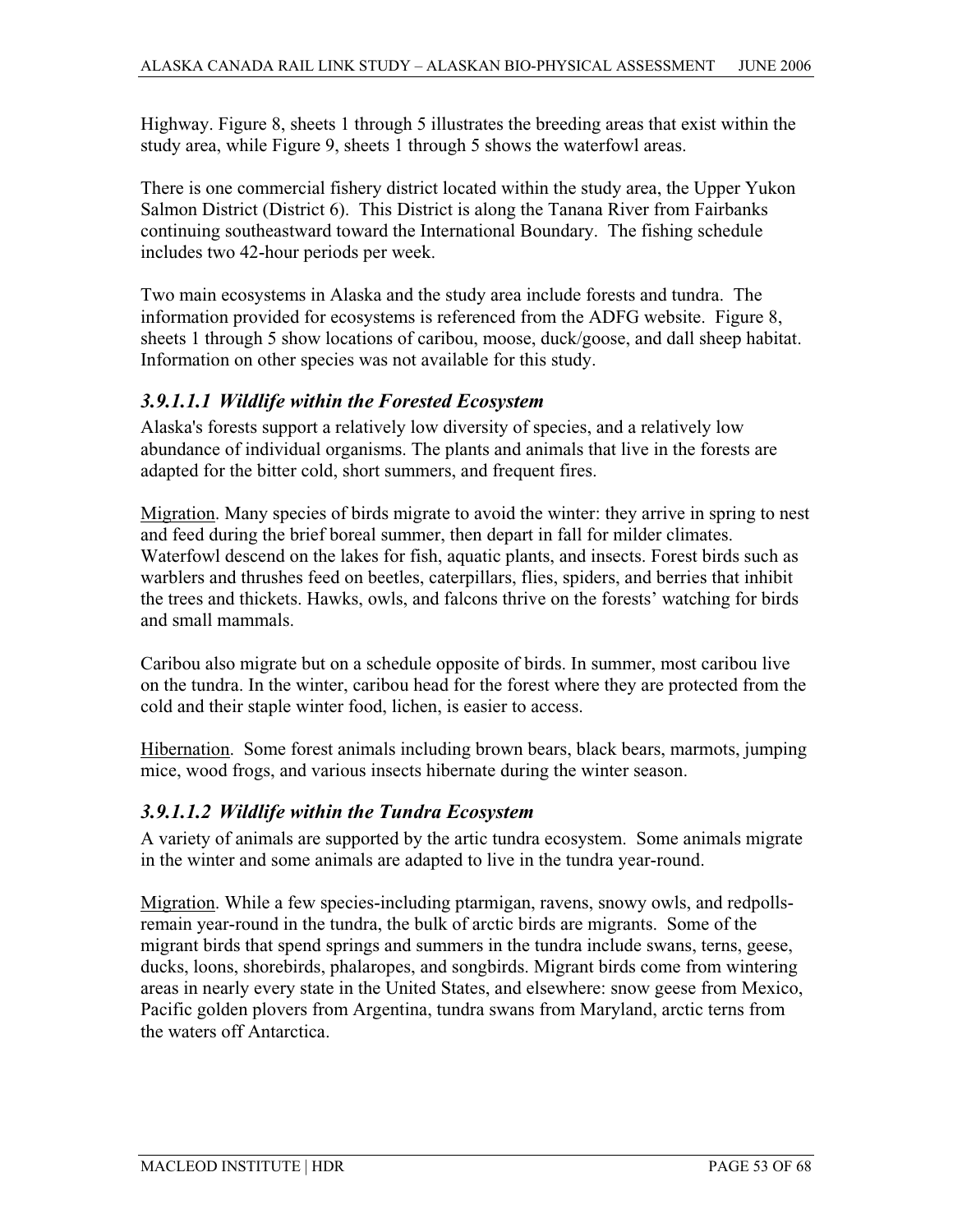## **3.9.1.2 Segment 2H and Segment 2L**

In addition to the potentially affected wildlife, waterfowl areas, and fisheries listed for all three segments, there is one National Wildlife Refuge located within the study area, Tetlin National Wildlife Refuge. This area is located between the Alaska Highway and Wrangell-St.Elias National Park and Preserve. Within the study area, this Refuge begins at Alaska Highway M.P. 1314 in Tok and continues east to the International Boundary. The main purpose for designating this area as a National Wildlife Refuge is to preserve fish and wildlife populations and habitats in their natural diversity. Special restrictions set aside for this Refuge include quiet hours in the campgrounds from 10:00 p.m. to 6:30 a.m. This Refuge is managed by the USFWS – Alaska Region.

## **3.9.2 Potential Affects**

At the scale of the individual forest patch, several factors affect its value as plant and wildlife habitat. In general, larger patches support more species. This is because larger forest patches have more different kinds of habitats and support larger populations that are less vulnerable to chance extinction. Additionally, only larger patches are likely to contain enough habitat to support species like larger mammals that require larger areas.

Forest fragmentation occurs when large, continuous forests are divided into smaller blocks by roads, clearing for agriculture, urbanization, or other human development. Fragmentation affects animal populations in a variety of ways, including decreased species diversity and lower densities of some animal species in the resulting smaller patches. Ornithologists suspect that fragmentation harms many woodland birds by increasing their susceptibility to predation and nest parasitism. Predators such as jays, crows, raccoons, and cats, as well as the parasitic brown-headed cowbird, are not typically abundant in extensive forests. But when a forest is fragmented, predators and cowbirds gain more access to the woodland. Cowbirds lay their eggs in the nests of other birds. The host birds will care for the cowbird eggs. When the eggs hatch, the larger cowbird nestlings will out-compete the host nestlings for food, and may even push the host nestlings out of the nest. Forest fragmentation also affects subsistence and developments that depend on subsistence through impacts to access and the potential reduction in wildlife populations.

## **3.9.3 Mitigation Statement**

As the ACRL Study proceeds into the Phase I/NEPA evaluation process, the proposed improvements will be developed further and the natural resources affects will more accurately be defined. Detailed surveys will be required during this process to determine the exact boundaries of the natural resources. If affects to sensitive resources cannot be avoided then minimization measures will be implemented where prudent and feasible. Measures may include adjusting the alignment, adjusting the back slope, constructing retaining walls or wildlife crossing corridors, ensuring that areas temporarily disturbed by construction are restored to their original condition, coordinating the design and construction with the property owners and developments that depend on subsistence, and coordinating construction activities to minimize disturbance to threatened and endangered species during critical periods. The waterfowl breeding areas within the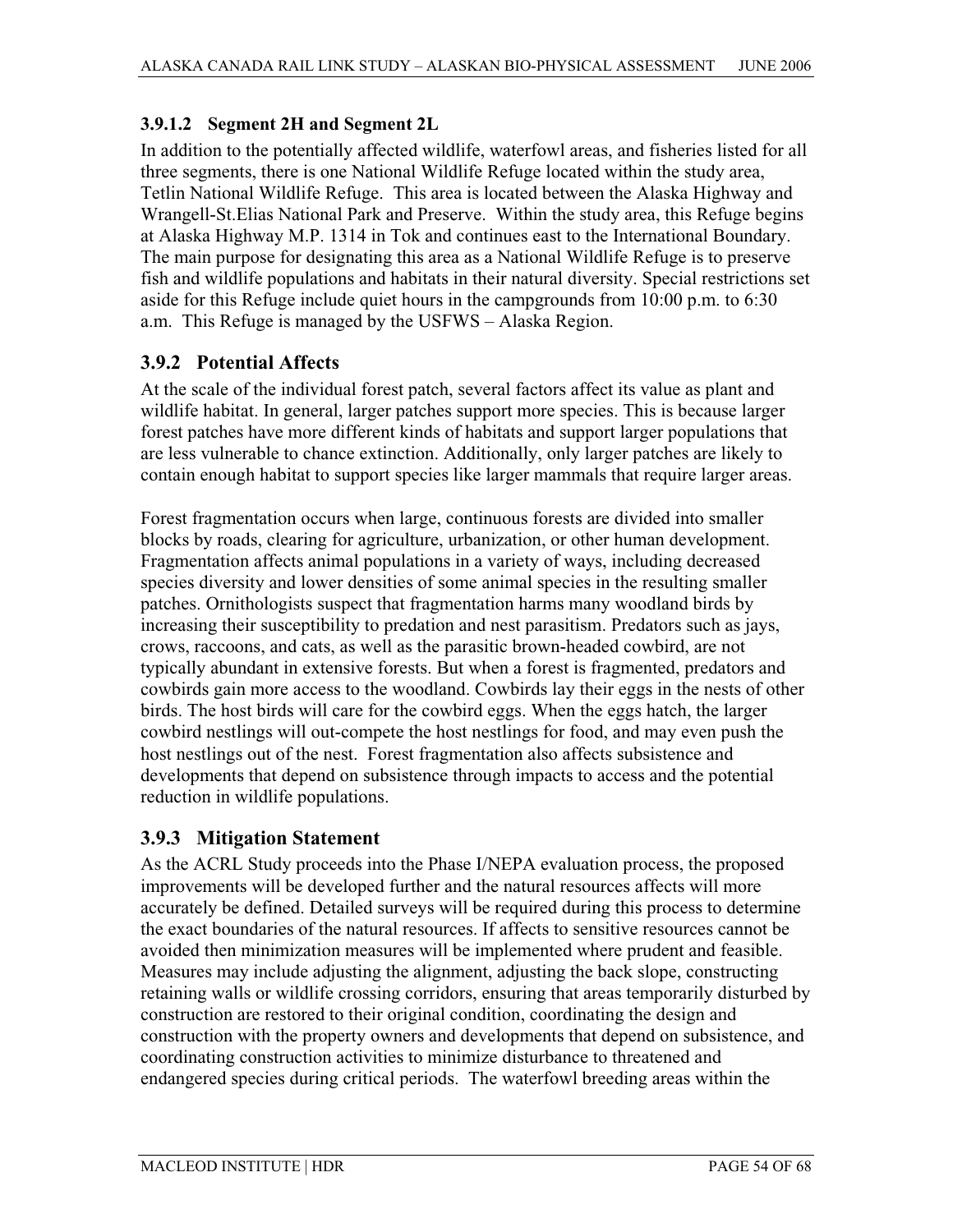study area are considered essential and should be avoided as much as possible in choosing a proposed rail alignment.

## *3.10 Threatened & Endangered Species*

USFWS maintains lists of federally threatened, endangered, proposed, and candidate species that are protected under the Endangered Species Act. The list includes species that are under the jurisdiction of either the USFWS or the National Marine Fisheries Service. According to USFWS an endangered species is one that is in danger of extinction throughout all or a significant portion of its range. A threatened species is one that is likely to become endangered in the foreseeable future.

Alaska has one of the shortest lists of T&E species of all the states. Many species that are rare, endangered, or have been extirpated elsewhere in the United States are thriving in Alaska. The ADFG maintains lists of threatened, endangered, proposed, and candidate species for the state in addition to lists of species of concern. Species of concern are defined as any species or subspecies of fish or wildlife or population of mammal or bird native to Alaska that has entered a long-term decline in abundance or is vulnerable to a significant decline due to low numbers, restricted distribution, dependence on limited habitat resources, or sensitivity to environmental disturbance.

## **3.10.1 Affected Environment**

There are 13 federally-listed T&E species that occur in Alaska as well as one candidate species. There are only 5 state-listed endangered species and 17 listed species of special concern. Of those species, there is one known federally-listed T&E species (Canada Lower 48 States DPS lynx (*Lynx Canadensis*)) and seven species of special concern (all animals both vertebrate and invertebrates) that are potentially located within the project study corridors. Two of the seven species of special concern have been de-listed by USFWS. The federally-listed species does not appear on the state T&E species list. These eight species are described in Table 11.

## **3.10.2 Potential Affects**

There is potential for the proposed project to affect the federally threatened species and species of special concern as previously undisturbed lands are converted for the construction of the railroad alignment. Within each of the segments it is unknown without additional research and coordination with responsible agencies where these species have been recorded.

## **3.10.3 Mitigation Statement**

As the ACRL Study proceeds into the Phase I/NEPA evaluation process, the proposed improvements will be developed further and the natural resources affects may more accurately be defined. Detailed surveys will be required during this process to determine the exact locations of the species of special concern. If affects to the species cannot be avoided then minimization measures will be implemented where prudent and feasible. Measures may include adjusting the alignment, adjusting the back slope, constructing retaining walls, ensuring that areas temporarily disturbed by construction are restored to their original condition, coordinating the design and construction with the property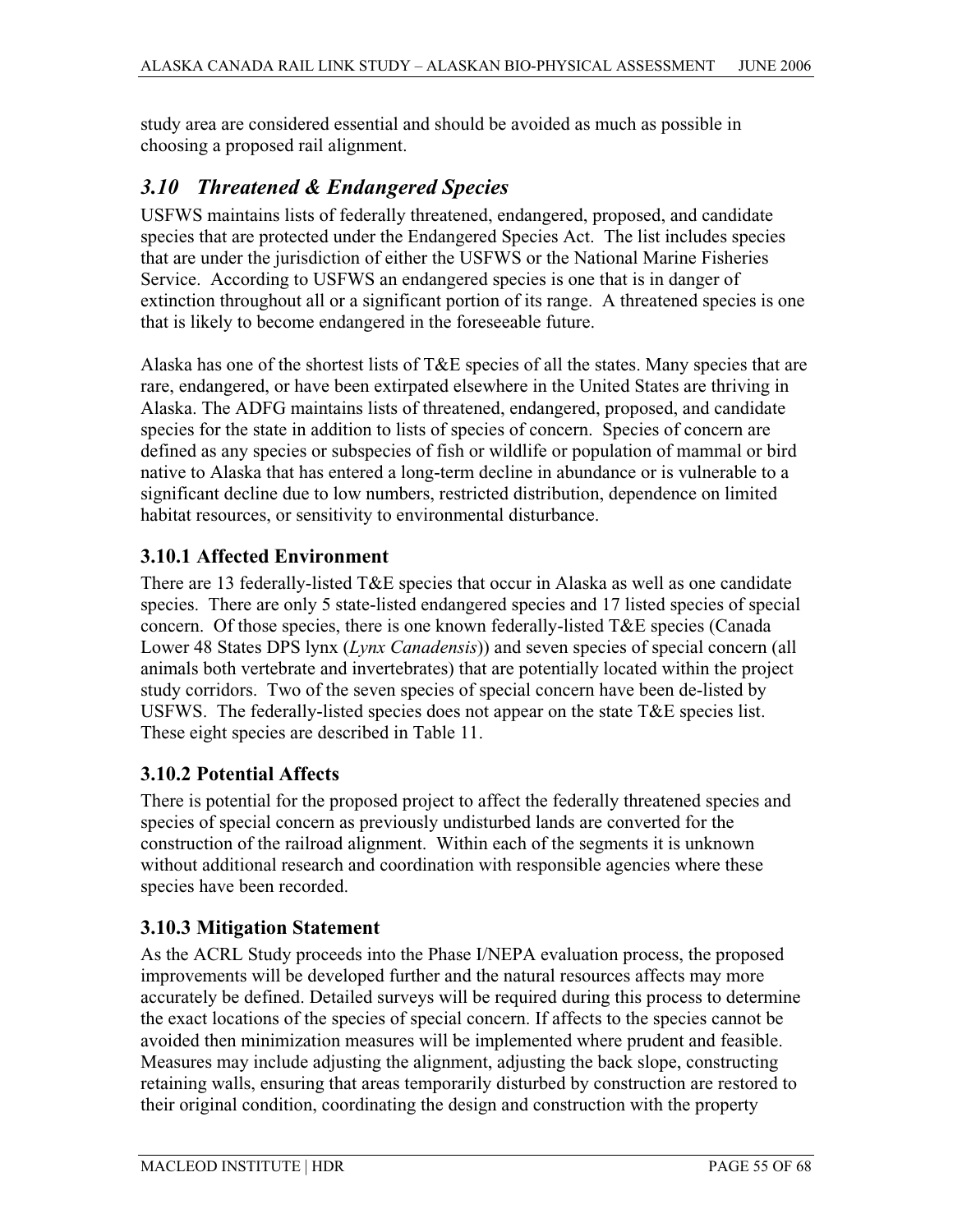owners, and coordinating construction activities to minimize disturbance to T&E species during critical periods.

## *3.11 Parks and Special Management Areas*

For the purpose of this study, a "park" is defined as a recreational area that is locally managed and "special management areas" are defined as recreational areas owned and managed by state and/or federal agencies. Special management areas include refuges, sanctuaries, critical habitat areas, ranges, special management areas, forests, parks, preserves, public use areas, recreational rivers, and recreational mining areas. Parklands and Special Management Areas are shown in Figure 10, sheets 1 through 5.

#### **3.11.1 Affected Environment**

There are no State Refuge Areas, State Critical Habitat Areas, State Sanctuaries, or National Forests located within the study area.

Parks/Special Management Areas located within the study area include:

- Four Game Management Units
- One State Management Area
- Four Controlled Use Areas
- One State Forest
- Four State Parks (Recreational Areas)
- One State Range Area
- Six Alaska Native Villages/Centers
- One U.S. Military Reservation
- One Portion of a Scenic Byway

These potentially affected parks and special management areas, separated into each of the three segments, Segment 1, Segment 2L, and Segment 2H based on their location within the study area, are described in Table 12.

#### **3.11.2 Potential Affects**

Parks and special management areas are potentially affected by the potential rail alignment as their boundaries are located within the study area.

As the ACRL Study proceeds into the Phase I/NEPA evaluation process, the proposed improvements will be developed and the potential affects to parks and special management areas will be more accurately defined. Detailed surveys will be required during this process to determine the exact boundaries of the natural resources.

The parks and management areas identified in Table 12 would be adversely affected by either a property acquisition or severance. Severing an area means that the railroad alignment would cut through the park or special management area dividing it into two sections that would be located on either side of the rail alignment. Activities/natural features that could be adversely affected by the potential acquisition or severance of parks and special management areas include: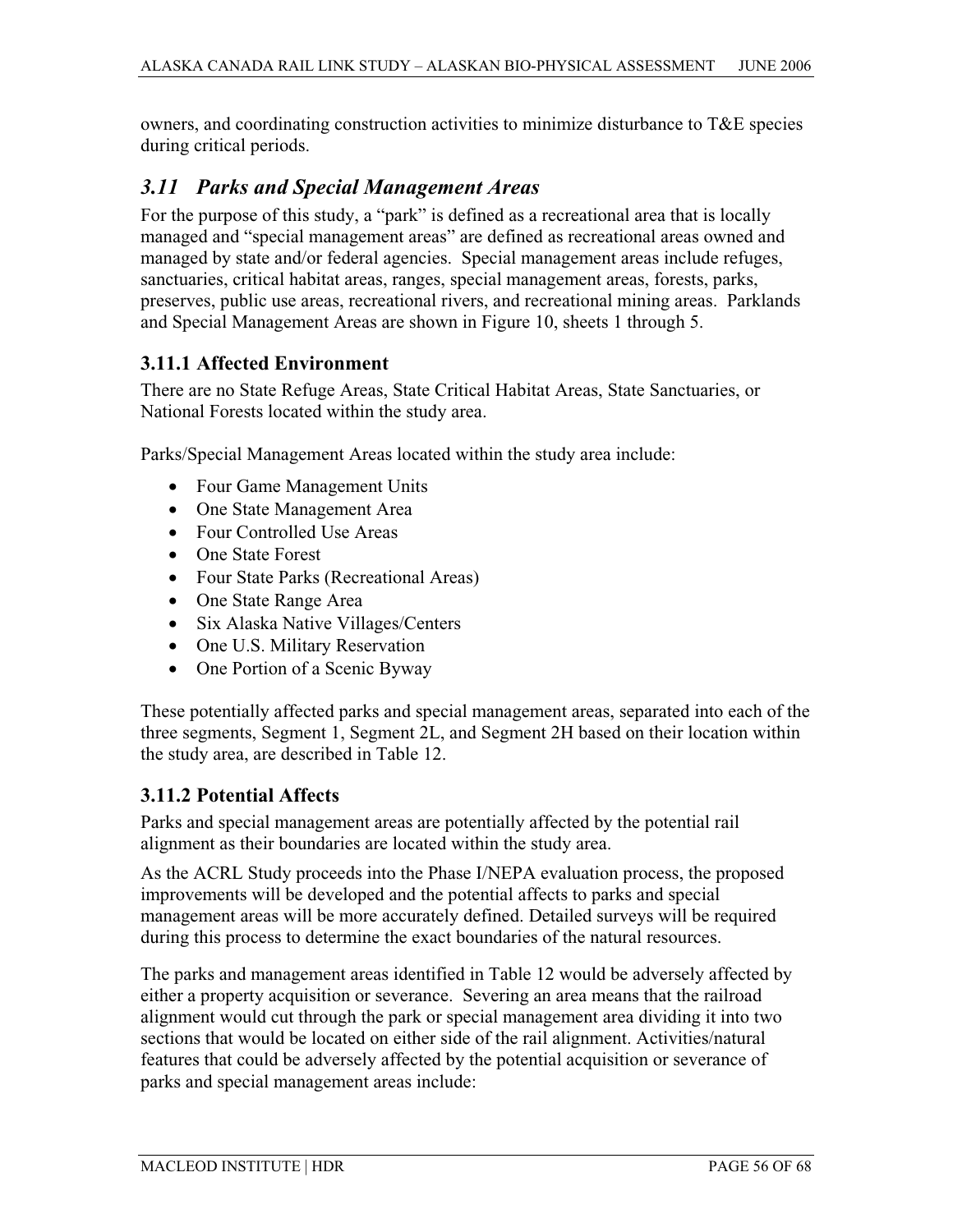- Recreation including biking, hiking, hunting, fishing, etc.
- Business activities including timber mining, tourism
- $\bullet$  Wildlife/T&E species habitat
- Visual aesthetics

Secondary affects to the parks and recreational area could include increased noise from the rail line and stormwater runoff. The development of a new rail corridor could also have positive affects for the affected areas. The railroad could potentially be used to transport goods to the areas. If passenger rail service is provided in the future there may be a possibility of added access to the parks and special management areas resulting in increased tourism.

## **3.11.3 Mitigation Statement**

As the alignments are developed within the corridors, affects to parks and special management areas should be avoided where feasible. If avoidance is not feasible, minimization measures should be implemented. Measures may include: adjusting the back slope, constructing retaining walls, ensuring that areas temporarily disturbed by construction are restored to their original condition, coordinating the design and construction with the property owners, and coordinating construction activities to minimize disturbance to species during critical periods.

Coordination between agencies will need to be initiated. For example, it is recommended that the lead agency coordinate with the owners of the affected parklands and special management areas on the landscaping and ditches located adjacent to the properties. It is also recommended to establish a landscaping plan for areas adjacent to the parks and management areas to lessen the impacts caused by the proposed improvements. Permits and approvals will need to be initiated if Section 4(f) lands are affected.

Since some Alaskan residents make their home within the GMU 12 and GMU 20E and the Alaska Native Villages, their property and quality of life must not be inhibited. In case a property cannot be avoided, property mitigation would usually require replacement of Section 4(f) property or facilities. More information is needed on aboriginal villages and tribes to determine their needs and how the ACRL project will address their concerns and issues. This is a gap to be filled during the next phases of the project (public involvement components). Consultation will be required on an on-going basis to identify sensitive areas and cultural issues, obtain necessary information, and address concerns.

Since a controlled use area (Ladue River Controlled Use Area) is within the study corridor, special avoidance must be considered since, as of 1994, motorized access is limited to designated trails and strips, between September  $1<sup>st</sup>$  and September  $30<sup>th</sup>$ annually.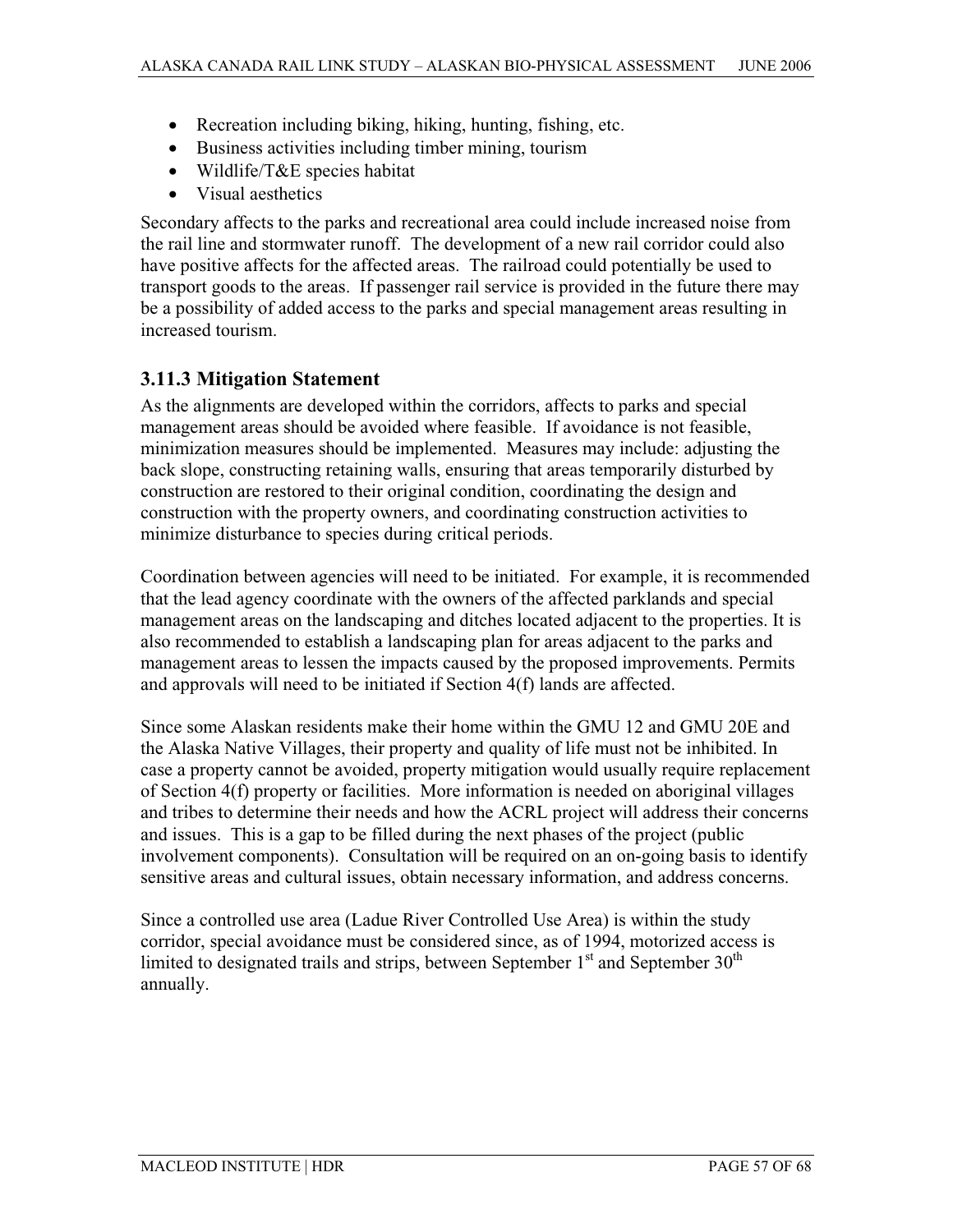## *3.12 Special Waste*

Potential special waste includes hazardous wastes, potentially infectious medical wastes, industrial process waste, and pollution control waste. Special waste requires special handling, trained people, and/or special disposal methods.

The special waste assessment for the ACRL study is separated into two areas, corresponding to: 1) site specific special waste issues that are known to exist or to have the potential to exist; and 2) special waste risks associated with the implementation of a new rail line through the study area.

## **3.12.1 Site Specific Special Waste**

Special waste sites evaluated for this project include Comprehensive Environmental Response, Compensation, and Liability Act (CERCLA) sites, RCRA sites, LUST sites, UST sites, and contaminated sites. Special waste sites that have been identified within the study corridors are listed in Table 13.

CERCLA, commonly known as Superfund, established prohibitions and requirements concerning closed and abandoned hazardous waste sites, provided for liability of persons responsible for releases of hazardous waste at these sites, and established a trust fund to provide for cleanup when no responsible party could be identified. CERCLIS contains hazardous waste sites nominated or chosen for cleanup under CERCLA.

The RCRA of 1976 established the federal program regulating solid and hazardous waste management. The Act defines solid and hazardous waste, authorizes EPA to set standards for facilities that generate or manage hazardous waste, and establishes a permit program for hazardous waste treatment, storage, and disposal facilities. While CERCLA addresses uncontrolled releases of hazardous substances, often from facilities no longer in operation where contamination resulted from past practices, RCRA focuses on prevention and remediation for releases from currently operating facilities.

A LUST site refers to a Leaking Underground Storage Tank. The majority of USTs contain petroleum products (gasoline, diesel, heating oil, kerosene, jet fuel). Many other substances classified as hazardous by the RCRA and CERCLA are stored in USTs. Cleanups are funded by the EPA's LUST Trust Fund.

## **3.12.2 Hazardous Materials Risks**

Under Federal Law, as common carriers, railroads are required to move hazardous materials. The hazardous materials transported by rail can include any chemicals, paints, fuel, etc.

Federal Hazardous Material Law (49 U.S.C. 5101) is the basic statute regulating hazardous materials transportation in the United States. Transportation of hazardous materials by rail requires the use of special containers, flat cars and/or tank cars. Currently, the Alaska Railroad Corporation transports hazardous materials within Alaska which includes links to routing with air cargo, ship cargo and/or highway conveyance.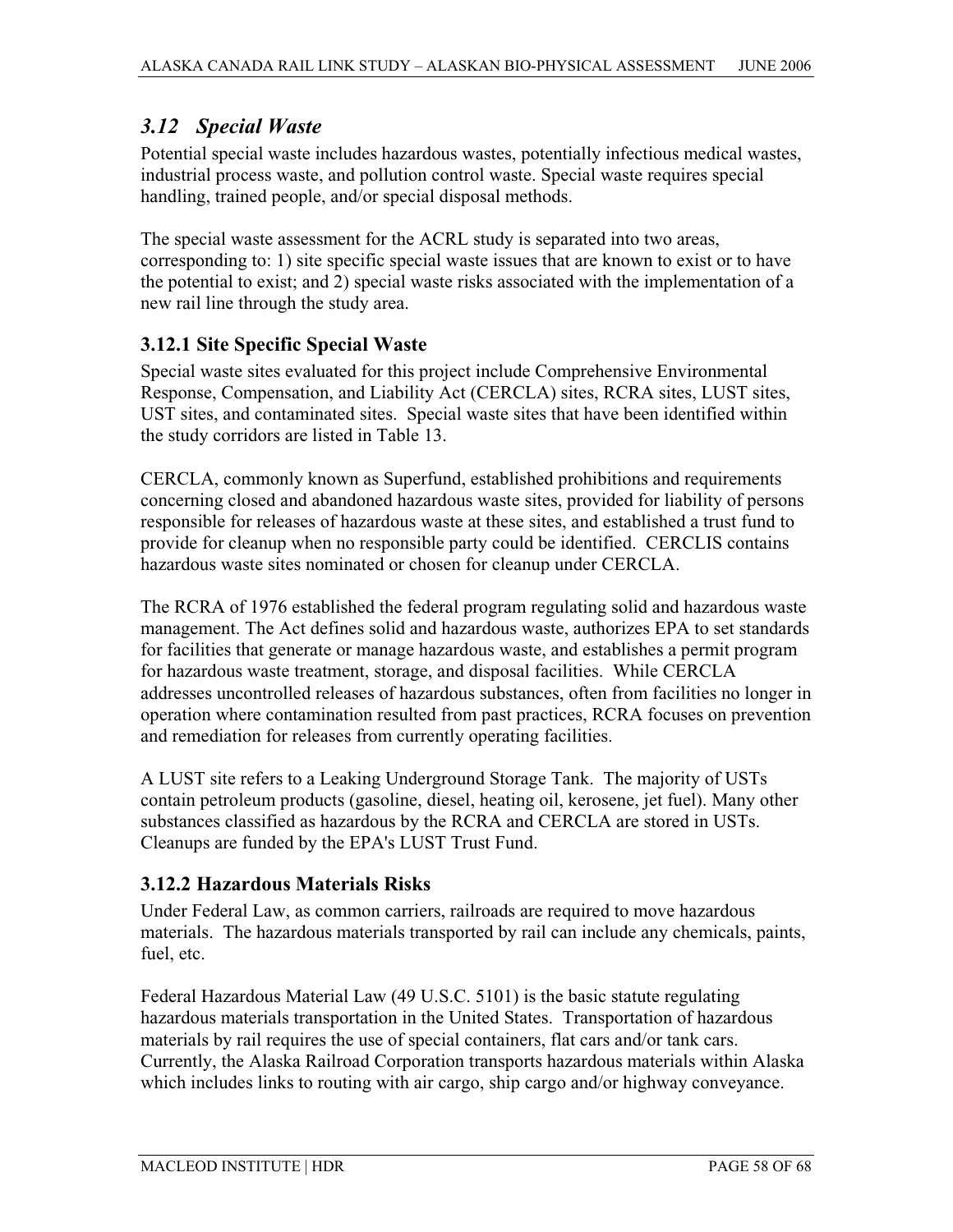Potential risks causing a hazardous materials event during rail transport are:

- Derailment
- Collision at highway/rail grade crossing
- $\bullet$  Puncture of locomotive fuel tank
- Puncture of rail car

According to the Association of American Railroads, approximately 1.7 million carloads of hazardous materials are transported by rail annually (about 6 percent of total freight rail traffic) in the United States. Statistics indicate that 99.998 percent of hazardous material shipments by rail arrive at their destination without a release caused by an accident.

Statistics indicate that it is far more likely that there will be a hazardous materials event (spill) somewhere during the transportation cycle (by highway, or ship) to/from the rail corridor than there will be while in transit by rail. The Association of American Railroad statistics indicate that between 1994 and 2003, there were a total of six fatalities as a result of hazardous materials events during rail transport compared to 108 fatalities in highway-related hazmat accidents.

#### **3.12.3 Affected Environment**

Potential special waste sites were identified in and near the study area based on database searches of cities/villages in the study area. These sites were divided into segments based on relative location. In future phases of the project, coordination with the EPA and local agencies and municipalities is recommended to identify additional special waste sites and to verify sites identified through preliminary research. In addition a review of historic USGS maps and aerial photographs should be conducted and further review and investigation of the junkyards, spill sites, and LUSTs should be conducted including a formal Phase I investigation to qualify more specifically the impact of construction to these sites. Phase II investigations may be warranted in some instances to determine the extent of the contamination. Additional investigation is recommended for older buildings and structures that are modified or demolished since there is a risk for exposure to asbestos.

#### **3.12.3.1 Segment 1**

A total of 128 potential special waste sites are identified near the study area through preliminary investigations. These special waste sites include four CERCLA sites, nine RCRA sites, 21 UST sites, and 94 contaminated sites. No LUST sites were identified through preliminary research. These sites were not confirmed through coordination with responsible agencies.

#### **3.12.3.2 Segment 2L**

A total of 69 potential special waste sites are identified near the study area through preliminary investigations. These special waste sites include three CERCLA sites, three RCRA sites, 24 UST sites, 20 LUST sites, and 19 contaminated sites. These sites were not confirmed through coordination with responsible agencies. Of the 20 LUST sites,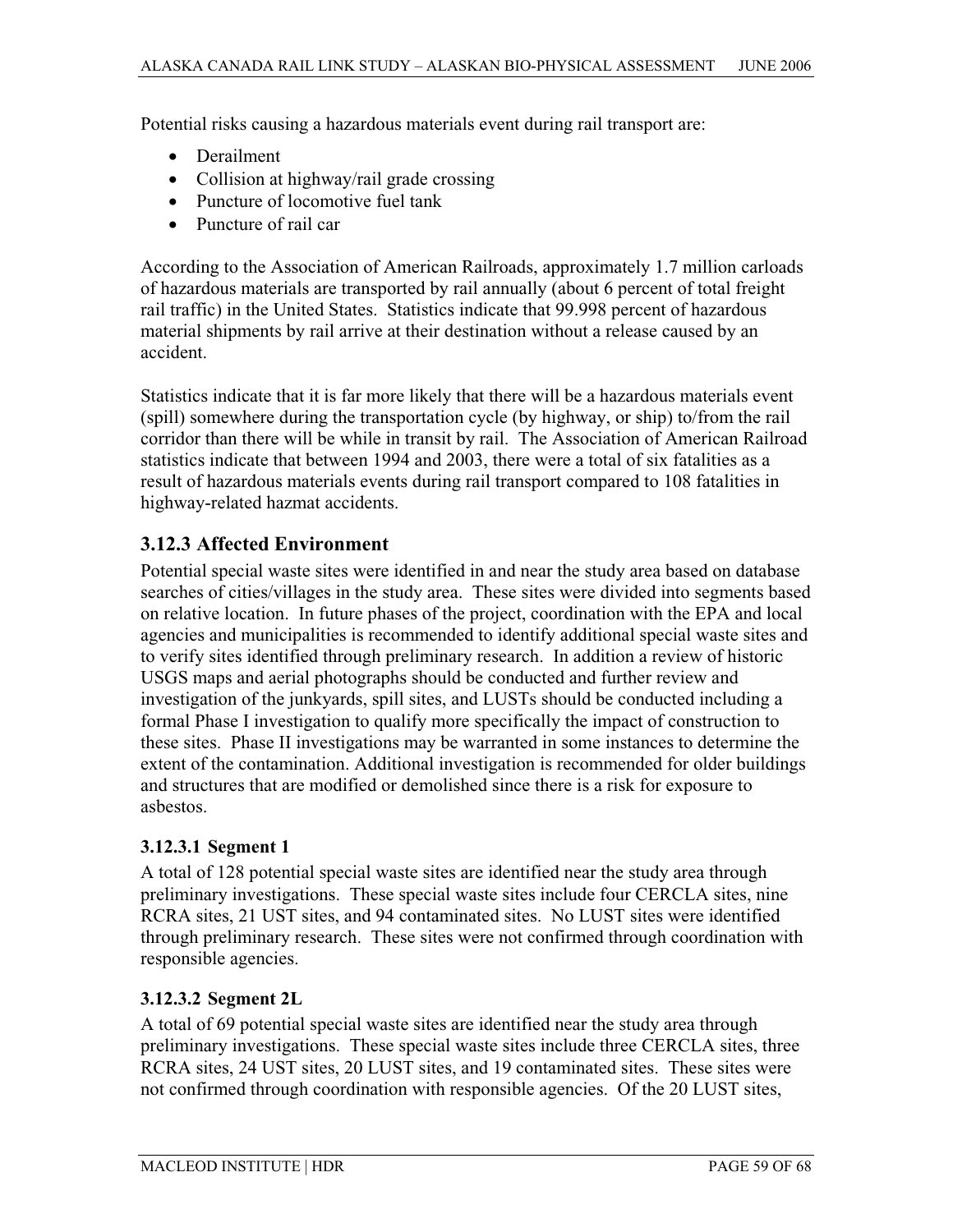remediation is initiated or still required at seven sites in Tok, Alaska. The remaining LUST sites are closed or do not require any additional actions by USEPA.

#### **3.12.3.3 Segment 2H**

A total of 82 potential special waste sites are identified near the study area through preliminary investigations. These special waste sites include four CERCLA sites, six RCRA sites, 27 UST sites, 26 LUST sites, and 19 contaminated sites. These sites were not confirmed through coordination with responsible agencies. Of the 26 LUST sites, remediation is initiated or still required at seven sites in Tok, Alaska and six sites in Northway, Alaska. The remaining LUST sites are closed or do not require any additional remedial actions by EPA.

#### **3.12.4 Potential Affects**

The construction of a rail corridor could potentially affect the study area. The study area could be affected through hazardous materials spills or through construction activities.

#### **3.12.4.1 Hazardous Materials Spills**

Segment 1 and Segment 2H generally follow the existing Alaska Highway. Like the existing highway, the proposed railroad would pass through several small communities. Some businesses in these communities either utilize hazardous materials or produce them. Hazardous materials are currently transported on the existing Alaska Highway to support these businesses. The proposed railroad would also haul hazardous materials in support of local businesses and in support of other businesses in the interior of Alaska.

The greatest risk involved with the transportation of hazardous materials is the potential for a spill. Sensitive areas within the proposed corridor include areas of human settlement, habitat areas, rivers, streams, lakes and wetlands. These sensitive areas are especially vulnerable to hazardous materials spills. While there are some settled areas within the Segment 1 and Segment 2H corridors, the study area is sparsely populated. Emergency response to a hazardous materials spill resulting from a train derailment could take several hours or longer.

Rail line construction also utilizes hazardous materials for fuel and construction equipment maintenance. Hazardous materials used during construction should be stored properly with secondary containment. Maintenance activities on construction equipment should be conducted in a designated area away from water bodies.

The proposed segment paralleling the Ladue River (Segment 2L) would introduce a rail line to an area that currently has no roads or settlement. Construction of the railroad would introduce the potential for a hazardous materials spill to this area. The Segment 2L corridor also contains water bodies that are vulnerable to hazardous materials spills. This segment is not currently populated. Emergency response to a hazardous materials spill resulting from a train derailment could take several hours or longer. If this segment was constructed, access and supporting facilities for emergency responders would be needed.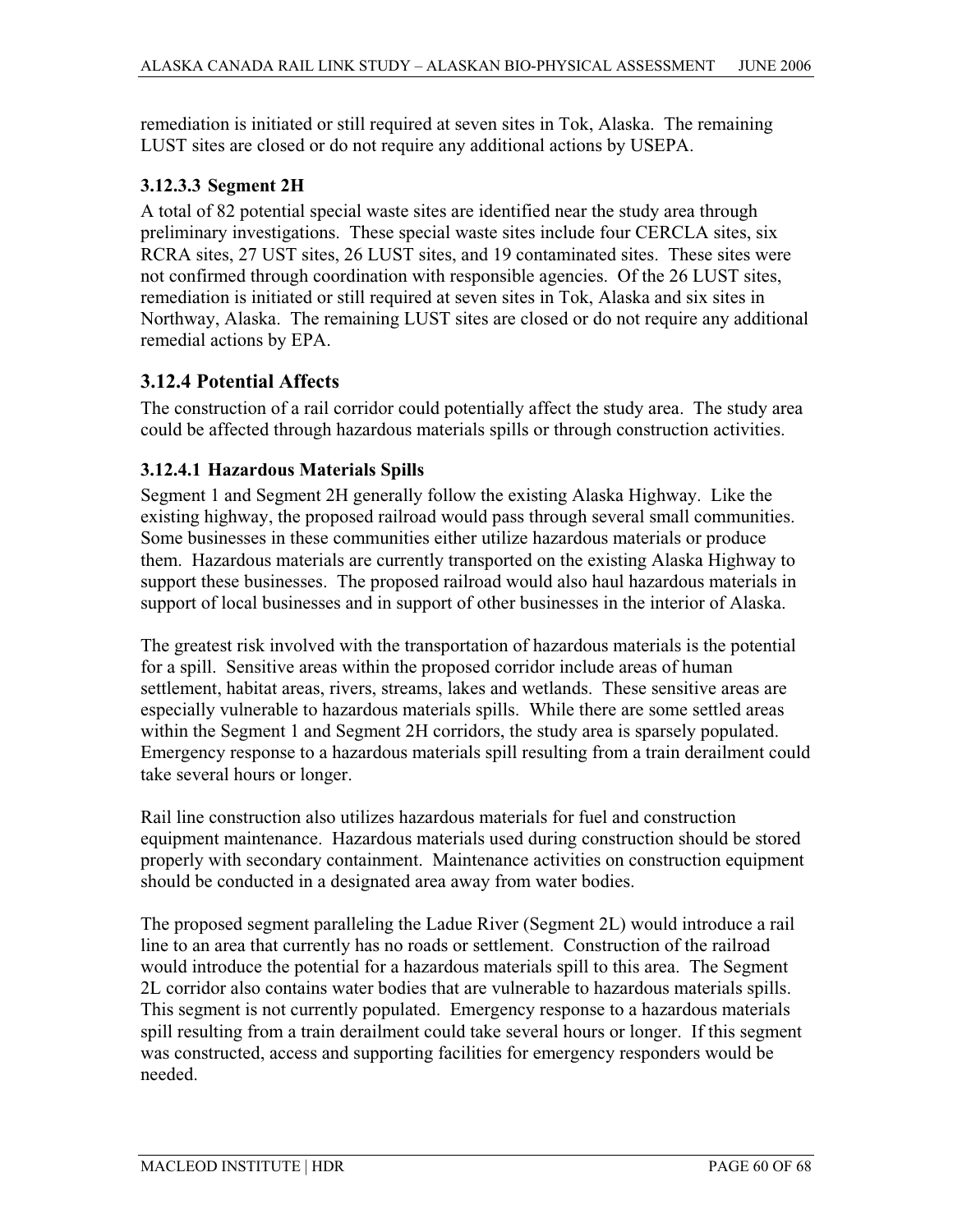#### **3.12.4.2 Rail Corridor Construction**

During the rail corridor construction period, the main threat for a hazardous material event will be associated with the operation of construction work vehicles and equipment and work trains. The event would be related to the puncture of the fuel tanks on construction work vehicles and equipment and/or work train locomotives. During the rail operations period, the main threat would be associated with transporting hazardous materials by rail.

During construction there is also the possibility that the alignment could extend through a known (likely documented) special waste site or unknown (undocumented) special waste site.

#### **3.12.5 Mitigation Statement**

Avoidance and minimization measures will be implemented where prudent and feasible. The following mitigation measures should be considered for the ACRL project:

- If the railroad is constructed, an emergency response plan and supporting facilities would be needed.
- x Hazardous materials used during construction should be stored properly with secondary containment. Maintenance activities on construction equipment should be conducted in a designated area away from water bodies.
- Access and supporting facilities for emergency responders are required for segment 2L.
- If fuel storage is required at the rail construction staging area, a secondary containment area should be provided. Federal regulations govern the fuel storage and secondary containment area requirements.

## *3.13 Induced Development*

Induced development is development that would occur as a direct result of the proposed improvement –that would not have otherwise occurred without the proposed improvement. Induced development associated with the ACRL is unknown at this time. Induced development could affect tourism and the economic development of communities and businesses. The ACRL project could have a large impact on mining activities. Figure 11 shows mineral deposits located in the study area vicinity. Several deposits are located within all three study corridors (Segments 1, 2L, and 2H) as well as in the vicinity of the corridors. The size, ownership, and potential for mining of the mineral deposits are unknown. Additional studies should be conducted to address these issues. Depending on the size and quality of the mineral deposits, one rail alignment may be more beneficial to develop.

## *3.14 Skagway Option*

The Skagway Option improvements include upgrading the entire White Pass and Yukon Railroad alignment to service trains on either narrow gauge or standard gauge track. The proposed improvements would extend from Skagway, Alaska to Whitehorse in Yukon, Canada. The improvements would include the installation of a single rail and potentially reinforcements to increase stability needed for heavier trains that travel on standard gauge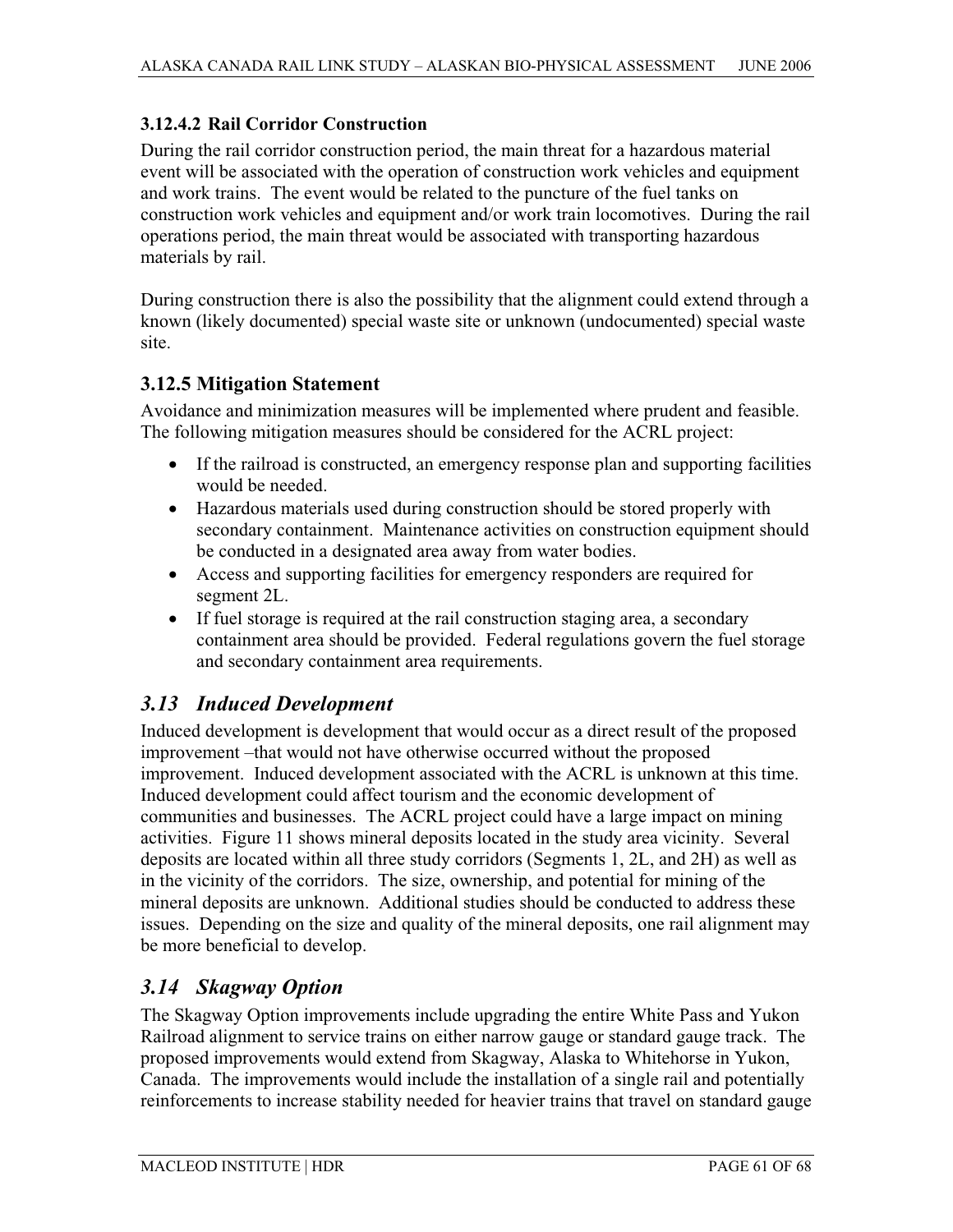track. The existing gauge of the White Pass and Yukon Railroad is 36 inches (91 centimeters) (inside face of rail at top to inside face of rail at top). A standard gauge railroad measurement is 56.5 inches (144 centimeters) (inside face of rail at top to inside face of rail at top). Therefore, the difference in the placement of the 2nd and 3rd rails for the White Pass and Yukon Railroad would be 20.5 inches (52.0 centimeters).

## **3.14.1 Potential Affects**

Potential environmental effects of constructing an additional rail 20.5 inches (52.0 centimeters) outside of one of the existing rails would likely be minimal. The improvements would likely take place within existing right-of-way. The largest risk to the further development and design of the improvements is the railroad's historic status and restrictions associated with the status.

#### **3.14.1.1 Historic Status**

The White Pass and Yukon Railroad does not appear at this time to be subject to a Section 4(f) evaluation as it is not specifically listed on the Federal Register of Historic Places. However, the railroad may be eligible for listing on the Federal Register; its surrounding areas are listed on the National Register. The Skagway Historic District and White Pass (located in the Skagway-Yakutat-Angoon Borough of Alaska) is listed in the Federal Register as a National Historic Landmark. According to the NPS, this area is historic for its transportation use, primarily the influence of the railroad (White Pass and Yukon Railroad). The White Pass and Yukon Railroad is also considered a major historic resource within the Skagway River Valley. This location is also listed on the National Register as a Historic Place. It is listed as a Historic Place for its area of significance being landscape and its historic function being commerce/trade. The White Pass and Yukon Railroad is designated as an International Historic Civil Engineering Landmark, being recognized for the difficult and hazardous obstacles that were overcome during construction. The Historic Civil Engineering Landmark Program is organized by the American Society of Civil Engineers and recognizes historically significant local, national, and international civil engineering projects, structures, and sites.

## **3.14.2 Mitigation Statement**

The design of the improvements should avoid impacts to environmental resources. If avoidance is not feasible, minimization measures should be implemented. Measures may include: adjusting the back slope, constructing retaining walls, ensuring that areas temporarily disturbed by construction are restored to their original condition, and coordinating construction activities to minimize disturbance to environmental features.

Although the White Pass and Yukon Railroad does not appear to be subject to a Section 4(f) evaluation, additional coordination should occur to confirm findings.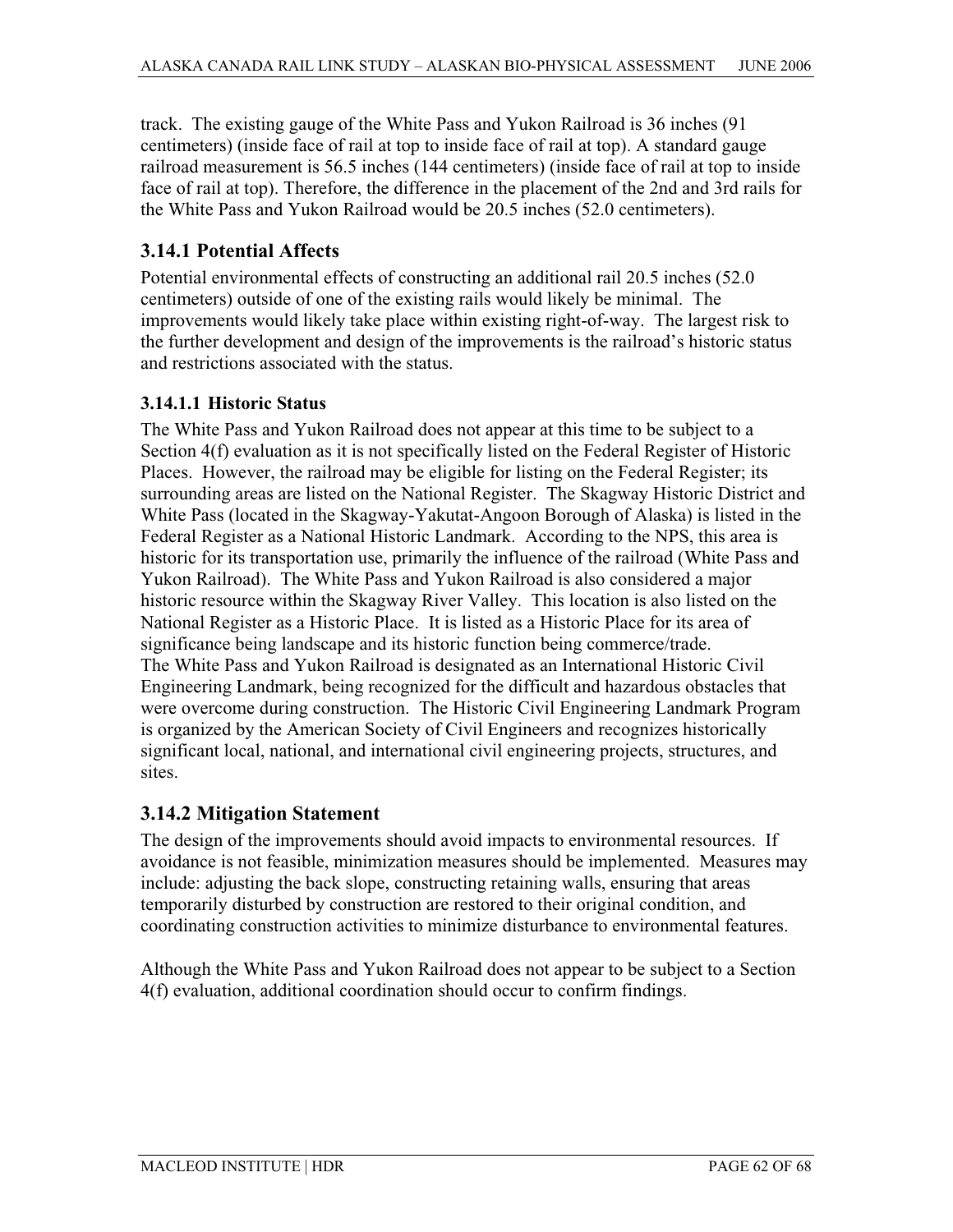## *3.15 Summary of Findings on the Preliminary Data Gap Analysis*

Due to the conceptual nature of the current phase of the ACRL study, data gaps are present within all resources evaluated. Additional issues and potential affects may be identified through public involvement and local, state, and federal agency coordination. Table 14 presents a summary of identified data gaps for the ACRL Project.

| <b>Resource</b>                      | <b>Summary of Data Gaps</b>                                                                         |  |  |
|--------------------------------------|-----------------------------------------------------------------------------------------------------|--|--|
| Air Quality                          | Agency coordination, air quality modeling, and existing air quality reports                         |  |  |
| Noise and Vibration                  | Existing noise and vibration characteristics/levels, detailed analysis of                           |  |  |
|                                      | potential sensitive areas, field investigations, and agency coordination                            |  |  |
| Wetlands                             | Wetland Delineations including jurisdictional determinations, agency                                |  |  |
|                                      | coordination, NRCS Farmed wetland maps, NWI wetland maps along                                      |  |  |
|                                      | Ladue River Route, NWI wetland maps along the Alaska Highway Route                                  |  |  |
|                                      | north and south of the Alaska Highway, Field verification of available                              |  |  |
|                                      | NWI wetland information                                                                             |  |  |
| Floodplains                          | FEMA floodplain maps were not available for the majority of the study                               |  |  |
|                                      | area. Limits of the floodway and 100-year floodplains are unknown.                                  |  |  |
|                                      | Coordination and field investigations needed to complete analysis.                                  |  |  |
| Waterways/Water Quality              | More information is needed on the waterways within the study area                                   |  |  |
|                                      | including hydraulic/hydrologic surveys, hydraulic reports and drainage or                           |  |  |
|                                      | watershed studies, jurisdictional determinations, and information from                              |  |  |
|                                      | previous studies and modeling efforts. Agency coordination and water                                |  |  |
|                                      | quality determinations are also required for the majority of the waterways                          |  |  |
|                                      | within the study area. Aboriginal needs, issues, and concerns also need to                          |  |  |
|                                      | be identified in relation to waterways and water quality.                                           |  |  |
| Farmland                             | Field investigations, additional agency coordination, and soils analyses                            |  |  |
|                                      | required to confirm findings of no farmlands in the study area.                                     |  |  |
| Vegetation                           | Field investigations, additional studies, agency coordination, and                                  |  |  |
|                                      | aboriginal needs, issues, and concerns                                                              |  |  |
| Geological/Seismic Features          | Field investigations, additional studies on permafrost, earthquake and                              |  |  |
| and Permafrost<br>Wildlife/Waterfowl | volcano hazards, and sensitive geologic features, and agency coordination                           |  |  |
|                                      | Field investigations, additional studies on the resources and their                                 |  |  |
| Refuges/Fisheries                    | migratory patterns and habitat, agency coordination, and aboriginal needs,                          |  |  |
| T&E Species                          | issues, and concerns<br>Recorded T&E species locations, field investigations, additional studies on |  |  |
|                                      | T&E habitat and species in area, and agency coordination                                            |  |  |
| Parks and Special                    | Field investigations, survey and additional studies to determine exact                              |  |  |
| Management Areas                     | locations of borders in relation to the project right-of-way and affect                             |  |  |
|                                      | zones, more information on designated uses and ownership to make permit                             |  |  |
|                                      | and approval and documentation requirement determinations (including                                |  |  |
|                                      | Section 4(f) and Section 6(f)), aboriginal needs, issues, and concerns, and                         |  |  |
|                                      | agency coordination                                                                                 |  |  |
| Special Waste                        | Field investigations and records of known sites, additional studies                                 |  |  |
|                                      | including formal Phase I and potentially Phase II, and agency coordination                          |  |  |
| <b>Induced Development</b>           | Information on the mineral deposits (size, ownership, and potential for                             |  |  |
|                                      | mining)                                                                                             |  |  |
|                                      |                                                                                                     |  |  |

**Table 14. Summary of Identified Data Gaps**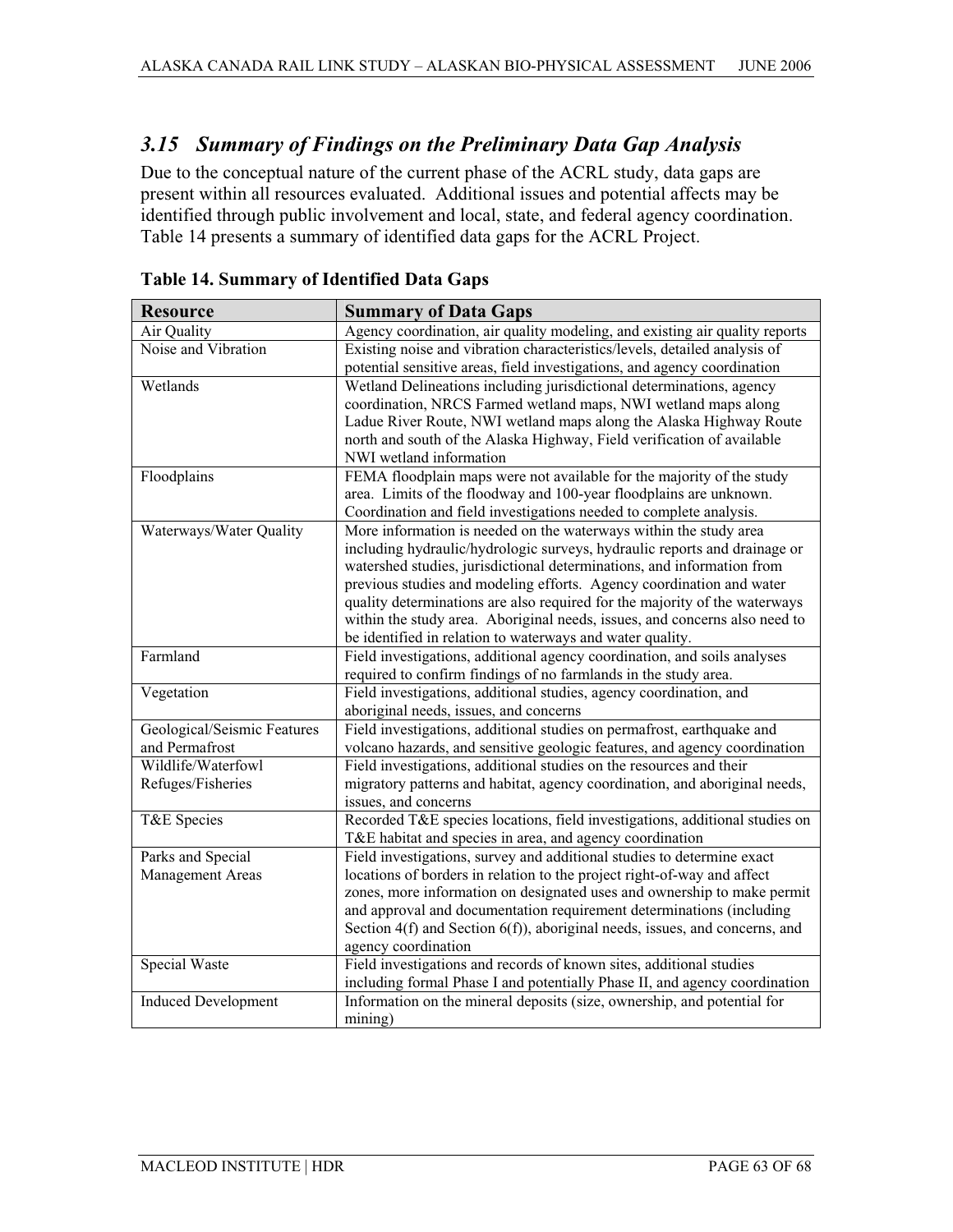## *3.16 Other Issues*

## **3.16.1 Permits and Approvals**

Numerous permits and approvals are required from federal, state, and local agencies prior to construction for a project of the nature and magnitude of the ACRL. Since the project will cross the international boundary from the U.S. into Canada two additional permits/approvals will be required including the Presidential Permit and the International Boundary Commission Approval. Refer to Section 3.16.2 and 3.16.3 for additional information on the permits/approvals required for activity associated with the international boundary.

Until alignments are refined, impacts are assessed, and funding for the project is determined, the exact permit approvals and clearances that are required will not be certain. Table 15 contains a list of permit approvals and clearances that may be required for the project based on a preliminary analysis. The list does not account for all potential permits that are required for the project. The list will require refinement during later stages of the project.

| Jurisdiction/Agency        | <b>Type of Approval</b><br>or Permit                                    | <b>Activity Type</b>                                                                                                             |  |
|----------------------------|-------------------------------------------------------------------------|----------------------------------------------------------------------------------------------------------------------------------|--|
| <b>ACOE</b>                | Section 404 Permit                                                      | Excavating or placing fill in the waters of the U.S., including<br>wetlands                                                      |  |
|                            | Section 10 Permit                                                       | Dredging, placing, or other work in or affecting navigable<br>waters                                                             |  |
|                            | Section 103                                                             | Transporting dredged material for disposal in ocean waters                                                                       |  |
| <b>ADNR</b>                | Right-of-Way Permit                                                     | Placement of discharge/outfall/intake lines on state tide and<br>submerged lands                                                 |  |
|                            | Land-Use Permit                                                         | Constructing projects on state-owned lands or crossing state-<br>owned lands for access                                          |  |
|                            | Temporary Water Use<br>Permit                                           | Appropriating freshwater from any subsurface or surface<br>source, on a temporary basis, on all lands regardless of<br>ownership |  |
|                            | Water Right<br>Permit/Certificate                                       | Appropriating freshwater from any subsurface or surface<br>source, on a permanent basis, on all lands regardless of<br>ownership |  |
|                            | <b>Fish Habitat Permit</b><br>(Title 41)                                | Construction or other activities in specified anadromous<br>streams or that black fish passage in streams with resident fish     |  |
| <b>ADFG</b>                | Special Area Permit                                                     | Construction, continuing use, or other activity in state game<br>refuges, critical habitat areas, or sanctuaries                 |  |
| <b>EPA</b>                 | National Pollution<br>Discharge Elimination<br>System Permit<br>(NPDES) | Point-source discharge of wastewater or storm water into<br>waters of the United States                                          |  |
| ADEC, Division of<br>Water | <b>Wastewater Disposal</b><br>Permit                                    | Disposing wastewater into or upon waters or lands of the state                                                                   |  |
|                            | 401 Certificate of<br>Reasonable Assurance                              | Activities requiring a permit under the CWA                                                                                      |  |
|                            | Design Plan Approval                                                    | Construction of sewer and drinking water facilities                                                                              |  |

**Table 15. Summary of Permits and Approvals Potentially Required for the ACRL Project**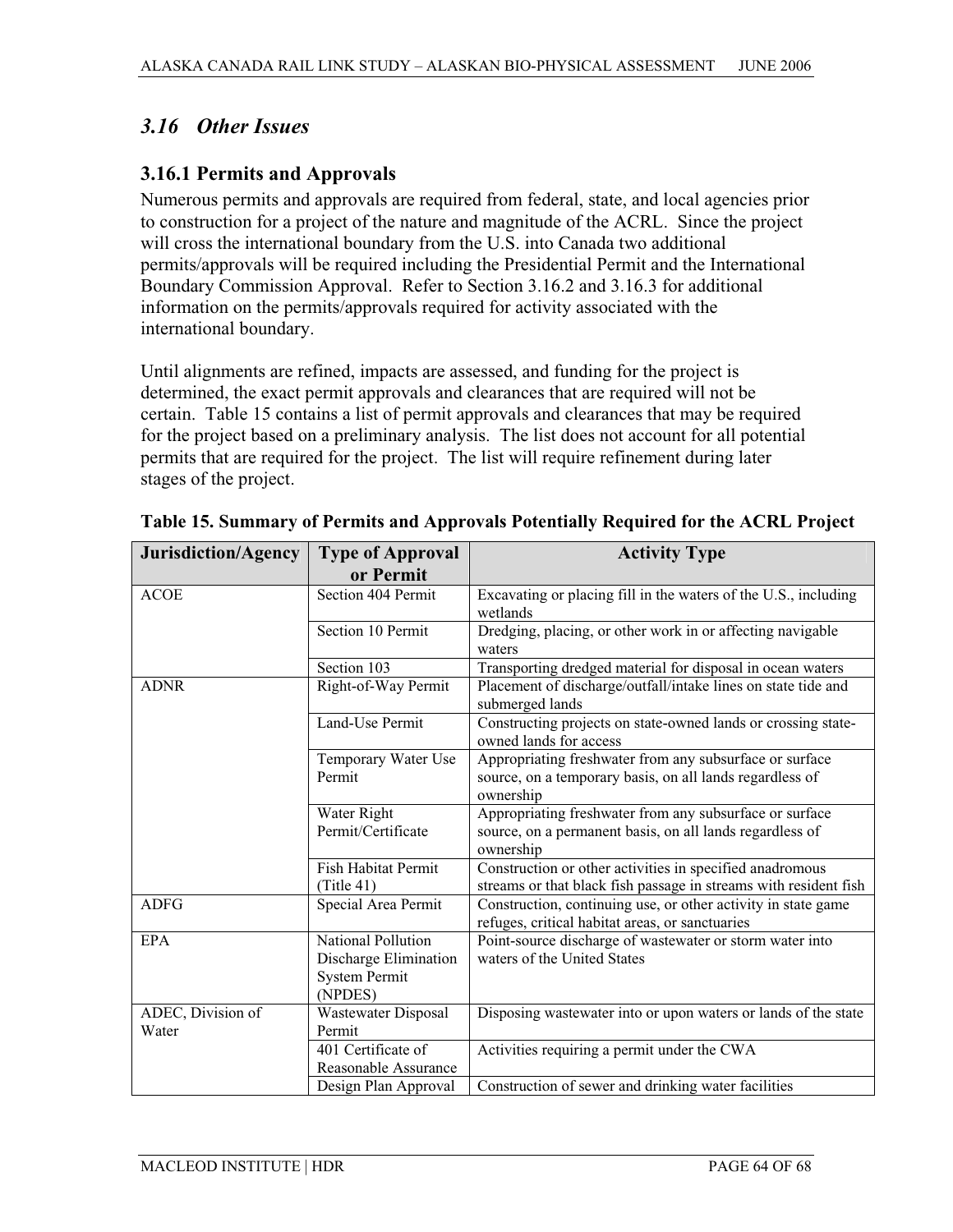| Jurisdiction/Agency                                                 | <b>Type of Approval</b>                                                                             | <b>Activity Type</b>                                                                                                                       |  |
|---------------------------------------------------------------------|-----------------------------------------------------------------------------------------------------|--------------------------------------------------------------------------------------------------------------------------------------------|--|
|                                                                     | or Permit                                                                                           |                                                                                                                                            |  |
| ADEC, Division of Spill<br>Prevention and Response                  | Various permits are<br>required based on<br>special waste located<br>in corridor                    | If special waste is located within the study area, refer to the<br>following website:<br>http://www.dec.state.ak.us/spar/approvals.htm#ipp |  |
| ADNR, State Historic<br>Preservation Office                         | Section 106 Review                                                                                  | Activities that may affect cultural or historic resources                                                                                  |  |
| <b>USFWS</b> or National<br>Marine Fisheries Service<br>and ADFG    | <b>Endangered Species</b><br>Act of 1973, Section 7<br>Consultation                                 | Activities that may affect threatened or endangered species                                                                                |  |
| <b>USCG</b>                                                         | Section 9 Permit for<br>Bridges over<br>Navigable Waters                                            | Construction of bridges over navigable waters                                                                                              |  |
|                                                                     | Applications for<br>Private Aids to<br>Navigation under title<br>33, Parts 62.25, 64, 66,<br>and 67 | Installation of private aids to navigation                                                                                                 |  |
| Various - agencies with<br>jurisdiction over affected<br>properties | 49 USC 303 - Section<br>4(f)                                                                        | Activities that may affect historic properties and/or publicly-<br>owned parks, recreation areas, refuges                                  |  |
| DOI, NPS, and Local<br>Agencies                                     | Section $6(f)$ - Land<br>and Water<br><b>Conservation Fund</b><br>Act                               | Activities that may affect Land and Water Conservation Fund<br>Act lands                                                                   |  |
| EPA and ADEC,<br>Division of Air Quality                            | Clean Air Act<br>Conformity<br>Requirements                                                         | Activities that may affect the air quality for the study area                                                                              |  |

|  |  | Table 15. Summary of Permits and Approvals Potentially Required for the ACRL Project |  |  |
|--|--|--------------------------------------------------------------------------------------|--|--|
|--|--|--------------------------------------------------------------------------------------|--|--|

## **3.16.2 Presidential Permit**

Among the permits that will be required for the ACRL project will be a Presidential Permit to be issued by the U.S. Department of State. As stipulated by Executive Order No. (E.O.) 11423, and amended by E.O. 12847, a Presidential Permit provides executive permission for constructing and maintaining facilities at U.S. borders which provide for the transportation of persons and/or things to or from a foreign country.

The Presidential Permit must be coordinated closely with the NEPA process, as well as the National Historic Preservation Act (NHPA), and E.O. 12898 regarding Environmental Justice. The application for a Presidential Permit must in fact be submitted with appropriate environmental documentation. In addition, notice of the application must be published in the Federal Register, soliciting public comment which will be a consideration in issuing the permit. Consultation with numerous resource agencies is also required, including the General Services Administration, Immigration and Naturalization Service, Customs Service, Animal and Plant Health Inspection Service of the Department of Agriculture, EPA, USFWS, as well as the Department of State and various state agencies.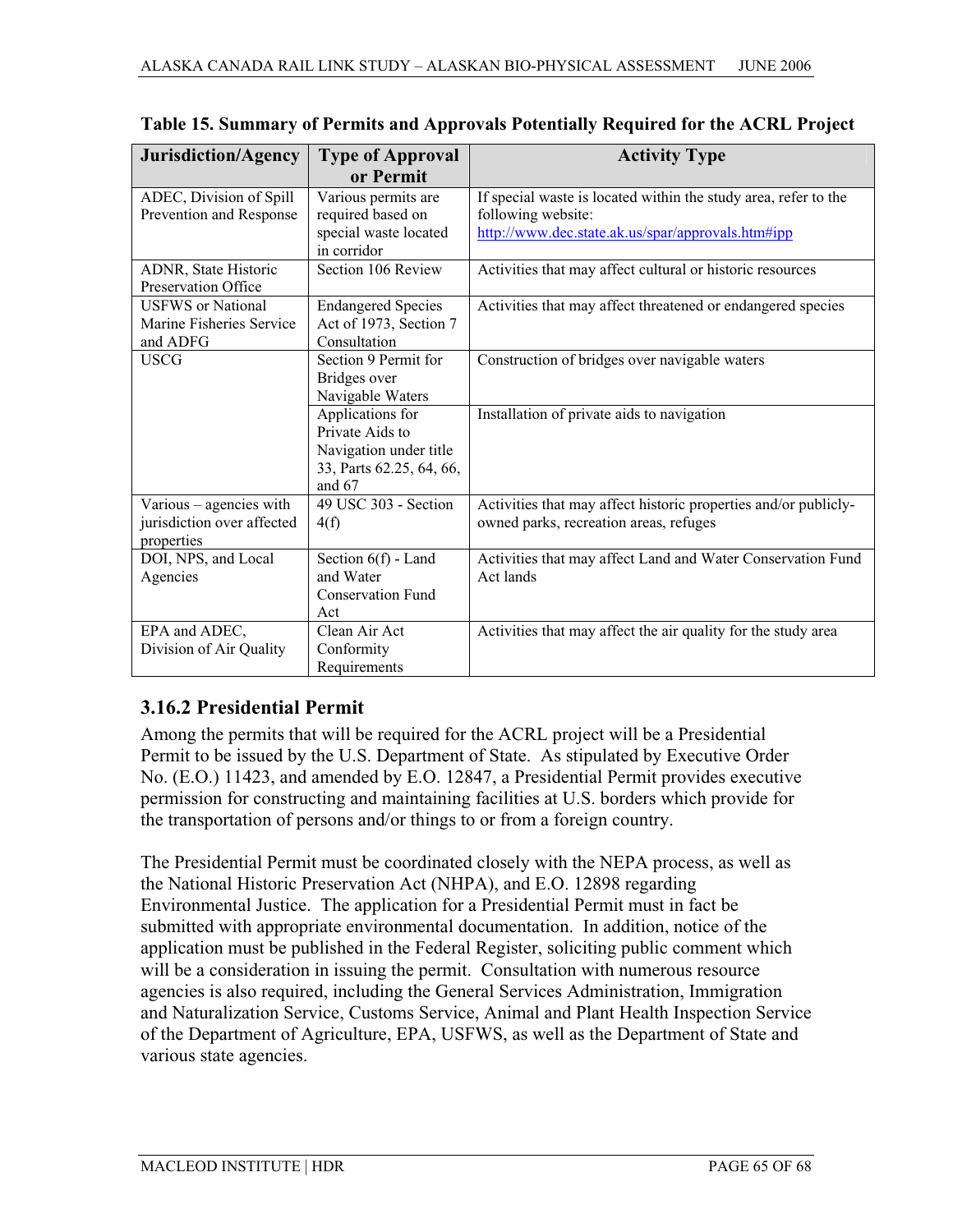## **3.16.3 Transboundary Effects**

In addition to the Presidential Permit, International Boundary Commission Approval is also required for projects within ten feet of an international boundary (60 feet (18 meters)) if on federal land). The International Boundary Commission consists of two commissioners: on the U.S. side, the commissioner reports to the Secretary of State, while the Canadian commissioner reports to the Secretary of State for Foreign Affairs. Although the application would be submitted to the section of the commission in the applicant's own country, once permission is granted, it is valid for both countries.

#### **3.16.4 Bilateral Coordination**

As with any project of the size and complexity of the ACRL, and in particular, due to its international nature, close coordination will be required both within each of the respective federal governments and between them. The National Economic Council (NEC) has documented its recommendations in a 1994 White Paper which identify the following commitments for a project of this nature: the necessary infrastructure to support the project; consistency with state and regional plans, as well as Canadian development plans and priorities; and financing plans for the necessary border facilities (including inspection agency facilities and staffing.) In addition, ongoing coordination throughout implementation of the project is imperative between the U.S. Department of State and the Canadian Department of Foreign Affairs & International Trade (DFAIT) and the Canadian Embassy.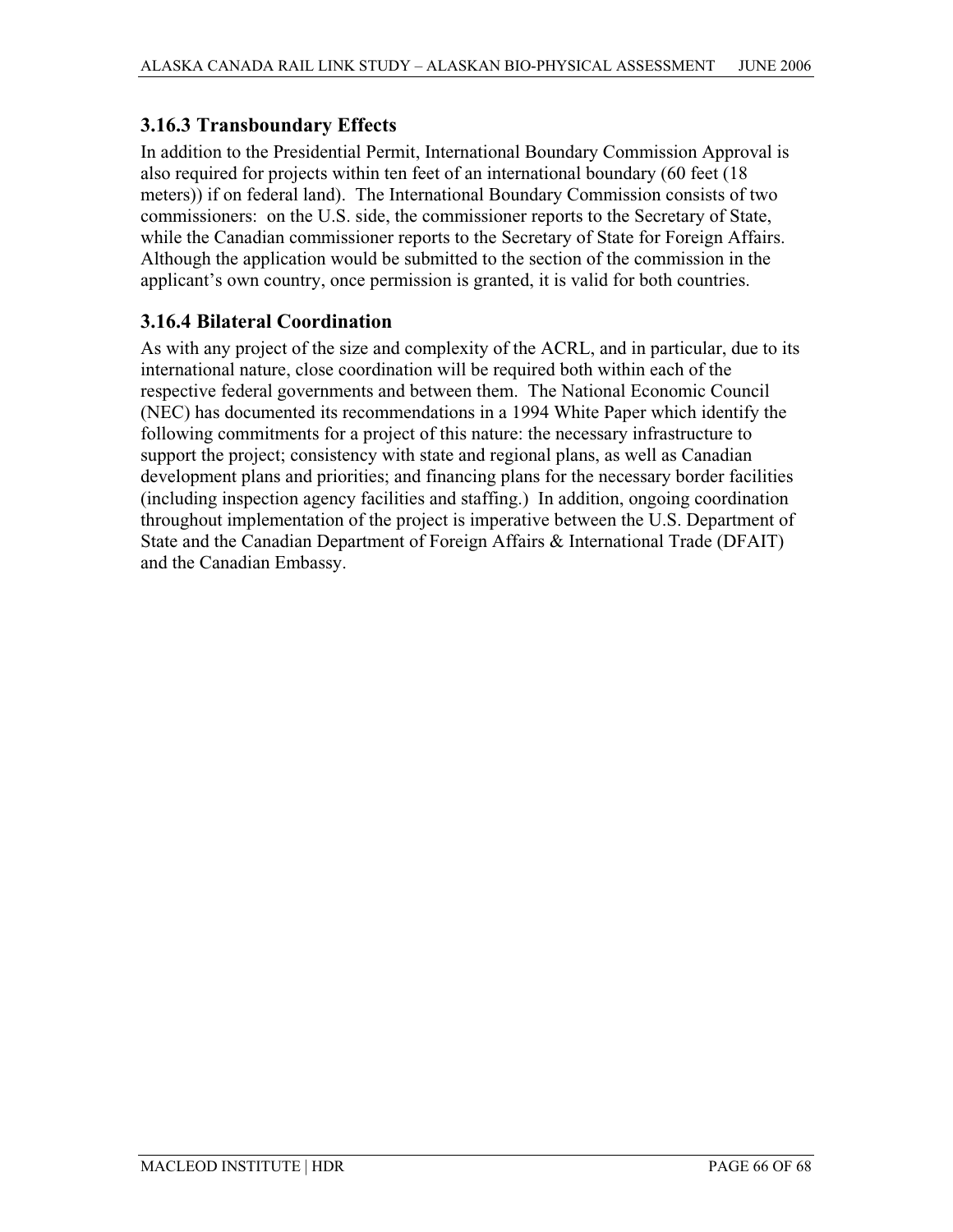## **4. Affects of Phased Implementation**

Phased implementation includes sections of the proposed railroad alignment that have independent utility and logical termini and could stand alone without support from additional sections of railroad alignment. Based on available funding, phased implementation of the ACRL alignment may be necessary. The benefit of phased implementation is that portions of the rail corridor may be constructed and satisfy the needs of the areas sooner than if the whole project is constructed at once. In addition, more alternatives (both Segment 2L and Segment 2H as opposed to just one or the other) may be identified for construction. A challenge of phased implementation is the risk of segmentation.

Unfortunately, since the majority of the study area is undeveloped, it does not appear that there are sections of the rail alignment that have independent utility, logical termini, or could stand alone within the Alaska portion of the study area. Segment 2L is so remote that constructability will be a challenge in itself. The cities/villages within the remaining segments are small enough that the construction of the railroad would not likely be supported and the need is not great enough without the remaining sections of the alignment as destinations.